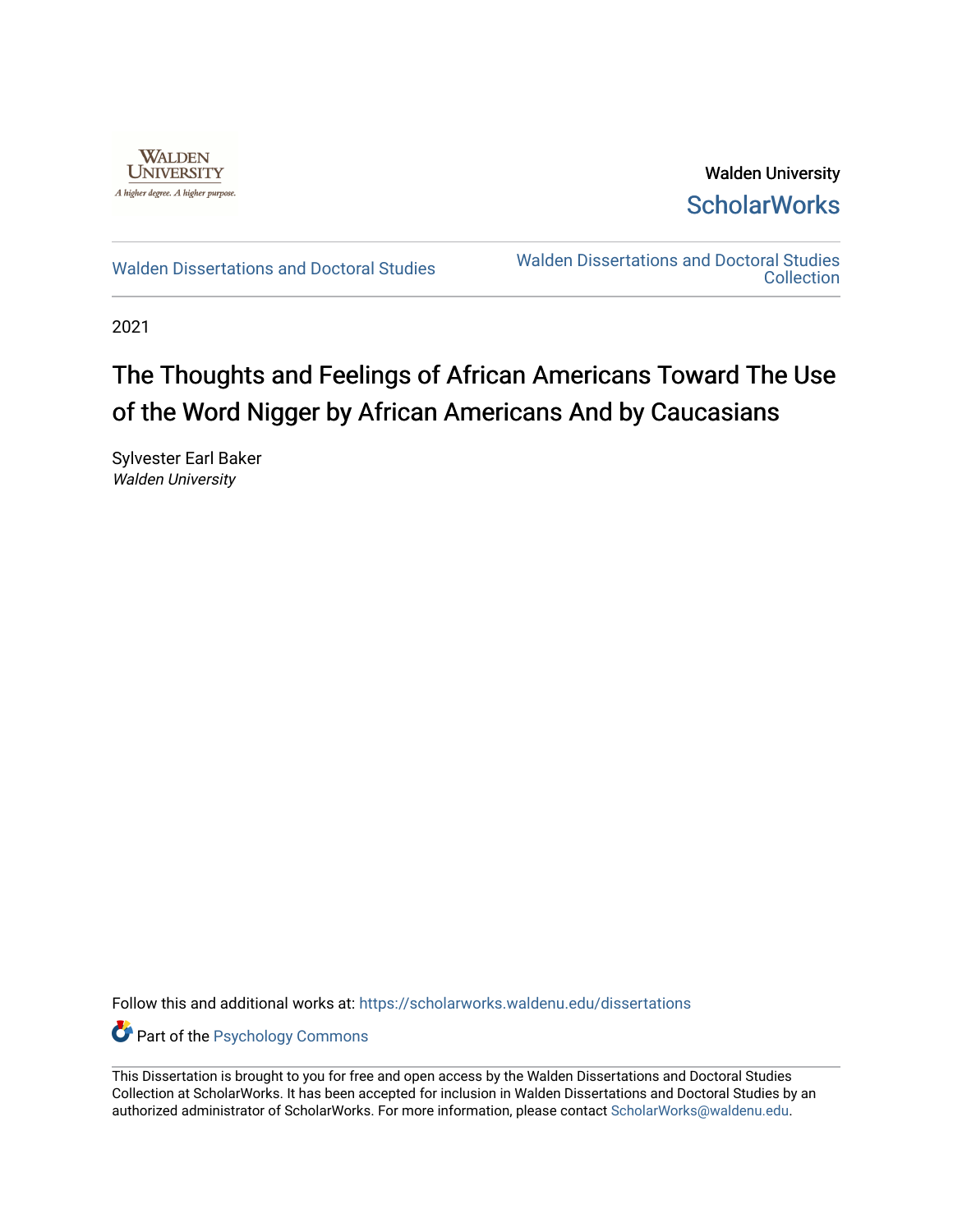# **Walden University**

College of Social and Behavioral Sciences

This is to certify that the doctoral dissertation by

Sylvester Baker

has been found to be complete and satisfactory in all respects, and that any and all revisions required by the review committee have been made.

Review Committee Dr. Cameron John, Committee Chairperson, Psychology Faculty Dr. Peggy Samples, Committee Member, Psychology Faculty Dr. Medha Talpade, University Reviewer, Psychology Faculty

> Chief Academic Officer and Provost Sue Subocz, Ph.D.

> > Walden University 2021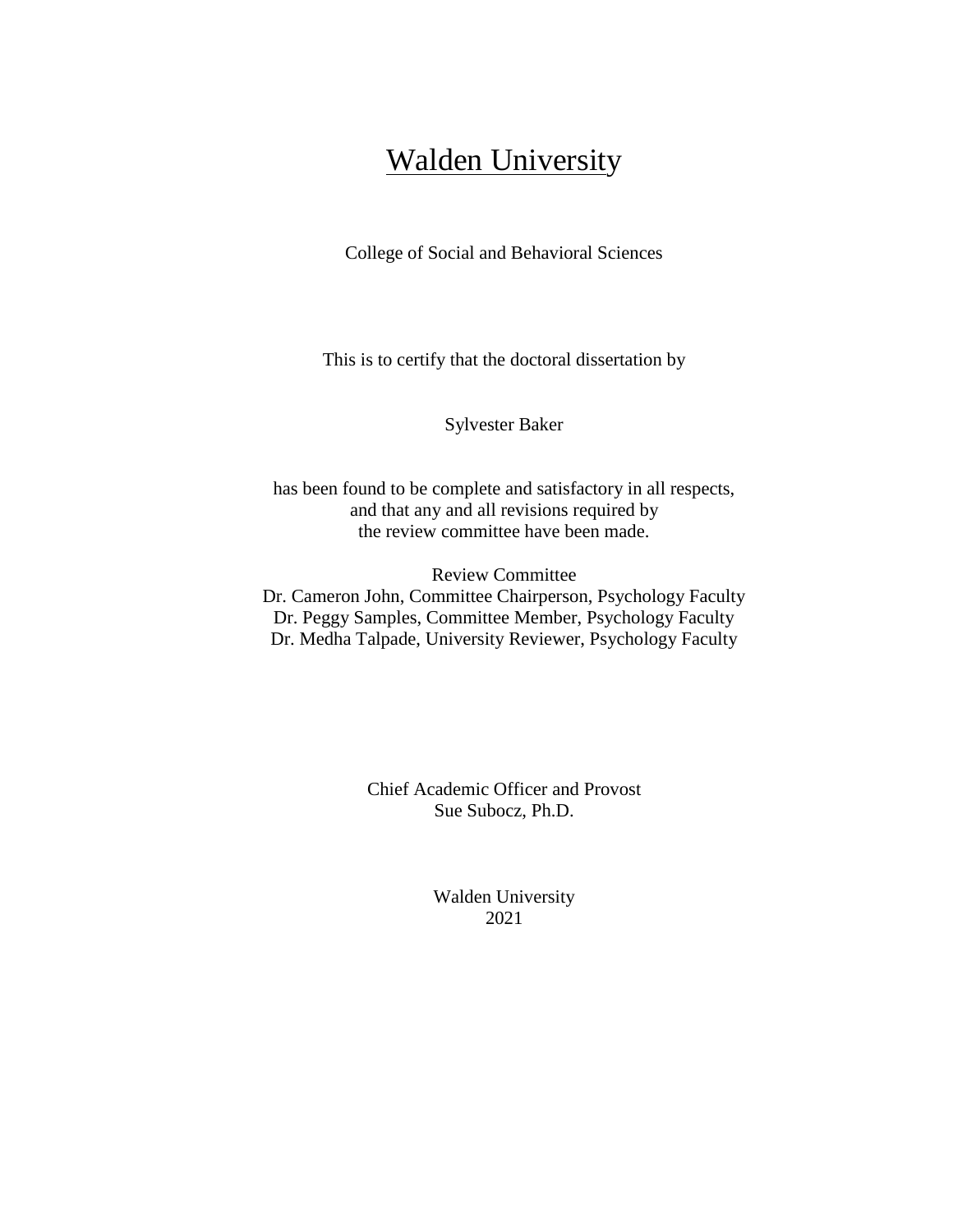Abstract

The Thoughts and Feelings of African Americans Toward The Use of the Word Nigger by African Americans And by Caucasians

by

Sylvester Baker

Dissertation Submitted in Partial Fulfillment of the

Requirements for the Degree of

Doctor of Philosophy

Social Psychology

Walden University

May 2021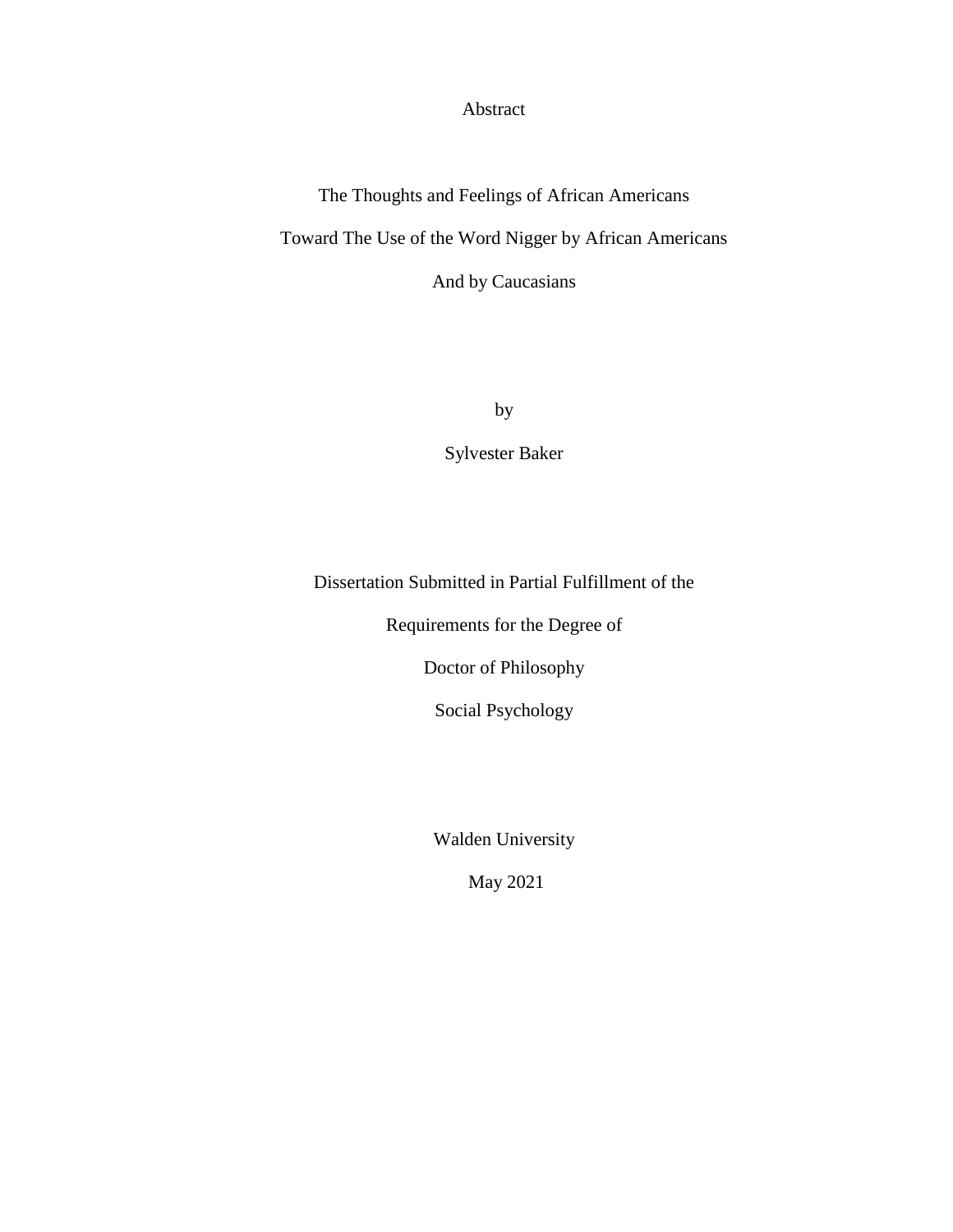#### Abstract

The word nigger has a troublesome history in America for many African Americans. It represents a strong connection to centuries of slavery, the Jim Crow era, discrimination, racism, and oppression. The purpose of this qualitative study was to examine the specific thoughts and feelings of African Americans toward the use of the word nigger by African Americans and by Caucasians. Although credible research in the area of racial images and racial slurs has been conducted, research has yet to specifically explore the thoughts and feelings African Americans have about the use of the word nigger by African Americans and Caucasians. The conceptual framework in this research consisted of Albert Bandura's social learning theory, coupled with the social identity theory by Tajfel, and the social comparison theory proposed by Festinger. Using a qualitative approach of criterion-based purposeful sampling, the participants of this study consisted of a very diverse group of 15 African Americans. Interviews using open ended questions were the method for data collection. The data analysis consisted of identifying recurring themes. The findings of the study uncovered three key points. The first, African Americans are not monolithic with their views on this issue. Second, the data revealed African Americans overwhelming feel Caucasians should never use the word nigger. Third, African Americans are allowed to use the word in certain situations where context and relationships portray key roles. This research implication for positive social change includes race relations advancements between African Americans and Caucasians and cultural improvements among African Americans, resulting in better communications and undergoing a visible level of progress.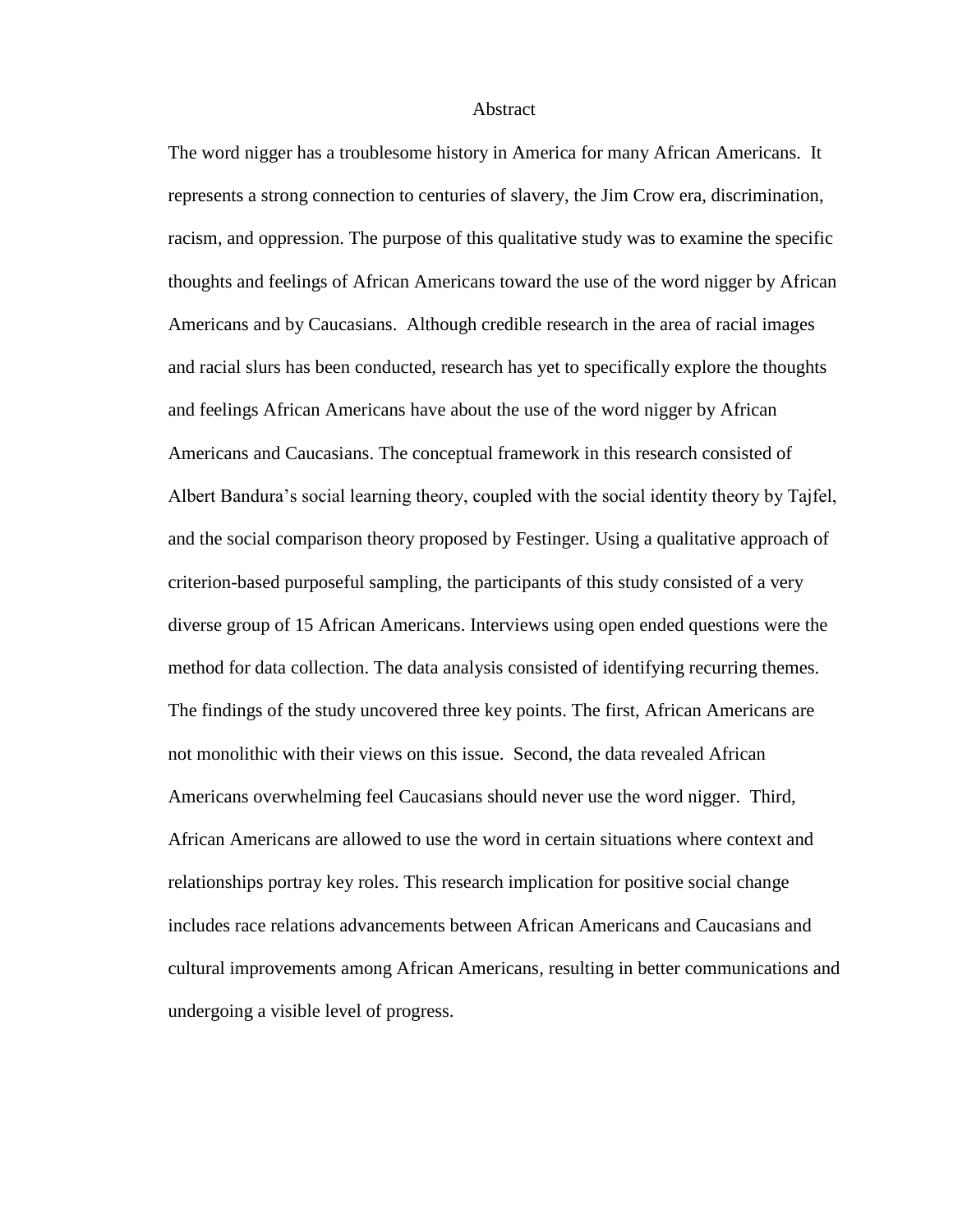The Thoughts and Feelings of African Americans

Toward The Use of the Word Nigger by African Americans

And by Caucasians

by

Sylvester Baker

Dissertation Submitted in Partial Fulfillment of the

Requirements for the Degree of

Doctor of Philosophy

Social Psychology

Walden University

May 2021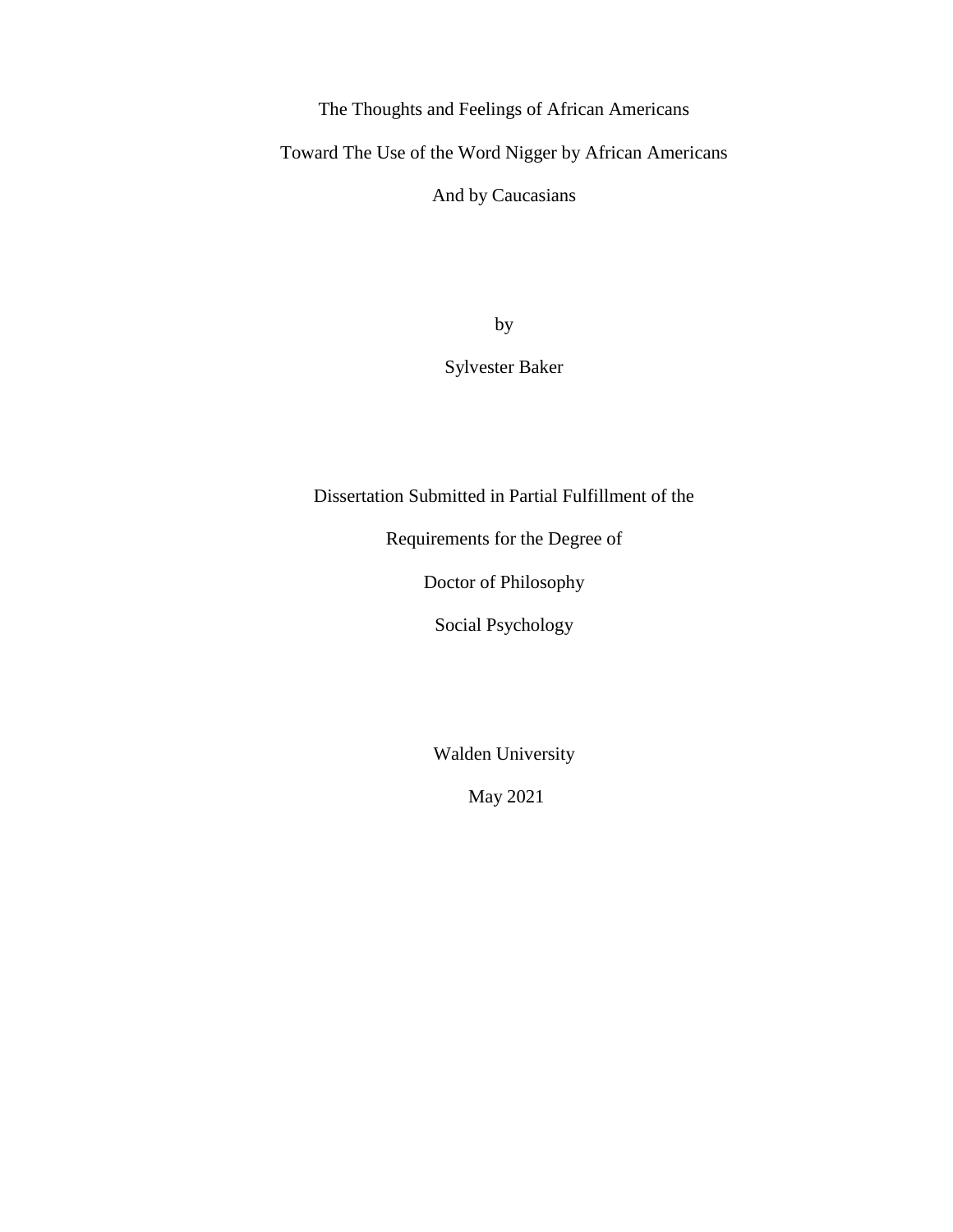# Dedication

This research paper was dedicated to my children, grandchildren, nieces, and nephews. My hope is this research paper sends a clear message to them reinforcing what I have consistently preached. All goals are possible, when you pray and focus your mind, your time, and your efforts into a specific purpose.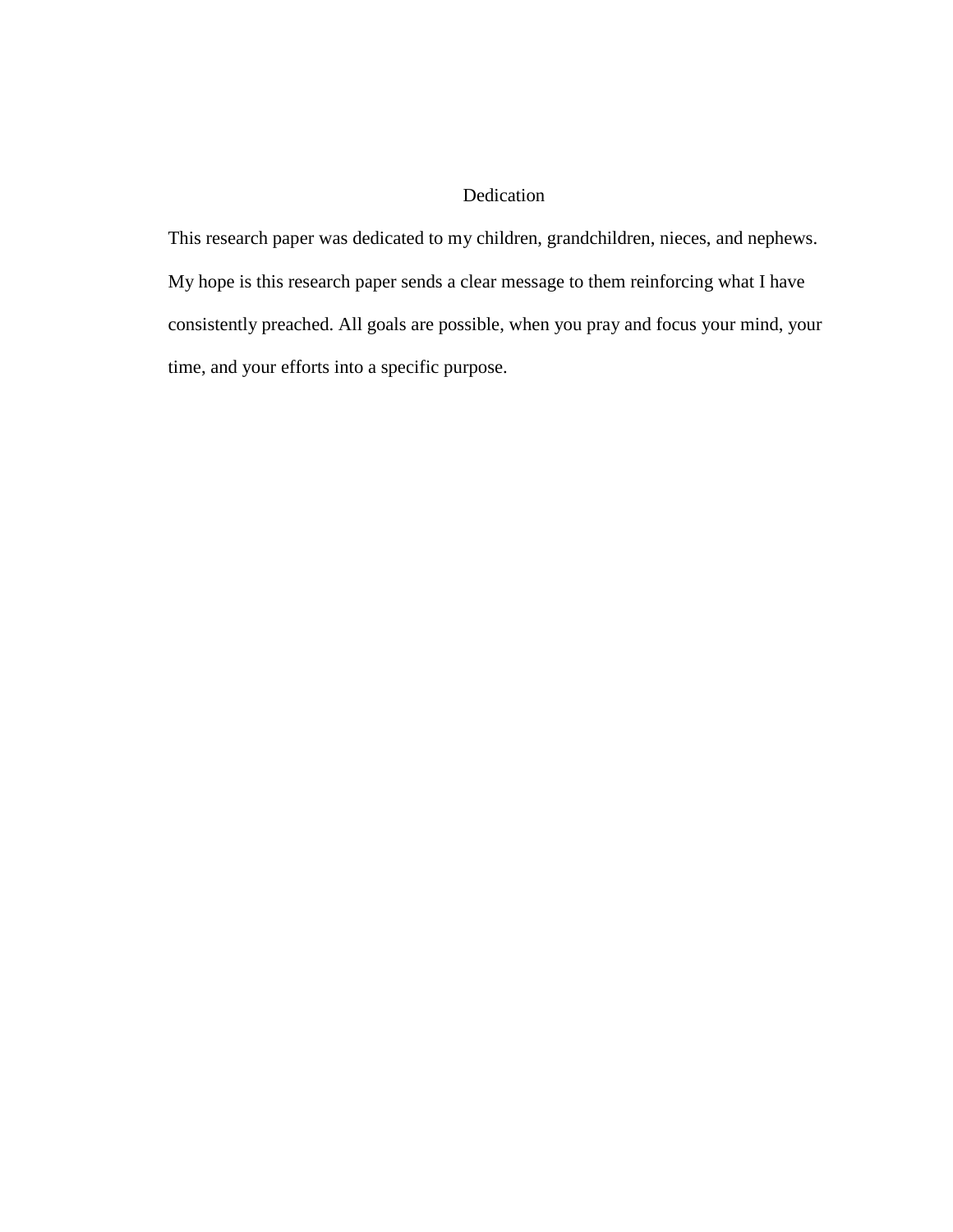# Acknowledgements

I would like to thank all of the participants who so generously gave of their time, to help contribute to this study. I thank them for being open and honest in their views, providing for rich research material.

I want to give special thanks to all those who supported my efforts in completing this study. I am particularly grateful to Ms. Bettye Jones for lending her typing skills for this entire document.

I would like to thank my family for providing me continuous encouragement and support. Specifically, to my children who provided me with constant motivation to keep going, they are Latrina, Akilah, Panya, Jovan, Kamilah, and Salih.

Lastly, I give my sincere thanks to my committee members, Dr. Cameron R. John and Dr. Peggy Samples. They patiently guided me through this research process.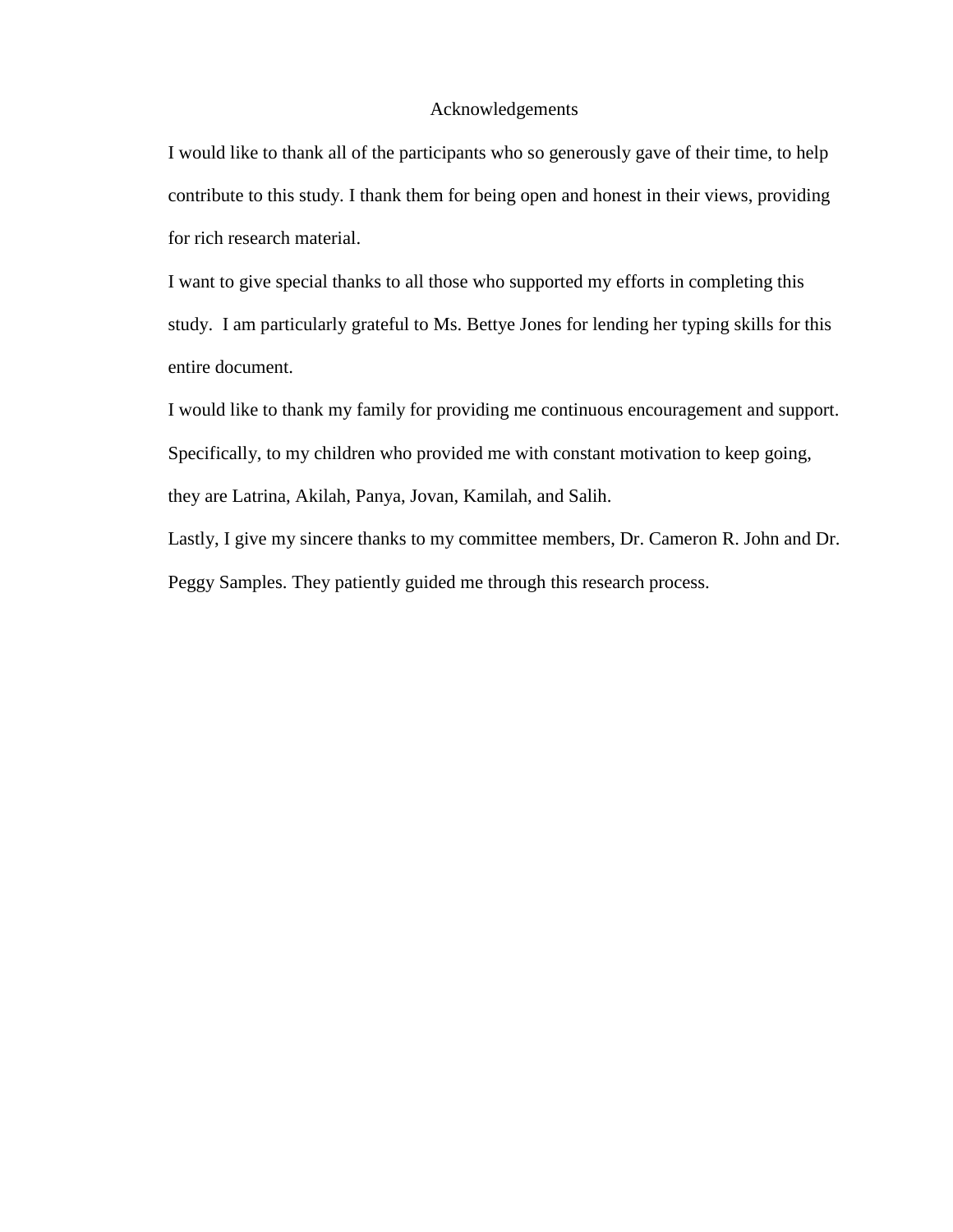|  |  |  | <b>Table of Contents</b> |
|--|--|--|--------------------------|
|--|--|--|--------------------------|

| $-17$ |
|-------|
|       |
|       |
|       |
|       |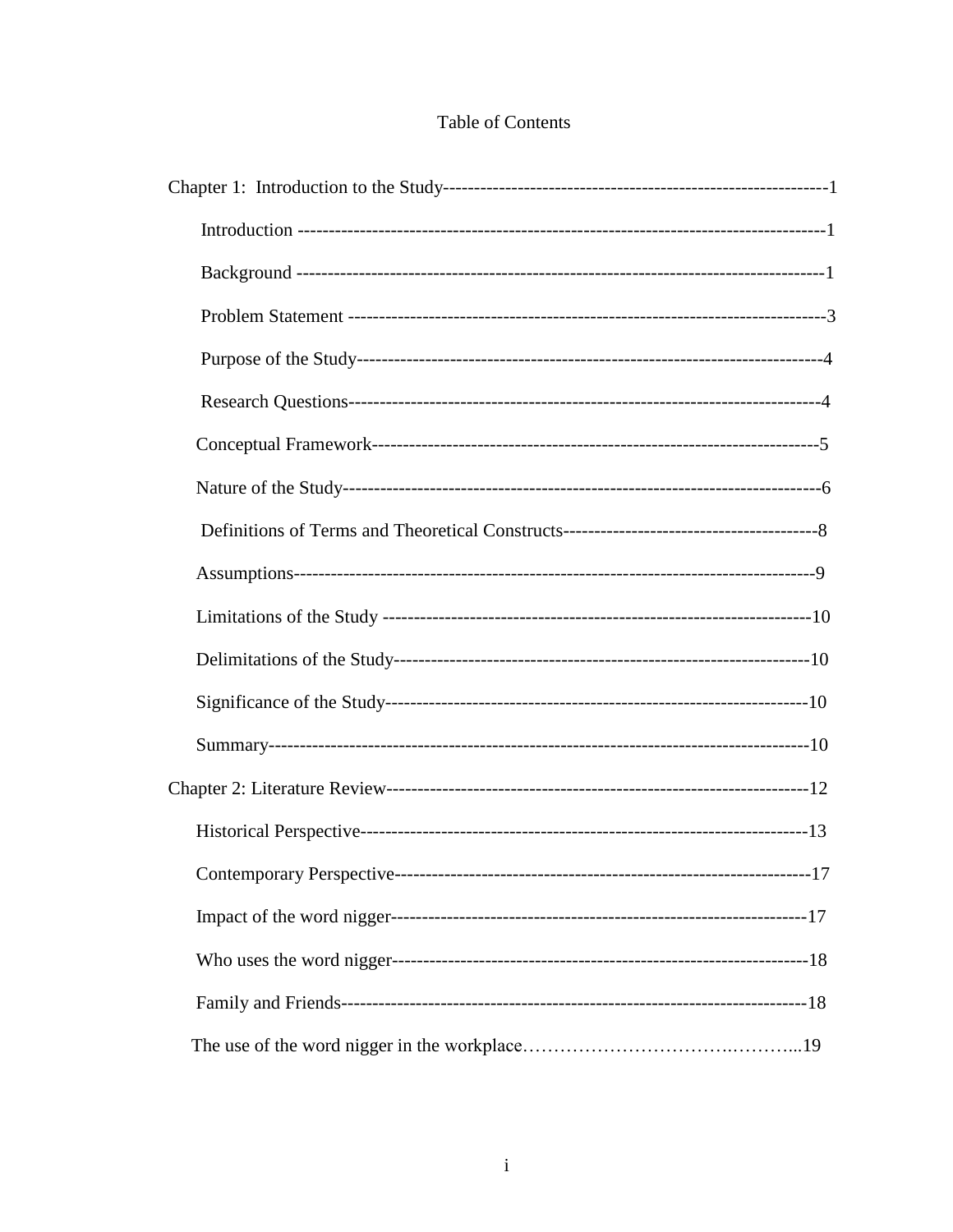| Introduction- | -44 |
|---------------|-----|
|               |     |
|               |     |
|               |     |
|               |     |
|               |     |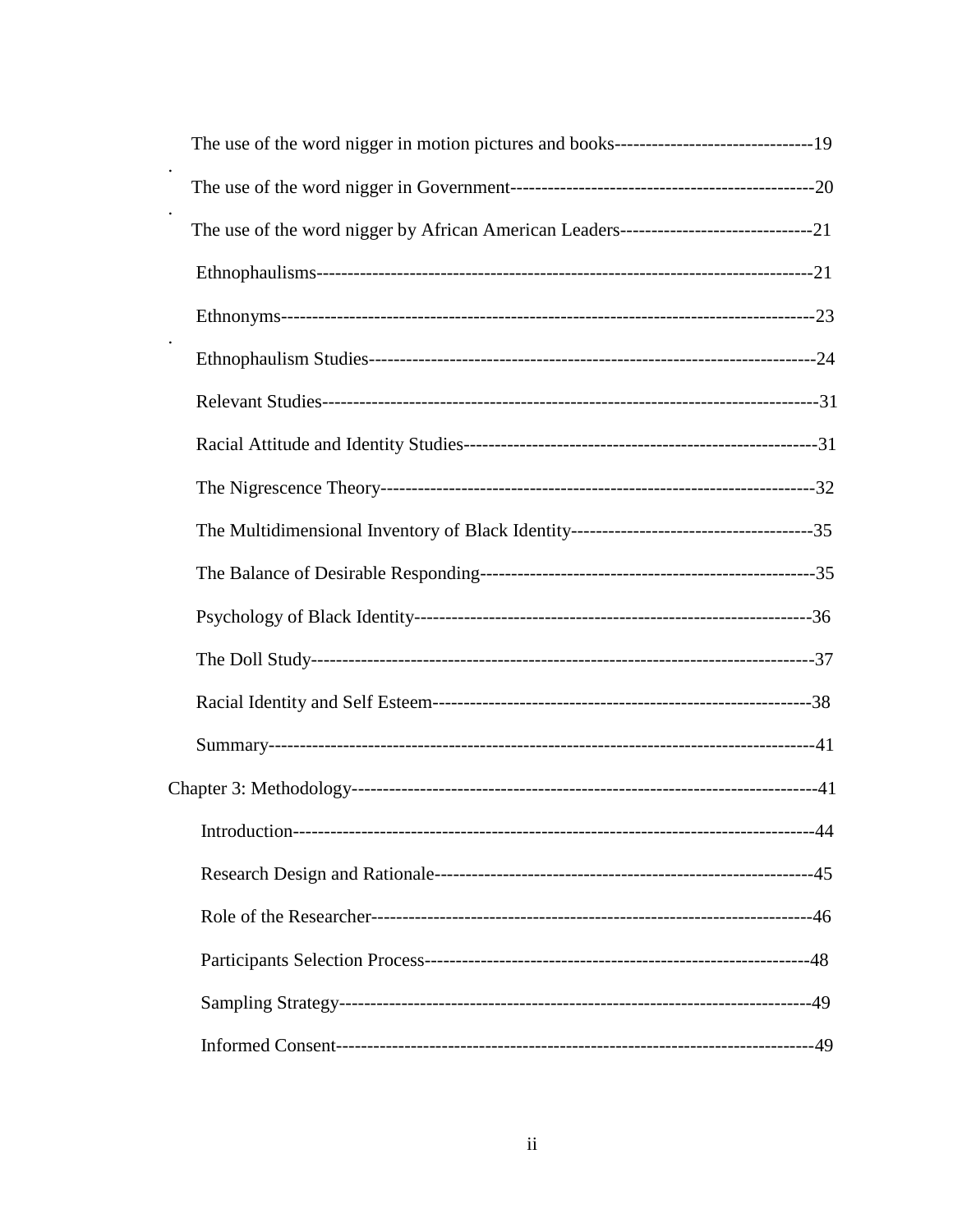| $-64$ |
|-------|
|       |
|       |
|       |
|       |
|       |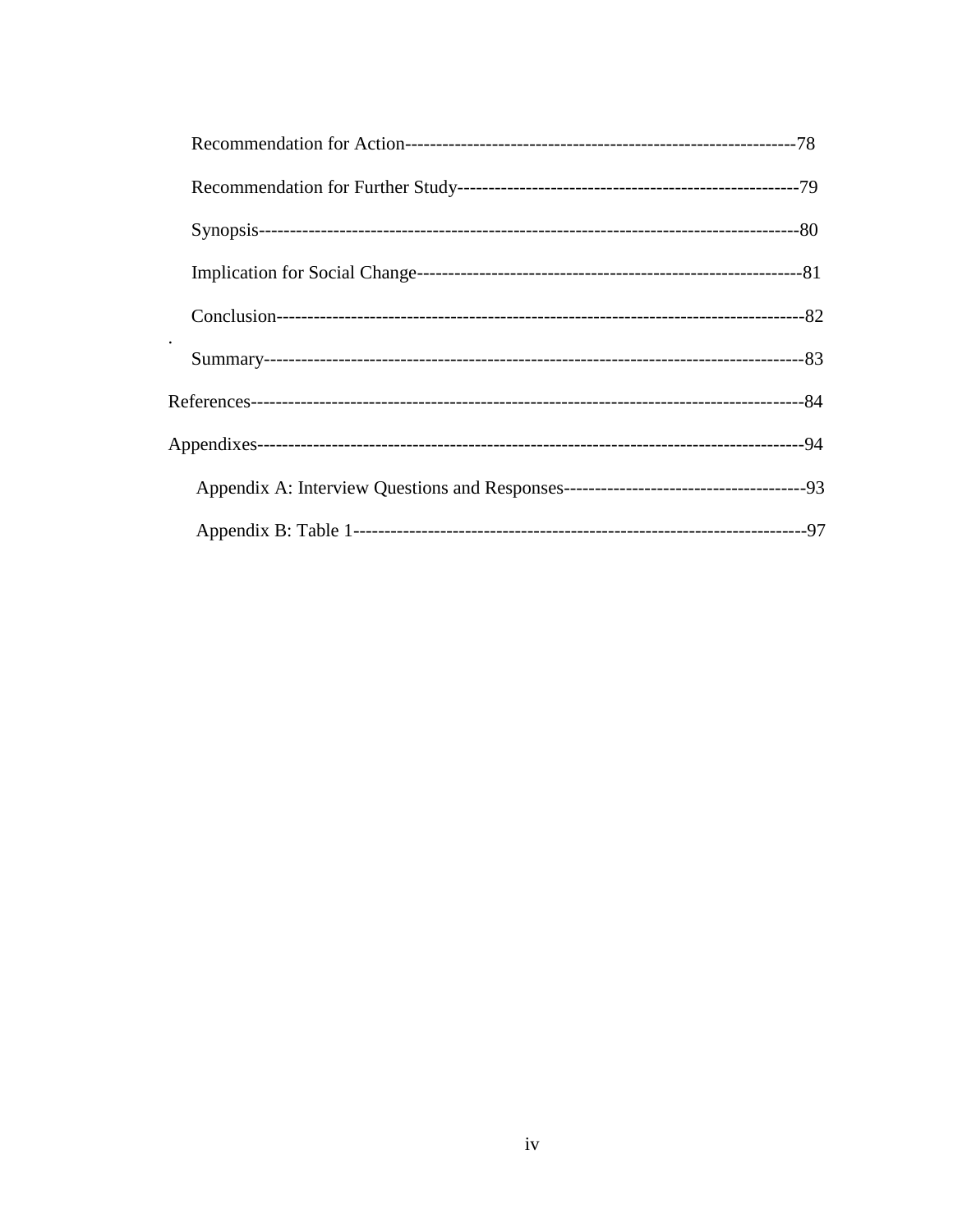# Chapter 1: Introduction to the Study

In my 67 years of life, I cannot recall ever being directly addressed as nigger by Caucasians However, I have been personally addressed as nigger by African Americans more times than I can recall. In these instances, my responses ranged from a form of acceptance to total anger. Use of the word nigger must not be disregarded and thought of as passé. An in-depth examination surrounding the impact of the word usage must be afforded serious attention. In this study, I examined this topic of grave concern. I uncovered useful data as well as included positive implications for social change. There were two implications that instantly came to mind. They were a positive impact on race relations and a newfound level of awareness for African-Americans regarding the word usage.

Chapter 1 included an introduction of the topic, followed by the problem statement, research questions, nature of the study, and the significant of the study, some necessary definition of terms, and the conceptual framework for the study.

#### **Background**

It is clear research has yet to specifically explore the thoughts and feelings African Americans have toward the use of the word nigger by African Americans and Caucasians. African Americans and Caucasians overhear the use of the word nigger by African Americans in conversations on a regular basis (Thompson, 2000). The problem is that many African Americans find it offensive and resent being addressed as nigger by other African Americans and especially by Caucasians (Thompson, 2000). African Americans associate the word nigger with hate, hostility, violence, oppression, and the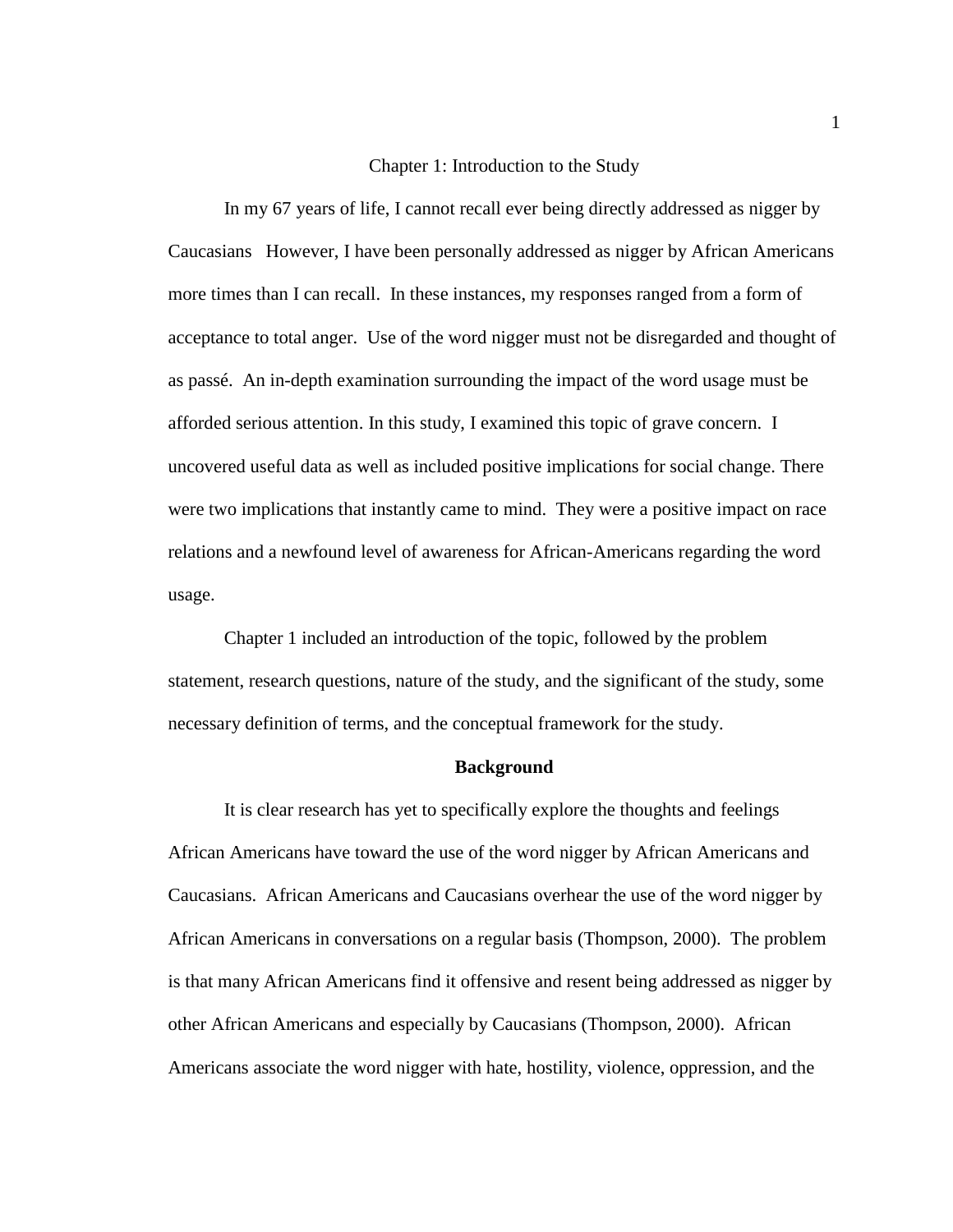slavery experience (Cato, 2002). Many Caucasians having overheard African Americans address other African Americans using the word nigger may have come to believe this was an acceptable practice among African Americans. This observation of African Americans by Caucasians can lead to a misconception related to the usage of the word and serious problems can arise. In this study, I explored the perspectives of African Americans being addressed as niggers by other African Americans and Caucasians.

There are a host of noted studies examining the topic of racial slurs. One early study conducted by Pyszczynski and Greenberg (1985) revealed that overhearing a racial slur such as the word nigger prior to evaluations can lead to potentially discriminatory behaviors by evaluators. Whether racial slurs are used privately or not, this study indicated that they have a long-term negative impact and that members of other racial groups are aware of this impact Pyszczynski and Greenberg (1985). These groups that continue use of the word demonstrate a high level of insensitivity and low level of tolerance for nonmembers of their group.

Members of the same social group use racial slurs when addressing other members. These are racial slurs which falls into a classification know as ethnonyms. Mullen et al., (2007) proposed that data on ethnonyms can have a negative impact on the target. Ethnonyms are defined as terms used by members of a group addressing members within the same group. African Americans utilize this term in a number of ways. First, African Americans of a higher socioeconomic level may refer to African Americans of a lower socioeconomic level as niggers when African Americans of a lower socioeconomic level display what they believe are totally unacceptable behaviors, such as public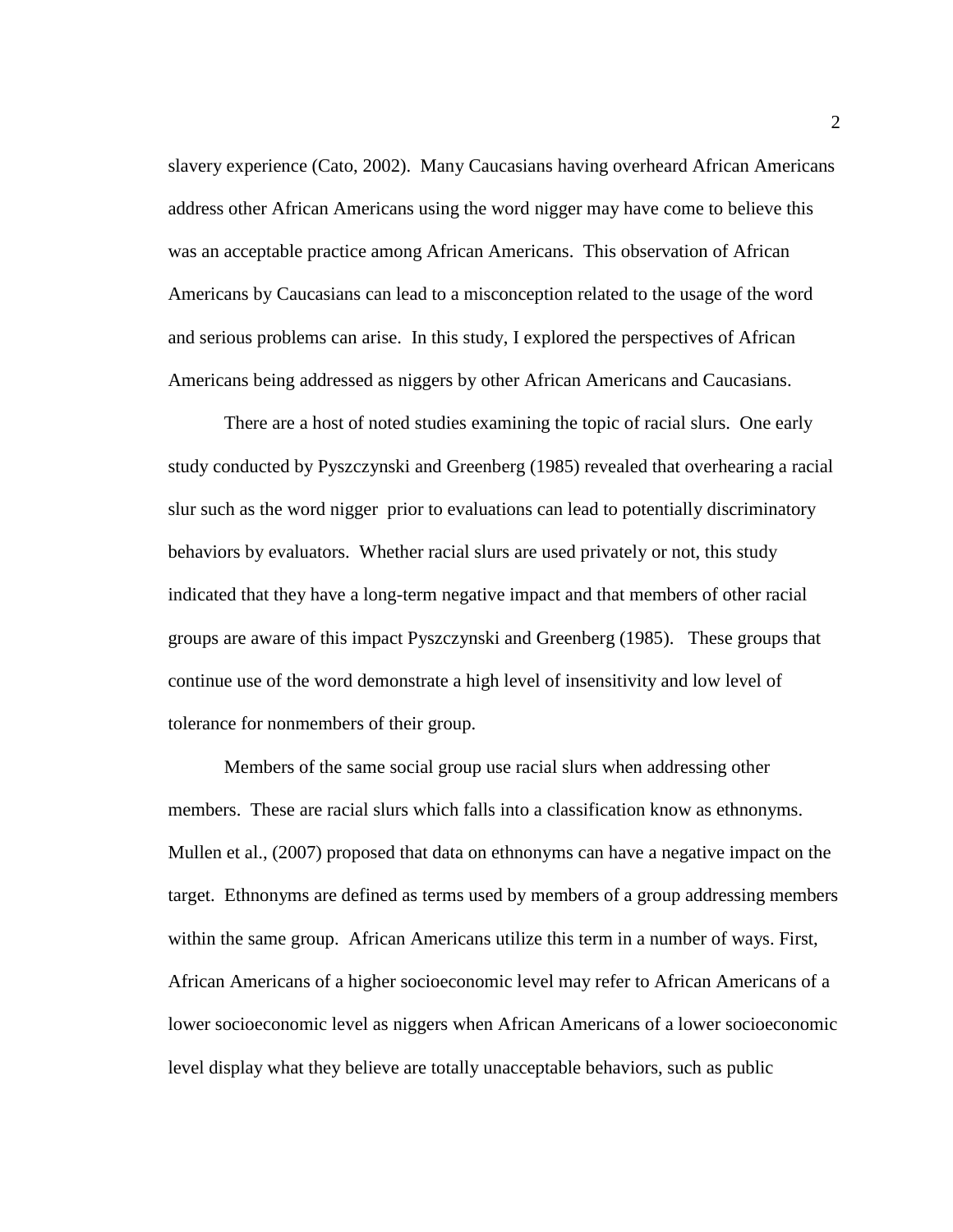intoxication, indecent exposure, or littering. Second, the term is often used to indicate group membership. Third, African Americans use the word nigger as a term of camaraderie, but also as a way to belittle, insult, or criticize other African Americans. Mullen et al., (2007) revealed that ethnonyms can be perceived as extremely offensive and volatile.

There is a noteworthy amount of available research within the body of social psychology literature on racial slurs, epithets, ethnonyms, and ethnophaulisms (Greenberg & Psyzczynski, 1985; Mullen, 2004). In the area of survey research McKinnon (2005) surveyed 623 United States workers and found that racial slurs were over heard in the workplace by 30% of the workers surveyed. McKinnon found that members of certain groups were more likely to use racial slurs when only members of their racial group were present. This finding by McKinnon suggests there is a level of awareness of the impact of racial slurs within racial groups.

Cross (1971) was one of the pioneers in the area of Black identity and self-esteem with the development of the Racial Attitude and Identity Scale (RAIS). This tool has been very valuable in the area of assessing Black self-identity and thoughts of African Americans when Caucasians use the word nigger in various contexts. This study conducted by Cross (1971) was essential because of its potential worthwhileness as an educational tool for a culture that clearly would discover its significance.

## **Problem Statement**

As stated earlier, research has yet to specifically explore the thoughts and feelings African Americans have toward the use of the word nigger by African Americans and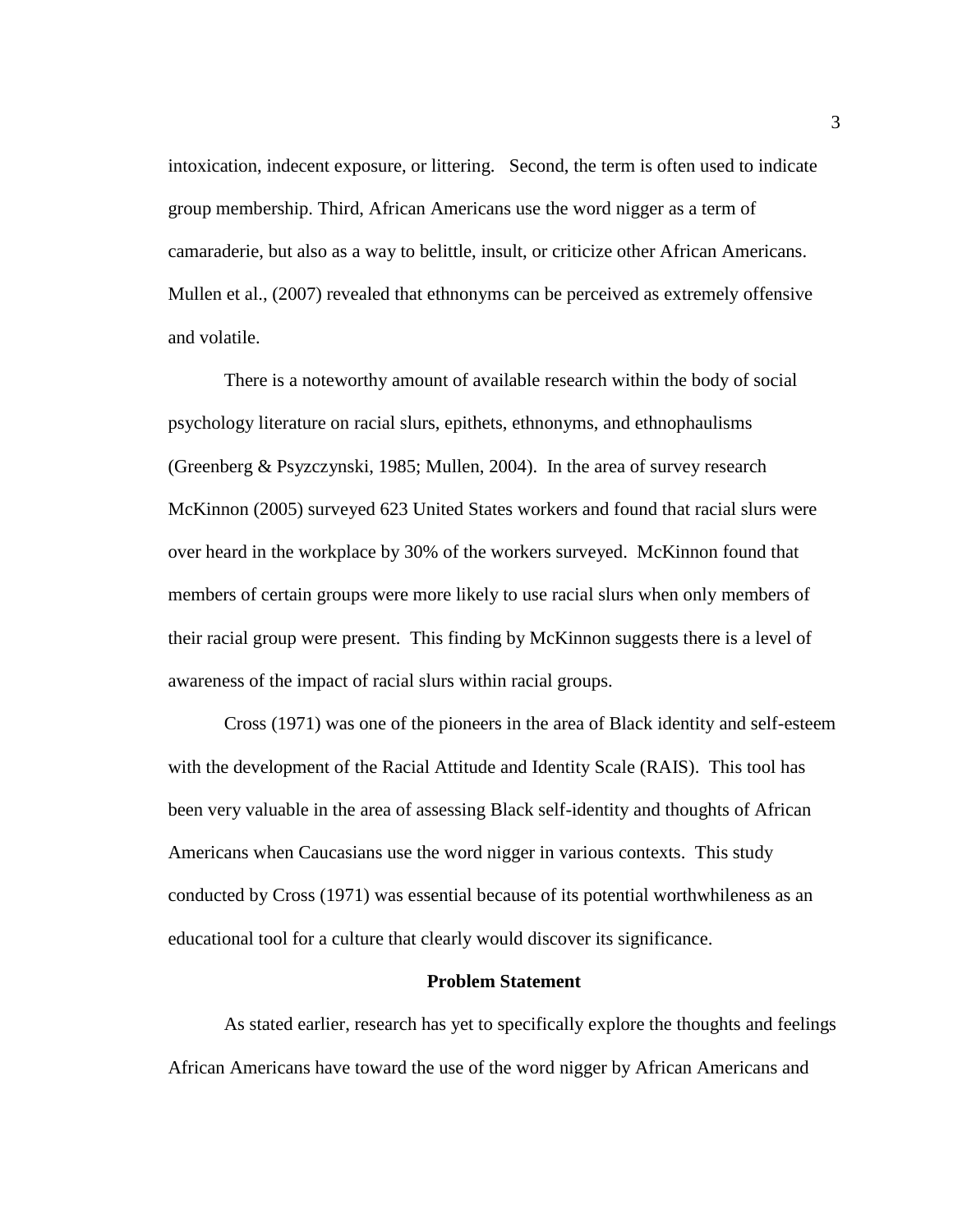Caucasians. African Americans and Caucasians have overheard the use of the word nigger by African Americans in conversations on a regular basis (Thompson, 2000). The findings of the study revealed three key points. The first, African Americans are not monolithic as it relates to the thoughts and feelings surrounding the use of the word nigger by African Americans and by Caucasians. Second, the data revealed African Americans overwhelming feel Caucasians should never utter the word nigger. Third, African Americans are allowed to use the word in certain situations. It must be noted context, relationships, and current mood plays a significant role in accepting the use of the word nigger from one African American to another African American.

#### **Purpose of the Study**

The purpose of this study was twofold. First, I examined the feelings and thoughts African Americans have about the use of the word nigger when other African Americans use the word in various contexts. Second, I explored the feelings and thoughts of African Americans when Caucasians use the word in various contexts.

#### **Research Questions**

Research Question 1 (RQ1): What are the specific feelings and thoughts of African Americans toward the general use of the word nigger by other African Americans?

Research Question 2 (RQ2): What are the specific feelings and thoughts of African Americans toward the general use of the word nigger by Caucasians?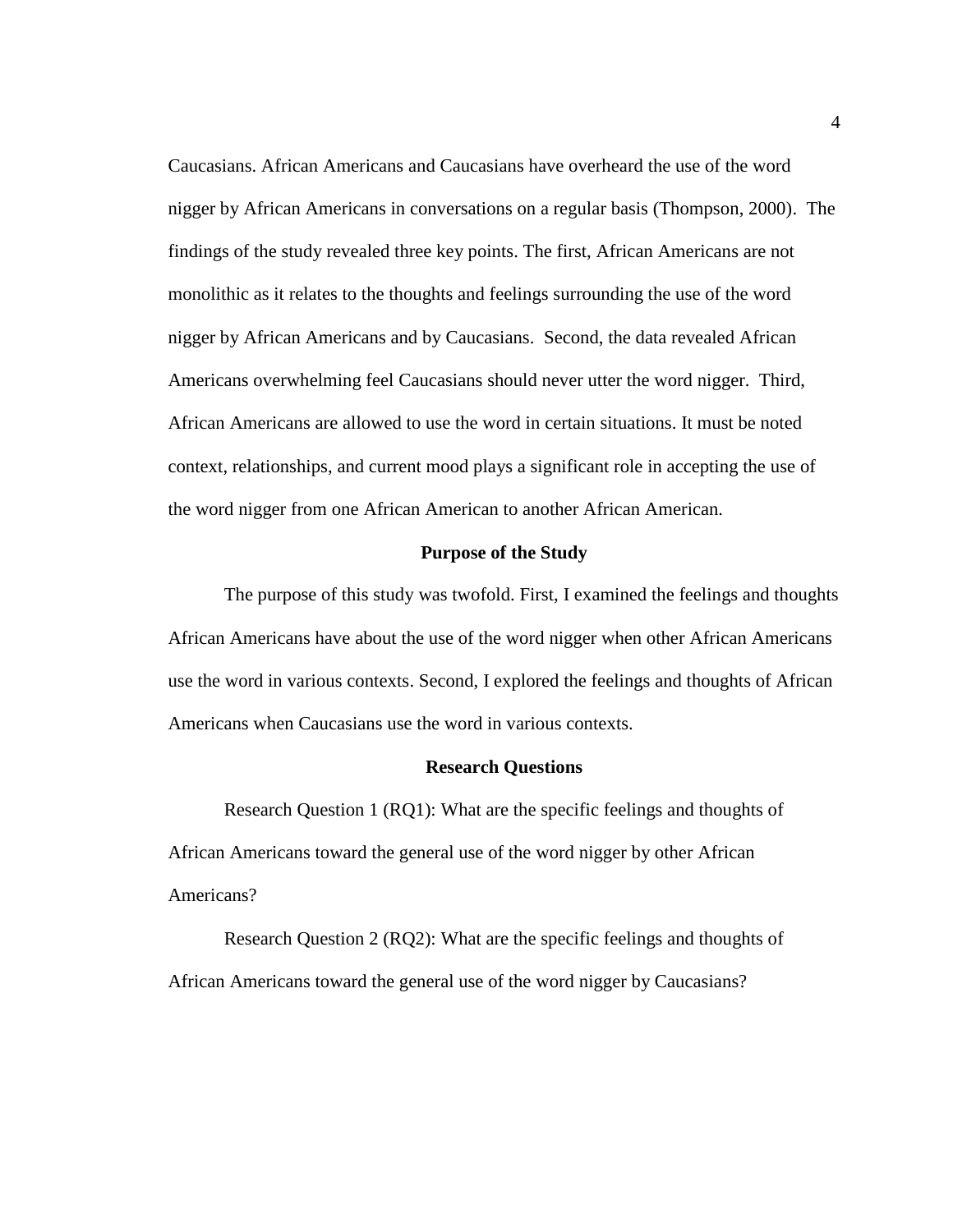### **Conceptual Framework**

I used the conceptual framework for this research to address social learning, social comparison, and social identity theories. I used several ideas in Albert Bandura's social learning theory. The theory states that behavior is learned from the environment through the process of observational learning (Bandura, 1977). Bandura (1977) believed that individuals may imitate the behavior they have observed, especially when the consequences of modeling the behavior result in limited or no negative outcome. Therefore, it can be hypothesized that indoctrination to the word nigger by many African Americans originated through observing family members and friends, listening to music, or watching movies. It is not uncommon among African Americans to overhear other African Americans use the word nigger, or nigga, as pronounced by the younger Hip Hop generation. This commonly practiced behavior may have contributed to the social learning of this behavior. Bandura's theory was applicable to this study and I used it to explore the attitudes of African Americans toward the use of the word nigger.

The social identity theory by Tajfel, 1979 was also applicable to this study. The theory examines how people attempt to predict group behavior and categorize others. People have a tendency to want to be distinguishable. This desire can be at the expense of putting down members of another group. The social identity that a person adapts has the potential to affect perceptions and attitudes. This in turn can impact and fuel negative stereotypes and prejudices. Caucasians may come to realize certain stereotypes associated with African Americans without ever observing African Americans exhibit the behavior. Examination of another perspective of the social identity theory suggests that a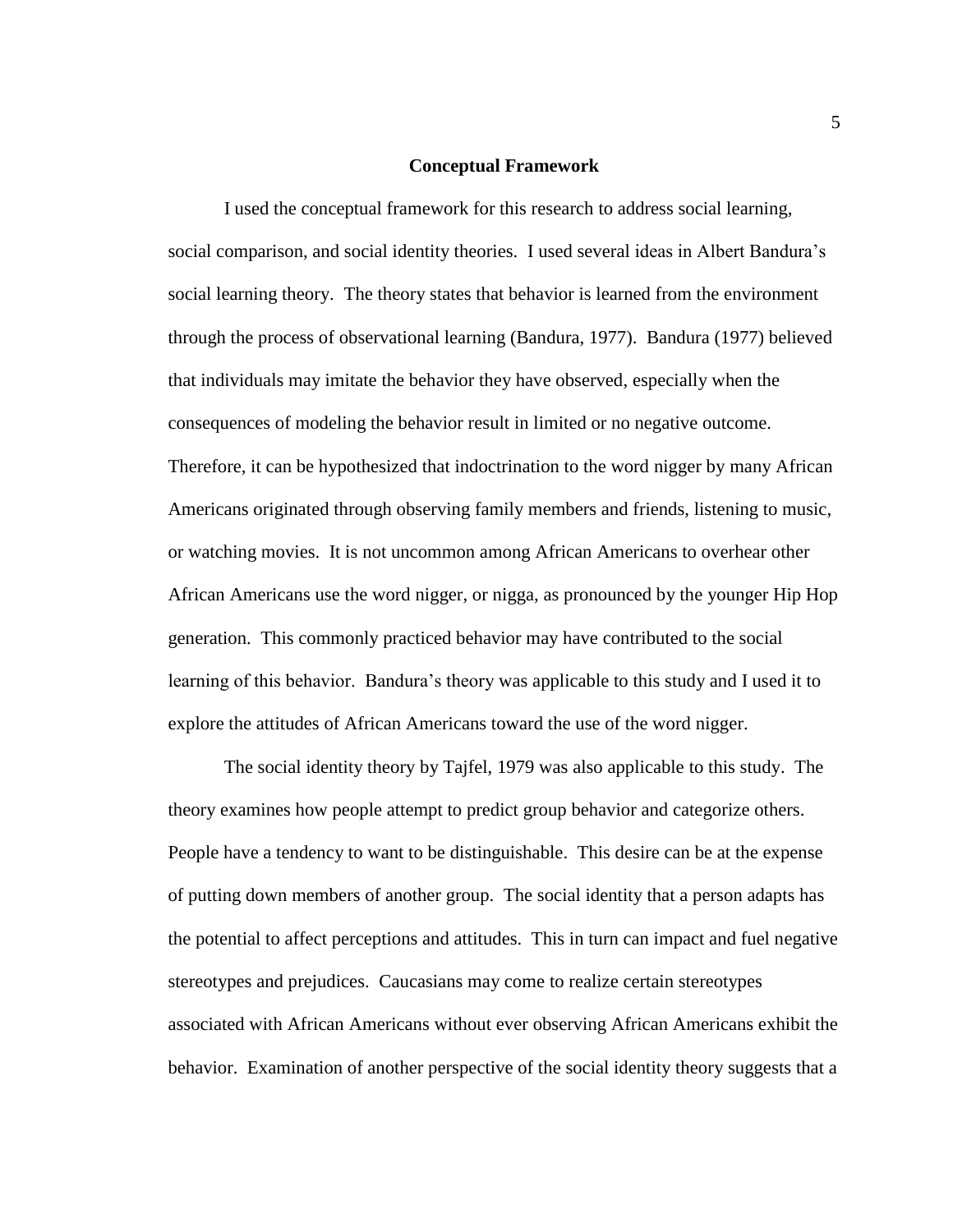split personality exist among African Americans surrounding racial attitudes. It has been suggested that people express different racial attitudes while in public versus what they truly believe. It is believed that people have a tendency to align their racial attitudes with the majority of their cultural group. This phenomenon is associated with Tajfel's (1979) social identity theory.

Social comparison theory, proposed by Festinger (1954), showed how people develop stereotypes. Festinger stated that people, in an attempt to obtain accurate selfevaluation, look to people who look similar to them.

# **Nature of the Study**

The study was qualitative in nature with a phenomenological approach. This approach was valuable in answering and understanding the research questions under investigation. This approach is used to examine the human experience and identifies common meanings and themes of the same phenomenon. Additionally, the phenomenological approach was appropriate because this approach creates openness and encourages individuals to expand their responses; and as a direct result of the openness an enormous amount of in-depth and detail information is gathered which becomes extremely helpful in the data analysis process (Creswell, 2009).

I used purposeful sampling in this study. My reason for using purposeful sampling was to focus on the particular characteristics of a population that are of interest. My goal for this study was to understand the thoughts and feelings of a particular population experiencing the same phenomenon. Polkinghorne (1989) recommends interviewing five to 25 individuals who have experienced the phenomenon. The data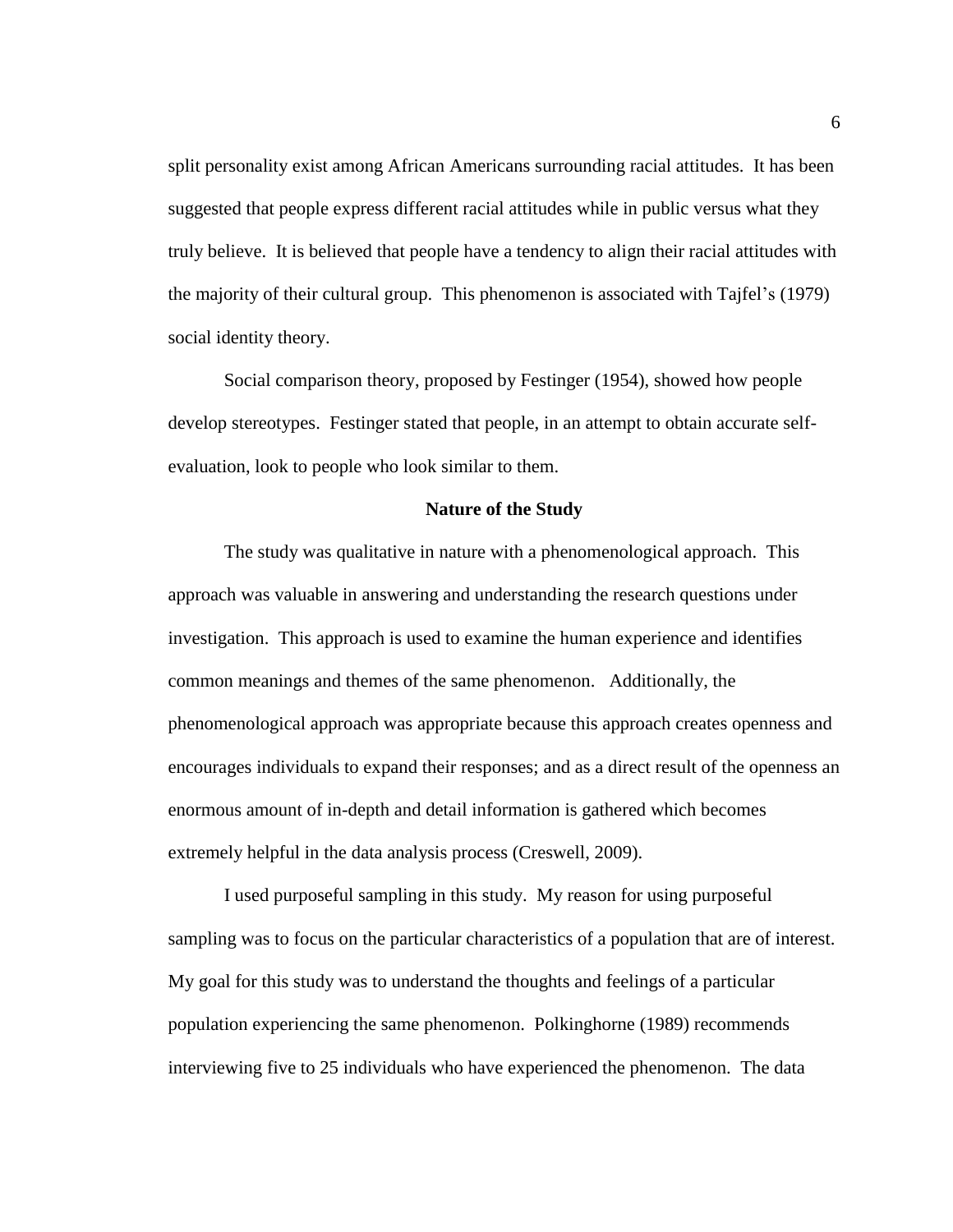collection method consisted of in-person semi-structured interviews lasting five – 15 minutes in length. There were five open ended questions carefully structured to explore the experience of the participants, in regard to the use of the word nigger. I audio recorded and transcribed verbatim the interviews after I conducted them to ensure validity, allow for review, and additional comments. I made myself available for further communication with the participants via phone or email if necessary.

I employed the strategies of bracketing and member checking to address validity issues. The purpose of data triangulation is to increase the credibility and validity of the results (Cohen & Manion, 2000). I used the process of member checking to assist the participants and researcher further validates the meaning of participant responses. Bracketing is the process of organizing similar themes of information retrieved from the participant's interview that is closely related in meaning and experience. Bracketing also involves the grouping together of the data relevant to the research questions (Cohen  $\&$ Manion, 2000). I used Nvivo software for qualitative data to organize the data. The data analysis process I used was closely aligned with that of Hycner's **(**1999) as cited in Groenewald (2004). The examination process of the data consisted of five steps.

1. The first step was bracketing and phenomenological reduction.

2. The second step consisted of delineating units of meaning.

3. I also practiced the clustering of units of meaning to form themes.

4. The fourth step involved summarizing each interview, validating it, and where necessary, modifying it.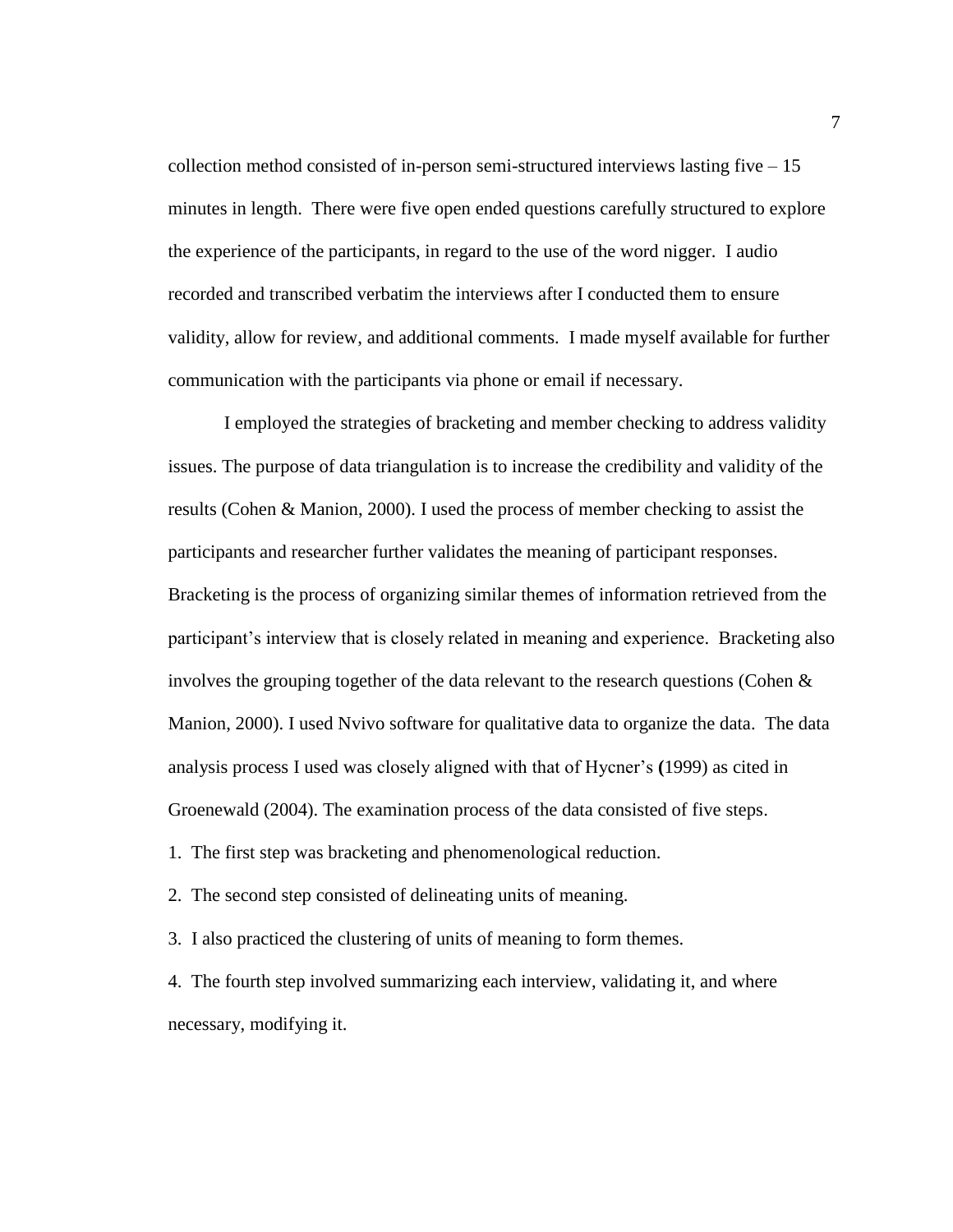5. The fifth and last step consisted of extracting general and unique themes from all the interviews and making a composite summary (Groenewald (2004).

# **Definition of Terms and Theoretical Constructs**

*African American*: A black American of African descent, of or relating to Americans of African descent. They are also referred to as Black Americans (Mifflin, 2016).

*Ethnonyms:* A proper name by which a people or ethnic group is known; specifically the name a people or ethnic group uses for itself (Simpson, J. and Weiner, E., 1989).

*Ethnophaulisms:* A contemptuous expression for a member of a people or ethnic group; an expression containing a disparaging allusion to another people or ethnic group (Simpson, J. and Weiner, E., 1989).

*Nigger:* the word originated as a neutral word for Black people. A term used to demoralize or offend persons of African descent. A term used by younger African Americans as a term of endearment. A term used by African American to casually refer to other African Americans. A contemptuous term used to refer to a Black person (Mifflin, 2016).

*Whites:* The color white; what everyone calls people with white skin, and white people can't call people with black skin; a skin color – the majority in the United States – which is apparently considered a negative quality by many including those who are white themselves but consider themselves to be "not that". Associated with poor dancing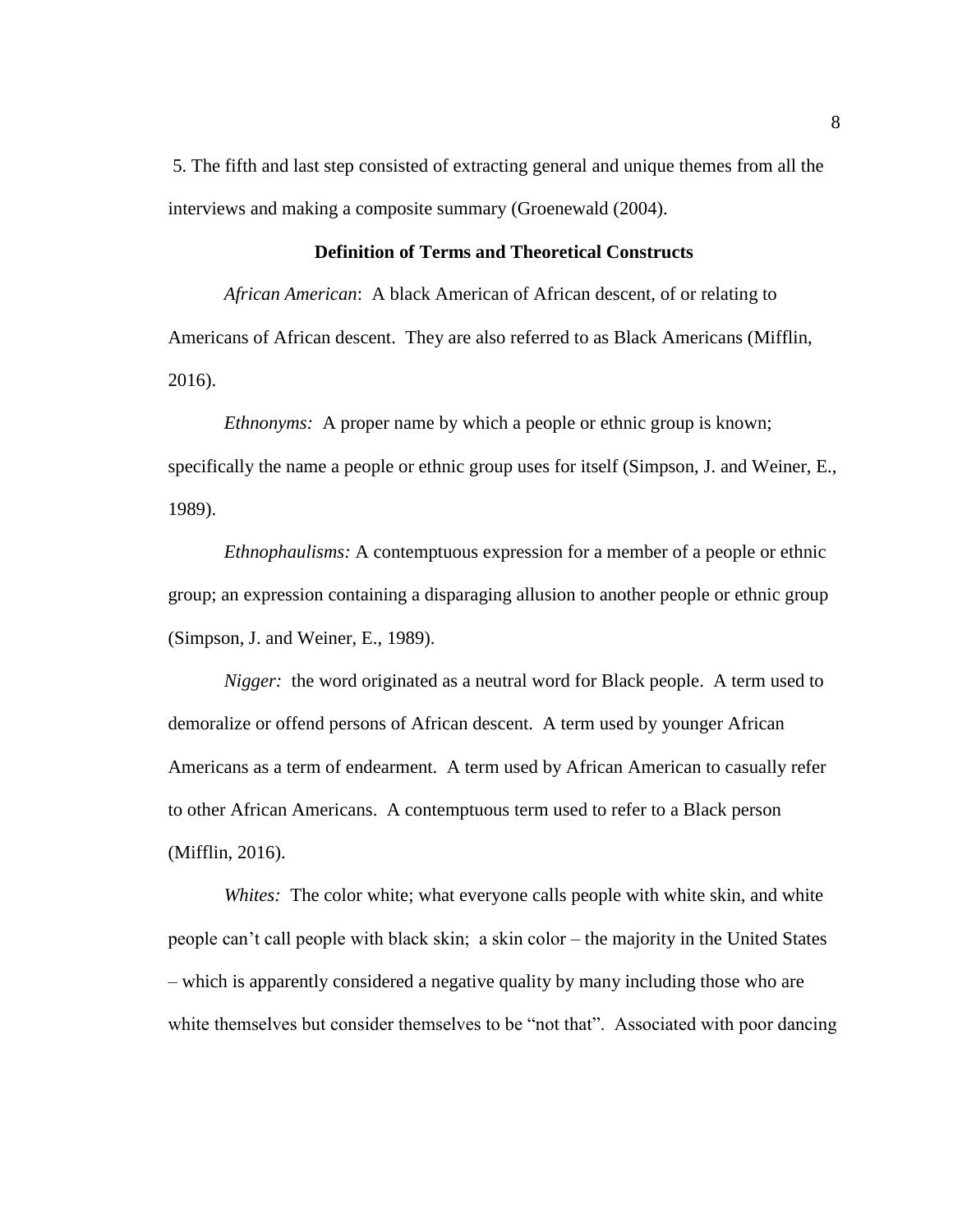skills and general nerdiness. For a black person to be called white is considered highly insulting (Peckham, A.1999).

# **Assumptions**

I assumed that selecting from the two different races would depict the lived experience surrounding the word nigger in the context of their race and their racial identity was characteristic of their race. The African Americans participants I selected for this study adequately reflected the demographics: age, income, level of education, and gender of the targeted population. I also assumed all African American participants were motivated and willing to respond to the questions accurately and honestly. It was necessary to make these assumptions to ensure internal (accuracy) and external (generalizability) validity.

#### **Limitations of the Study**

In this study, I interviewed 15 African American participants of diverse backgrounds. The number of questions and the amount of interview time spent with each participant was similar. Some limitations were acknowledged such as replication. Replicating the methods of this study is possible. I standardized the interview process that I utilized on the participants. However, for other researchers, the results may differ significantly. The participants were not allowed prior access to the questions allowing for a more spontaneous response.

#### **Delimitations of the Study**

I conducted this study because of the high level of personal interest resulting from my personal experiences encompassing the exploitation and abuse of the word nigger. A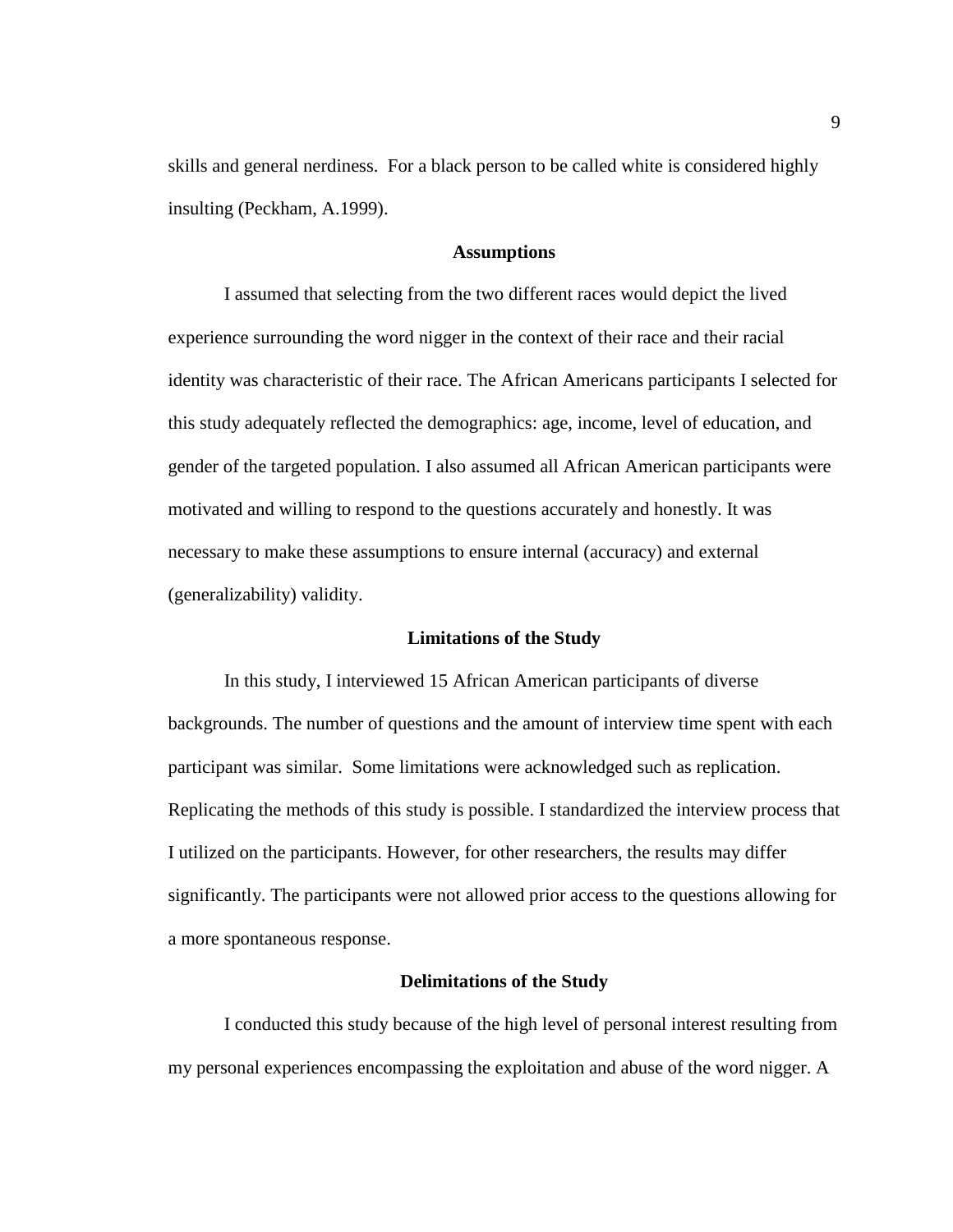gap in the literature was an important criterion to consider. I focused mainly on the use of the word niggers by Caucasians. This study was limited to individuals who had attained the age 21 and who identified themselves as African Americans, only because of the critical nature of the problem specifically among African Americans stemming from use of this word. The findings of this study can serve as a catalyst for researchers to explore this area of study.

## **Significance of the Study**

Although credible research in the areas of racial images and racial slurs has been conducted, research has yet to specifically explore the thoughts and feelings African Americans have about the use of the word nigger by African Americans and Whites. In this study, I documented the thoughts and feelings African Americans have about the use of the word nigger by African Americans and Caucasians.

The research and dissemination of data on this topic could potentially result in a broad positive social impact. The word nigger has a powerful emotional impact on African Americans Kirkland et al., 1987; Mullen et al., 2007). If researchers gather data on the ramifications surrounding use of this word by African Americans and Caucasians and clearly identify them, society will benefit in the area of race relations. Society and African Americans will acquire a clearer understanding of how African Americans feel and think regarding other African Americans' use of the word. Finally, novel research in the field of social psychology such as this will provide a basis and stimulus for other researchers to further explore this area of neglected research.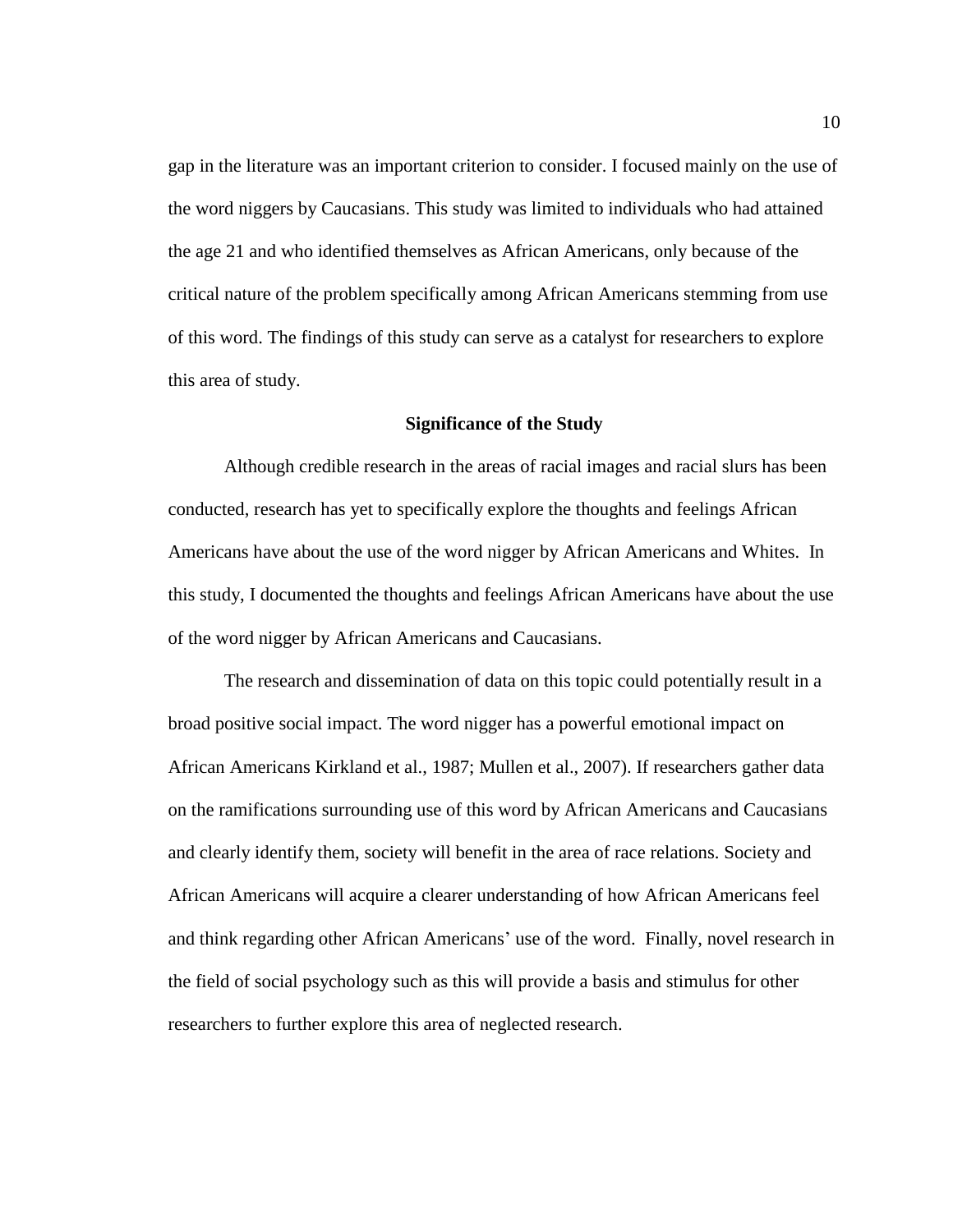## **Summary**

I designed this phenomenological qualitative study using purposeful sampling to collect the personal perspectives based on the specific thoughts and feelings from the selected participants. I expected the thoughts and feelings to range from acceptance to rejection and anger to neutrality. As an outcome of the data collected, I obtained comprehensive, accurate, and generalizable results. The conceptual framework of this study consisted of Bandura's (1977) social learning theory and social identity theory by Tajfel (1979). Lastly, I included the social comparison theory proposed by Festinger (1954).

 Chapter 2 includes a literature review of closely related literature. The chapter is focused on historical and contemporary perspectives. In Chapter 2, I continue with a discussion examining ethnophaulisms and ethnonyms. I also highlight discussion between opponents and proponents. Chapter 2 includes an examination of several racial attitudes, self-identity, and self-esteem studies. The chapter concludes with a critique and summary.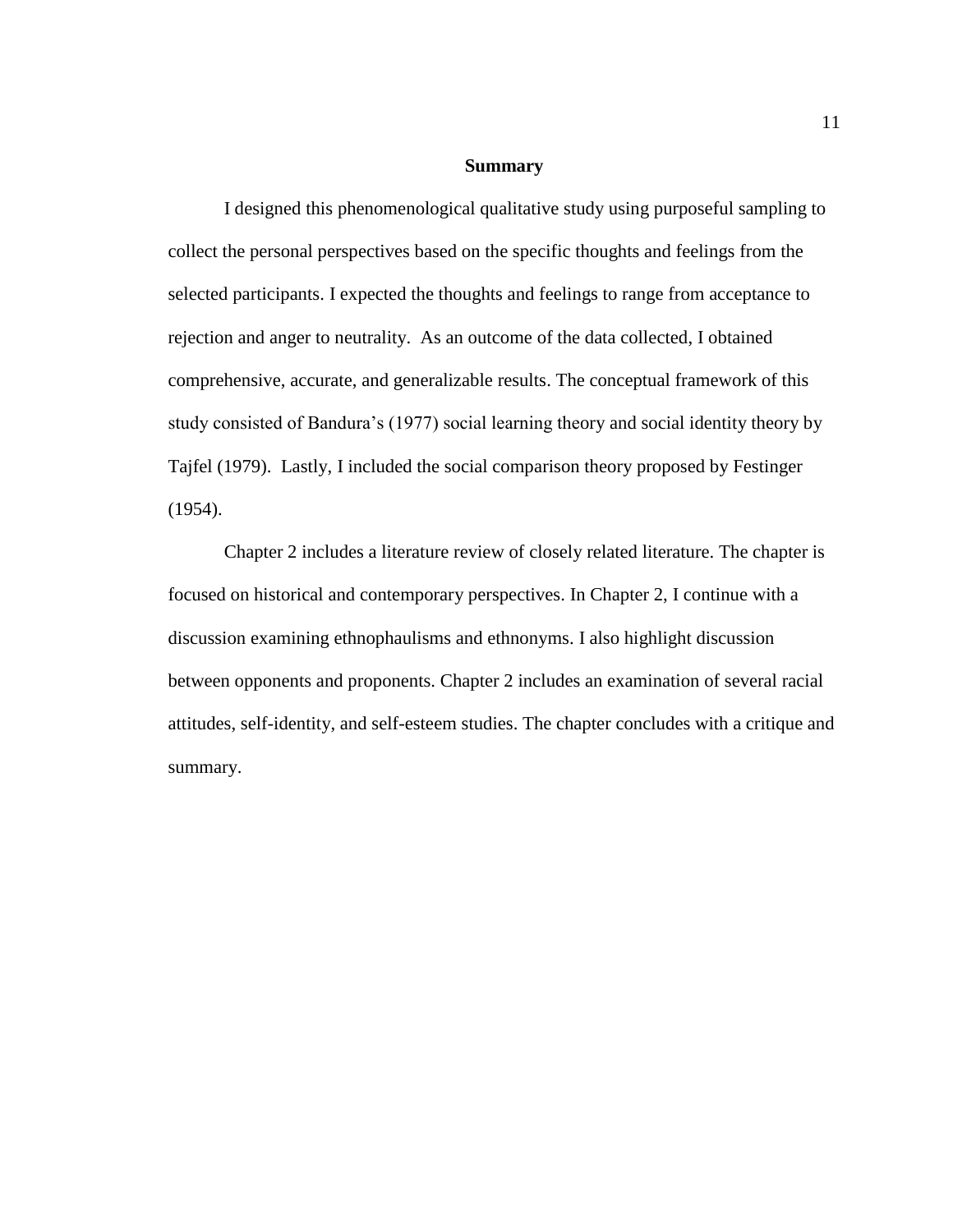# Chapter 2: Literature Review

In this literature review, I closely examined the scarce amount of available research data on this topic and supported the position for continued research surrounding the usage impact on African Americans of the word nigger by African Americans and Caucasians. A primary goal of this study was to highlight an issue of major concern and significance to the African American Community. My purpose for this study was twofold: first, to examine the feelings and thoughts African Americans have toward the use of the word nigger when other African Americans use the word in various contexts; second, to explore the feelings and thoughts of African Americans when Caucasians use the word in various contexts.

My goal for this study was to generate a positive impact on social change, by distinguishing how a diverse group of African Americans feel and think about the usage of this volatile word by African Americans and by Caucasians. A significant positive impact on race relations was strongly anticipated. It was hopeful the results of this study will serve as a useful instructional tool for diversity and sensitivity training.

I conducted this literature search using the data bases Psyc Info, Psych Articles, Pro Quest Control, and Sage Premier. The primary search key words included: nigger, nigga, race, pejoratives, racism, racial slurs, epithets, hate, ethnophaulisms, and ethnonyms. The articles from professional journals were obtained digitally and traditionally. I secured a number of books which provided very helpful research data.

In this chapter I examined the research topic from several perspectives. The chapter begins with a historical background which includes origin, impact, and usage of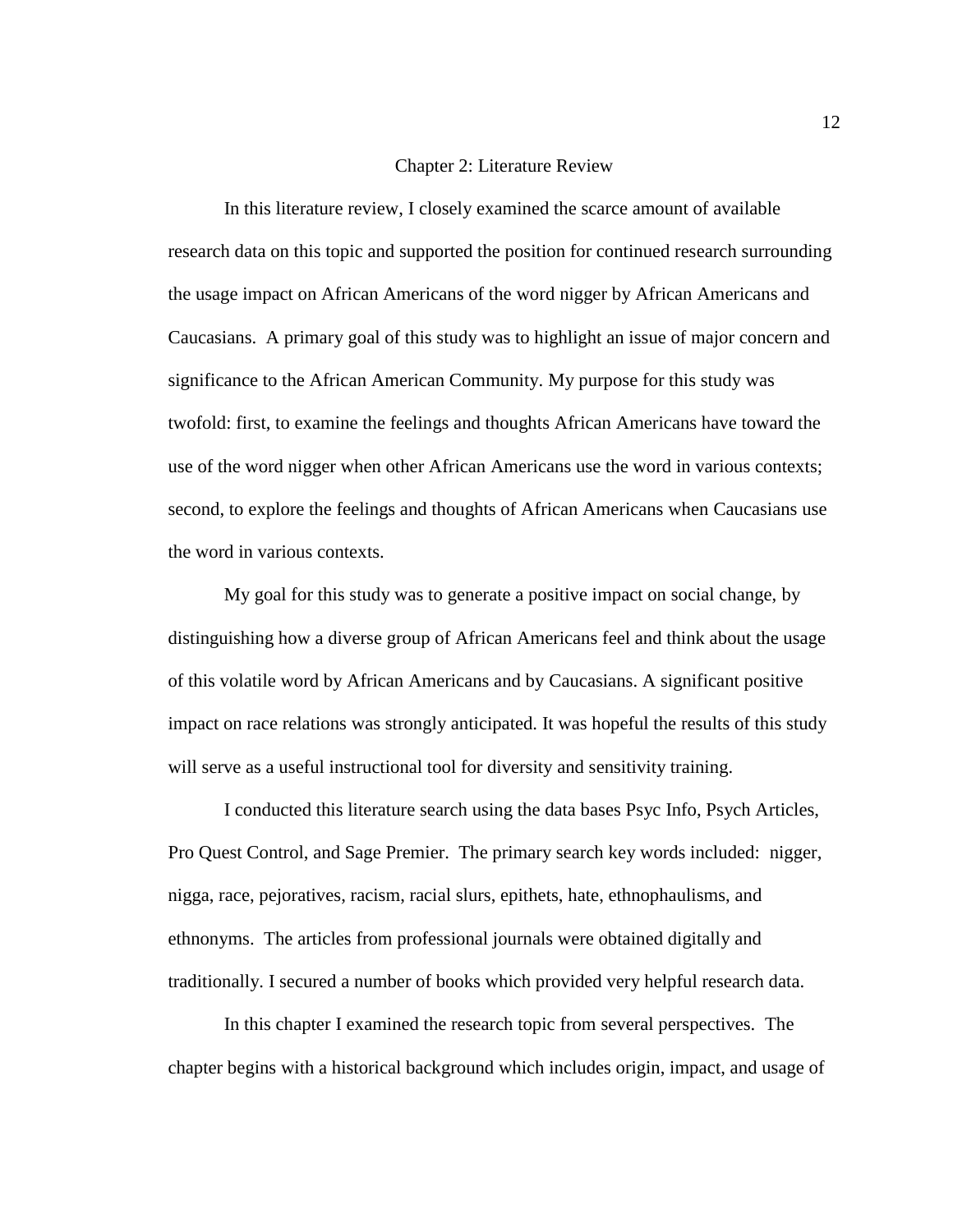the term. This was followed by a contemporary perspective which addresses proponents and opponents of the word usage, along with usage of the word in the workplace, political arena, and Hollywood motion picture industry. These perspectives are followed by pertinent research examining the use and impact of the use of ethnophaulisms and ethnonyms. Ethnophaulisms in this case are racial terms used by non-African Americans while ethnonyms are racial terms used by African Americans. This is followed by an examination of racial attitude and identity. Finally, I offered a summary and critical analysis of the literature.

## **Historical Perspective**

Historically, to be called a nigger meant one fell under the stereotype of being lazy, stupid, dirty, and simply worthless, to oneself and anyone else (Middleton & Pilgrim, 2004). The word nigger has undergone various processes of change over time. These are tied in with the social, economic, and cultural factors, which have contributed to the development of the African American community. When examining the etiology of the word nigger*,* I discovered the term was derived from the Latin word Niger (Middleton & Pilgrim, 2004). In Spanish and Portuguese, it denotes the color black. In English, the word was initially used to identify Negroes but was later transferred to demoralize African Americans (Middleton & Pilgrim, 2004). During slavery, the word nigger was used to promote the superiority of Caucasian men and to establish a system of racism and oppression. In Colonial America, African Americans were called Negro, slave, or nigger by the Caucasian population. These three terms became nearly synonymous. The words Negro and nigger were used interchangeably and without any apparent difference of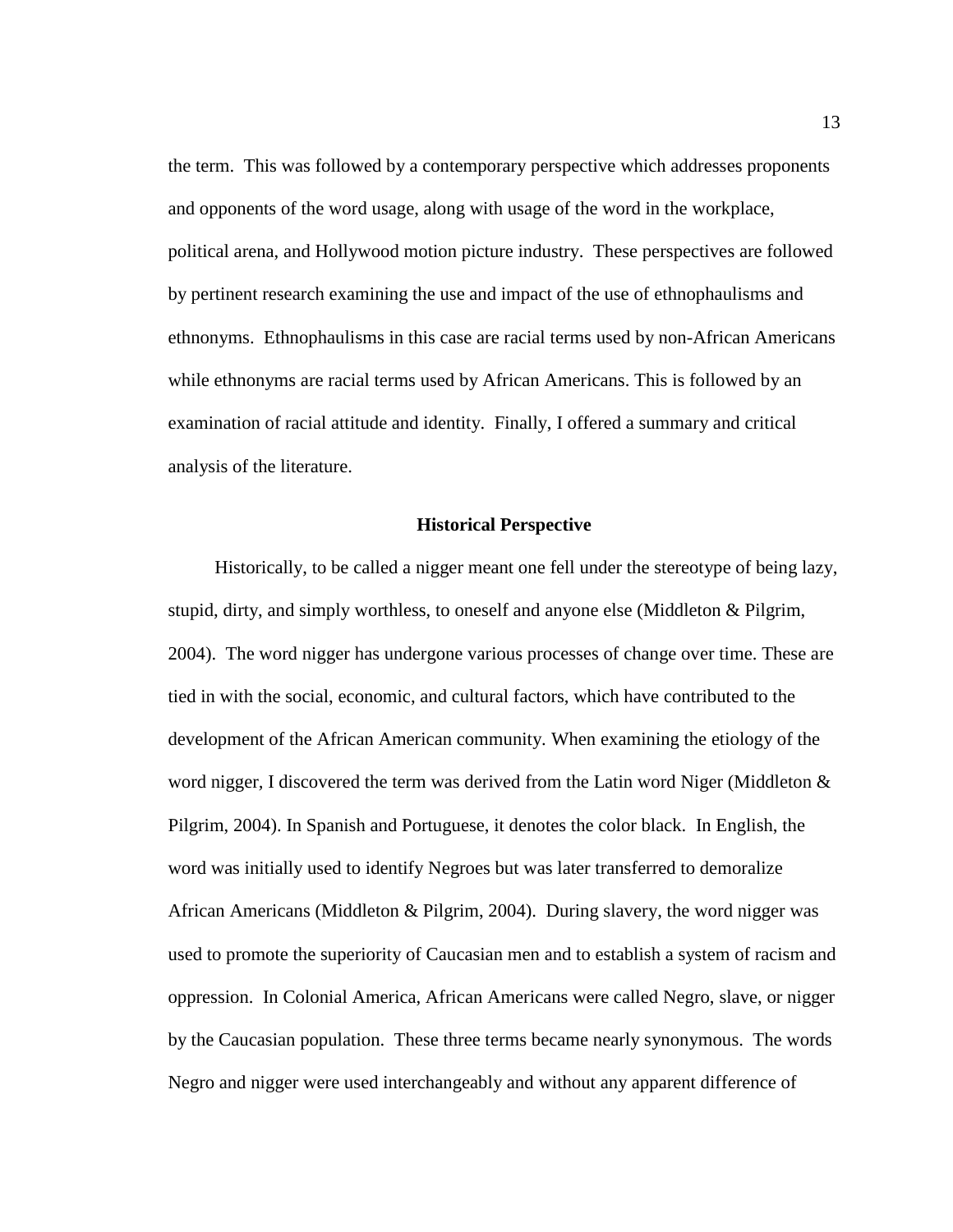meaning, especially by Caucasians in the Southern United States (Smitherman, 1977). As social, economic, and political events unfolded, the word nigger moved from its relatively neutral usage among Caucasians. It evolved into an overtly hostile and abusive word meant to intimidate Africans in America and highlight their ascribed moral and intellectual inferiority.

By the early 1800's the word nigger was firmly established as a derogatory term to describe Black people. In the twentieth century, Caucasians began to intentionally and semantically distinguish between Negro and nigger, with the latter becoming a racial epithet. Now in the twenty-first century, the term remains a principal symbol of Caucasian racism, regardless of who uses it. The word nigger carries with it much of the hatred and disgust directed at African Americans (Middleton & Pilgrim, 2004). Moore (2001) asserted that the word nigger has been a key element of many of the worst episodes of bigotry in American history. He held that the use of the word nigger accompanied numerous lynchings, beatings, acts of arson, and other racially motivated attacks upon African Americans.

 The word nigger has had an emotional impact on many African Americans and Caucasians alike. However, for African Americans, the use of the word has been a very sensitive issue (Kennedy, 2002). African Americans have taken offense to Caucasians addressing them as nigger. As a result of political correctness, use of the word nigger has become an issue among many Caucasians and African American groups. The word nigger was changed to a more acceptable term. It became known as the N -word. The N -word substitution became popular during the O. J. Simpson murder trial. The goal was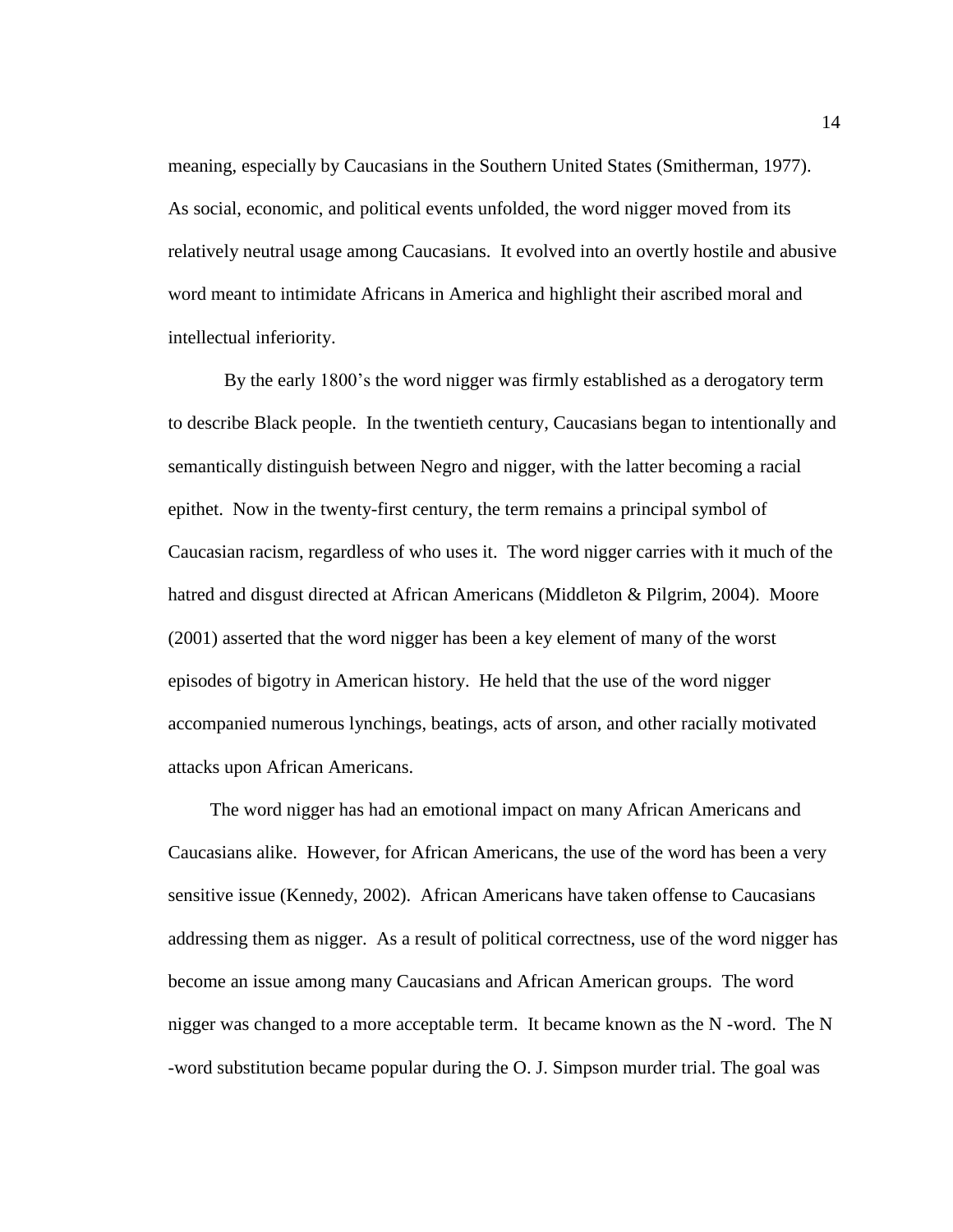that the word nigger would no longer be allowed to be used in America due to the possible volatile reactions it could initiate. At the same time, young African Americans began using the word nigger in a more positive fashion. They began to use it as a term of endearment or a greeting phrase. This movement gathered a reasonable amount of support. Scholars believe that a non-pejorative variant of nigger entered the lexicon of African Americans early 1900's (Dillard 1977 and Spears, 1998). According to Spears (1998) the term was probably used among African Americans in the earlier days of Anglophone America. It is impossible to know exactly when a form of nigger entered the lexicon of Americans; but it is possible to develop an explanation as to its beginning. It is also impossible to locate the moment when nigga developed social meanings relative to survival, adjusting to the usage intent of the word to defame, demoralize, and humiliate African Americans as explored in the next section.

#### **Contemporary Perspective**

 In present day times, after the year 1980 teens continue to claim that nigger was just another word and that people give words meaning rather than words giving people meaning (Thompson, 2000). The older generations of African Americans, those born before 1950, have a totally contrasting position. They want the word nigger censored from the English language. There appears to be a generation gap on how the word nigger is perceived and its use within and outside of the African American culture. The younger generation uses it as a term of familiarity and connection. Yet, the older generation wants to censor or ban the word from usage by anyone, including young African American people (Brown, 1993).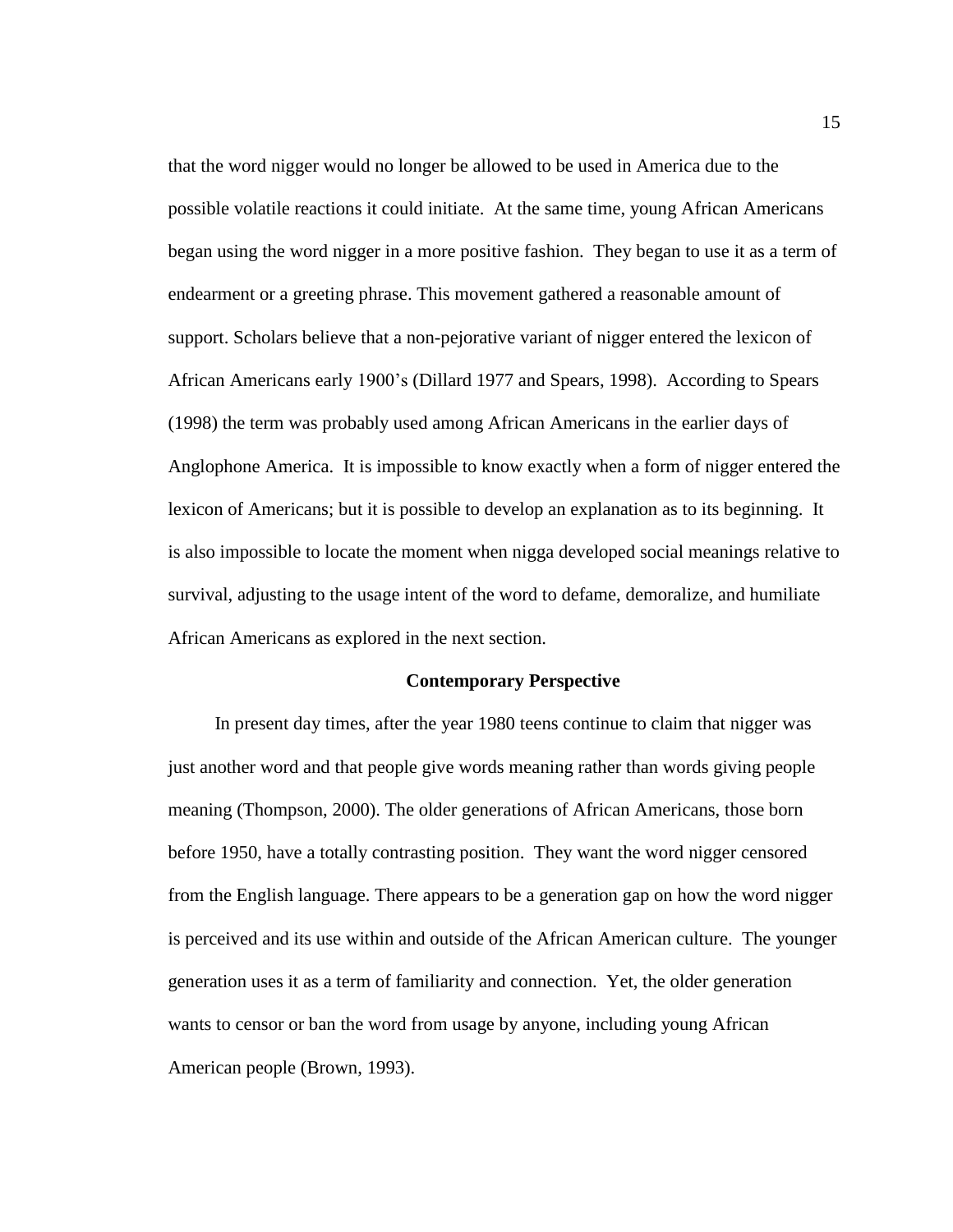Although many members of the older generation want to ban the term, several scholars have disagreed for several reasons. Brown (1993) suggested that banning the term from the English language would be fruitless because so few people would adhere to its censorship. Along with Brown, the Harvard Law professor Randall Kennedy (2002) expressed strong belief in the freedom of speech granted by the Constitution and, therefore, argued against any effort to ban or sensor the word nigger from common language. He insisted that it is important that people not forget or be naïve to the history of the word. Further, Kennedy maintained that use of the word as a term of endearment among younger African Americans is an attempt to take the power away from the word nigger. Thompson (2000) agreed that young African Americans, especially those in the hip hop culture, are not seriously offended when other African Americans use the word, thus reducing its power, but some have reservations about Caucasians using the word. Cato (2002) noted that youth in the hip-hop culture argue that context determines the meaning of the word. Therefore, the intonation, location, and relationship between those speaking determine whether the word is offensive. According to Cato, the history of slavery and the continued underprivileged status of African Americans make it impossible to erase the past, and thereby rid the power of the word by use among African Americans. Moore (2001) was pessimistic that young African Americans would succeed in converting the word nigger into a term of affection because the word still has too much power. The disagreement among scholars about the use of the term reflects the confusion surrounding the use of the word nigger in a contemporary context. Thompson (2000) discussed how the word was being used in school settings. Thompson reported that the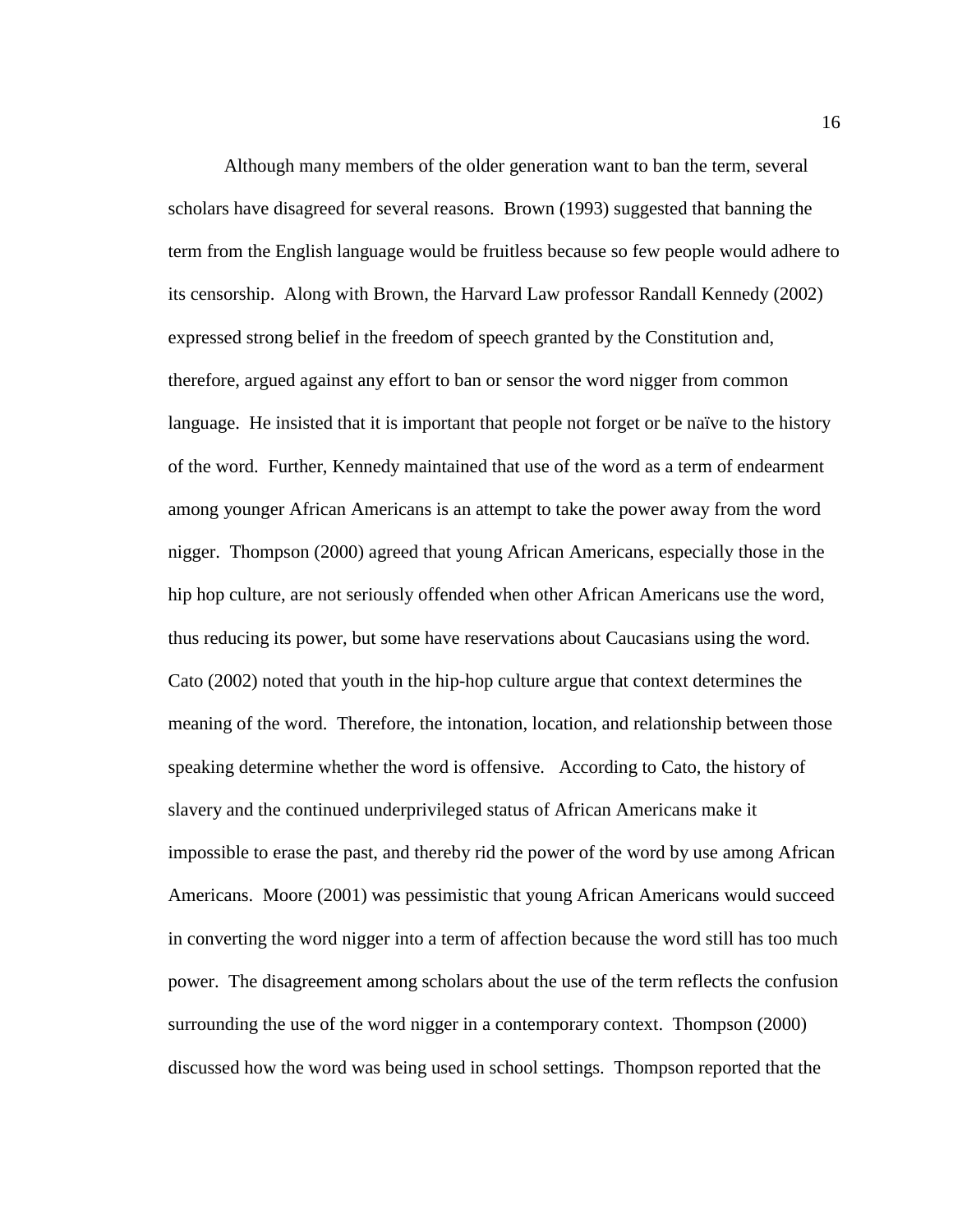term nigger was frequently used by African American students to refer to other African Americans. As a result, many educators became confused and were not sure whether to be alarmed or to allow it to be used in this setting within this group. Students would tell them not to be alarmed when they used the word because they were African Americans using the term addressing other African Americans. This created a difficult discipline issue because some Caucasian students desiring to use the word were unaware of the rules of its usage and who was allowed to use it. Therefore, to decrease confusion, African American and Caucasian students were instructed not to use the word. Pollard (2001) stated that many Caucasian students believed that using the word made them cool. Many Caucasian students wanted to be cool, and cool is often defined as anything urban. One African American student reported that some Caucasian students thought it was a new slang word. The Caucasian students were totally unaware of the serious ramifications associated with their use of the word nigger*.*

### **Impact of the Word nigger**

The use of the word nigger by Caucasians can trigger emotional and physical responses from African Americans.' The physical responses can range from an embrace to a punch. It is not easy to determine how an African American will react to being address as nigger by African Americans and Caucasians. Research has not been very informative as to how deep the impact of the use of the word nigger by Caucasians has been to African Americans (Kennedy, 2002; Moore, 2001).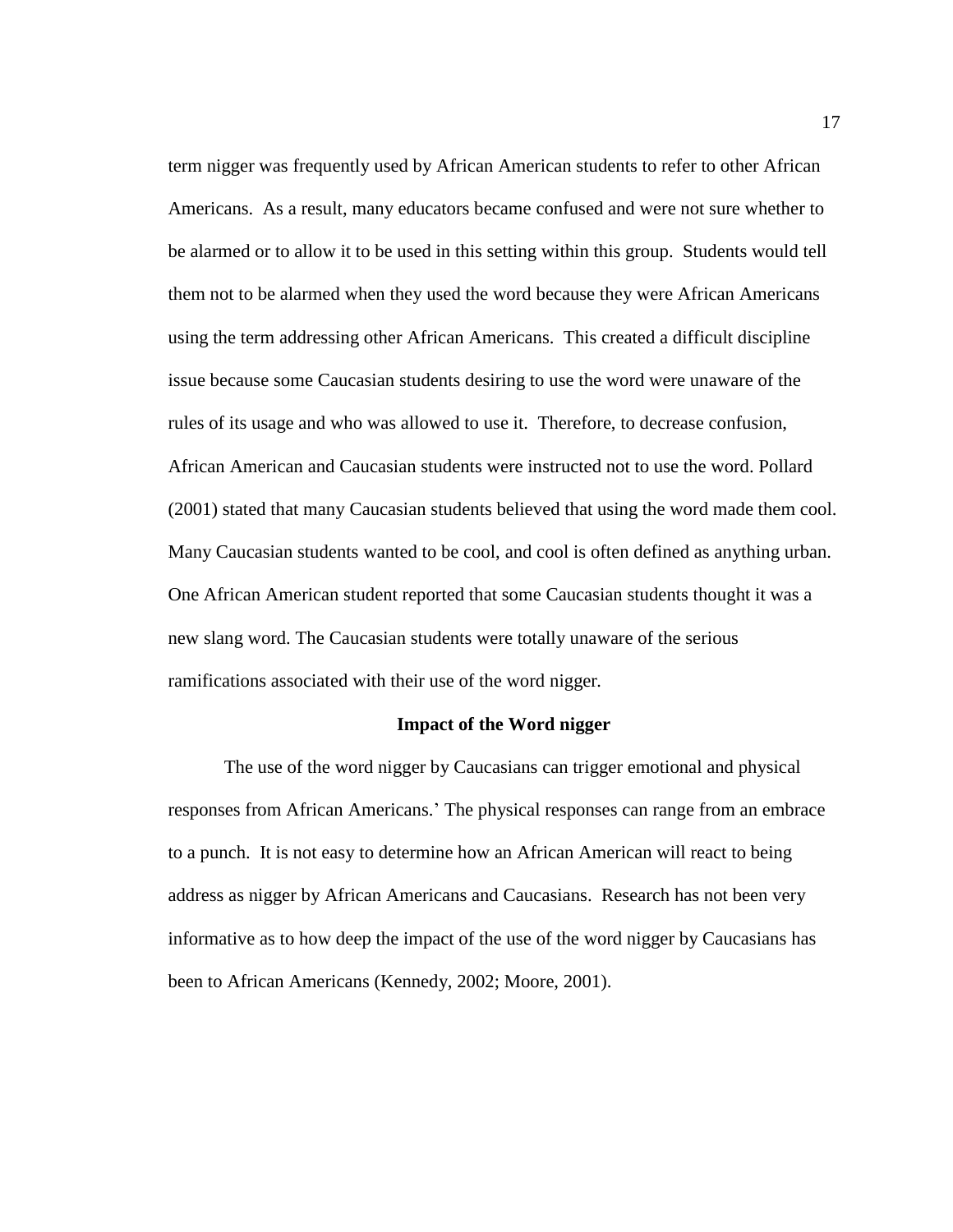# **Who Uses the Word nigger?**

The word nigger is probably used in more group settings than this study can adequately cover. The settings that are more impactful on the lives of African Americans are family and friends, the workplace, professional sports, Hollywood, government, and African American leaders. Use of the word in these venues appears to have a serious impact on individuals when the word nigger was used, especially when used by Caucasians (McKinnon, 2005).

# **Family and Friends**

It is difficult to determine on average how often the word nigger was used in a family setting and among friends. The use or frequency of use will depend largely on how the dominant individuals in the group feel about use of the word (Kennedy 2002). The use of the word nigger among family members occurs in moments of celebration and in moments of anger, (Kennedy 2002). For example, an older brother may congratulate a younger brother on an accomplishment by calling him little nigger. On the other hand, the older brother may verbally scold the younger brother for unacceptable behavior by calling him a dumb nigger. It is more probable that the use of the word nigger may occur between siblings as opposed to parent to offspring (Kennedy 2002). The children may overhear parents use the word in positive and negative contexts.

In the peer group the dynamics are different especially among teens and young adults. The younger generation appears to have no problem using the term. It was mostly used as a term of endearment (Moore 2001). The younger generation was unaware of the historical meaning surrounding the word nigger (Moore 2001). The word nigger has been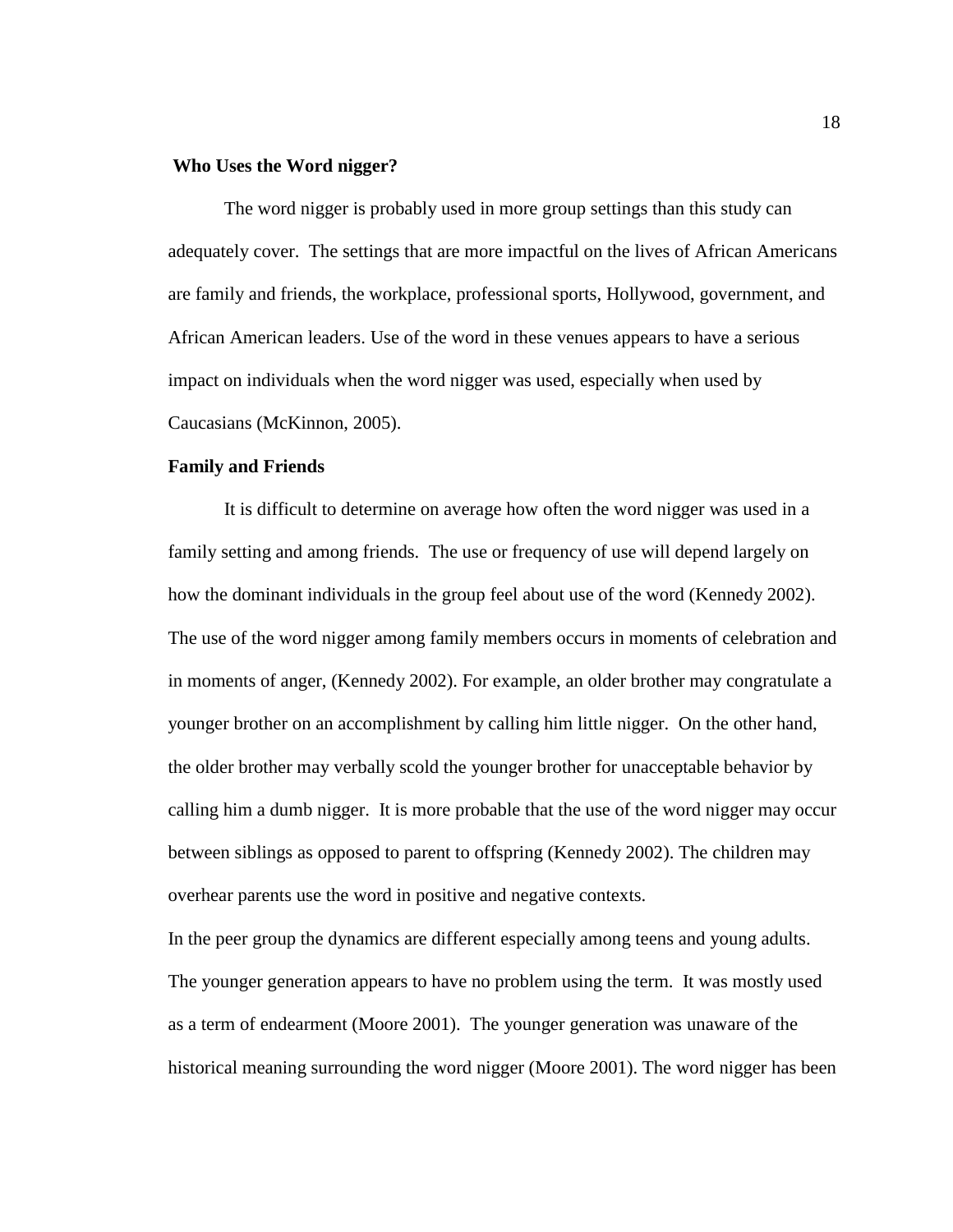used in rap lyrics at a very alarming rate. The younger generation has taken on the unofficial task of turning the word into a term of affection and endearment. The use of the word nigger had its peculiar indoctrination among family and friends. It instinctively takes on a role of being taboo or a term of endearment.

# **Use of the Word nigger in the Work Place**

It was almost impossible to adequately determine the frequency of the use of the word in the workplace by African Americans and non-African Americans. The use of the racial slurs in the workplace by coworkers, bosses, or third parties can be considered a form of racial discrimination (McKinnon 2005). Even if used or directed to members of the same race racism remains in the workplace. It has been deemed unprofessional and unacceptable to use the word nigger to disparage or belittle in the workplace. CEOs, managers, supervisors, and workers have been terminated or faced termination for the use of the word nigger*.* The total workforce makes an extra effort to keep the word nigger out of their vocabulary while at work (McKinnon 2005). It is a known fact that use of the word nigger in the workplace may have serious consequences. Employees do not want to be faced with suspension, termination, or legal action (McKinnon 2005).

#### **The Use of the Word nigger in the Motion Pictures and Books**

The word nigger has been used in movies dating back to the early nineties. The makers of the movies had very little regard concerning the feelings of African Americans. The movies were made to please the majority, which was the Caucasian population. There are a number of books where the word nigger was used in the title such as Joseph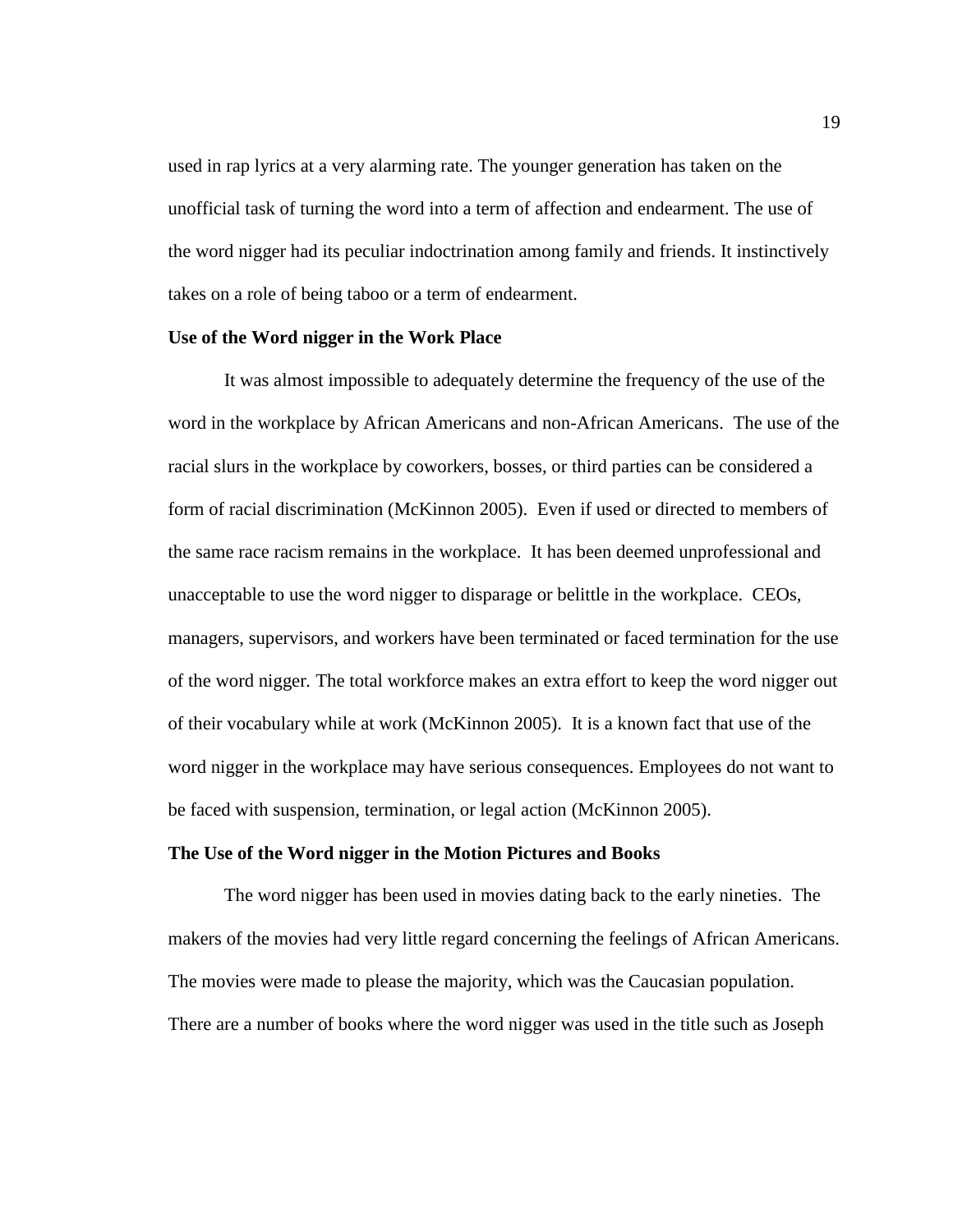Conrap's *The nigger of the Narcissus* (1987); Carl Van Vechten's *Nigger Heaven* (1926); and Arthur Ransome's *Look like niggers to Me* (1930's).

There are a countless number of Hollywood movies using the word nigger. It was clearly the common title used for African Americans in movie scripts. The word nigger is used throughout *The Adventures of Huckleberry Finn*, by Mark Twain, 206 times. The Adventures of Huckleberry Finn is the record holder for use of the word nigger. The movies Uncle Tom's Cabin was authored by Harriet Beechen Stowe used the word nigger 48 times. The book South Sea Tales written by Jack London used the word nigger 48 times. The book Topic of Cancer by Harry Miller used the word nigger 21 times and recently in 2013 in the movie Django Unchained written and directed by Quentin Tarantino used the word nigger more than 100 times. In an article written by Keith Allan (2016) he discusses the frequent use of the word nigger in the Quentin Tarantino film Pulp Fiction. Allan addresses the composition of context, semantics, and the connotations of the word nigger.

## **The Use of the Word nigger in the Government**

It has been rumored the word nigger has been uttered in government at the highest levels. President Lyndon Johnson used the N-word liberally, and he signed much of the civil rights legislation of that era. In 2013, Darrell Ehrlick, editor of the Billings Gazette accused the county treasurer in Yellowstone County, Montana of using the word nigger in his emails referring to then president Barack Obama (Ehrlick, 2013). 1n 2015, Anna Mulrine, a staff writer for the Christian Science Monitor reported the U.S. Army was probing an allegation reported to the Army Times by an African American army staff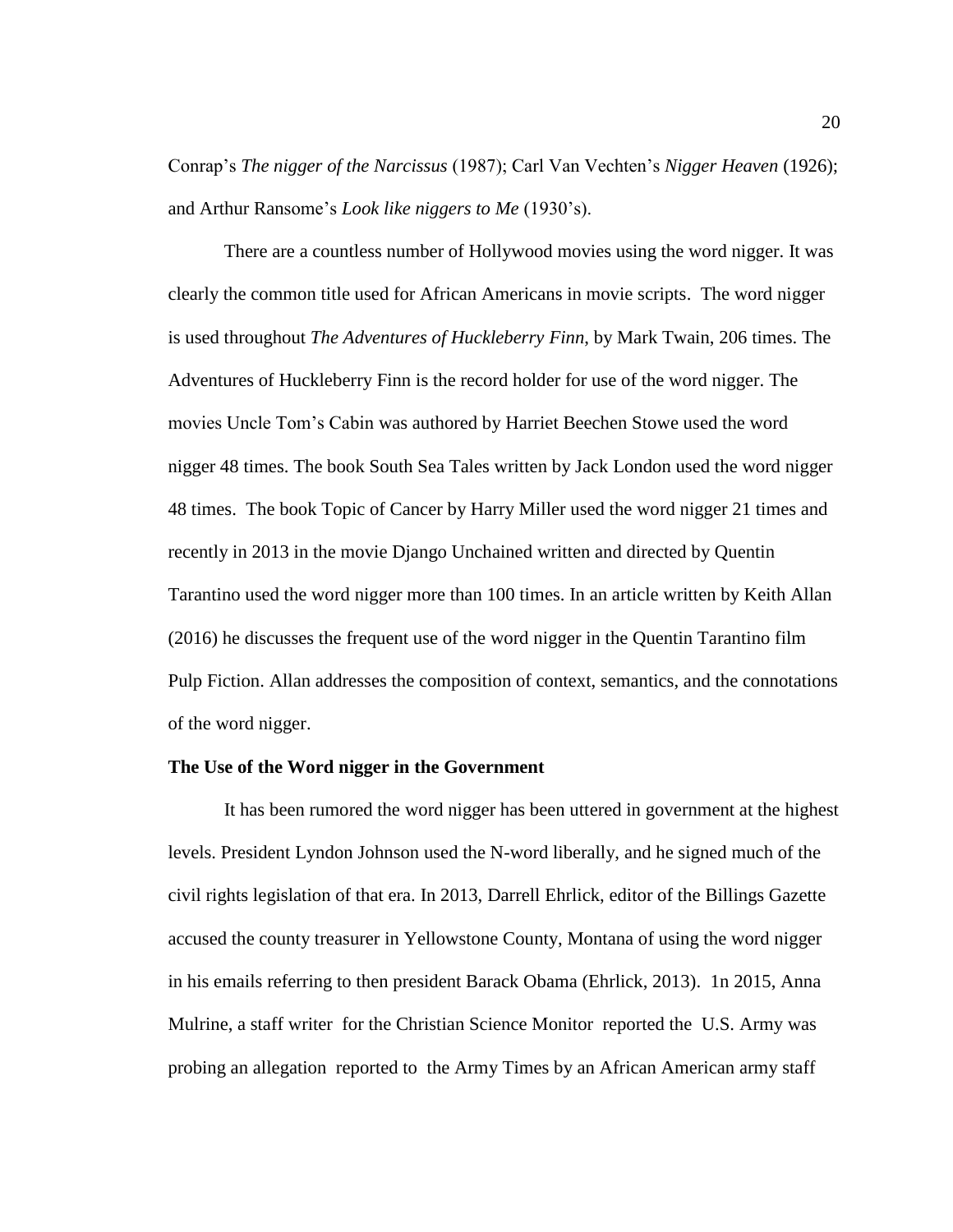sergeant alleging that Caucasians soldiers were allowed to use racial slurs without consequences during "Racial Thursdays" at an Alaska Army Base (Mulrine,2015). In April of 2013a Kansas State Board of Education member defended his use of the word nigger at a board meeting Morris News service, (2013). In the spring of 2012 Senator Rick Santorum speaking at an event in the state of Wisconsin nearly calls President Barack Obama a government nigger Harris (2012). In the year 2002 a Black News Weekly article written by Sinclere Lee noted prominent actor and activist Harry Belafonte referred to General Colin Powel as a house nigger Lee, (2002)*.* According to Dyson (2001), the word nigger will be debated or used in nearly every circle in the United States.

# **The Use of the Word nigger by African American Leaders**

Some African Americans may tend to believe that most of the African American community leaders abhor the use of the word nigger, public or private. This may not be the case. Professor Michael Eric Dyson related about overhearing all the rationalizations and excuses for black people using the word nigger. This is inclusive of the one popularized by Professor Michael Eric Dyson. Dr. Dyson is also known as the rapping black "intellectual" and Dr. Martin Luther King, Jr. biographer. Professor Dyson proudly claims King used the word nigger in private conversations (Dyson, 2001).

#### **Ethnophaulisms**

 Ethnophaulisms are defined as negative terms used by members of one group directed at members of another group. The term was originally proposed by A. A. Rorbach (Palmore, 1962). Ehrlich, a social scientist (as cited in Middleton & Pilgrim,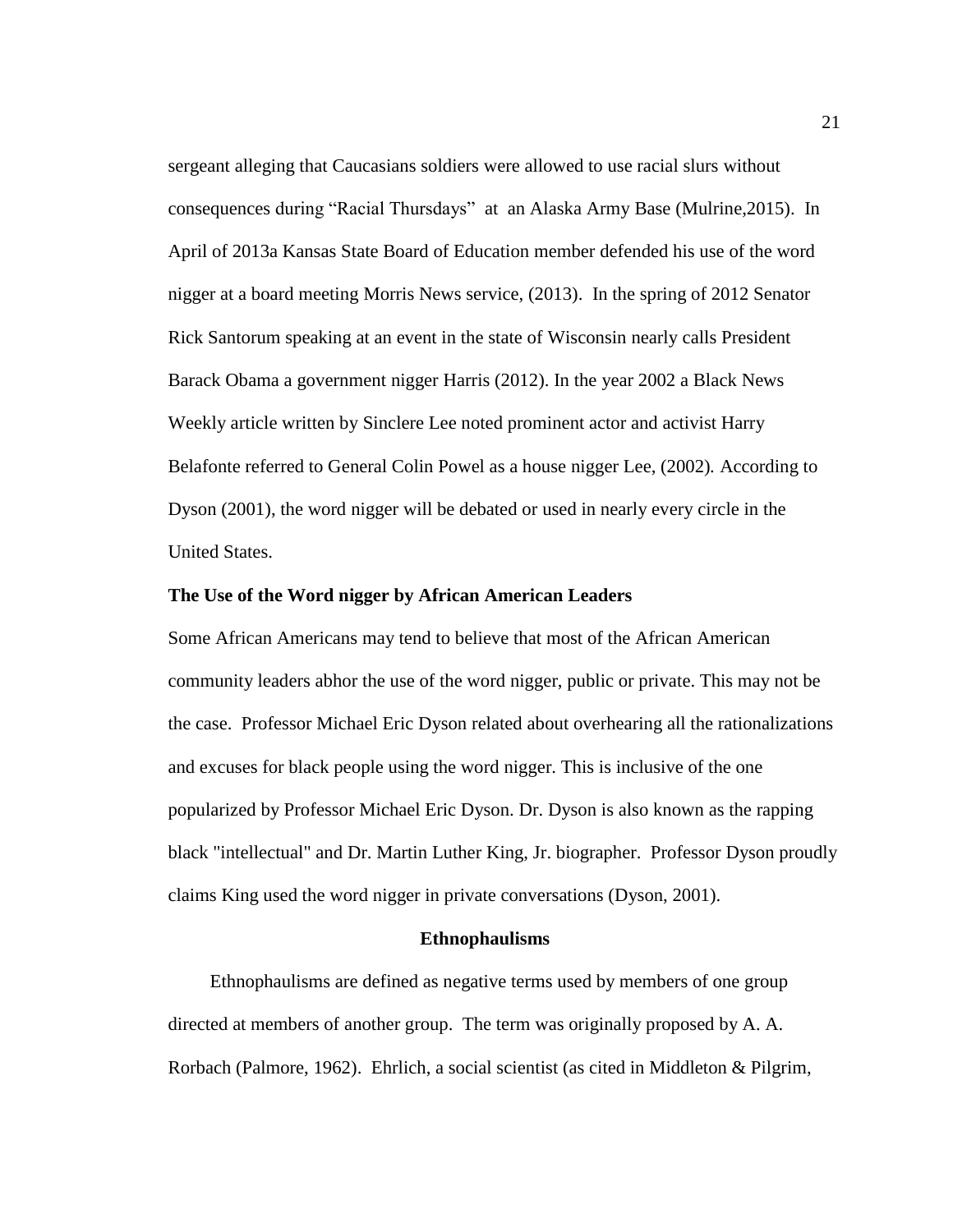2004), argued that ethnophaulisms are of three types: disparaging nicknames (e.g*., chink, dago, nigger*, etc.), explicit group devaluations (e.g., "Jew him down," or *niggering* the land"), and irrelevant ethnic names used as a mild disparagement (e.g., "jewbird," for cuckoos having prominent beaks or "Irish confetti" for bricks thrown in a fight). Palmore reported that all racial and ethnic groups use ethnophaulisms when referring to other groups. Caucasians call African Americans niggers*,* and African Americans call Caucasians *honkeys.* Hispanics are called *spics;* Italians are called *wops.* The French are called *frogeaters,* and so on. Middleton and Pilgrim (2004) focused on words used towards African Americans and identified the following ethnophaulisms: *niggerish, niggerlipping, niggerlover, niggerluck, niggerflicker, niggerheaven, niggerknocker, niggershooter, "niggersteak*," *niggerbeater, niggertip, niggerwork,* and *niggeritous.*

 A type of ethnophaulisms known as caricatures was also very offensive to African Americans. Many of these slurs became fully developed literary, cinematic, and everyday caricatures of African Americans. Middleton and Pilgrim (2004) held that these caricatures, whether spoken, written, or reproduced in material objects, reflected the extent and the vast depth of anti-African American prejudice in the United States. The following is a discussion on characteristics of these caricatures.

 The "Coon" cartoon strip presents a degrading image of African American men. It characterizes them as unwilling to work, ignorant, and obsessively narcissistic. These were characteristics that historically made up the definition for the term nigger*.* The "Brute" caricature depicts African American men as angry and physically strong (Middleton & Pilgrim, 2004). Two of the most notable caricatures, "Tom" and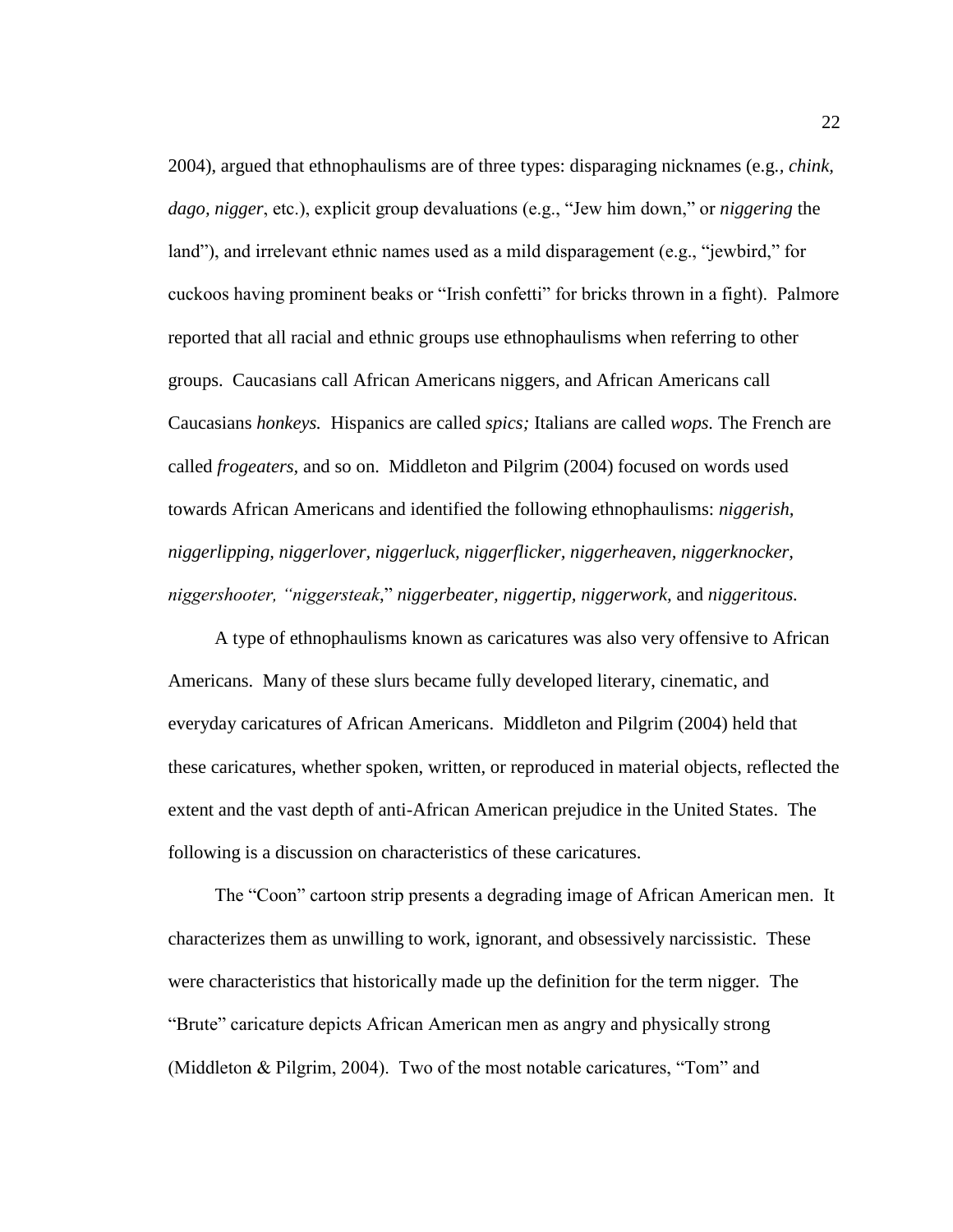"Mammy," were often portrayed as kind, loving, and friends of Caucasians. They were also presented as intellectually childlike, physically unattractive, and neglectful of their biological families. Middleton and Pilgrim argued that these traits had been associated with African Americans and were implied in the term nigger*.* The term nigger was a shorthand way of saying that African Americans possessed the moral, intellectual, social, and physical characteristics of the "Coon," "Brute," "Tom," and "Mammy," and other racial caricatures. Middleton and Pilgrim asserted there were many other racial slurs; however, none has impacted the lives of African Americans more than the term nigger*.*  They held that this term*,* used in its most derogatory context, was the ultimate insult.

#### **Ethnonyms**

Ethnonyms are defined as terms used by members of a group addressing members within the same group (Mullen, Calogero, & Leader, 2007). African Americans in daily conversation use many ethnonyms when addressing other African Americans, including the word nigger. The word nigger carries flexible meanings among African Americans and could be used in a positive or negative way. When used in negative ways, the use of the ethnonym nigger has the potential to ignite conflict among African Americans. An example of a negative use occurs when an African American person addresses another African American person as a nigger in a disapproving manner*.* The person who is addressed as nigger is knowingly being referred to as the type of African American who is lazy, shiftless, ignorant, and does not have any intentions on making any steps toward self-improvement. An example of a positive use of the word occurs when it is used to address other African American men with an affectionate manner, similar to another term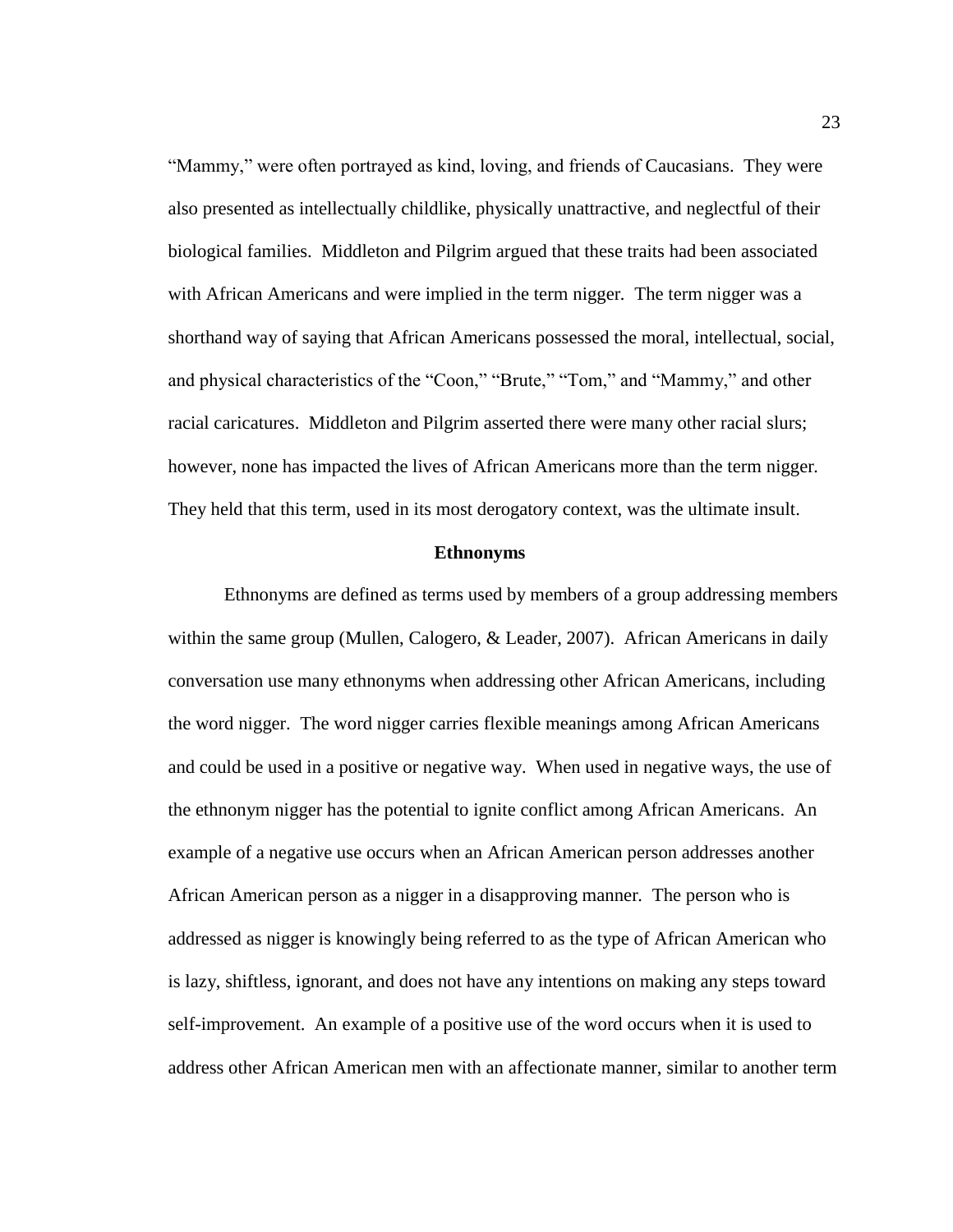used by African American men, "brother" (Cato, 2002).Ethnonyms are not only used to refer to individuals, but also to groups (Mullen, Calogero, & Leader, 2007). An example of that occurs when African Americans of a higher socioeconomic level refer to African Americans of a lower socioeconomic level as niggers*.* They use this term when African Americans of a lower socioeconomic level display what they believe are totally unacceptable behaviors, such as public intoxication, indecent exposure, or littering. Ethnonyms can also refer to how members of a culture identify themselves within their group. African Americans use the word nigger as a term of camaraderie, but also as a way to belittle, insult or criticize other African Americans.

 Erwin and Lawson (as cited in Mullen, Calogero, & Leader, 2007) revealed that ethnonyms can be as offensive and volatile as ethnophaulisms. In many cases, fights may break out among group members as a result of using ethnonyms. McDavid and Harari (as cited in Mullen, et al, 2007) uncovered that ethnonyms, can be considered significant because the names a group uses to distinguish itself can possibly influence the actions of its members in a manner similar to a self-fulfilling prophecy. For example, the person identified as "Pretty Boy" by his peers may exhibit behavior that is consistent with the nickname "Pretty Boy." However, a person identified by a nickname that depicts inferiority may display behavior consistent with that term.

#### **Ethnophaulisms Studies**

There have been a number of studies on the topics of racial slurs and other types of ethnophaulisms. In this section, exhaustive reviews of studies which were relevant to the use of the word nigger with African Americans were examined. These studies were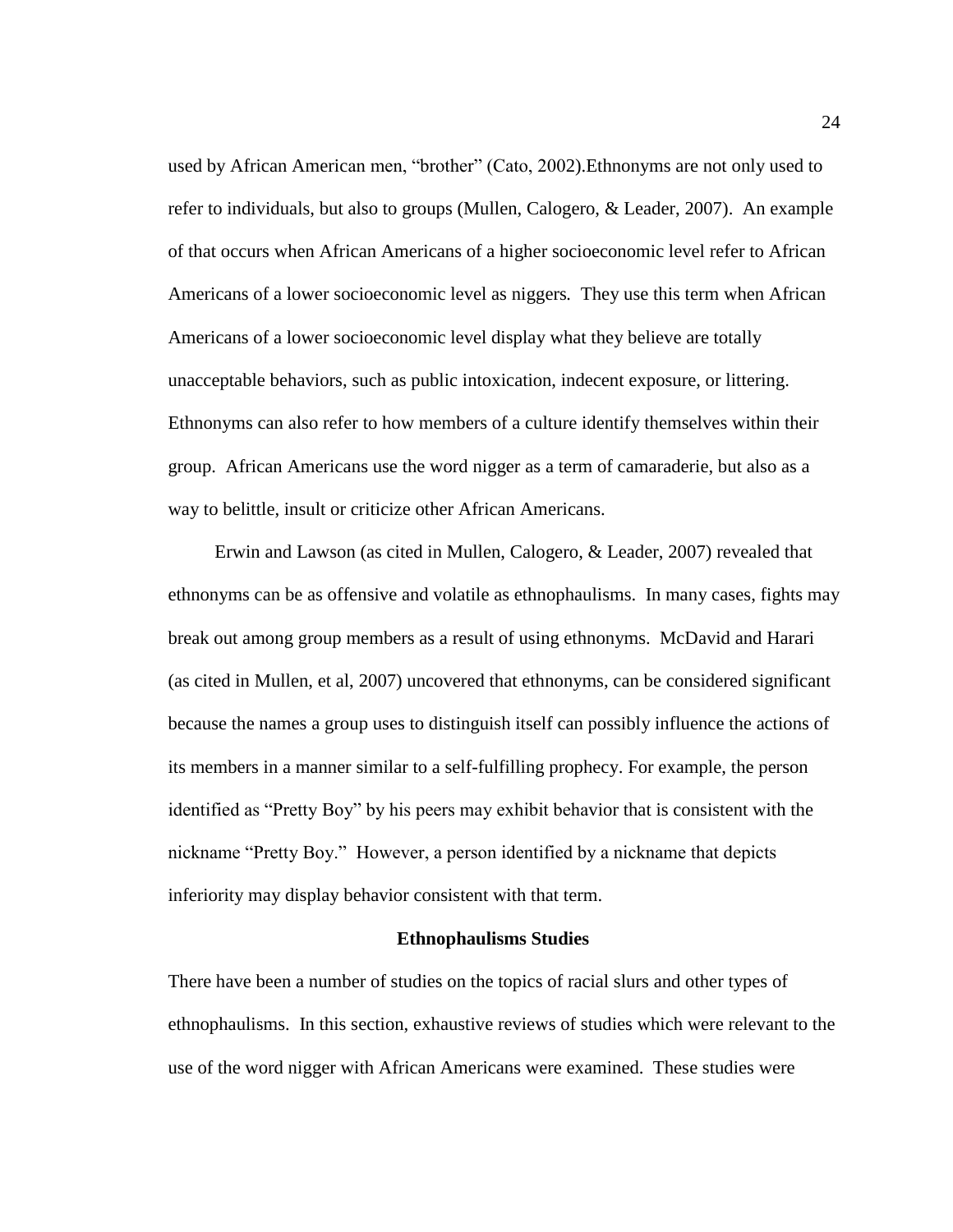relevant because they explored the impact of racial slurs on individuals' thinking and behavior toward various ethnic minority groups. Though not focused specifically on African Americans, the findings may have implications for the use of the racial slur nigger with African Americans. I reviewed two studies that specifically focus on the impact of the word nigger on Caucasian perceptions of African Americans. Some studies on the impact of ethnophaulisms focus on how ethnophaulisms may influence the way members of the majority group may think about members of minority groups. Mullen (2004) conducted a study to explore whether images, a type of ethnophaulism, impacted how members of the majority group perceived an out group, specifically immigrants. Specifically, he studied whether adults' thinking about different ethnic groups influenced the way they were portrayed in children's books. His study involved four different facets of the portrayal of ethnic immigrant groups to children. These included: the presence of ethnic immigrant characters in children's books, the description of children from these ethnic groups, the portrayal of fictional child ethnic immigrant group characters, and the affective/emotional tone of ethnic immigrant folksongs. The study's sample included 19 European ethnic groups (Belgian, Dutch, English, French, German, Greek, Hungarian, Irish, Italian, Norwegian, Polish, Portuguese, Russian, Scots, Spanish, Swedish, Swiss, Turkish, and Welsh). It should be noted that the 19 European ethnic groups under consideration in this line of research accounted for 80% to 90% of all immigrants into the United States in the historical time period during which the media were published or recorded. The results of these analyses indicated that the prevailing thinking, or cognitive representation, of European ethnic immigrant groups influenced the portrayal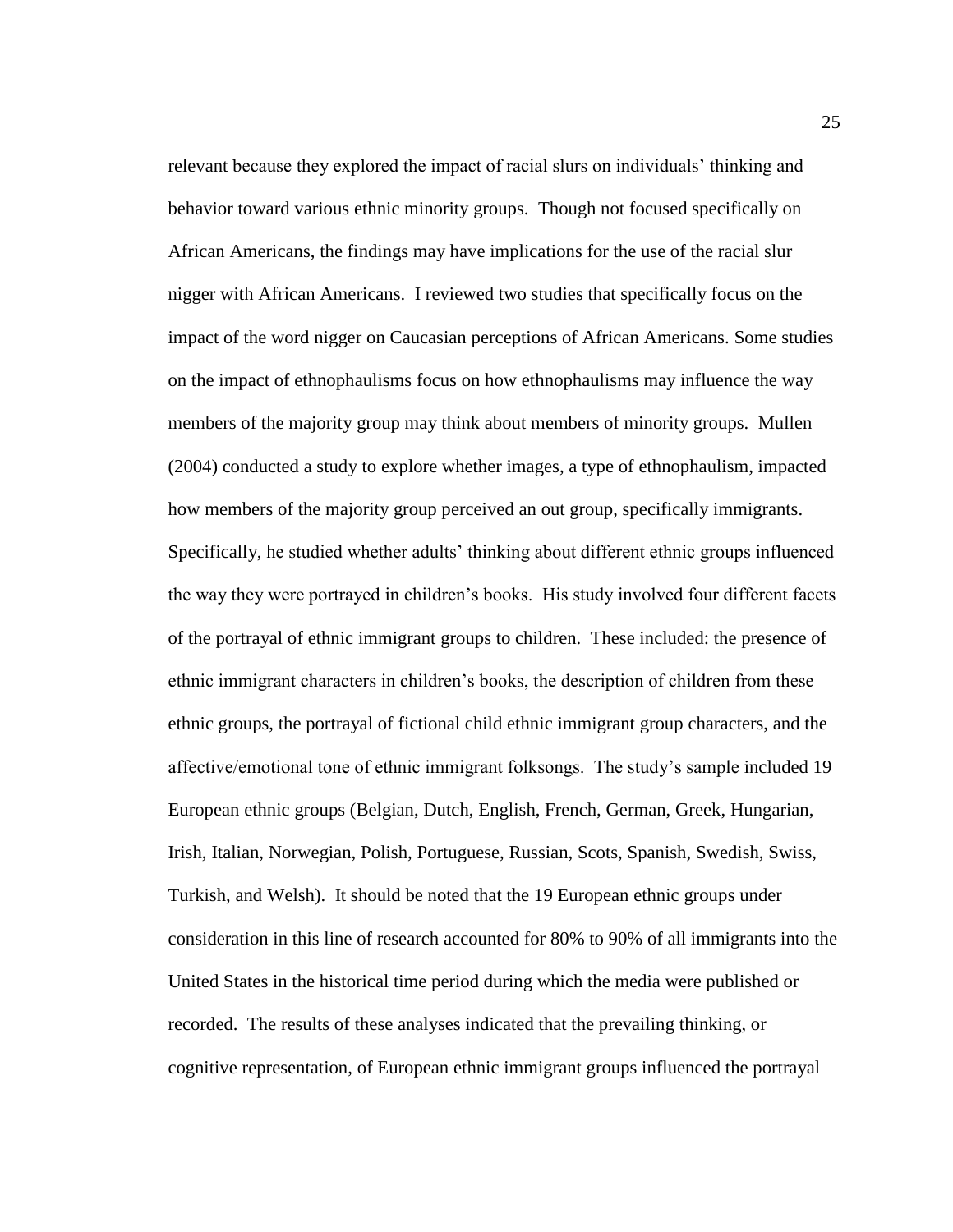of those European ethnic immigrants to children. One implication that can be drawn from this study was that a positive or negative image in any form of media has an impact on the portrayal of the ethnic immigrants to children. These portrayals may then impact the children's perceptions of the ethnic groups.

To further explore the impact of ethnophaulisms on thinking about ethnic minority groups other studies of ethnophaulisms focused on how they impacted prejudice, or negative preconceptions individuals may have about other groups. Using the Bogardus Social Distance Scale, Palmore (1962) discovered a correlation between the level of prejudice experienced by a racial group and the frequency with which ethnophaulisms were used with that group. He concluded that when a high level of prejudice was present, racial slurs occurred more frequently. This, in turn, increased the level of prejudice, leading to a vicious cycle. Therefore, strong prejudices individuals had about racial groups impacted their behavior by increasing their use of racial slurs. McKinnon (2005) also studied ethnophaulisms in the form of racial slurs and how overhearing slurs impacted individuals' behavior. McKinnon surveyed 623 United States workers and found that racial slurs were overheard in the workplace by 30% of the workers surveyed. The study found that members of certain groups were more likely to use racial slurs when there were only members of their ethnic group present. When members of the group targeted with racial slurs were present, few, if any, slurs were used. One implication of this study was that individuals who used racial slurs were aware of their potential negative impact on those targeted.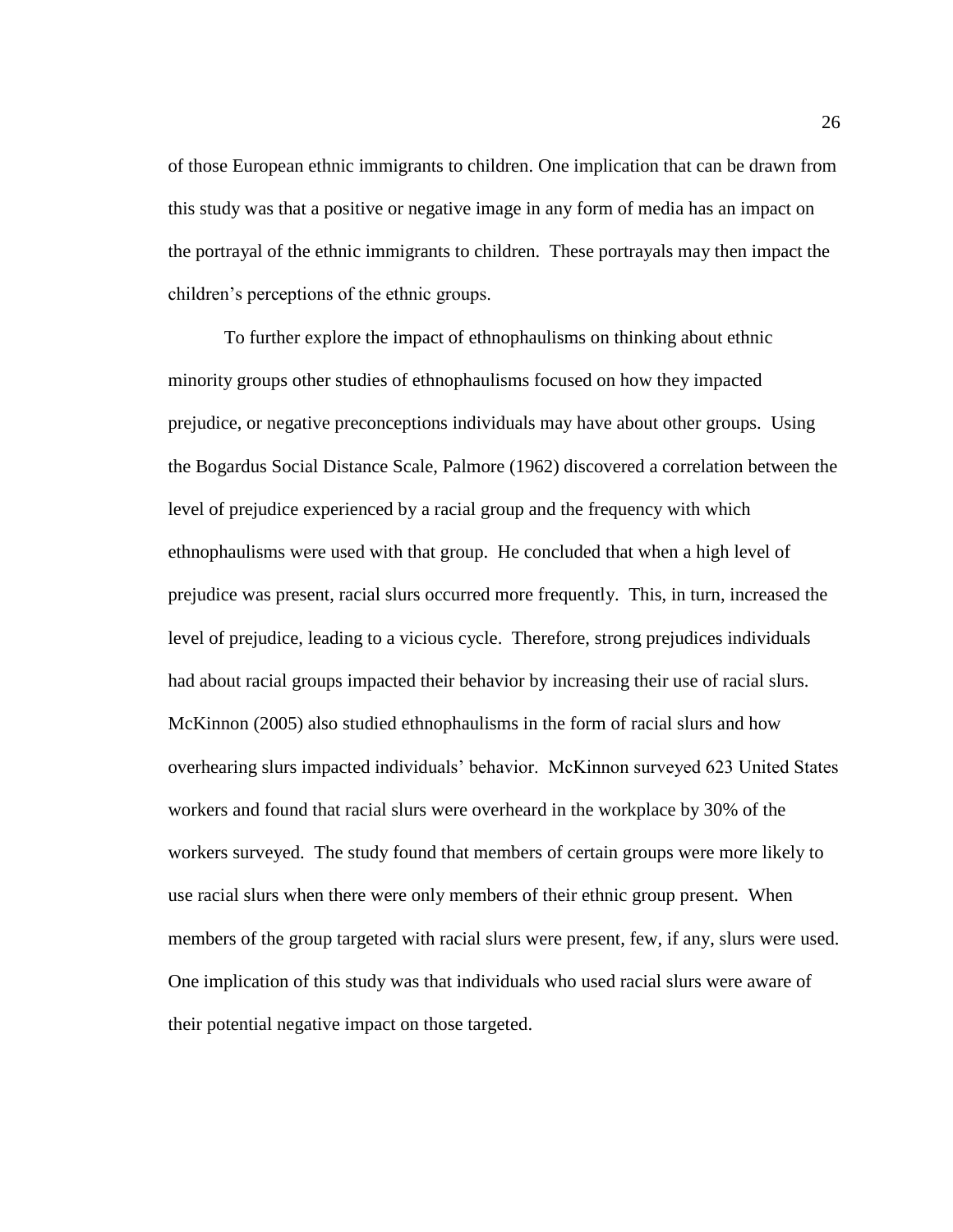The impact of ethnophaulisms on the behavior of children and their parents was the focus of a study conducted in Winnipeg, Canada. Pankiw and Bienvenue (1990) studied parental responses to ethnophaulisms being used against their children. The sample consisted of 39 parents whose children had been called derogatory nicknames while attending elementary school. The derogatory nicknames included names such as "blackie," "brown skin," "the last of the Mohicans," "chink," and "jap," as well as disparaging phrases, negative facial expressions, and offensive gestures. The sample was restricted to visible minorities, either aboriginal or immigrant. The breakdown of the sample consisted of 26% of persons identified as Native or Metis, half of whom had been raised on Indian reservations. Thirty-one percent were of African descent. This group included persons from the Caribbean, Africa, and fourth generation Canadians. Lastly, 44% came from the Asian community. The findings indicated that parents relied on a number of strategies to help their children cope, including giving advice regarding immediate responses and ways of maintaining self-esteem. Nearly half 50% of the parents advised their children to be friendly with their peers or the bullies. About onethird 33% of the parents instructed their children to report the problem immediately to those in authority. However, the majority of parents 58% took action as soon as the problem was presented to them by their children. Parental intervention involved contacting school personnel, talking with the parents of the name caller, and talking directly with the aggressive child. Most parents reported the child who used derogatory nicknames to school officials. Furthermore, parents of African descent displayed a greater tendency to intervene on behalf of their children. The reason for this response by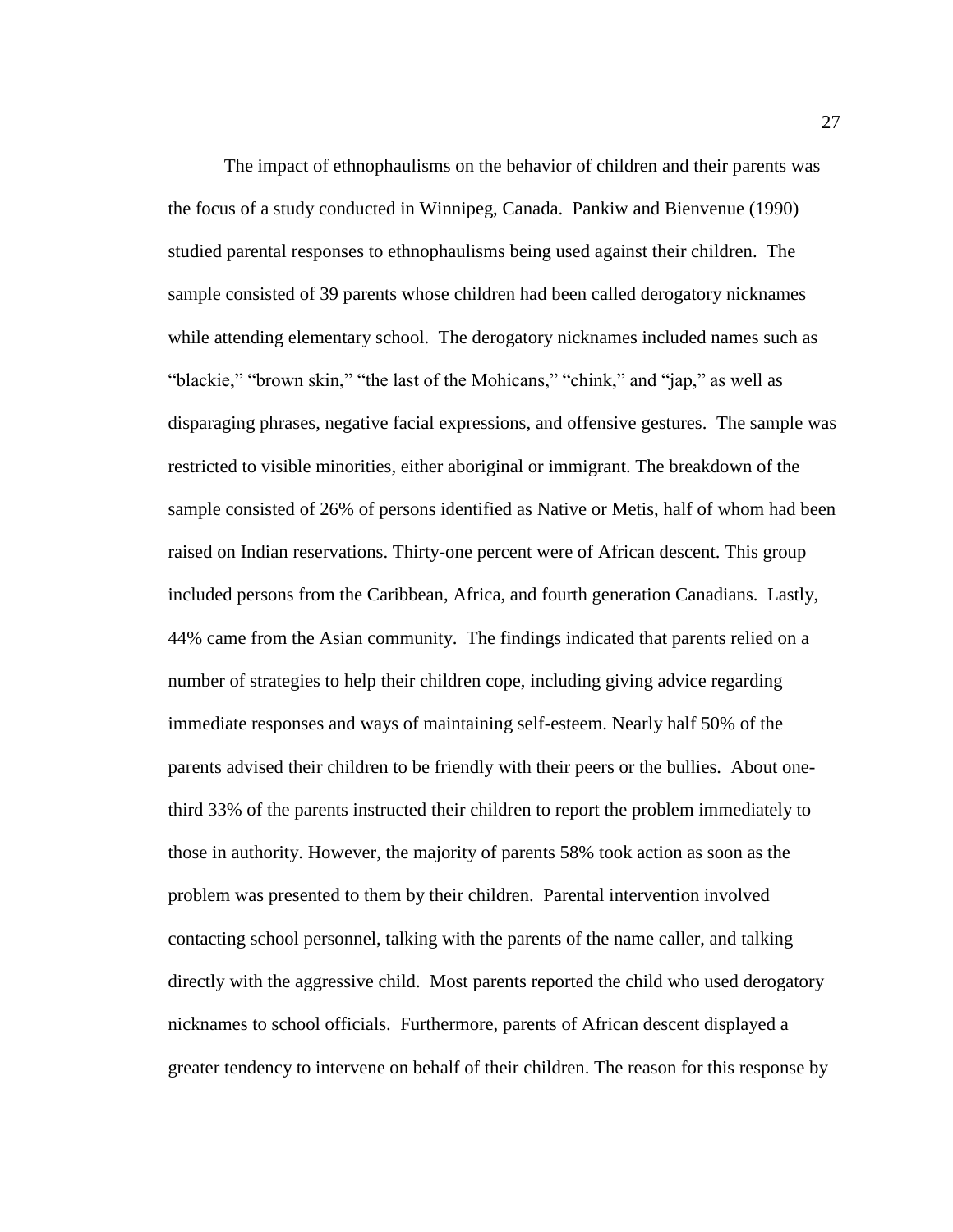parents of African descent is not totally clear. What was clear, however, was that the use of ethnophaulisms prompted parents to act to protect their children. Further, the results indicated that using ethnophaulisms with children affected their self-esteem and ethnic pride. One of the strategies suggested to combat this problem was for parents to elevate the self-esteem of their children by emphasizing personal achievement and competitiveness and to instill a high level of ethnic pride in their children.

The studies reviewed thus far concerned the impact of ethnophaulisms on the thinking and behavior toward various ethnic or racial groups, though not specifically on African Americans. The findings indicated that ethnophaulisms can have a negative impact on the mental images members of the majority group have with respect to ethnic minority groups. These negative mental images may then influence children's perceptions of ethnic minority groups. Further, the use of ethnophaulisms can impact behaviors, such as using exclusion behaviors with members of minority groups and using racial slurs more often in the presence of one's own group. Moreover, the behavior of parents of ethnic minority children may be impacted when their children are targeted. They may be more likely to act to protect their children and to provide their children with ways to cope. Also, their children's self-image and ethnic pride may be negatively affected.

Two excellent older studies that have focused on the use of the racial slur, nigger, with African Americans are especially relevant to the current study. Greenberg and Pyszczynski (1985) utilized a sample of 72 female and 61 male Caucasian volunteers from an introduction to psychology class. In this study, some of the participants,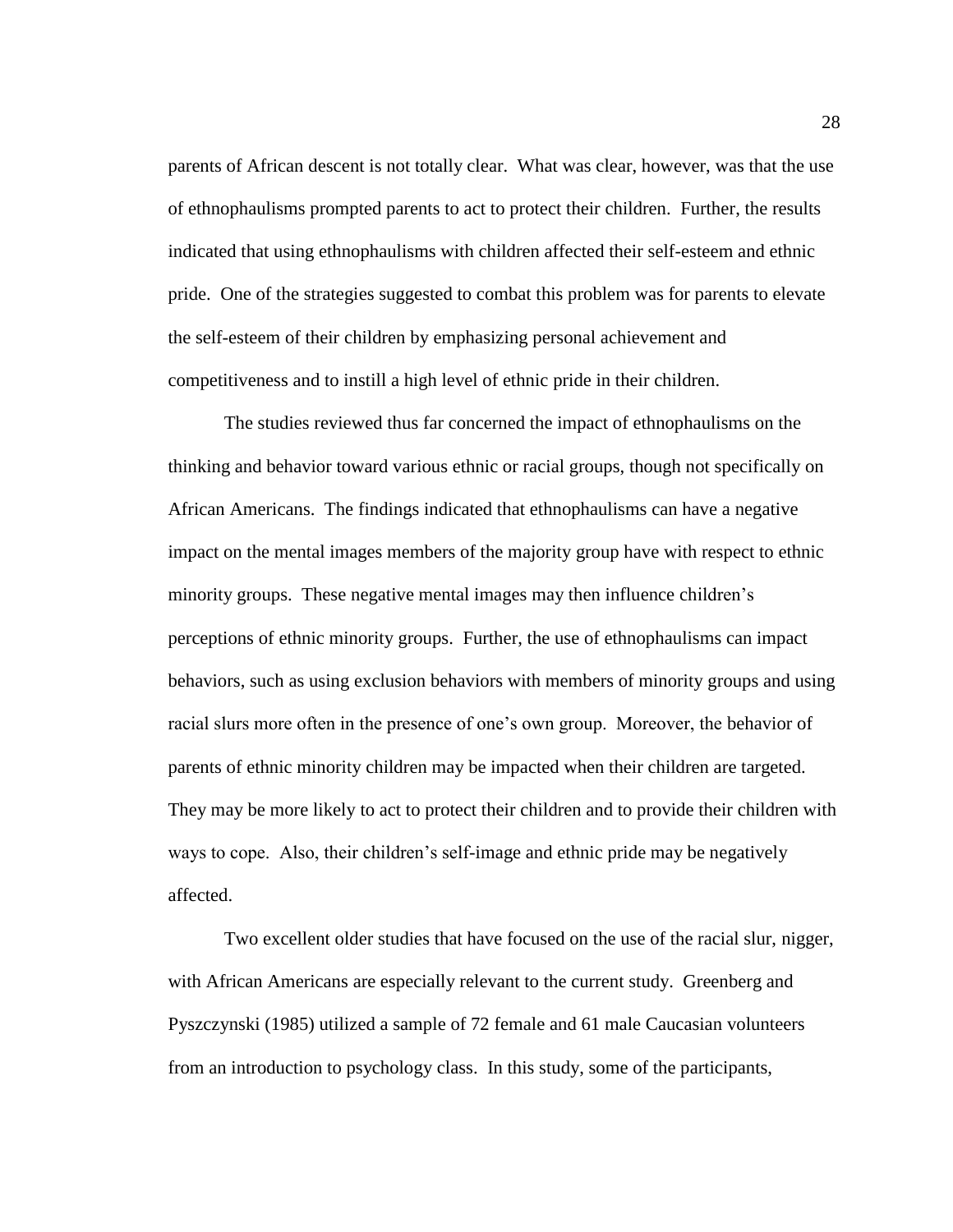designated as evaluators, overheard racial slurs prior to assessing a debate involving an African American and a Caucasian. The researchers found that a degree of bias occurred during the evaluation process if the racial slur nigger was overheard by evaluators. Under the ethnic slur condition, the evaluators rated the African American as only fair when he won the debate. When the African American lost the debate, the evaluators again gave low ratings to the African American. In summary, the African American was never given a high rating by the evaluators. Greenberg and Pyszczynski concluded that ethnic slurs can bring out subconscious prejudicial behavior in individuals who have prior exposure to them. In this study, the word nigger was used as a racial slur. An implication of this study was that the use of the word nigger during group decisions involving Caucasians could result in discriminatory behavior against African Americans.

 Kirkland, Greenberg, and Pyszczynski (1987) conducted a second study that focused on the impact of overhearing the racial slur nigger. This study was based on a true case in which the defendant was charged with transporting a stolen vehicle across state lines. The sample was composed of Caucasian students, 86 female and 55 male students, enrolled in an undergraduate psychology course. Every subject was given an experimental packet that included a photograph of the defendant, his defense attorney, and a transcript of the trial. There were two different photographs of the attorneys, but only one was used in each packet. In one photograph, the attorney was an African American middle-aged male. In the other photograph, the attorney was a Caucasian middle-aged male. The defendant was a Caucasian male in his late twenties, and his photograph was used in both experimental conditions. The transcript of the trial was a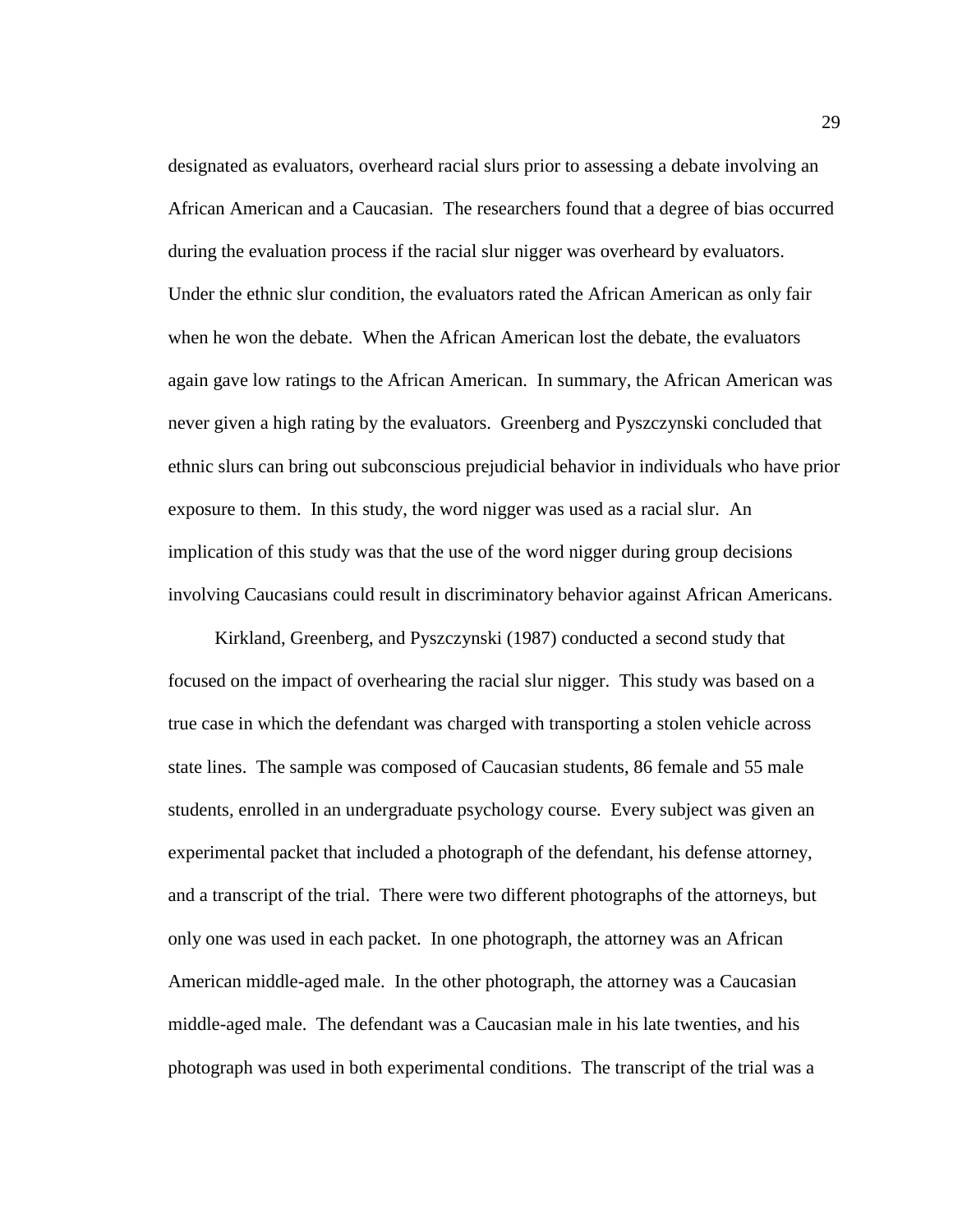slightly altered account of the one used by Pyszczynski, Greenberg, Mack and Wrightsman (1981) and Kassin and Wrightsman (1979). In the incompetent condition, the subjects read a version of the transcript in which the judge twice interrupted the defense attorney and admonished him for instructing the jury as to its duty as follows:

Counselor Green: "…if the accused is found to have possession of the stolen vehicle without knowing that it was stolen, your duty is to ren—"

Judge Wood: "Excuse me, counselor, but it is my job, not yours to inform the jurors of their duties…"

Counselor Green: "Now, according to United States' Federal Law

Number 19025-01, which states that interstate transportation of a stolen vehicle"

Judge Wood: "Counselor Green, any first year law student knows that it is inadmissible

for you to inform the jury of the law; that is my job. One

 wonders where you obtained your law degree. If you are to continue presenting in my court, by all means show some understanding of the rules that govern it. Can you manage that, counselor?"

Counselor Green: "Yes, your honor" (Kassin & Wrightsman, 1979, p.1882). In both experimental conditions, two confederates were used. One confederate made a derogatory remark containing the word nigger and an expletive. A second confederate made a derogatory statement using the word "shyster" and an expletive. Participants who overheard either derogatory comment rated the African American attorney in the transcript poorly, though the comment using the term "shyster" had less of an effect than the comment using the word nigger*.* Neither comment had a significant effect on the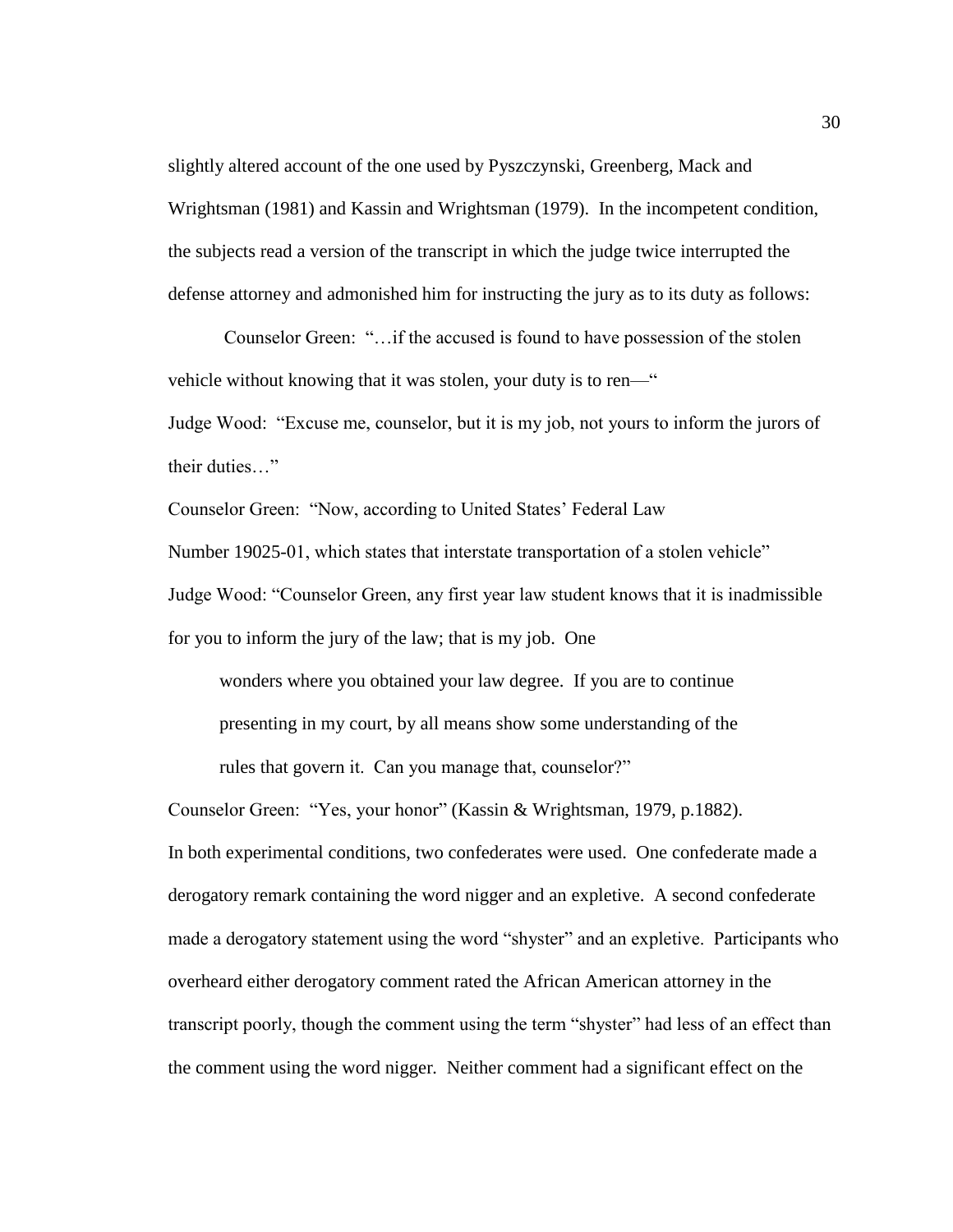ratings of the Caucasian attorney. The study results indicated that overhearing derogatory comments, and specifically, the racial slur nigger, had a prejudicial effect similar to the effect found in prior research by Greenberg and Pyszczynski (1985). As in the previous study, an implication of this study was that overhearing the word nigger could result in discriminatory behavior against African Americans. Consequently, both original studies that focused on using the word nigger as a derogatory term against African Americans showed the strong prejudicial effect this term can have. The cause of such extensive treatment was not discussed.

## **Relevant Studies**

The following seven studies exemplify a possible connection between use of the word nigger, racial attitudes, racial identity, and self-esteem.

# **Racial Attitude and Identity Studies**

Being addressed as nigger has an impact on the self-esteem of many African Americans. Self-esteem is closely related to how an African American identifies or views himself. There were valuable studies by noted researchers in this critical area of racial attitude and identify. Included in this section was an overview of several Black racial identity theories. The initial theories of Black racial identity surfaced in psychological literature over 25 years ago. Pioneers of these theories were Vontress, Jackson & Kirshner. Their initial purpose was to examine racial issues that impacted the therapeutic process. It was also assumed that African Americans assimilation into the Caucasian culture was essential for African Americans to maintain good mental health (Helm, 1990).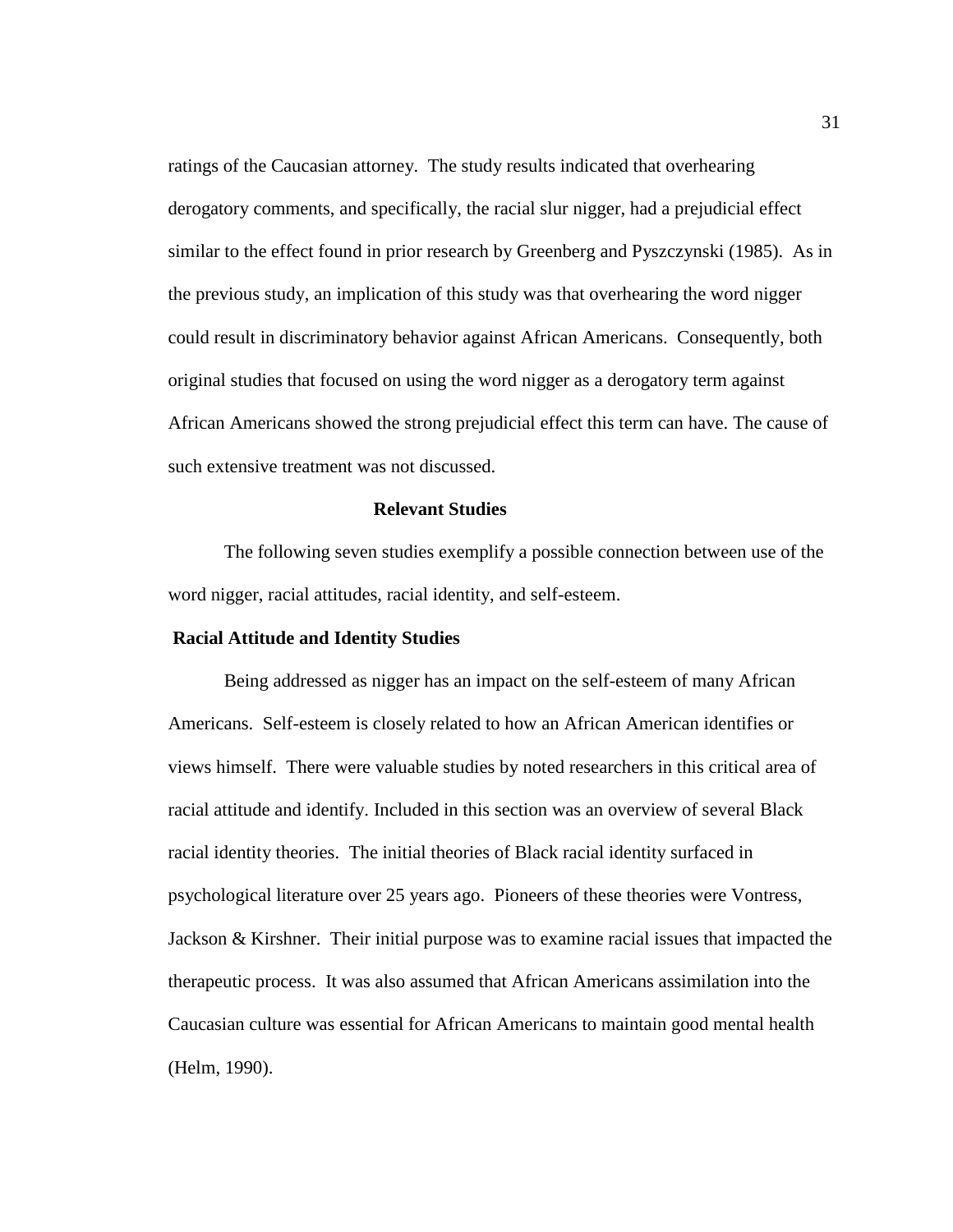There were numerous, precisely described models that address the Black identity development process. The models have been separated into two main approaches. They are the main stream approach and the underground approach. The mainstream approach examines the cognitive, affective healthy racial identity. This approach was also referred to as Nigrescence racial identity models.

The underground approach which was considered an alternative approach was in clear contrast to the mainstream approach. It posits that the African American personality consists of two primary components. They have been identified as the African self-extension orientation and the African self-consciousness. However, I discussed only the mainstream approaches in my research data. However, it must be noted that both mainstream and underground approach are both useful in determining the Black racial identity development of African Americans.

#### **The Nigrescence Theory**

The Nigrescence theory whose two main components were identity orientation, self-esteem along with four stages of Black racial identity developed by Cross 1971 was considered by many to have laid the foundation for many of the racial identity scales that followed. Helm (1990) related that the major model for examining racial identity in the area of counseling and psychotherapy has been Cross's model. The first Nigrescence theory took the position that racial preference had an impact on the person's mental health and it was considered to be a part of an African American's personal identity. In other words, if they were accepting of the African Americans identity they were considered as possessing a high self-esteem and being psychologically health. This was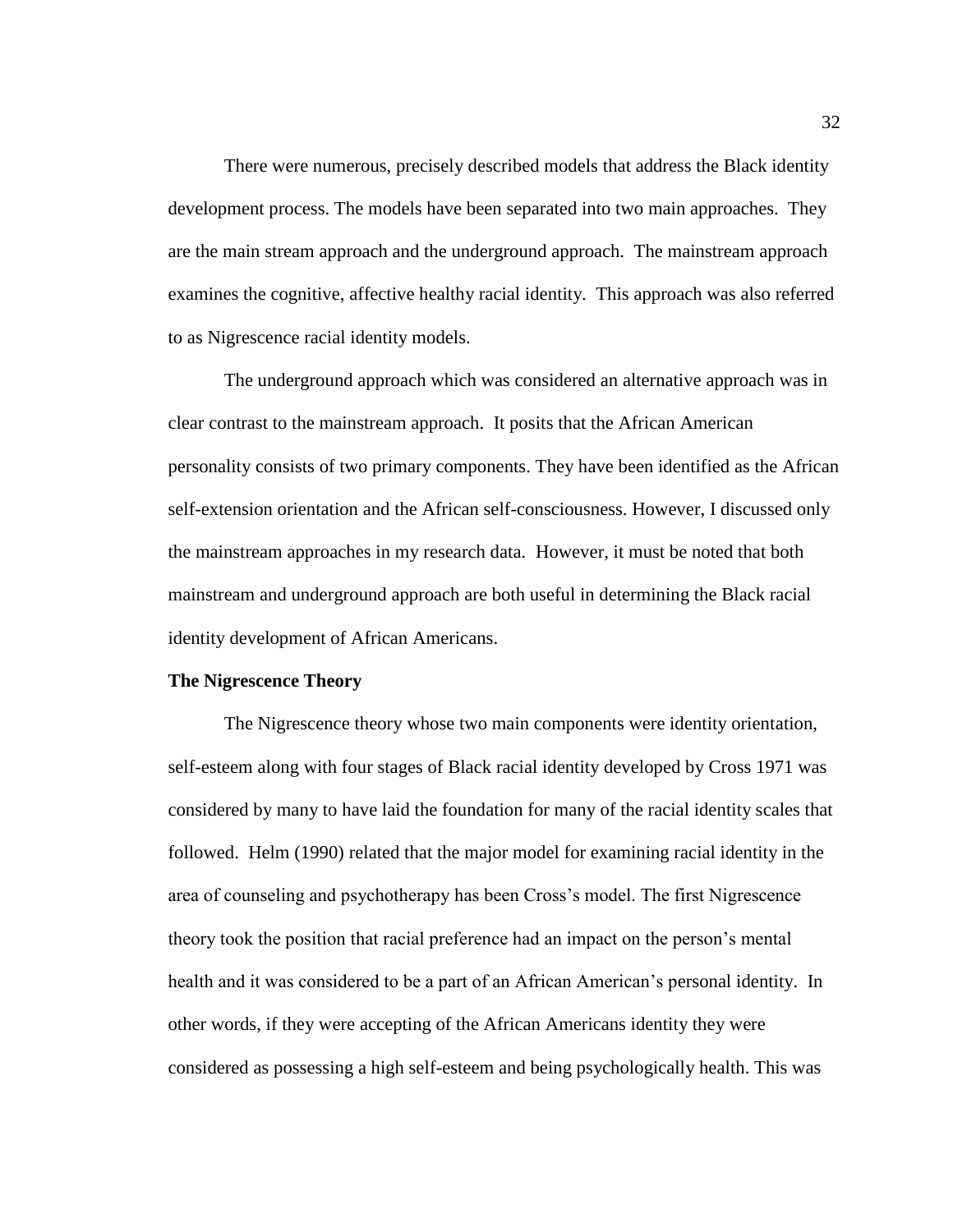in contrast to African Americans accepting the values associated with Whites. If this occurred they were considered to have low self-esteem and suffer from self-hatred. These two cultural perspectives are modified in the revised Nigrescence theory.

The revised Nigrescence theory has four stages as opposed to five. Briefly, the four stages are; first, the Pre-encounter stage which takes the position that Blacks are inferior to Caucasian, next, is the encounter stage, it marks a shift from anti- Black to pro-Black sentiments, this is followed by the Immersion-Emersion stage where an urge for knowledge of self emerges, and finally the fourth stage Internalization characterizes the person who has achieved a positive self-identity. The original five stages differed in part from the four stages. The five stages do not represent identities. The four stages are more comprehensive when describing the stages. Utilization of the four stage original theory was greater than of the five stage theory. Cross's original theory was primarily used because it was associated with the Racial Identity Attitude Scale-Black (RAIS-B) created by Parham and Helm, 1981, which made Nigrescence theory more accessible for practical and research application. Cross conducted studies on his original theory to ensure the theory's validation

Two noted studies on the Cross Racial Identity Scale: B strengthens its validity. The first study examines the structural validity of CRIS. The participants consisted of 296 African Americans college students 212 females, 76 males, 8 unspecified. They all were students attending a predominately Caucasian University located within the mid-Atlantic region of the United States. Ninety percent (264) were undergraduate students. Nine percent (27) were graduate students, and five were unspecified. The majority (91%)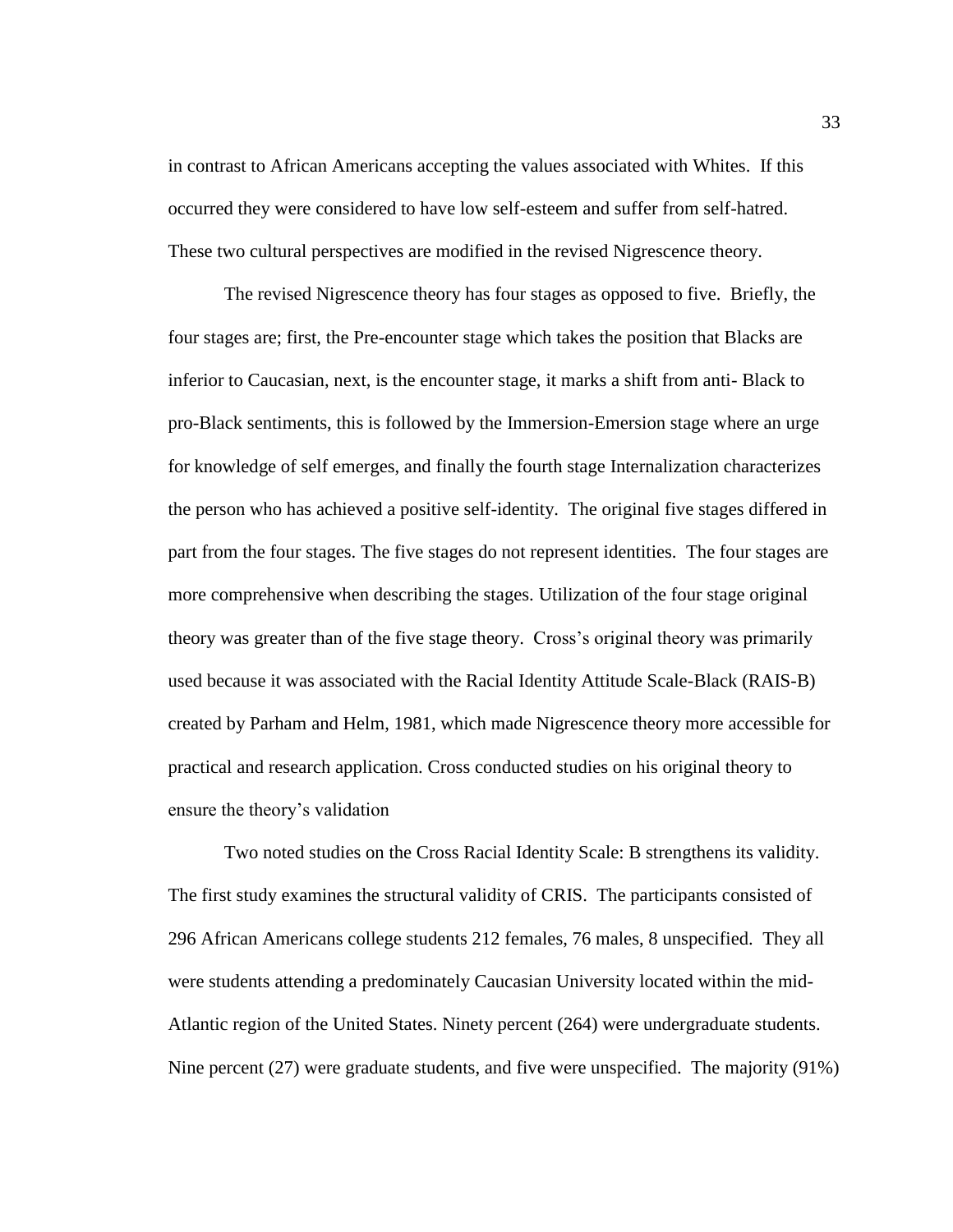classified their social status as working class. Seventy-five percent related that their maternal parent had successfully completed high school. All participants were instructed to complete a background sheet. The background sheet collected data on sex, age, racial designation, GPA, educational level of each parent, income of family of origin, academic class standing, and social class status of family of origin.

The Cross Racial Identity Scale (CRIS) a seven point scale consisted of 64 items across eight subscales. This study centered its focus on six subscales and 50 items. There were only fifty items because two subscales containing 13 items were still in the development phase. One item was a filler item having no association to any of the eight subscales. The subscales were: Pre-encounter assimilation eight items, Pre-encounter miseducation 11 items, Pre-encounter self-hatred seven items, Immersion-emersion antiwhite 5fiveitems, International Black Nationalist 11 items, and Internalization multiculturalist inclusive eight items. The recruiters were African Americans. They went to the student center, residence halls, cultural centers, and the cafeteria in an attempt to recruit African American students. The recruiters also solicited sororities, fraternities, the chorus, and student associations. There was also a solicitation attempt via electronic mailing from a list maintained for full time African American students. There were eight African American data collectors administering the survey, three men and five women. Their academic status was three undergraduates, three graduates and two members of the faculty. The participants were given a five dollar monetary incentive and told the study's purpose was to examine social identity attitude.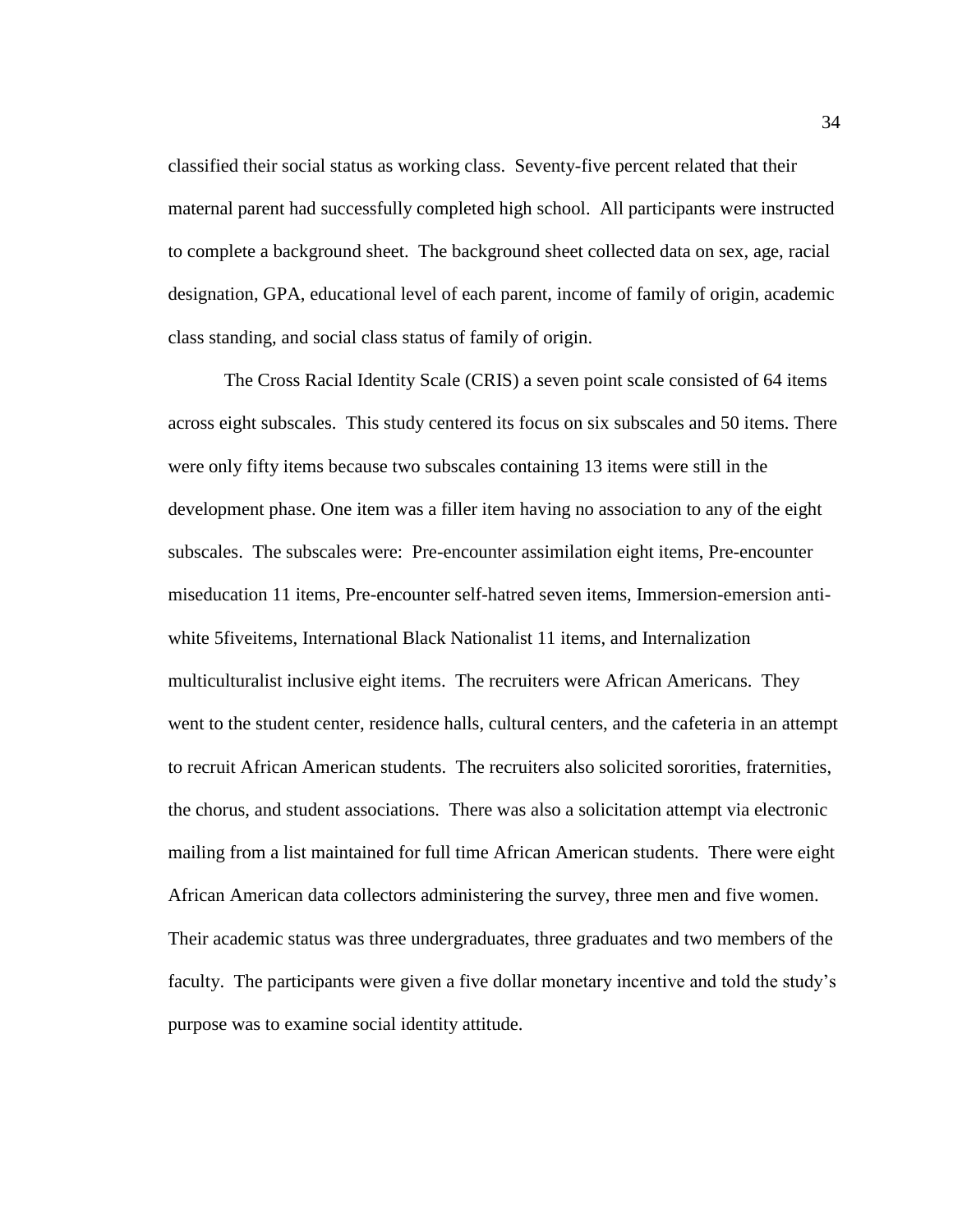In study one the results indicated that the correlation between Immersion –Emersion Anti White (EIAW) and International Black Nationalist (IBN) was greater than anticipated. The results suggest that Black individuals have the potential to work toward selfimprovement without hating members of the Caucasian culture.

In study two, only 35 of the 50 CRIS items from study one were used. There was a focus change. There was an attempt to reduce the overlap between the subscales Anti-Caucasian and Black Nationalist. The Black Nationalist subscale was narrowed to focus on an Afrocentric identity as opposed to global Black Nationalist. There were 336 African American students 119 males, 212 females, and five unspecified. The University was located in the Northeast region of the United States. It was a predominately White University. The participants' ages ranged from 17 to 59 years. Ninety-three percent (313) were pursuing a Bachelor Degree. Six percent (20) were pursuing a graduate degree and three were unspecified. Ninety percent of the students reported coming from a middle or working class community, five percent from a lower class community and three percent from an upper class community was also reported. Roughly 66% had maternal parents who were high school graduates. Sixty-five percent reported their parents who were high school graduates.

#### **The Multidimensional Inventory of Black Identity**

The Multidimensional Inventory of Black Identity (MIBI) (Sellers et al., 1998) contained 56 items and was designed to examine the racial identity of African Americans across the dimensions of ideology, regard, and centrality. A seven point Likert Scale was used.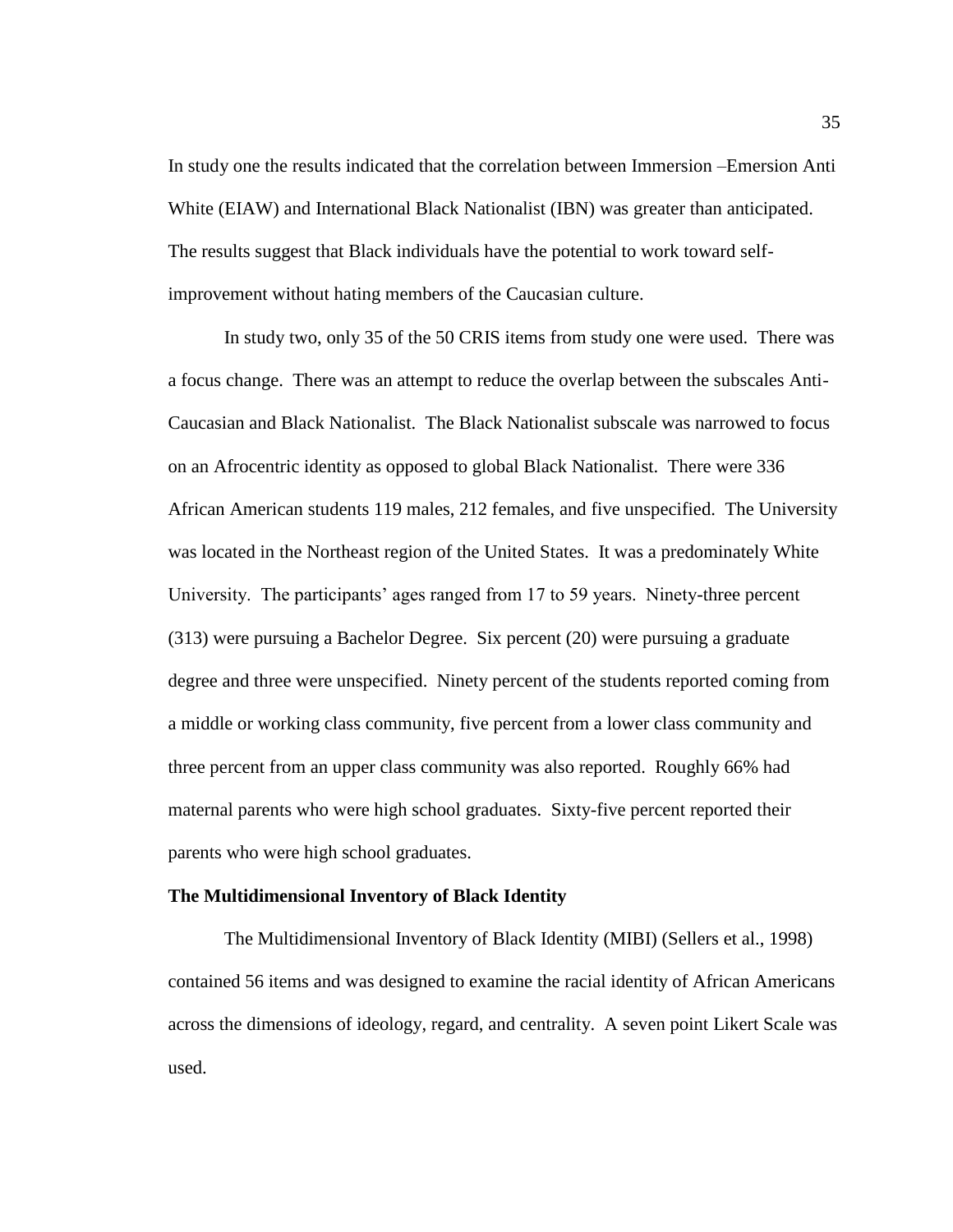# **The Balance Inventory of Desirable Responding**

The Balance Inventory of Desirable Responding (BIDR) (Paulhus, 1984) consists of 40 items and examines social desirability. There were two subscales containing twenty items each, Impression Management and Self Deceptive Enhancement. This instrument uses a seven point scale. Paulus (1991) has done research on the BIRI and has generated a summary of the validity and reliability. The summary was based on the adults and college students. The generalizability from these studies would face easy criticisms. First of all, the limitations of these studies included the issue that all African Americans were attending predominately Caucasians Institutions in a given region of the United States. There were other concerns that may clearly generate debate when attempting to generalize African Americans in other regions of the country or those who attend Historically Black Universities. Secondly, it was noted that a large number of students were middle and upper class, and had obtained a higher education level than many students in the African American culture. Another pertinent concept that needs to be addressed is the concept Psychology of Black Identity.

#### **Psychology of Black Identity**

The concept of the Psychology of Black Identity PBI was multidimensional. It was a dynamic concept that was believed to have developed over a period of time resulting from a process of exploration and commitment. PBI was more than just the knowledge and understanding of an individual's in-group associations. PBI emanates from experiences (Richter, L. M.; Norris, S. A.; Pettifor, J.M.; Yach, D. & Cameron, N. 2007). Theoretical and empirical evidence support the notion of PBI as a multifaceted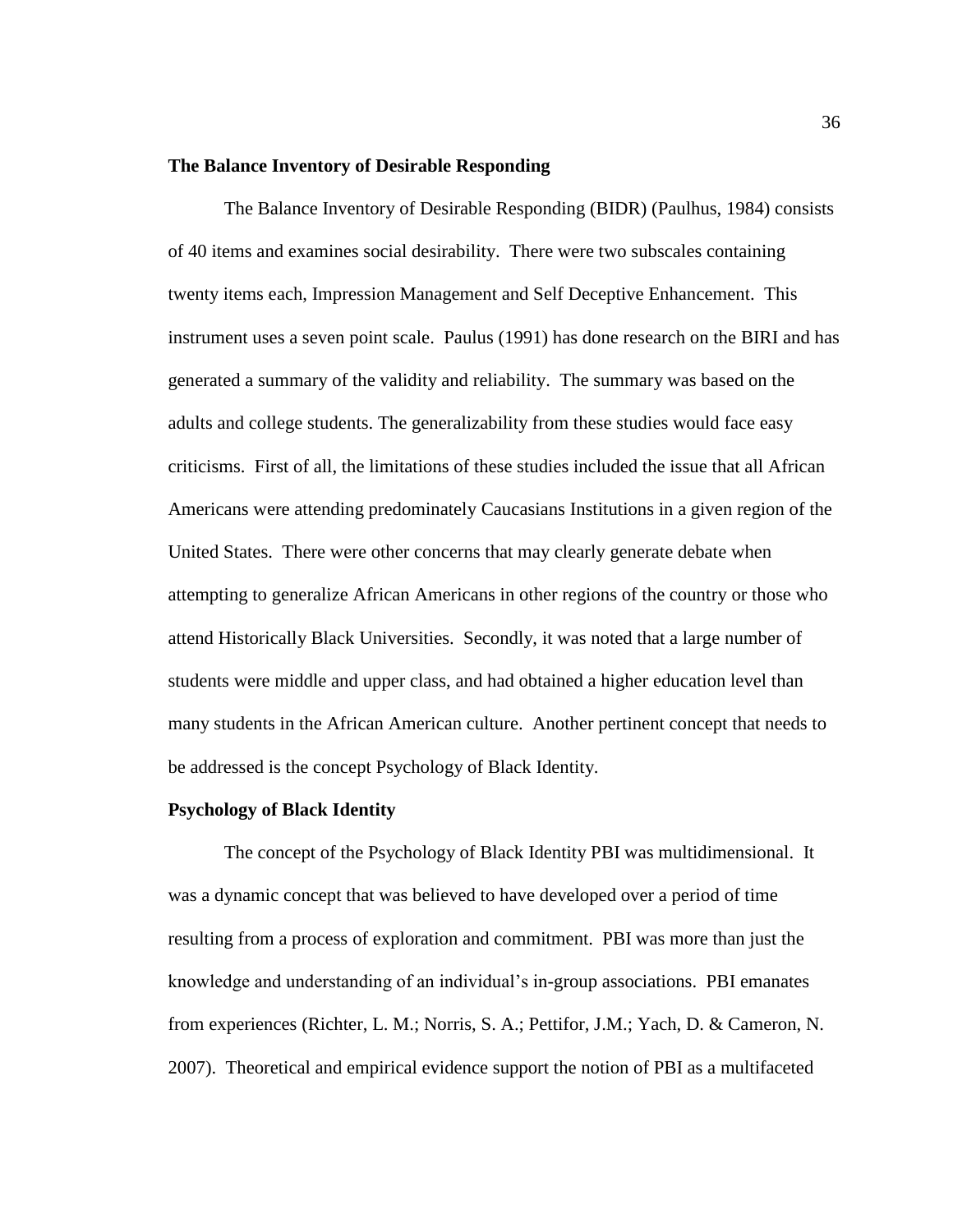concept that includes a number of dimensions (Norris, S. A.; Richter L. M. & Fleetwood, S. A. 2007). A considerable amount of data examining PBI was derived from studying group identity conducted by social psychologist (Combs, Penn, Cassisi, Michael, Wood, & Warner, 2006). This group held the perspective that PBI was part of one's social identity, closely aligned with the individual's self-concept which comes from the person's knowledge of their social group membership combined with the values and commitment to the group membership. In order to gain a working understanding of PBI and its impact, it would be a plus to have some background knowledge on literature related to black self-hatred (Johnson, Lecci, & Swin, 2006) as well as literature on Cross's Nigrescence theory (Cross, 1971). Assimilation into the dominant American culture (White) lead Blacks into experiencing feelings of self-hate and inferiority.

# **The doll study**

It was theorized that strong associations with Africa assisted Blacks in their developing of a healthier racial identity. The self-hate paradigm that was examined was the studies conducted by Clark  $& Clark (1939)$ . Their studies investigated the preference of Black children between stimuli representing a Black individual to one representing a Caucasian individual. Clark & Clark (1939) went further to examine the degree to which the children were capable of discriminating between the dolls symbolizing Black individuals when instructed. Follow up studies were conducted as well by (Clark  $\&$ Clark 1939) using a set of four dolls, two black and two Caucasian, along with a series of eight questions.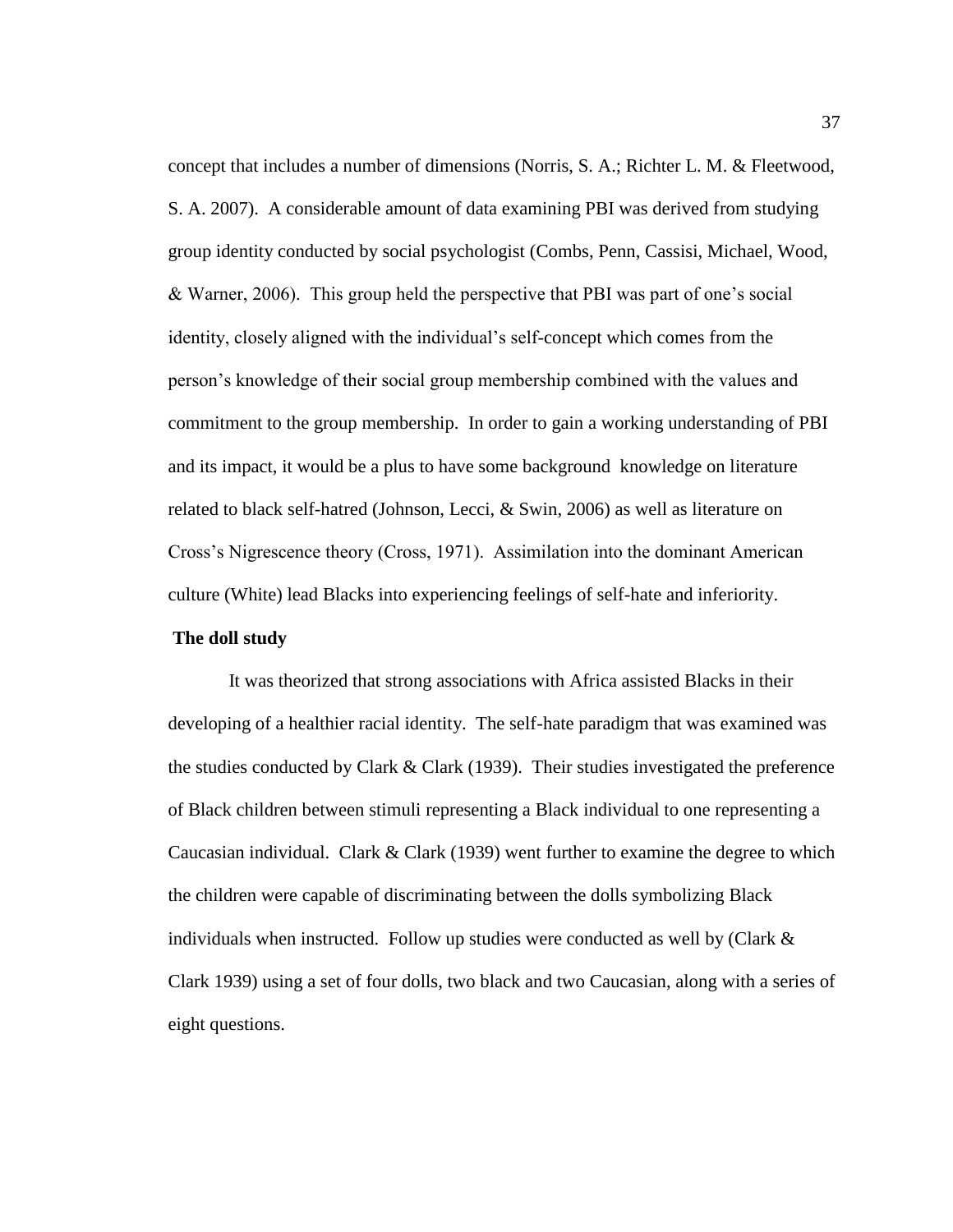The purpose was to measure racial preference and racial self-identification. Kenneth and Mamie Clark was both African American psychologist who often worked as a team. They were well known for their experiments using dolls to study children. The doll experiments evolved out of Mamie Clark's Master's degree thesis. The doll experiment involved a black child being present with two dolls. They were completely identical with the exception of their hair color and skin. The children were asked questions such as: which doll is nice, which doll looks bad, which doll do they want to play with, and which doll has the nicer color. The results of this experiment revealed an overwhelming preference for the Caucasian doll by all the children in the study. It was found that Black children rejected Black dolls and gravitated toward the Caucasian dolls. Clark and Clark (1939) took the position that the children perceived Black as less than beautiful.

The conclusion from the Clark and Clark (1939) studies suggests that as a result of the discrimination and bias experienced by Black people throughout the United States. Black children have somehow internalized these experiences and have developed a negative attitude about being Black and have a desire to be Caucasian. The concept used for this was referred to as "Wishful thinking". It was associated with desiring to be Caucasian feeling like a full person and not having to experience discrimination. This study was challenged due to its limited data and its inability to be generalized to the larger African American culture especially due to the data coming from children three – seven years of age. I should remind you this was a dated study and may not be reflective of the current mindset. The Nigrescence paradigm being the second component of PBI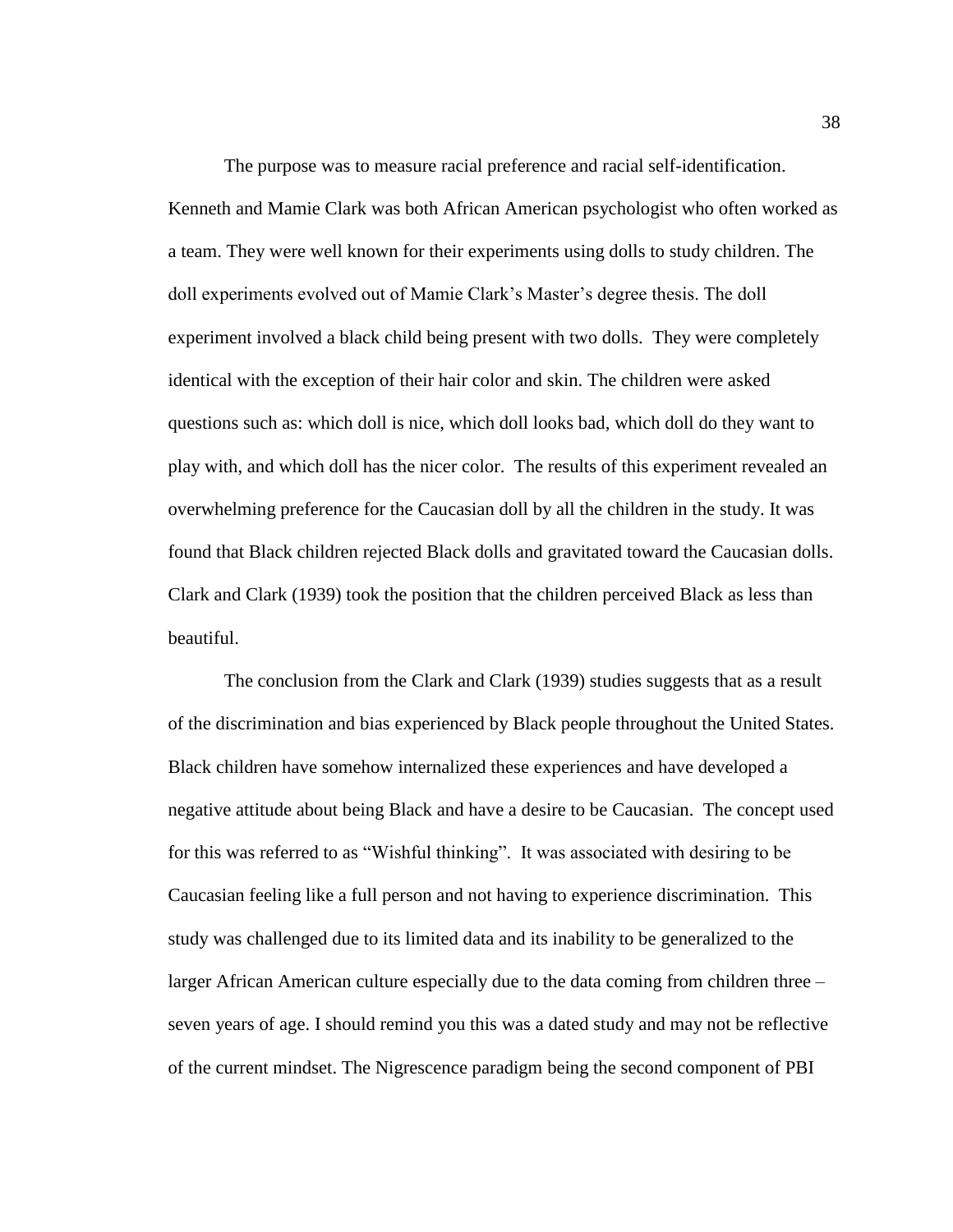was addressed thoroughly earlier in the paper. Two other very important concepts worth investigating are racial identity and self-esteem.

# **Racial identity and Self-esteem**

Racial identity and self-esteem are two concepts that are closely related. The early research conducted on racial identity took the position that African Americans possess negative self-images (Cross, 1991). The Multidimensional Model of Racial Identity (MMRI) was used to examine the relationship between racial identity and Personal Self-Esteem (PSE). The psychologists Horowitz (1939); Kardiner & Ovesey (1951); Steel & Aronson (1995) suggest that African Americans who have strong Black self-concepts face a psychological risk of a result of the stigma associated with being Black. On the other hand the psychologists Azibo (1989); Baldwin (1984); Cross, (1971) (1979) suggest the opposite that possessing a strong identification with one's culture can result as a buffer to personal self-esteem in African Americans. These two opposing positions suggest a challenge to probe the unanswered theory; what is the relationship between racial identification and self-esteem. There is available research suggesting that a person's self-concept was greatly impacted by the perceptions and the way one is viewed by others (Kardiner & Ovesey, 1951; Pettigrew, 1978). African Americans were assumed to suffer from an inferiority complex and low self-esteem until this belief was challenged by researchers in the late 1960's and early 1970's it was noted by research that early work on African Americans' racial identity generated erroneous assumptions. A mere preference for Caucasian stimuli was sufficient to support to position for selfhatred in the African American participants (Brand, Ruil, & Paddillo 1974; McAddo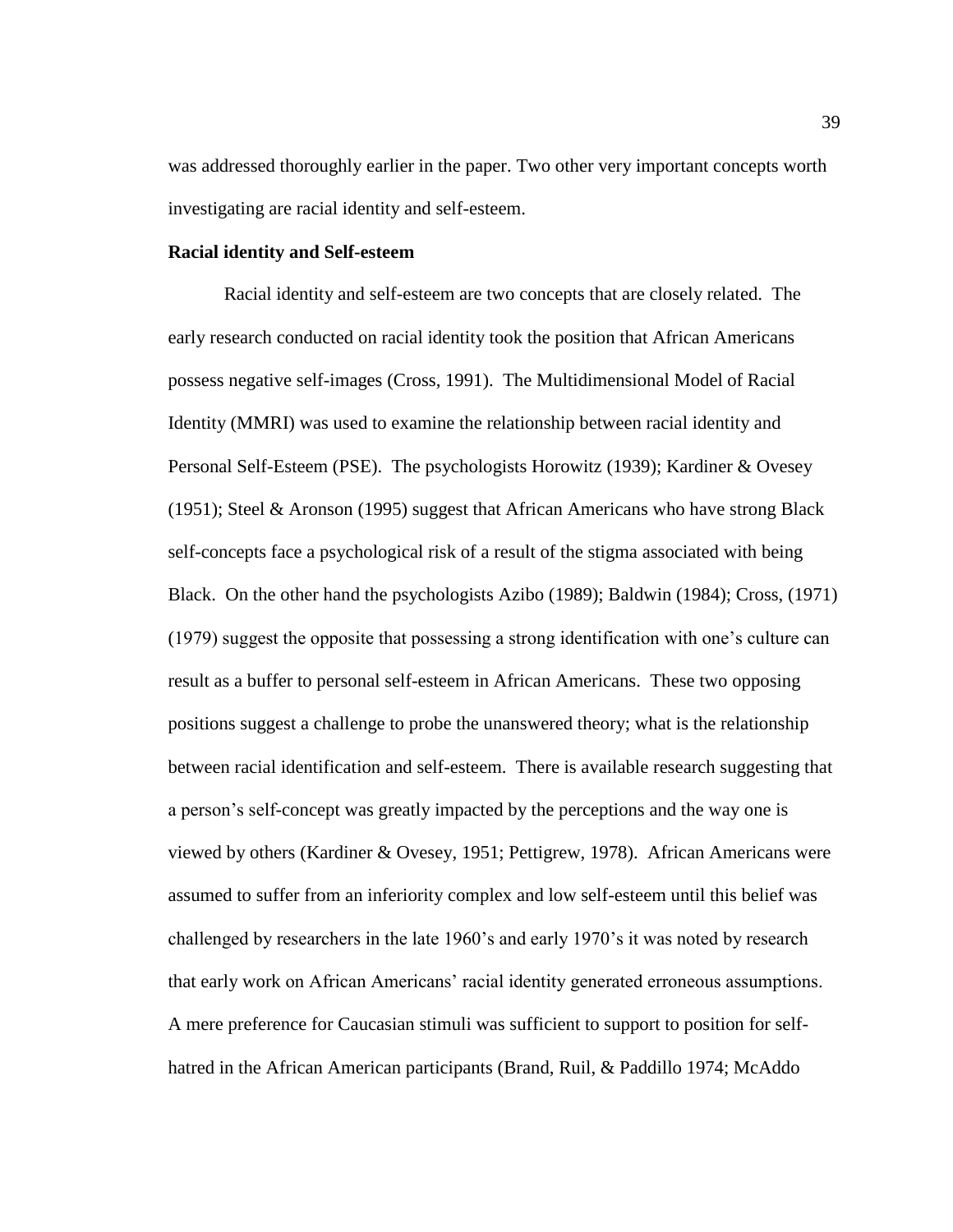1970; Porter & Washington, 1979). It was not until the availability of paper and pencil measures of self-esteem in the late 1960's that researchers finally initiated measuring the self-esteem in African Americans directly. There were two studies worth examining to identify the relationship between self-esteem and racial identity.

In study number one there were 165 African American students from an introductory psychology participant pool covering a four- semester duration. The study was conducted at a middle size University in the Southeastern region of the United States. The females comprised 64 percent of the participants. The participants were composed of 5% seniors, 12% juniors, 27% sophomore, and 49% freshmen, and the 7% unknown. The family income level ranged from \$55,000 to \$64,999 The Multidimensional Inventory of Black Identity (MIBI) was used to examine these dimensions of racial identity ideology, regard, and centrality. Participants were instructed to respond based on whether they agree or disagree with the items. A seven point Likert scale was used. The regard scale consisted of two parts public and private regard. The private regard scale was composed of seven items. The public regard scale was composed of three items.

The private regard focused on the participants feeling toward African Americans. The public regard examines how the participant's felt about non-African Americans. The centrality scale was composed of 10 items. It examined how committed the participant was to his African American culture. Those scoring high on the private regard scale tended to feel better about them. They tended to be more likeable, and attractive. They were also more willing to speak up in groups. Those who scored high in public regard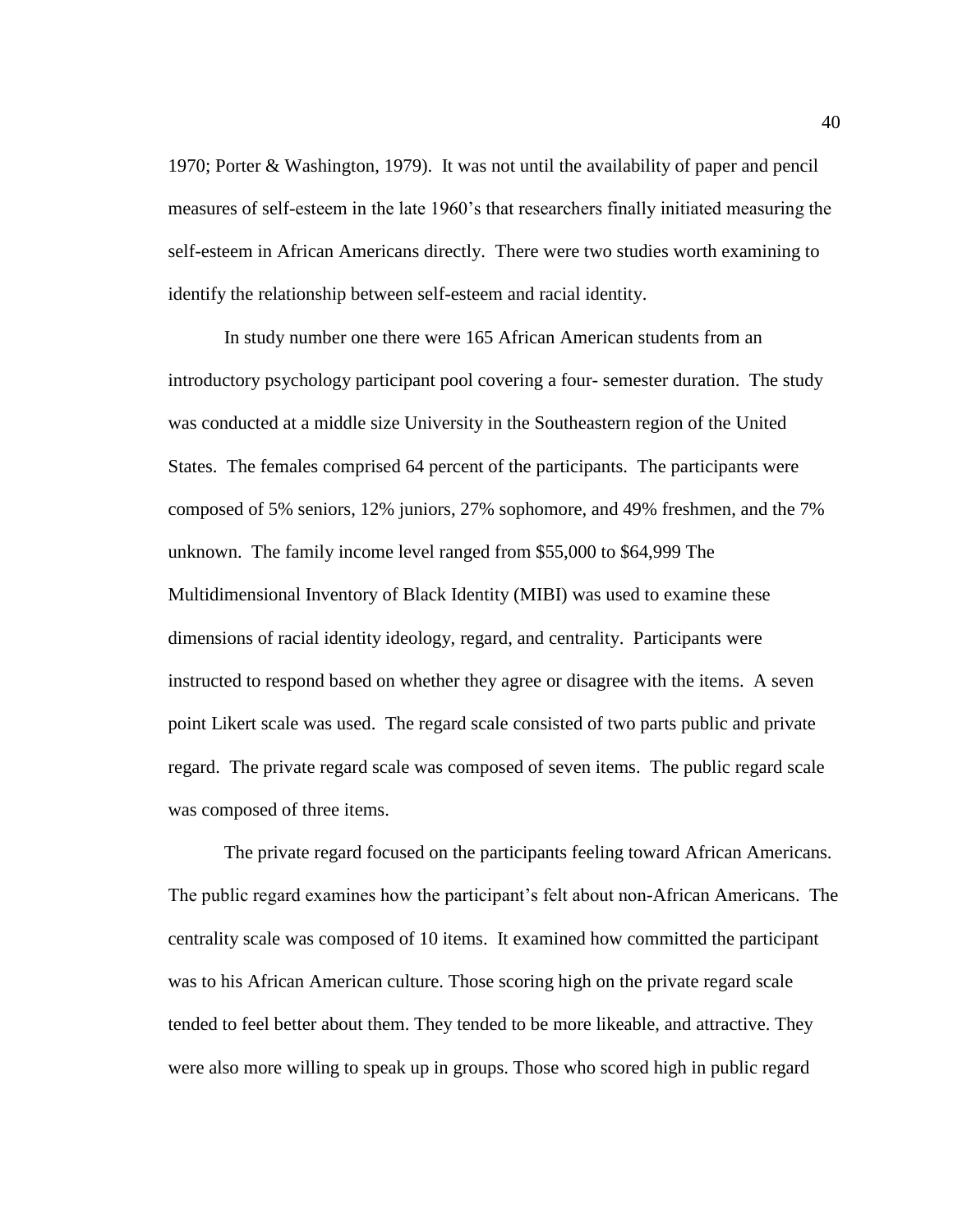tended to be more sociable with other cultures as well as possessing a higher tolerance levels for others. It must be mentioned the correlation between racial identity and selfesteem is significant. It's highly possible a person who entertains issues with membership of their specific cultural group more than likely has issues with himself.

## **Summary**

This review of the literature began with a historical perspective, elaborating how the word nigger came into existence. The historical review of the term also showed that it has been especially controversial and provocative*.* The contemporary perspective shed light on the fact that differences of opinion exist between the older and younger generations concerning the use of the word nigger*.* The younger generation, particularly the hip-hop culture, has used the word as a term of endearment when addressing each other. By contrast, the older generation would like the word banned. Scholars also disagree on whether the word should be banned from the English language or whether it is possible for younger African Americans to reclaim the word, thus ridding it of its power.

The literature revealed a distinction between ethnophaulisms, or negative terms used by one group against other groups, and ethnonyms, or negative terms used by a group with its own members. A particular type of ethnophaulism, the caricature, has been used to portray African Americans in literary and cinematic media. African Americans have found the caricatures offensive because the images provide a disparaging view of them as simple, unintelligent, unattractive, or brutish. Ethnonyms have also been used in positive and negative ways, but scholars have pointed out that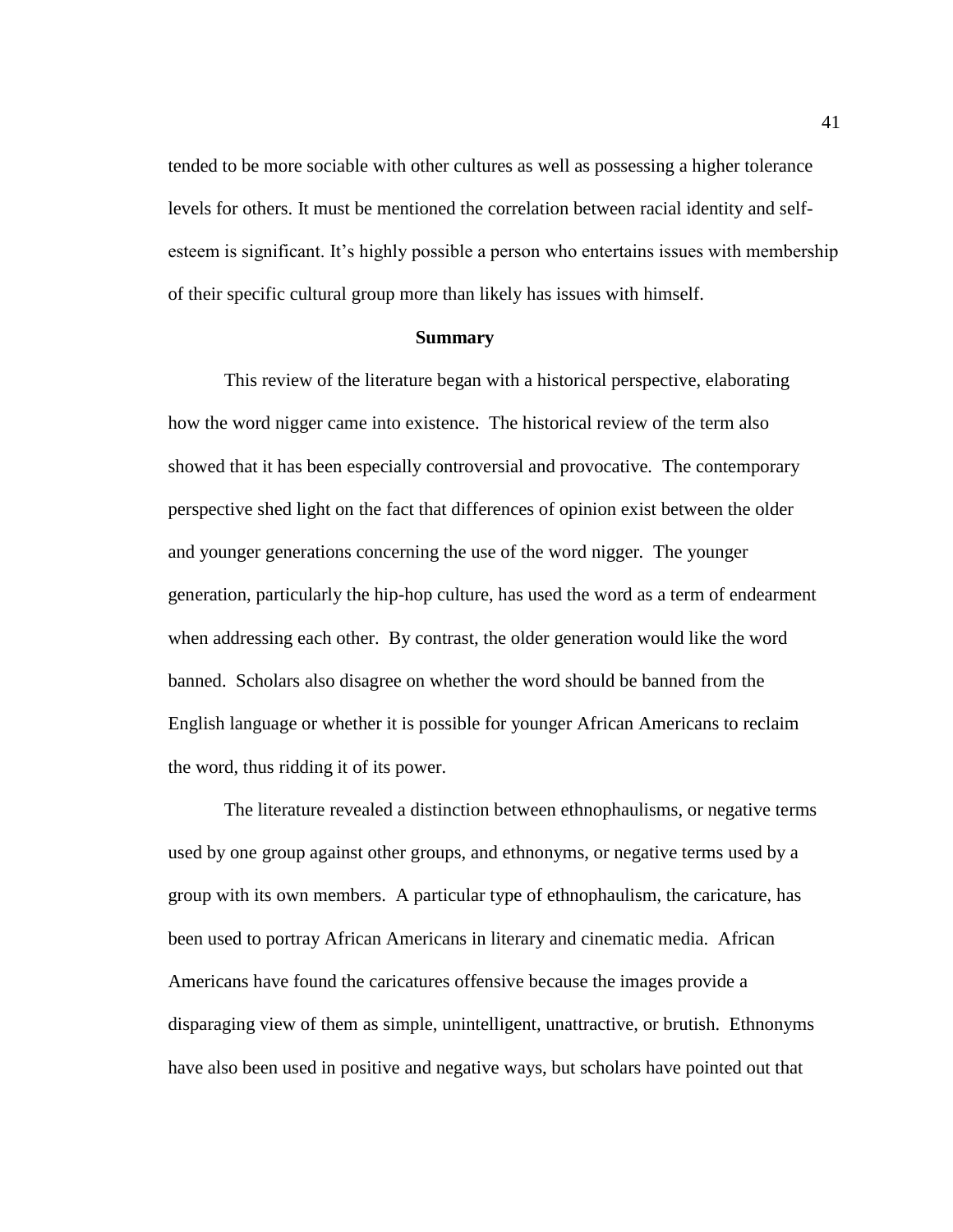they can also be as offensive as ethnophaulisms. Consequently, both ethnonyms and ethnophaulisms may have a negative impact on African Americans.

Though most studies on ethnophaulisms have not specifically focused on African Americans, their findings may have implications for the use of the racial slur nigger with African Americans. These studies, which examined the impact of racial slurs on individuals' thinking and behavior toward various ethnic minority groups, indicated that ethnophaulisms affect how members of the majority group think about members of ethnic minority groups. Furthermore, the use of ethnophaulisms can affect behaviors, such as using exclusion behaviors with members of minority groups and using racial slurs more often in the presence of one's own group. Moreover, both parents of ethnic minority children may be impacted when their children are targeted, and their children's self-esteem and ethnic pride may be negatively affected. Therefore, as a whole, these studies implied that ethnophaulisms may be offensive and harmful to any ethnic or racial group targeted. An examination of racial identity and self-esteem theories revealed that the more a person identifies with his culture the more psychologically healthy the person is expected to be. The research also suggests that if one does not associate with his culture he can still be a healthy individual.

A review of studies that specifically focused on the impact of the term nigger revealed that only the impact on the majority group was examined. The impact of any potentially discriminatory behaviors on African Americans was neglected. The tendency to neglect the impact of this word on African Americans was evident in this literature review. Despite the knowledge gained from studies on other ethnic groups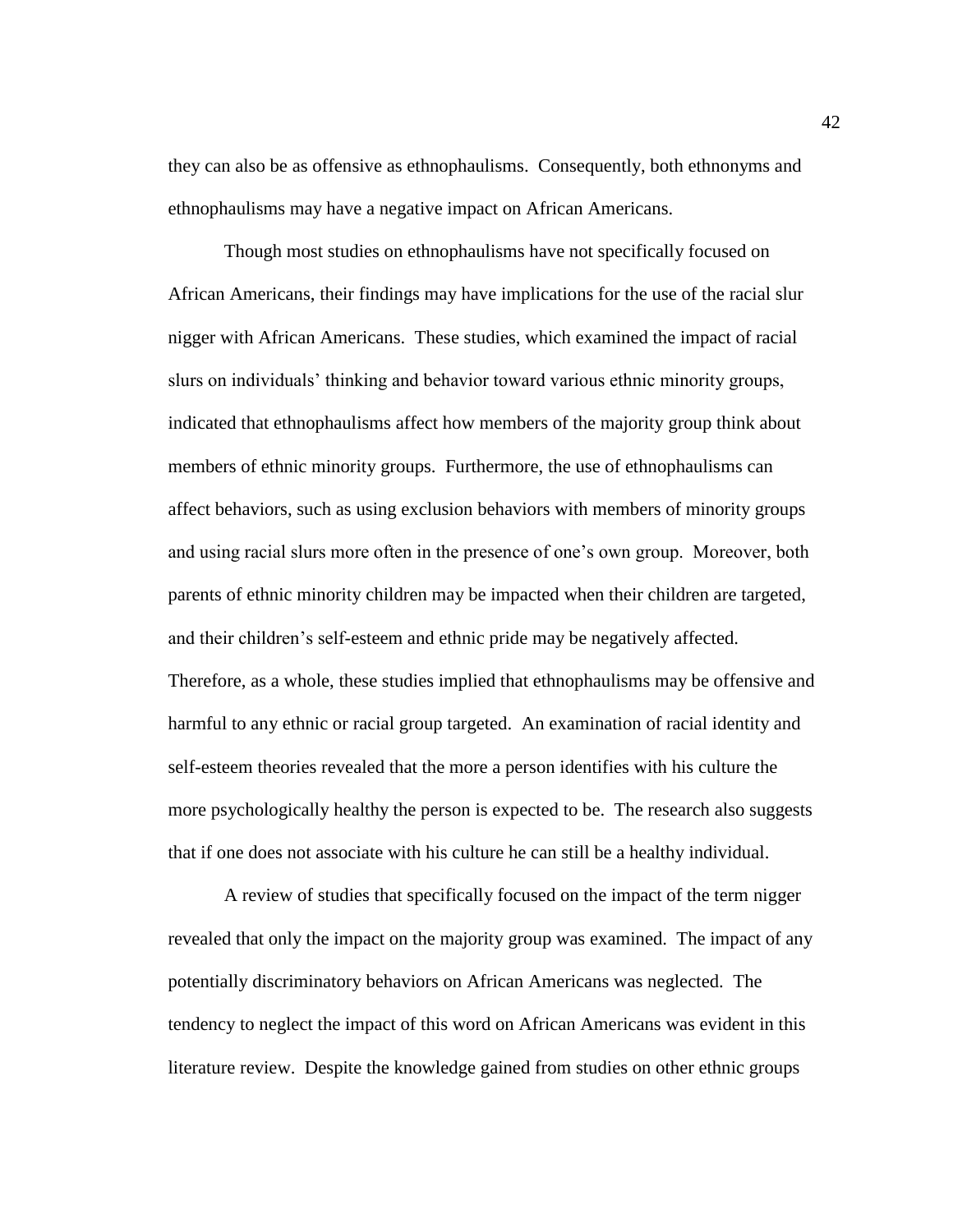about how harmful racial slurs can be, researchers have neglected studying the use of the word nigger among African Americans. Notably, despite having knowledge about how hurtful this term has been for African Americans, none of the studies touched on African American attitudes toward it or any other racial slur.

To begin addressing this gap, in this study I focused on the experience shared by a group of African Americans regarding the use of the word nigger by Caucasians. It was imperative to explore how African Americans feel and think about the use of the term today. It was most appropriate to begin determining how the word nigger impacts African Americans. It was intended that the results of this study provide a thought provoking layer of data on a racial slur that is strongly connected to a history of slavery and oppression for many African Americans, and therefore, still possesses the power to insult and provoke African Americans.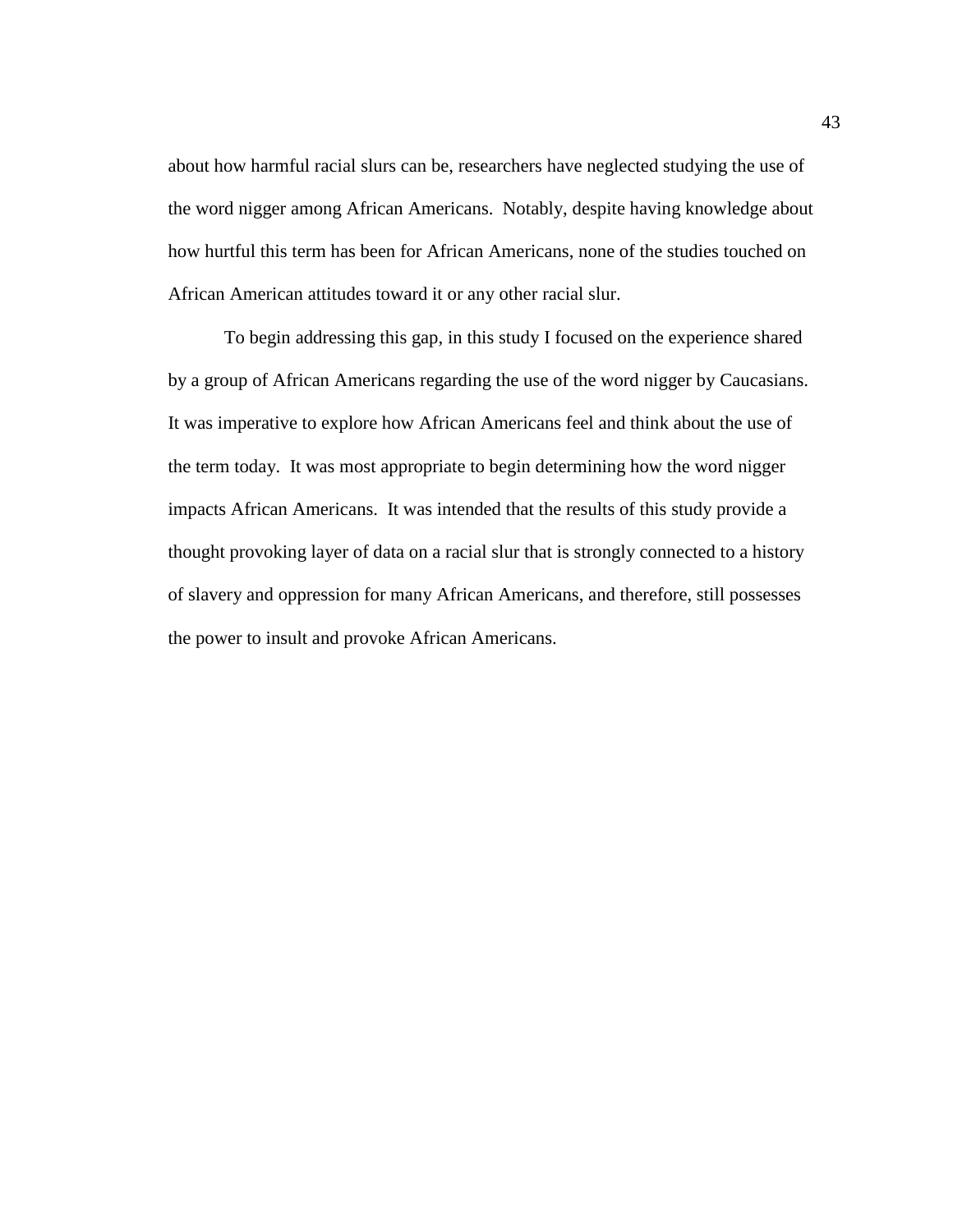## Chapter 3: Methodology

### **Introduction**

The purpose of this qualitative phenomenological study was to examine the thoughts and feelings of African Americans toward the use of the word nigger by African Americans and by Caucasians. The practice of using the word nigger goes back as far as the early 18th century. The word nigger elicits a range of responses; the responses rang from acceptance to physical violence from the individual being addressed. While there is an adequate representation in the literature probing use of the word nigger, there is a gap in the literature relating to how African Americans feel and think about other African Americans' and Caucasians' use of the word. Caucasians have experienced African Americans addressing one another using the word. Caucasians may have developed an inaccurate perception as to how a majority of African Americans feel and think about the use of the word.

In this study I provided insights into the thoughts and feelings of African Americans from very diverse backgrounds. I recruited male and female individuals who were college grads and non-college grads. I also recruited individuals the ages of 18 and over. I was making certain this study identify different perspectives African Americans hold regarding the use of the word nigger. I examined a broad category of perspectives, such as; historical, contemporary, ethnonyms, ethnophaulisms, opponents and proponents of the word usage. I discovered the older African Americans took the position the word should not be used and some feel that it should be banned from use. On the other hand,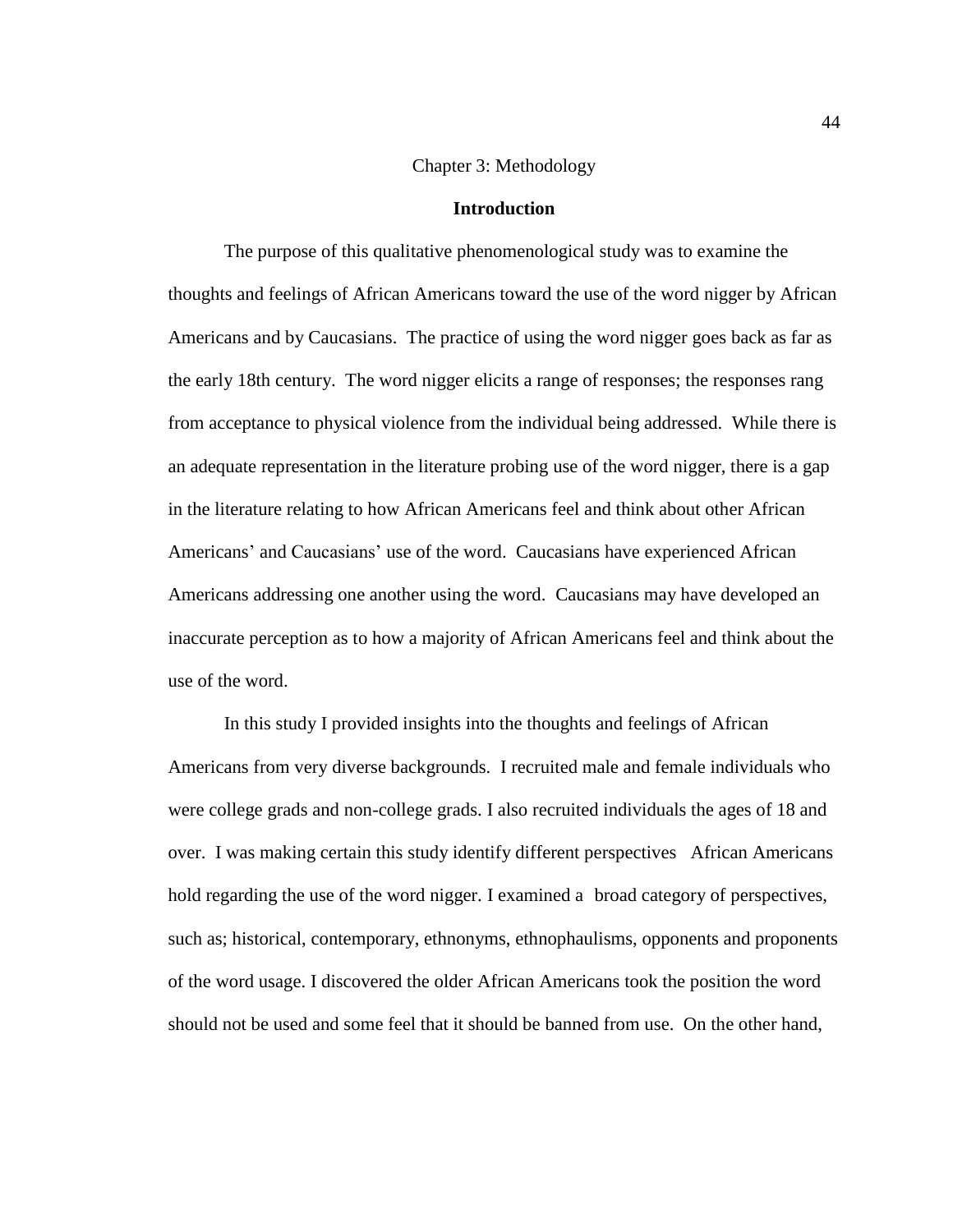the younger African American generations often used the word as a term of endearment and pronounce the word nigger as nigga.

In this chapter I addressed two research questions that addressed the study's design, including the role of the researcher, the participant selection, sampling strategies, and the methods of recruitment. I also addressed the data collection process, data analysis, strategies for trustworthiness in the collected data, protection of participant's identification, and ethical issues.

# **Research Design and Rationale**

The two research questions that I investigated in this study were:

RQ1: What are the specific feelings and thoughts of African Americans toward the general use of the word nigger by other African Americans?

RQ2: What are the specific feelings and thoughts of African Americans toward the general use of the word nigger by Caucasians?

In this study I used a qualitative phenomenological approach to gather data for this study. In this approach I examined the human experience and identified common meaning of the same phenomenon. This approach was clearly best fit for this research project (Creswell, 2009). The phenomenological approach was best suited for a couple of reasons Creswell, 2009). I discovered there were two good reasons to use this approach. The first reason, this approach creates openers and encourages individuals to expand their responses. The second reason, as a direct result of the openness an enormous amount of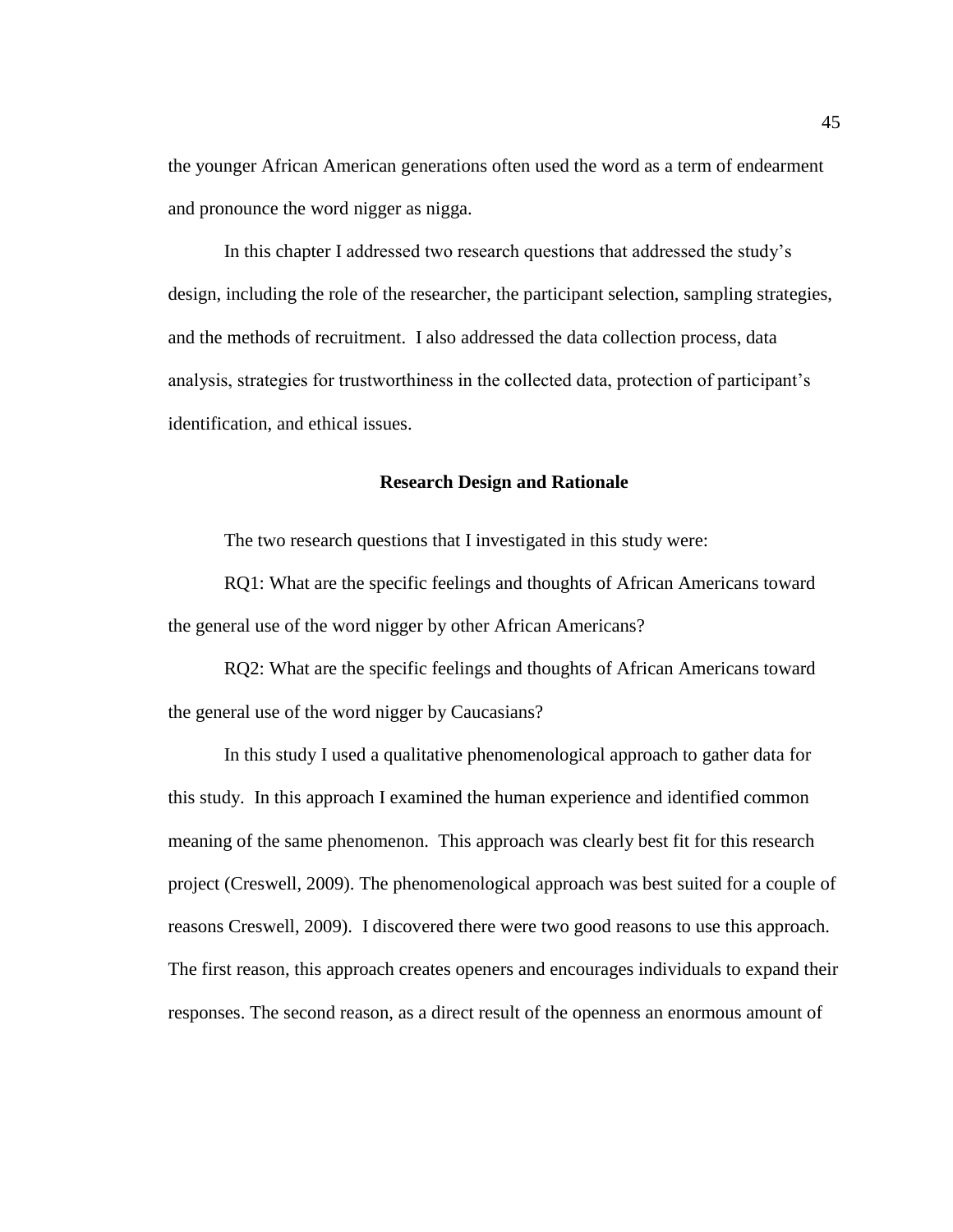in-depth and detail information was gathered which becomes extremely helpful in the data analysis process.

I clearly stated earlier, the goal of this study was to identify the thoughts and feeling of African Americans when they are addressed as nigger by African Americans and Caucasians. In This study I highlighted the similarities and differences in the experiences of the participants. The participants were the ones who shared their honest thoughts and feelings on how they were impacted by use of the word. Their open and honest expressions allowed the researcher to objectively explain their perspectives.

#### **Role of the Researcher**

I am an African American who has experienced the constant use of the word nigger my entire life. I observed many African Americans express anger and disgust when addressed as nigger by other African Americans. I also experienced younger African Americans in the millennial generation use the term as one of endearment. These observations heightened my curiosity and interest relating to how African Americans vary in their thoughts and feeling regarding the use of the word nigger. Another factor that influenced the decision to study this phenomenon was my observation of the total disgust, anger, and the provocation aroused in African Americans when Caucasians use the term to address or insult African Americans. I was extremely curious as to why cultural internal use of the term was more acceptable than nonculture external use of the term. I am aware of the notorious history of the word. Lastly, overhearing the word being used in the lyrics of rap songs also served as a motivator for this study. My role in this study was that of a co researcher with the community as my partner. My role as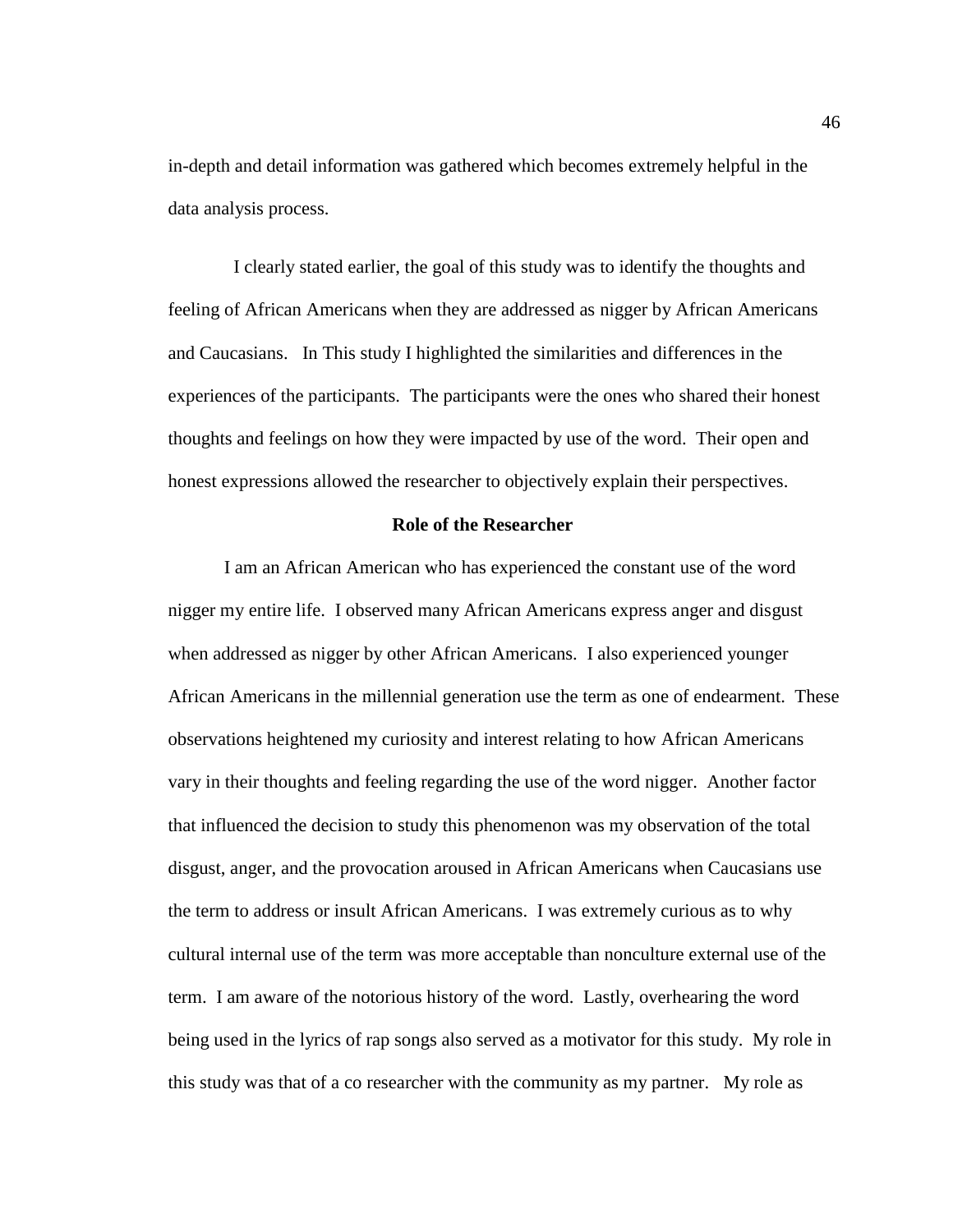researcher in this study was similar to the role of a facilitator. My objective was to maintain objectivity and remain unbiased. My objective was to relate and open up the participants, enabling them to be as honest as possible in sharing their thoughts and feelings.

My prior experience as an interviewer served as an asset. During my law enforcement career, I served as a police investigator for 10 years on the Cook County Sheriff's Department. Moustakas (1994) and Van Mance (1990) suggested that when conducting an interview, three crucial points to remember are: maintain focus on your participants' use of words, observe and identify their nonverbal communication, and lastly remain non-judgmental throughout the entire experience. In the process of separating how I felt, my personal beliefs, or knowledge about the topic I was able to give my undivided attention to the experiences being shared by the participants. I decided to use the epoché process throughout this entire study. I was committed to setting aside all biases, preconceived ideas about things, and prejudgments. According to the epoché process, the researcher was to remain as open and objective as possible throughout the entire data collection process. Janesick (2000) maintained that some degrees of bias are present in all research designs. It should be noted that Morse (1994) concurs with Janesick's assertion. I made every effort to avoid any degree of bias. Some practices that I utilized to avoid bias consisted of; reviewing the university's guidelines, remaining neutral, asking open ended questions, avoid guiding the participant, collating and sorting the data, and keeping excellent records.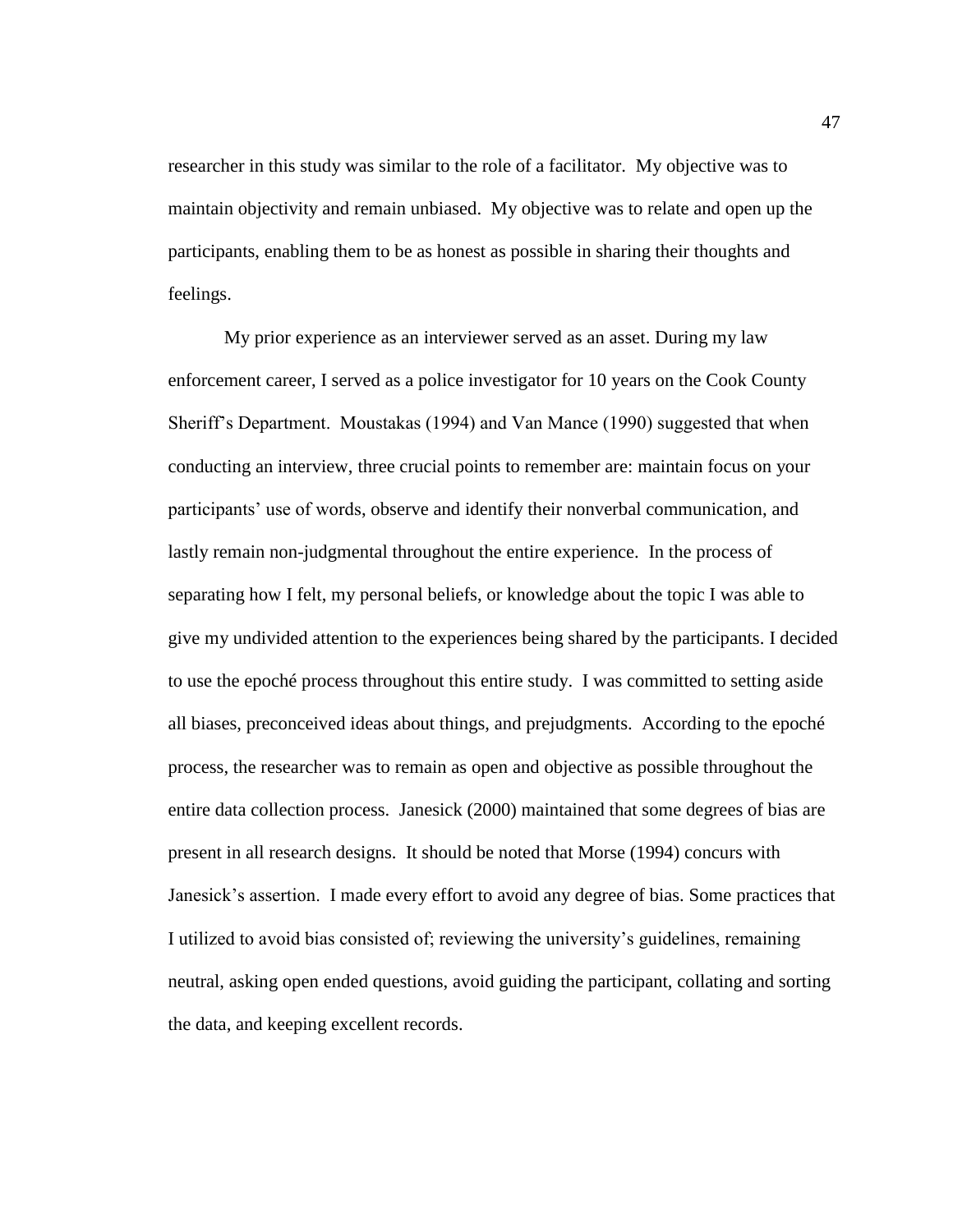## . **Participants Selection Process**

Identifying participants was a key responsibility for me. Identifying participants who can best answer the research questions was the main consideration for participant selection. This is a main purposeful sampling procedure (Miles & Huberman, 1994). The participants in this study were drawn exclusively from the African American population. Purposeful sampling was employed in the selection process. Patton (2014) defined purposeful sampling as a process of case selection which strategically locates information sources. I chose to examine a phenomenon that has an above average probability of being experienced by all of the prospective participants. Creswell (2007) implied that 10 participants are a reasonable number for proposed phenomenological studies as it falls into Creswell's recommended range between one and 32. Polkinghorne (1989) recommended that researchers interview five to 25 individuals who have all experienced the phenomenon. Creswell (2012) discussed three considerations to observe when using purposeful sampling: first, which participants are desirable; second, identify the specific sampling strategy and third, decide the size of the sample required. After these conditions were satisfied, I became a step closer to the selection process. Creswell (2012) highly recommended the use of saturation, the gathering of a sufficient amount of information to adequately address the research, especially when using a small sample size. It can be perceived that the smaller the sample size the greater role saturation plays (Creswell 2012).

In my study I selected 15 participants of diverse backgrounds and both genders. It was more efficient, wiser, and considered a general rule to use small sample sizes in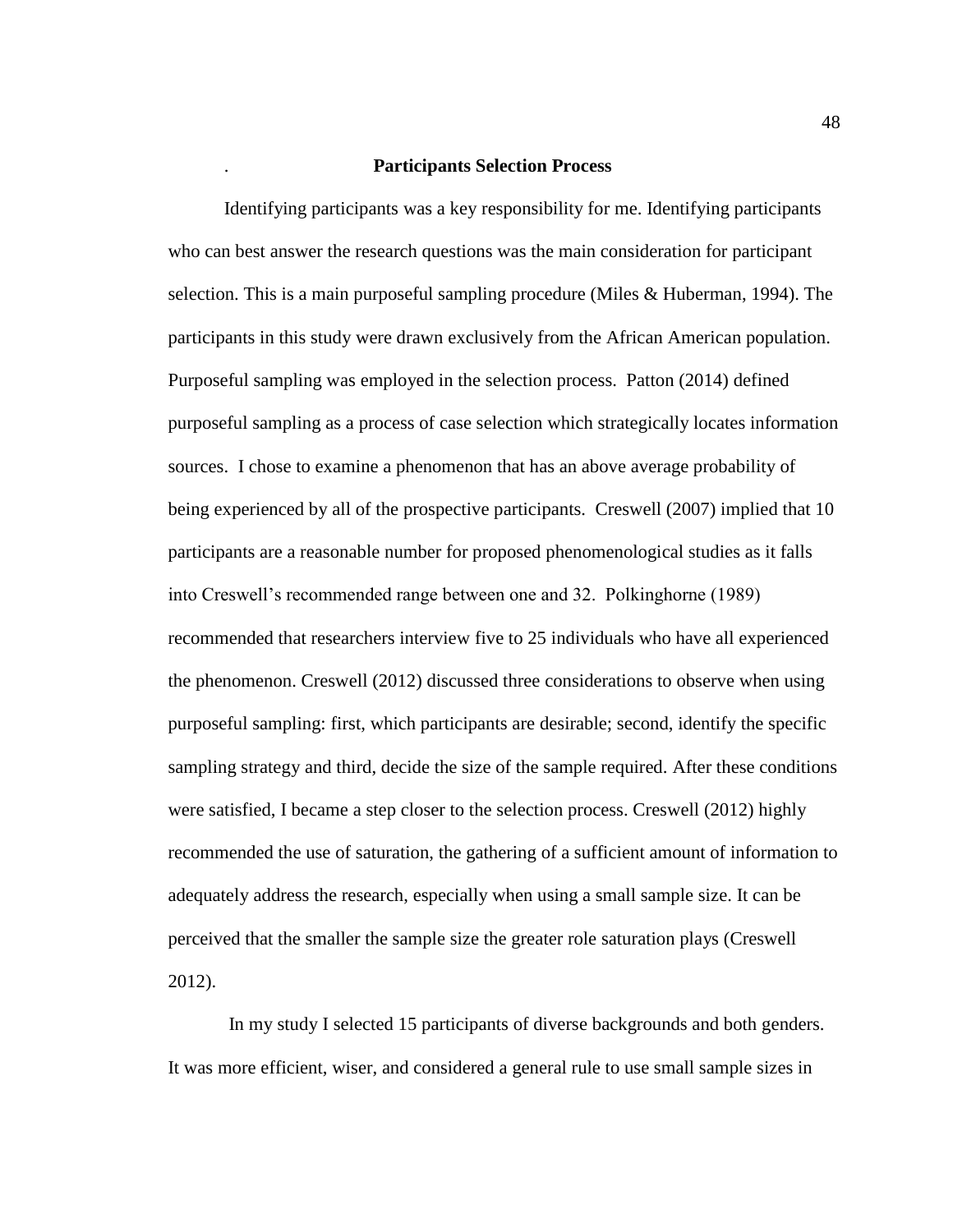qualitative studies. It appeared to be wiser because in this particular study an understanding of the thoughts and feelings of the 15 participants were gathered at a deeper degree than used of a survey in a quantitative study. An adequate amount of data provided me with a sufficient amount to draw reliable and valid conclusions. I was fully aware and confident on how to effectively select the participants for this study and readily recruited the participants.

# **Sampling Strategy**

The selection process involved identifying 15 participants. To ensure an adequate range of data, I utilized venues where a large group of diverse African Americans were known to frequent such as churches, block club meetings, community meetings, and other social gatherings for selection purposes. I generated a list identifying the demographics desired to make certain that a diverse group was selected. The list consisted of the following demographics: nine men, seven women, three between the ages twenty-one to thirty-five, six between the ages thirty- six to fifty, six between the ages fifty-one to seventy-five, six college grads and nine non-college grads. My assumption was that a participant having a higher educational level resented the use of the word nigger by other African Americans and by Caucasians. I assumed this was a possible result of their dignity level.

## **Informed Consent**

I selected all 15 of the participants. I made certain each was given an informed consent form to review. I reviewed the consent form thoroughly at the beginning of every interview with each participant. I addressed any concern of the participants. An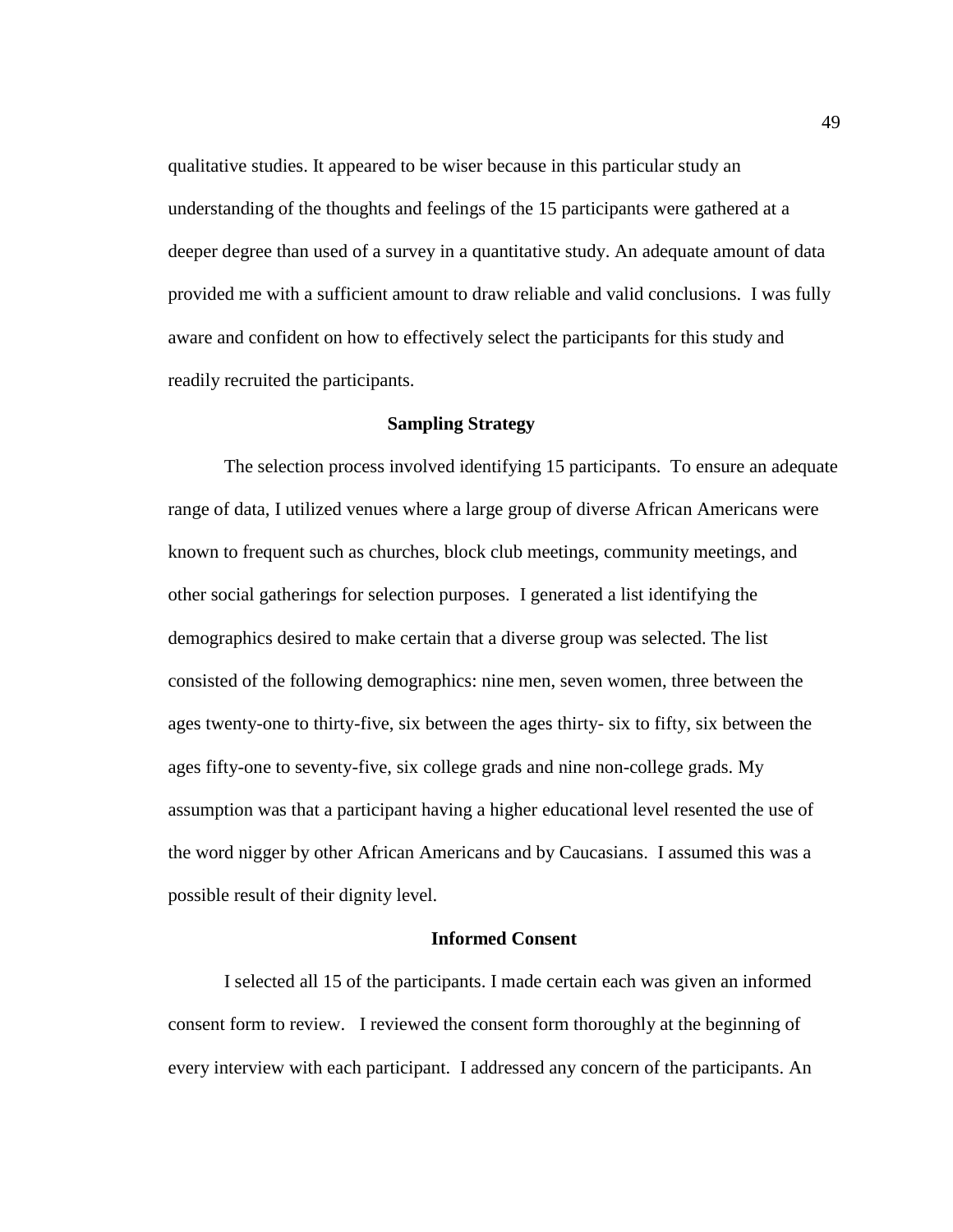opportunity was provided to each participant to ask question before a signature was obtained. I decided when the participant agreed and decided to precede further a copy of the consent form will be provided. The form provided the following information to the participant: a description of the study; the purpose of the study; procedures, the nature of the study, potential risks, the benefits of improving race relations and providing relevant information surrounding this provocative behavior, the confidentiality and privacy involved; the role I played; and my contact information. I obtained participant's signature after a full understanding of what was required of them to participate.

# **Data Collection**

Data collection was the most crucial component of the study. Data collection activities should be formulated before the actual process starts. The activities included: locating the participants, the use of purposeful sampling, collecting data, recording information, resolving issues, and storing data. Data collection in this study was composed of semi-structured interviews, which occurred between me and participant in a face-to-face setting. There were six open ended interview questions.

- 1. How do you feel about being addressed as nigger?
- 2. What are your thoughts about being addressed as nigger?
- 3. How do you feel about African Americans using the word nigger?
- 4. What are your thoughts about African Americans using the word nigger?
- 5. How do you feel about Caucasians using the word nigger?
- 6. What are your thoughts about Caucasians using the word nigger?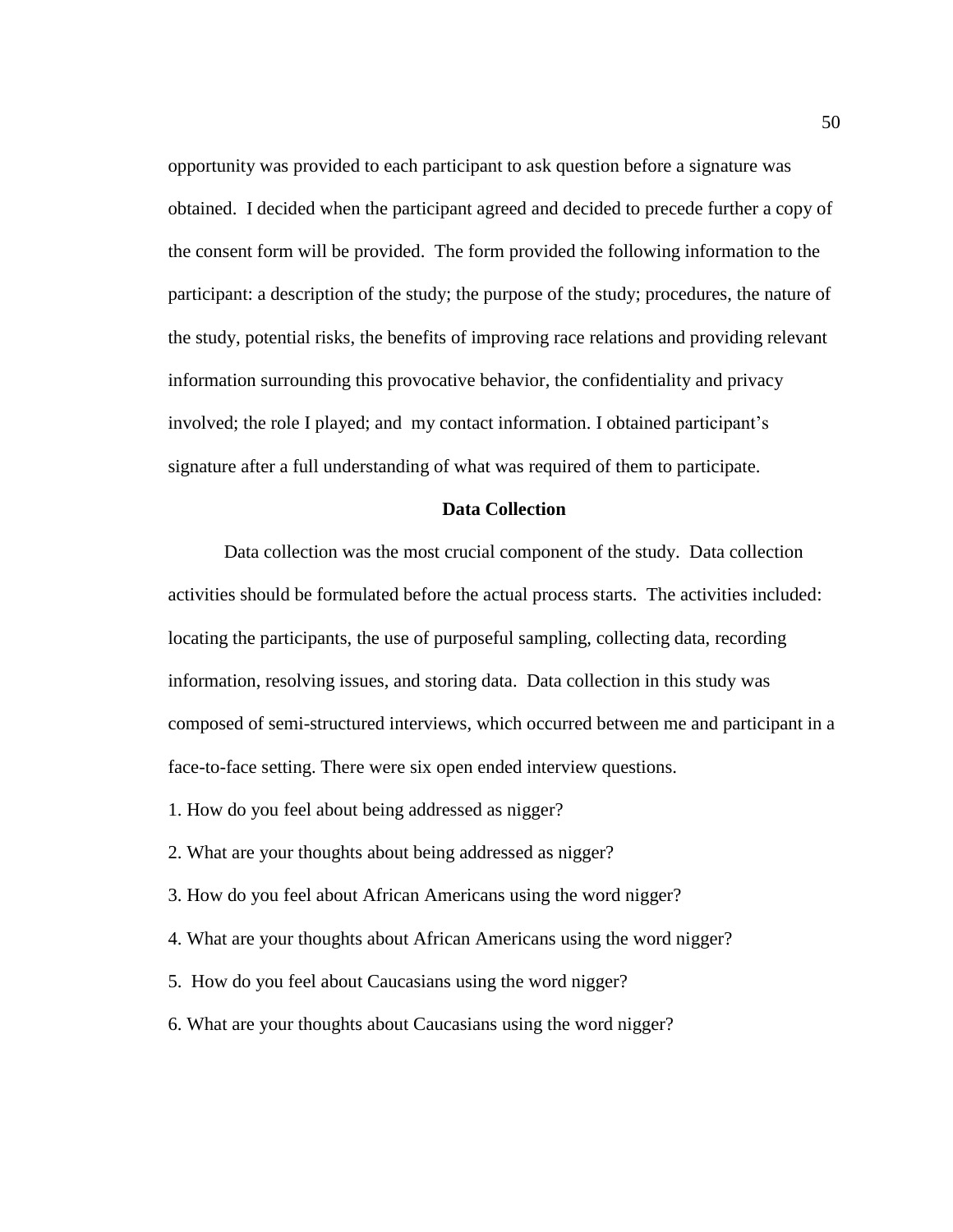I anticipated developing questions from the participants' responses. The interview lasted the duration of five-15. All interviews were audio recorded. The interview was conducted at a community library meeting room. I collected the interviews after which, they underwent verbatim transcription. Once the transcription had taken place, the participants were allowed to review the transcripts to help ensure accuracy. Individual participants' review of the transcripts occurred within 24-72 hours after being transcribed. Each participant was given a copy of their transcripts for review and confirmation. This additional review and confirmation step ensured that accurate meanings of the statements given by the participants were clearly understood by the researcher. This was also an extra measure to help avoid researcher bias. (Bloomberg and Volpe, 2008) stated that the semi-structured interview has a tendency to illicit more information from the participant and has a positive impact on how the participant is experiencing the interview situation.

As I previously stated the time for each interview would lasted five -15 minutes. Each participant set aside a time agreed prior to the meeting between the participant and me. I used a digital recorder. I had the recorded interviews transcribed. After I completed all transcriptions, a copy was provided to each participant for them to review. If the need for a second interview arose for clarification or extended responses it was scheduled immediately via phone, email or text. I selected these modes of communication.

I made the decision to ensure confidentiality for all participants by assigning a pseudonym and number code. My purpose for this action was to make certain that no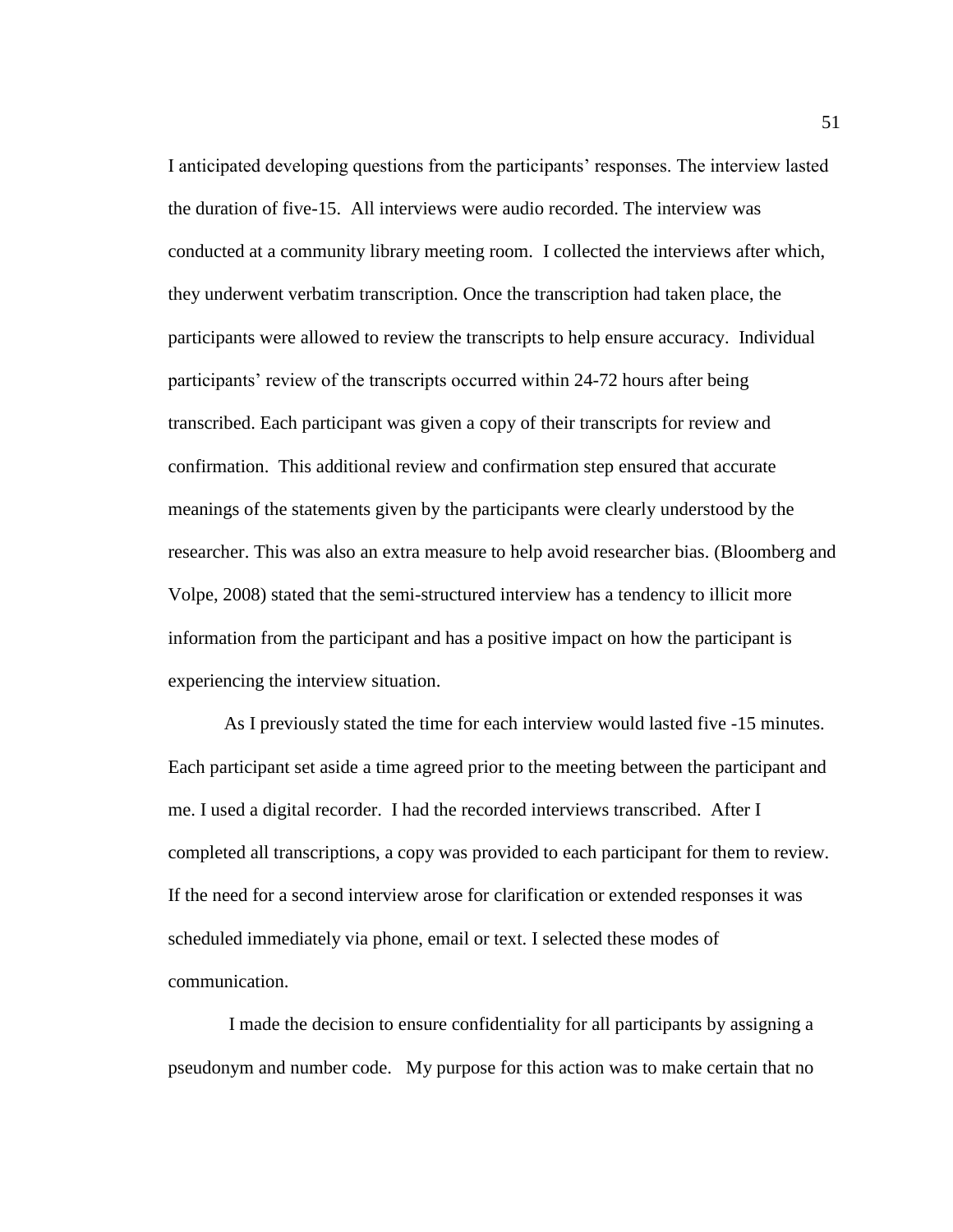identifiers of the participants were recognizable. All information was only accessible to me**.** 

### **Data Analysis Strategy**

The strategies of bracketing or epoché cluster of meanings and horizontalization as suggested by Moustakas (1994) and Van Maneu (2010. When analyzing the phenomenological data, in this study I focused only on data that was directly related to phenomenon under study. The concept of bracketing or epoche strongly recommended that I sit aside my personal experiences, as much as possible Husserl (1970) and Creswell, (2007). This enabled me to obtain a transcendental perspective of the phenomenon. This allows the process of categorizing data based on how closely related the data is to the research questions. The horizontalization process is when the researcher will develop clusters of meanings taken from the transcripts. The cluster of meanings was derived from the statements, which have been gathered into meaningful themes.

I had the responsibility of utilizing my skills and insights to assist in the interpretation of the data. The process of reading and listening to the transcripts and tapes a number of times served as a valuable tool. The Nvivo software package assisted tremendously with identifying the themes and synthesizing of the data.

# **Trustworthiness**

There were two questions to consider relating to trustworthiness. Will the results of the study be worth paying attention to? Will I have any confidence in the results? To further validate the research, the following components was addressed in the research; internal validity, external validity, transferability, dependability, and confirmability. The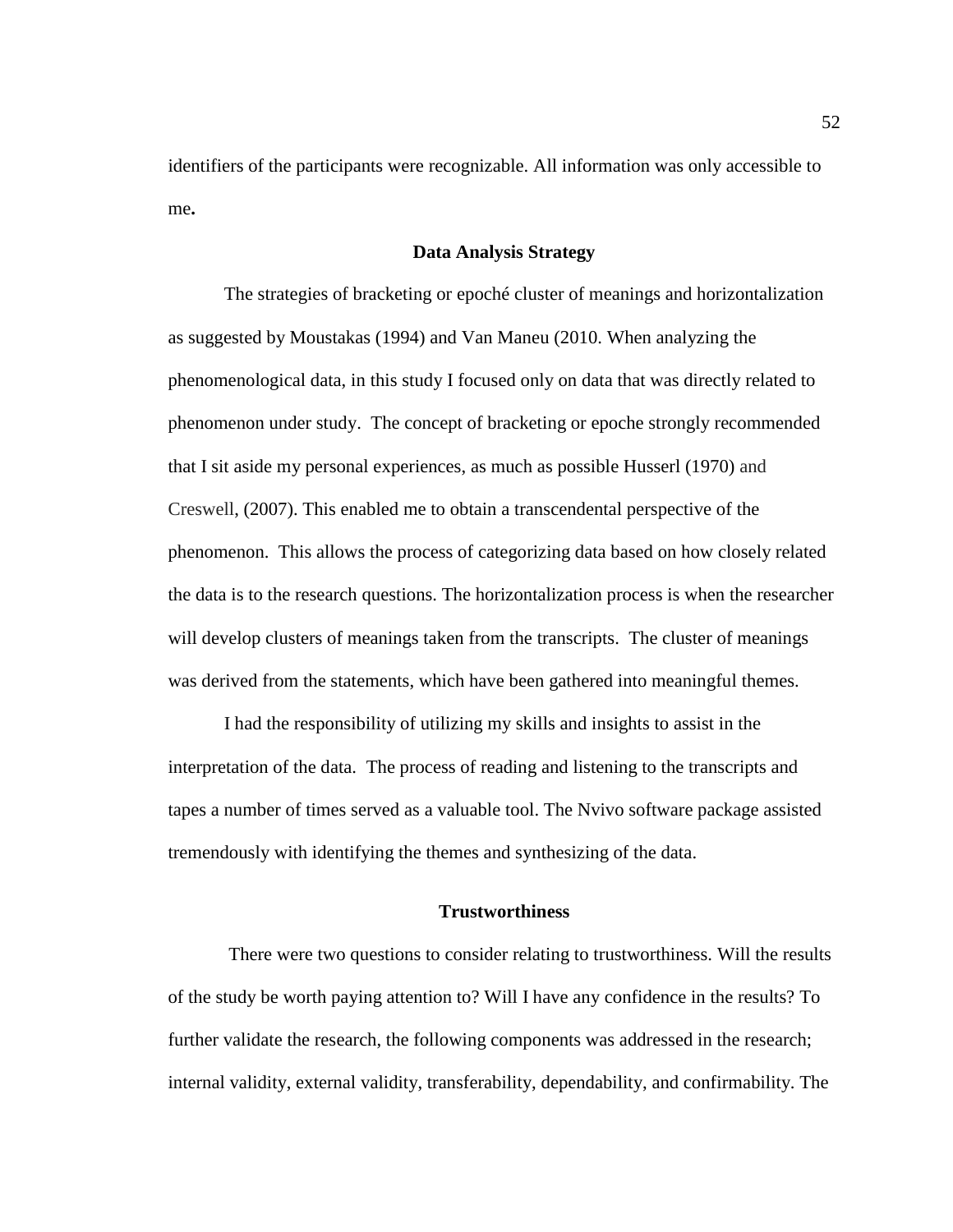accuracy or internal validity was safeguarded. I used the interview procedures. The external validity factor was assured by making certain that a diverse group of participants, considering age, income, education, and gender, were selected to help ensure the generalization factor was high and the study was easily replicated. The transferability factor was assuredly satisfactory. The results of the research were applicable to other groups or individuals. All groups conducting training in the area of cultural sensitivity hopefully will find the results useful and significant. The results due to the consistency throughout the entire process, along with the meticulous monitoring of the results and the audit trail helped to guarantee dependability. The option of the interviewer to probe by asking the participants more open ended questions when the interviewer needs more clarification on a point made by the participant. This process will be utilized by the interviewer to help ensure confirmability.

#### **Summary**

Chapter three has strategically identified and outlined the role of the researcher, the research design, the use of informed consent, and the participation selection process. Details of the data collection and data analysis processes were reviewed. I was now ready to proceed to chapter four to discuss the results and findings of this study.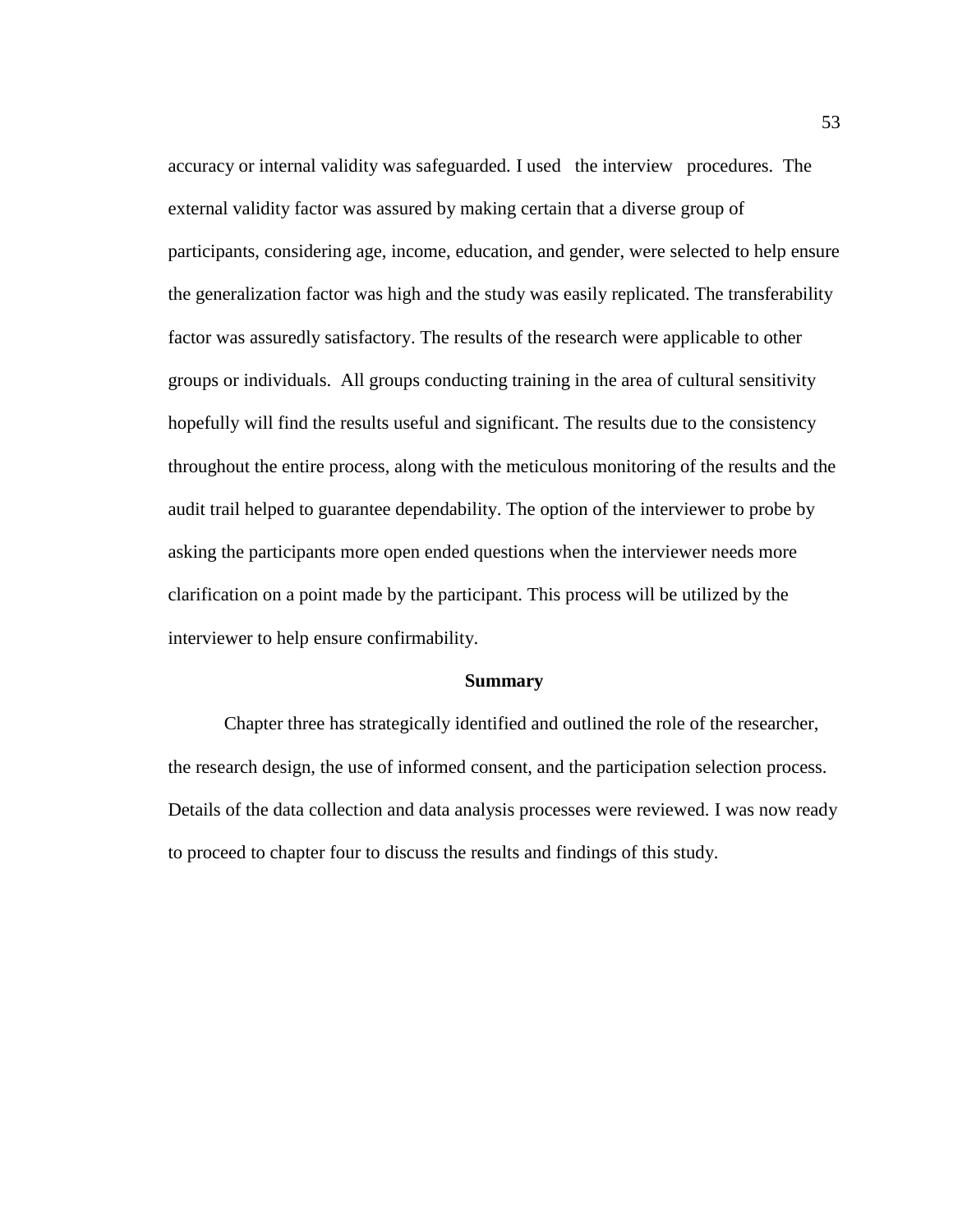## Chapter 4: Results

#### **Introduction**

The purpose of this qualitative phenomenological study was to examine the thoughts and feelings of African Americans regarding the use of the word nigger by Caucasians and by African Americans. This chapter shared the findings gathered from interviews with fifteen African American participants from diverse backgrounds. In my study results centered on the impact the use of the word nigger had on African Americans regardless of the usage context or the relationship between the user and receiver.

## **Data Collection**

The data collection process was a critical process. Identifying participants were a key responsibility me. Identifying participants who would openly and honestly answer the research questions was the main consideration for participant selection. I employed the purposeful sampling strategy in the selection process. I selected the participants in this study exclusively from the African American population. I selected the participant pool from community churches, members of civic organizations, students, and friends. The recruitment process took approximately three and one half weeks. I ultimately found 15 willing participants to share their thoughts and feelings. I conducted the interviews in a library study room. The interviews lasted from five to 15 minutes in length. I posed a total of seven open ended questions to the participants.

1. How often do you use the word nigger?

2. How do you feel about being addressed as nigger by Caucasians and by African Americans?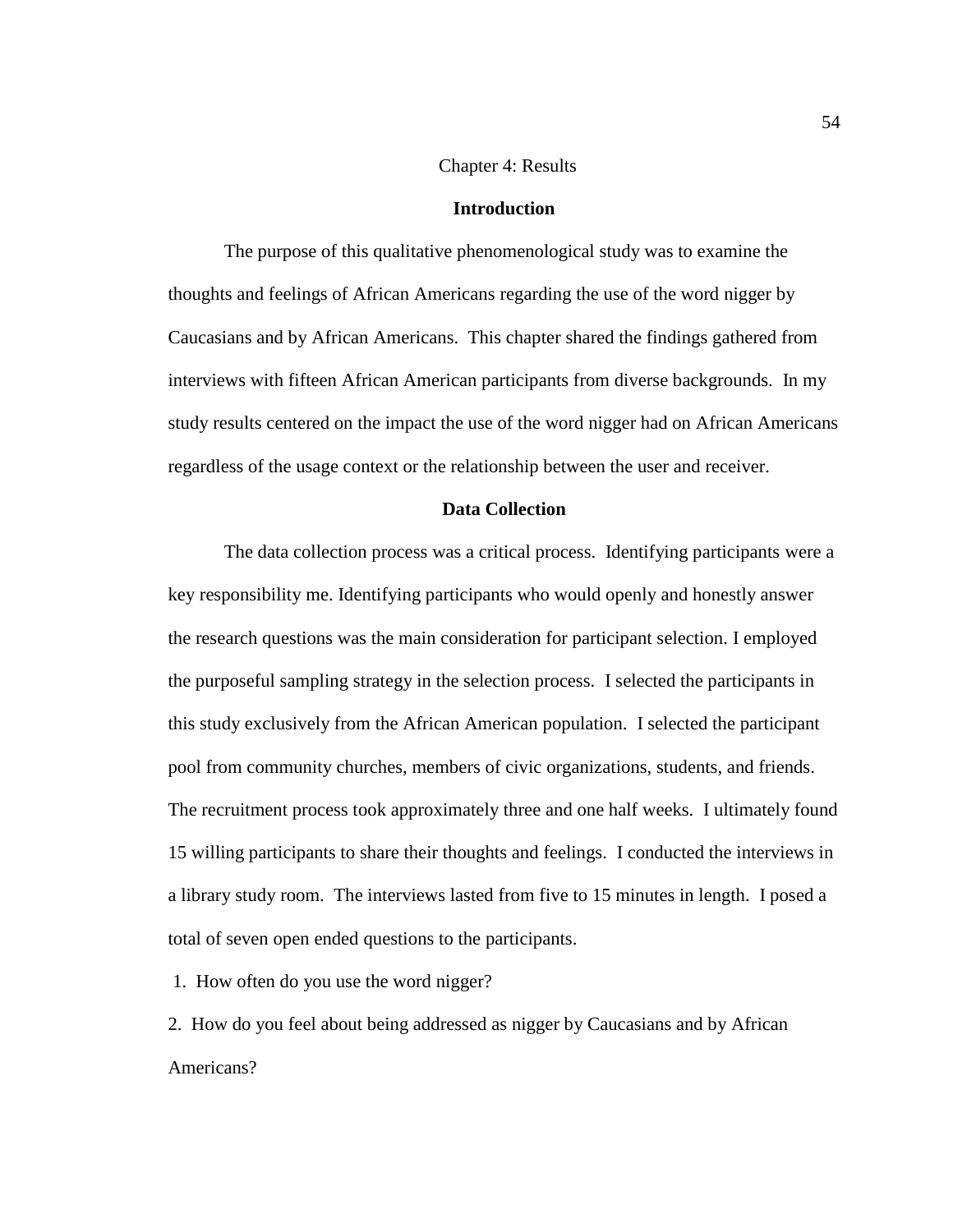3. What are your thoughts about being addressed as nigger Caucasians and African Americans?

4. How do you feel about African Americans using the word nigger?

5. What are your thoughts about African Americans using the word nigger?

6. How do you feel about using the word nigger?

7. What are your thoughts about using the word nigger?

I made certain to ask all questions in the same order for all participants. It took 2 weeks to complete the interview process with all participants. The interviews were recorded on a small recording device, after which the interviews were downloaded onto my laptop and emailed to a reputable transcription company. It also took 1 week to have all of the interviews transcribed. All participants confirmed their transcript to be accurate. I reviewed and analyzed the data through open and AX101 coding. As a result, I discovered the presence of consistent reoccurring themes among the participants. This phenomenon could probably represent an indication of saturation. I identified ten common themes.

1. I strongly believe the word nigger was never to be used by Caucasian people, regardless how often they overhear African Americans use the word they can never use the word.

2. The word nigger was acceptable only if African Americans use the word; a participant stated we, meaning African Americans, are the only persons allowed to utter the word.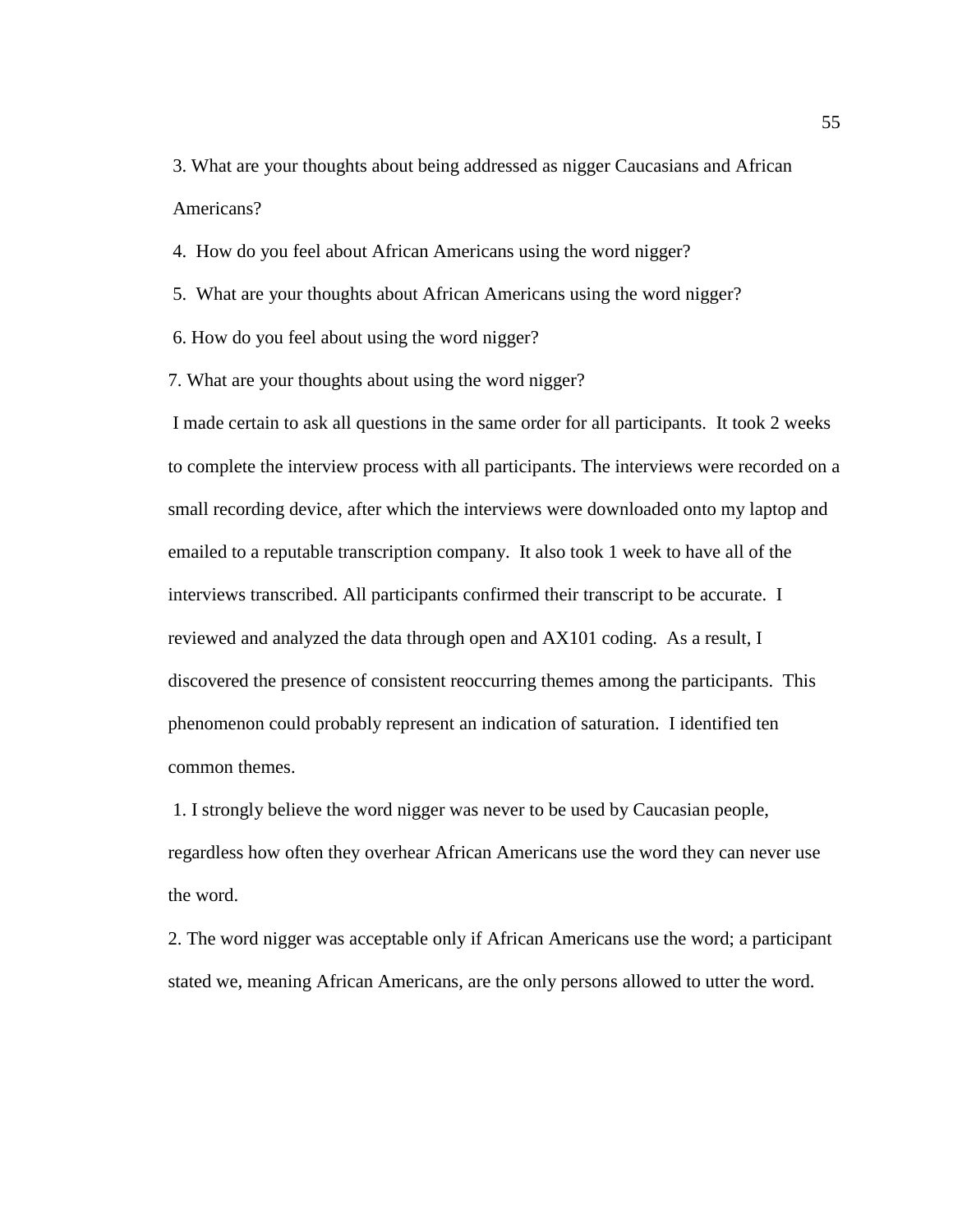3. The word nigger should not be used by African Americans, a participant shared why do African Americans use the word so much knowing the true meaning of the word, that's shameful.

4. Caucasians make me fighting mad when they use it, I feel like going toe to toe when a Caucasian person slips or intentionally uses the word.

5. It doesn't bother me when people use the word; I don't pay any attention to people use the word. I look at them like they are ignorant.

6. I use it with my friends sometimes; I don't mean anything negative when I use the word. The participant related it's a habit that needs to be broken. I am just use to saying the word so much.

7. The context is important; a participant stated when you call me a nigger during a positive conversation its cool. I have done it myself sometimes, no disrespect is intended. 8. I use it when I am angry; a participant shared if they are arguing with another African American the word just comes out automatically. They cannot help it.

9. African Americans use the word more than Caucasians. A participant related he thinks some African Americans can be hypocrites. They use the word all day, but get bent out of shape when a Caucasian person utters the word.

10. I really have no thought. A participant related they believe that it's just how the world is, what's the big deal, it's just a word.

#### **Analyzing the Data**

In Chapter 4 I have attempted to synthesize the data to generate a simple and reader friendly interpretation of what the participants' thoughts and feelings centered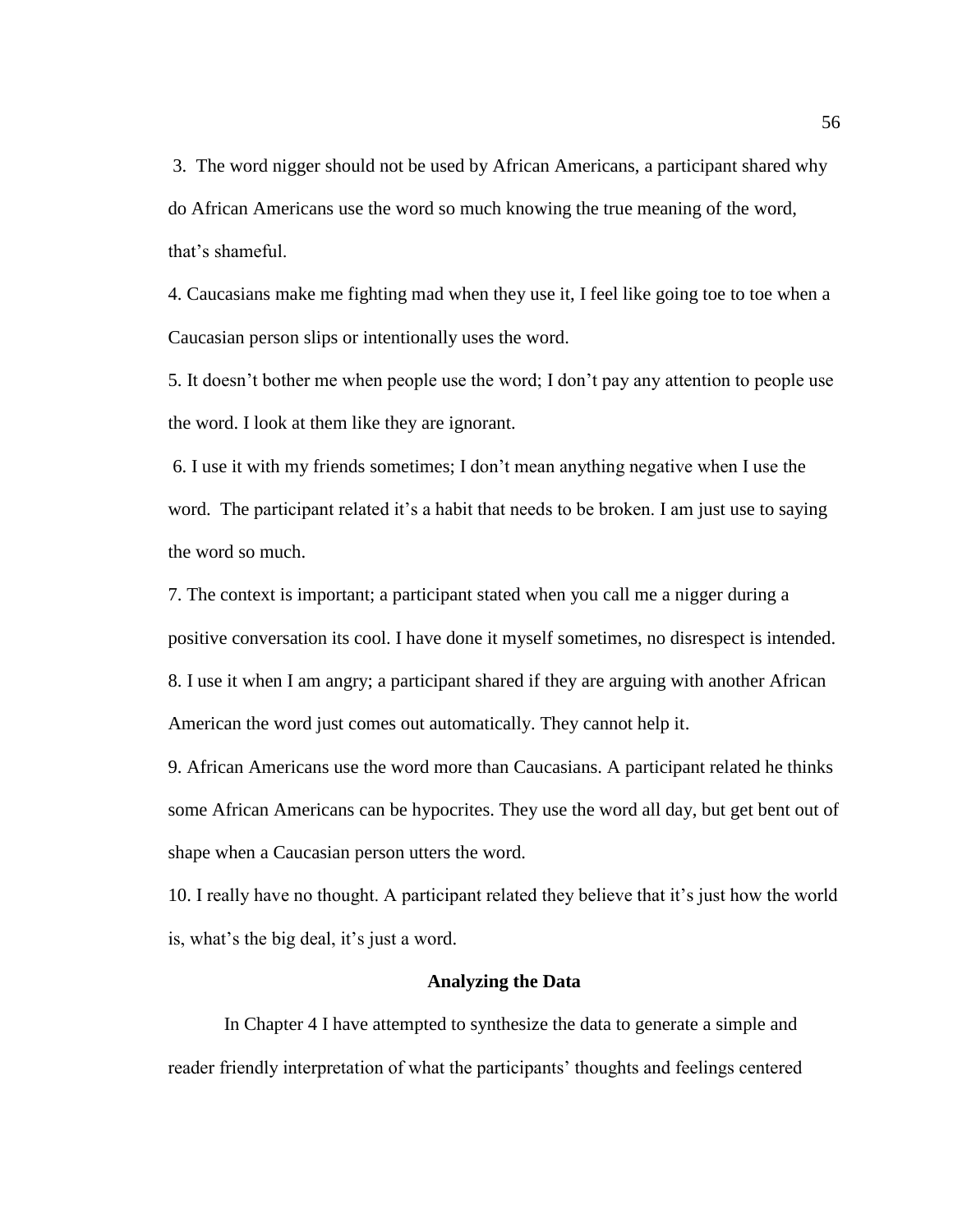around. I decided to use these themes stated earlier as the reference of information to the reader. Following is a demographic breakdown of the participants followed by an analysis of the themes specifically focused on how the participants expressed themselves given the specific interview questions.

# **Demographic Breakdown of the Participants: Gender, Age, Income, and Education**

I inserted a table for the reader to easily interpret the demographics. An

explanation of the data follows the table.

| Variable               | $\mathbf n$    |  |
|------------------------|----------------|--|
|                        |                |  |
| Gender                 |                |  |
| Male                   | 9              |  |
| Female                 | 6              |  |
| $\underline{Age}$      |                |  |
| $21 - 35$              | 3              |  |
| $36 - 50$              | 6              |  |
| $51 - 60$              | 6              |  |
| Income                 |                |  |
| Under \$35,000         | 3              |  |
| $$35,000 - $75,000$    | 10             |  |
| &75,000 up             | $\overline{2}$ |  |
| Education              |                |  |
| High School only       | 5              |  |
| $30 - 60$ College      |                |  |
| credit hours           | $\overline{4}$ |  |
|                        |                |  |
| <b>Bachelor Degree</b> | 4              |  |
| Master's Degree        | $\overline{2}$ |  |
|                        |                |  |

Table 1 Demographic Breakdown of the participants' gender, age, income, and education

The participant pool consisted of nine male participants and six female

participants. The age breakdown was as follows: In the age range of twenty-thirty-five,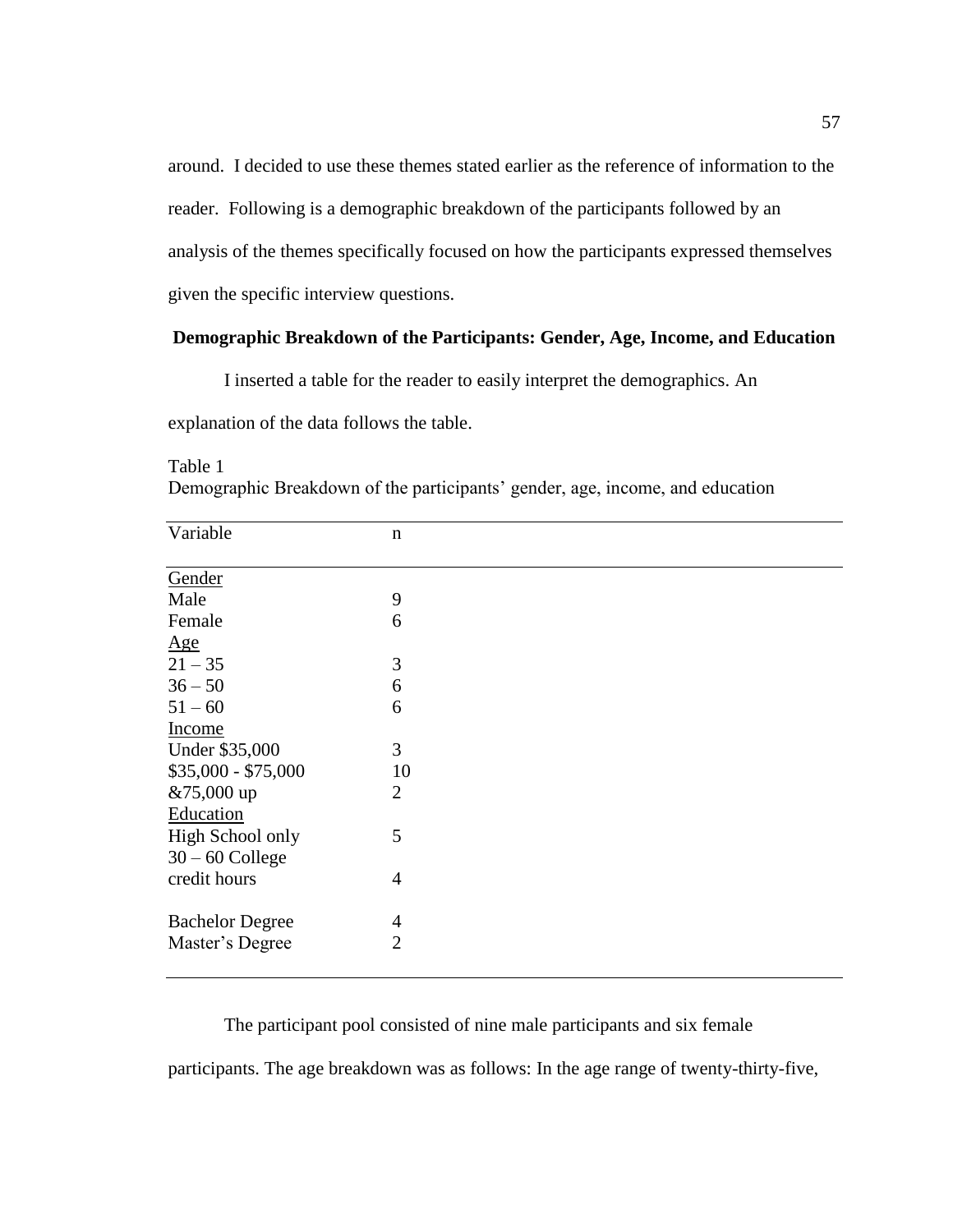there were three participants. In the age range of thirty-six to fifty, there were six participants. In the age range of fifty-one to sixty, there were six participants. This brought the total number of participants to 15. The income range varied with slightly more representation from the middle income bracket. The income representation was as follows: under thirty-five thousand dollars there were three participants, thirty-five thousand dollars to seventy- five thousand dollars there were 10 participants and seventyfive thousand dollars and above there were two participants. The educational breakdown varied also in this demographic I had more participants having only attained a high school education. The group consisted of five participants having achieved a high school diploma. There were two participants having earned 30 to 60 college credit hours. The group consisted of four participants who had earned a bachelor's degree. Lastly there were two participants who earned a master's degree.

#### **Reoccurring Themes**

I have decided to share some of the thoughts and feeling shared by the participants consisting of sentence fragments before I address the re-occurring themes. Some of the participant's thoughts shared were:" it's crazy, will it ever end", "they are racist", "they are stupid," and "why do African Americans use the word", and "wow, give me a break." The feelings expressed about use of the word nigger were as follows: anger, frustration, sadness, and wanting to become violent.

The word nigger was never to be used by Caucasian people. This theme was most frequently expressed by the participants. Eleven participants stated this word should never be uttered by Caucasians. There was a clear consensus of the participants agreeing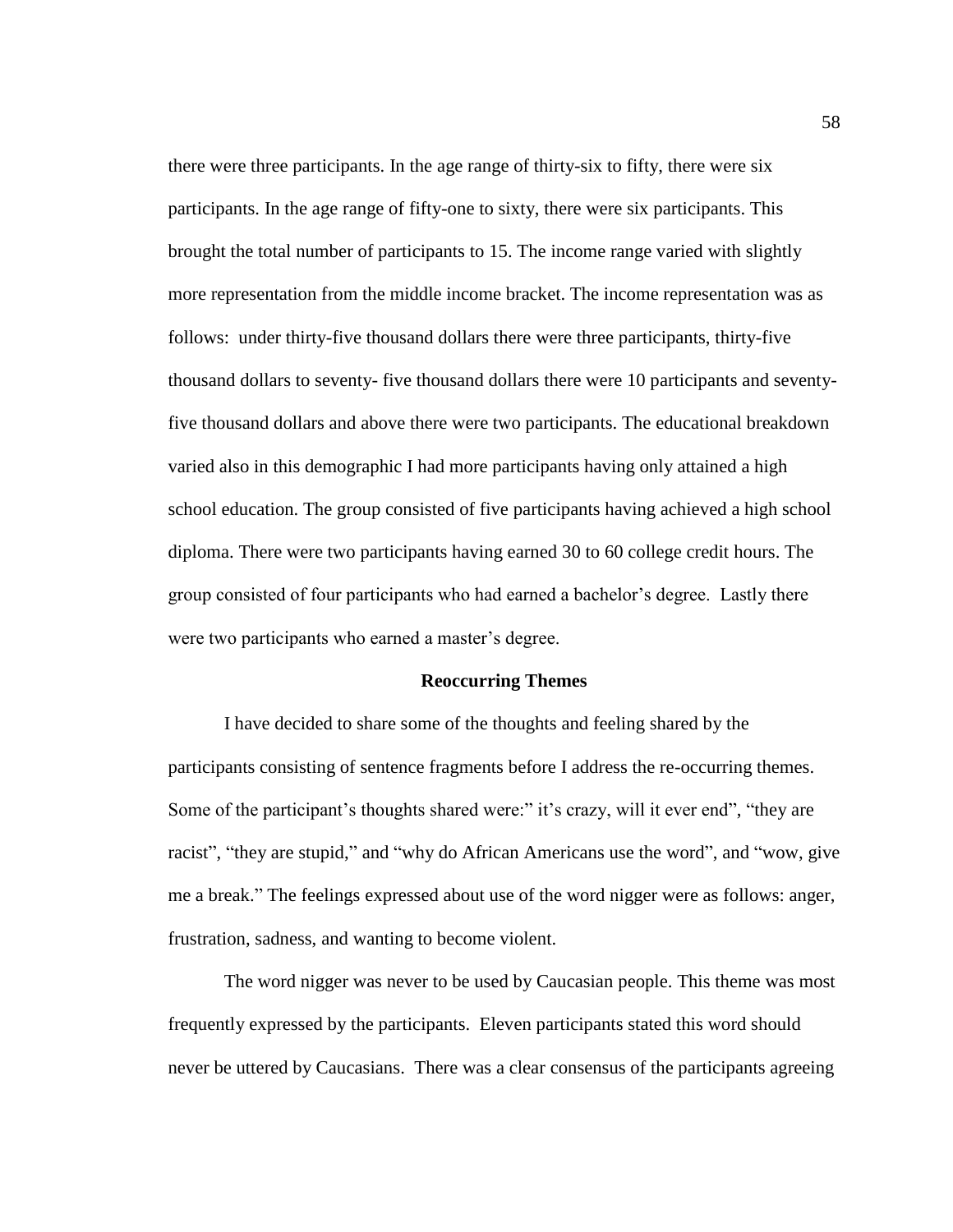that when Caucasians use the word, they strongly believed their intent was to offend, put down, or anger African Americans. Two of the participants shared they have experienced being called nigger by Caucasians. One participant related that he responded to the situation with anger and wanted to become physically aggressive. The other participant related that they were so shocked. They played it off, which is a form of ignoring what occurs. The other participant related that they had no personal experiencing of being called nigger. The participants believed that some Caucasians may be confused why they cannot use the word. The confusion may result from Caucasians often overhearing African Americans frequently using the word between one another. Some participants appeared visceral when talking about a particular instance of Caucasians using the word nigger. The example shared was a situation occurring where Caucasians were a majority at a social event and an unknown Caucasians person yelled out the word nigger. There were four participants who related they were not emotionally upset or angry overhearing Caucasians using the word nigger when they considered the Caucasians as being cool. Being cool meant the Caucasians in question were not perceived as racist. They were thought to genuinely accept and admire African Americans.

The word nigger was acceptable if used by African Americans. I did not receive a consensus from the participants on this question. However, there are many additional comments from the participants that I noted. Twelve of the 15 participants thought it to be acceptable if African Americans use the word. Two of the 15 participants expressed the context in which African Americans expressed the word played a key role for them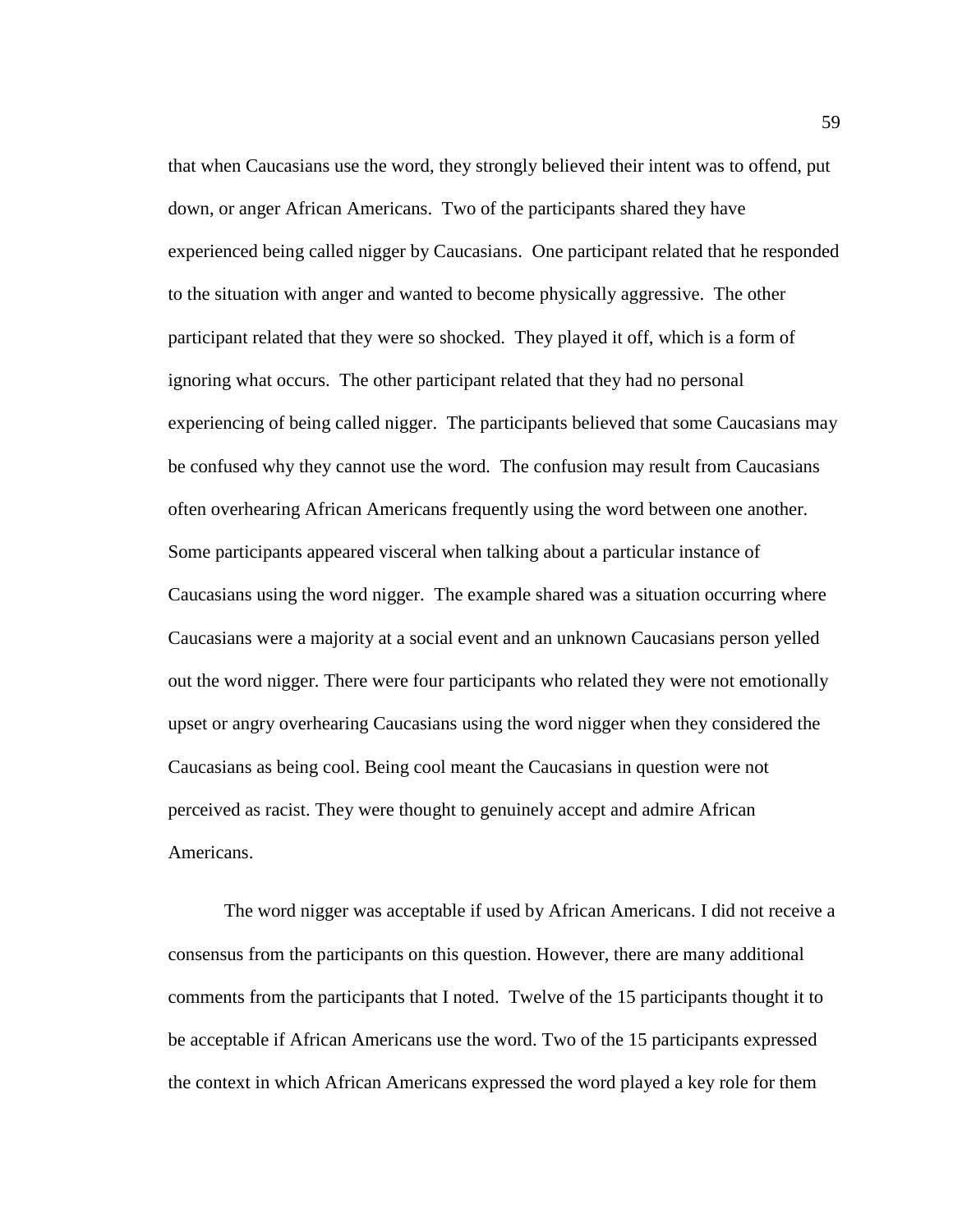accepting the word being used. One participant related he was comfortable with African Americans using the word. In addition, five participants stated that we are accustomed to it. Another participant stated you cannot control what people say so why let it bother you. The participant's made statements based on their thoughts. It is a "term of endearment" related two participants. One participant responded "absolutely not". "It is not a good feeling to be called a nigger". One participant took the high road. They related that it's just a word. It is believed when African Americans overhear Caucasian people use the word, it did not upset them. I believe this position was rare as it related to the other participants. They further related that they did not see a difference in a Caucasian or African American persons using the word. Another participant stated "Hell No" it's a defamation of character. The participants appeared to have many perspectives and appeared eager to share their perspectives on this question. One participant related that some African Americans have taken a very derogatory word and used it in a positive manner. They stated that in music and television it has been used so often that it is just a common phrase now. One participant related that you have to know your audience; some people will be offended even if an African American uses the word nigger. One participant stated that it was cool if everyone being addressed as nigger was comfortable with it. Eight participants related that it was a term of endearment to many young African Americans. One participant related that when African Americans use the word they are being disrespectful to whomever they are addressing. One participant related that African Americans who use the word do not know any better and should be ashamed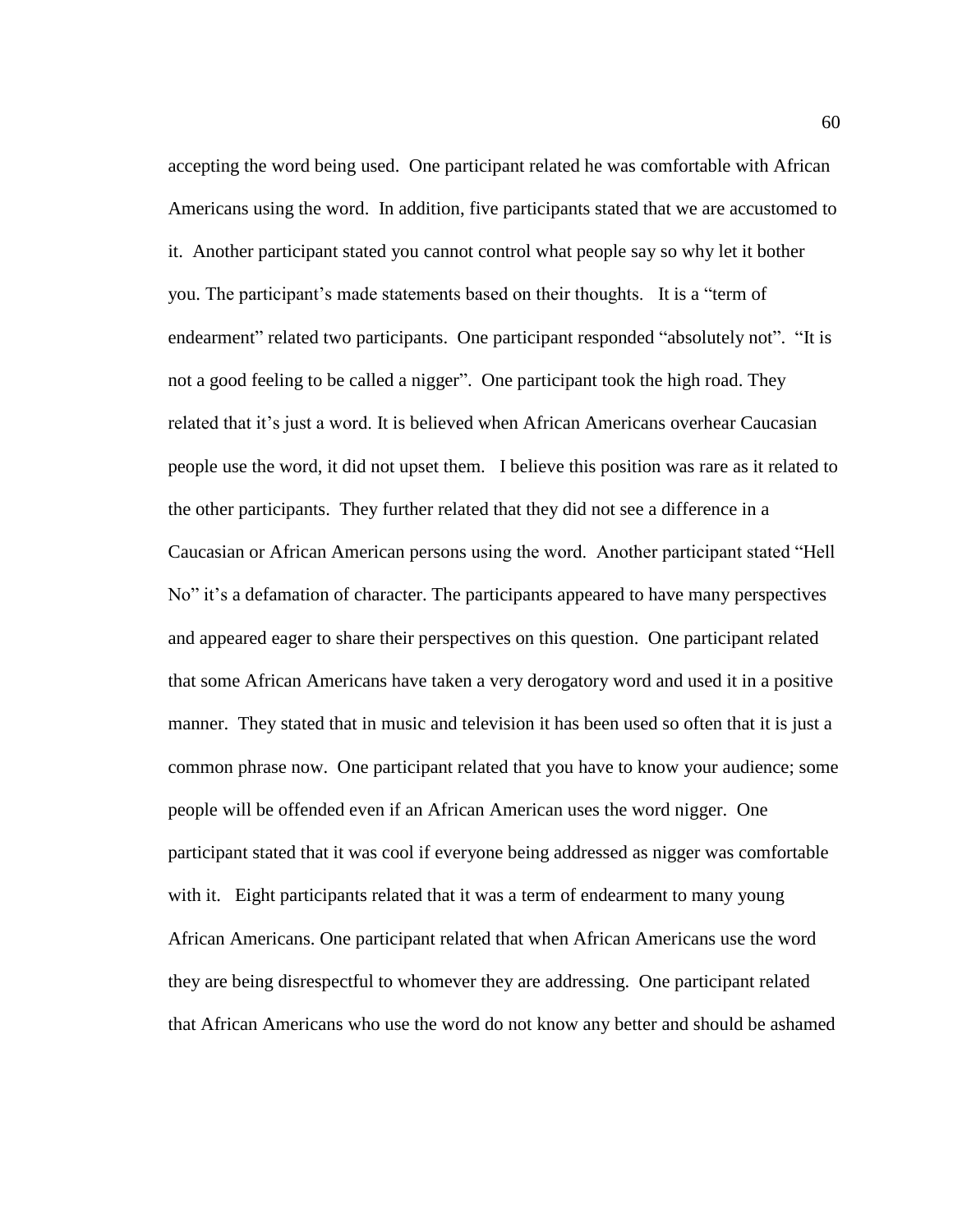for using the word because they are ignorant. One participant related that when African Americans use the word it leaves a bad taste in their mouth (meaning makes them angry).

# **Nigger should not be used by African Americans**

I don't give a damn; African Americans cannot use the word nigger. It is a sign of our ignorance, meaning African Americans, when we address one another with that word. If an African American calls me nigger, I am going to check him, meaning advise them to not address them as such. These were statements uttered with emotions by some of the participants. It was nearly unanimous, 13 participants agreed the word nigger should not be used by African Americans. Two participants related that it was okay if African Americans were addressing other African Americans who did not have a problem being addressed as nigger by the person talking. They generally were close friends or relatives for this to occur.

#### **Caucasians make me fighting mad when they use it**

I have experienced being called nigger before by Caucasians. It nearly blew my mind. I dare a Caucasian person to call me nigger to my face. I got something for them. I almost cried when called nigger by Caucasians. I was so emotionally upset: The participant stated it's an unbelievable experience. They would not wish it for nobody. Only three participants had experienced being called or overheard Caucasians use the word nigger directly or indirectly at an African American or African Americans. One female participant shared on one occasion while at a concert they overheard a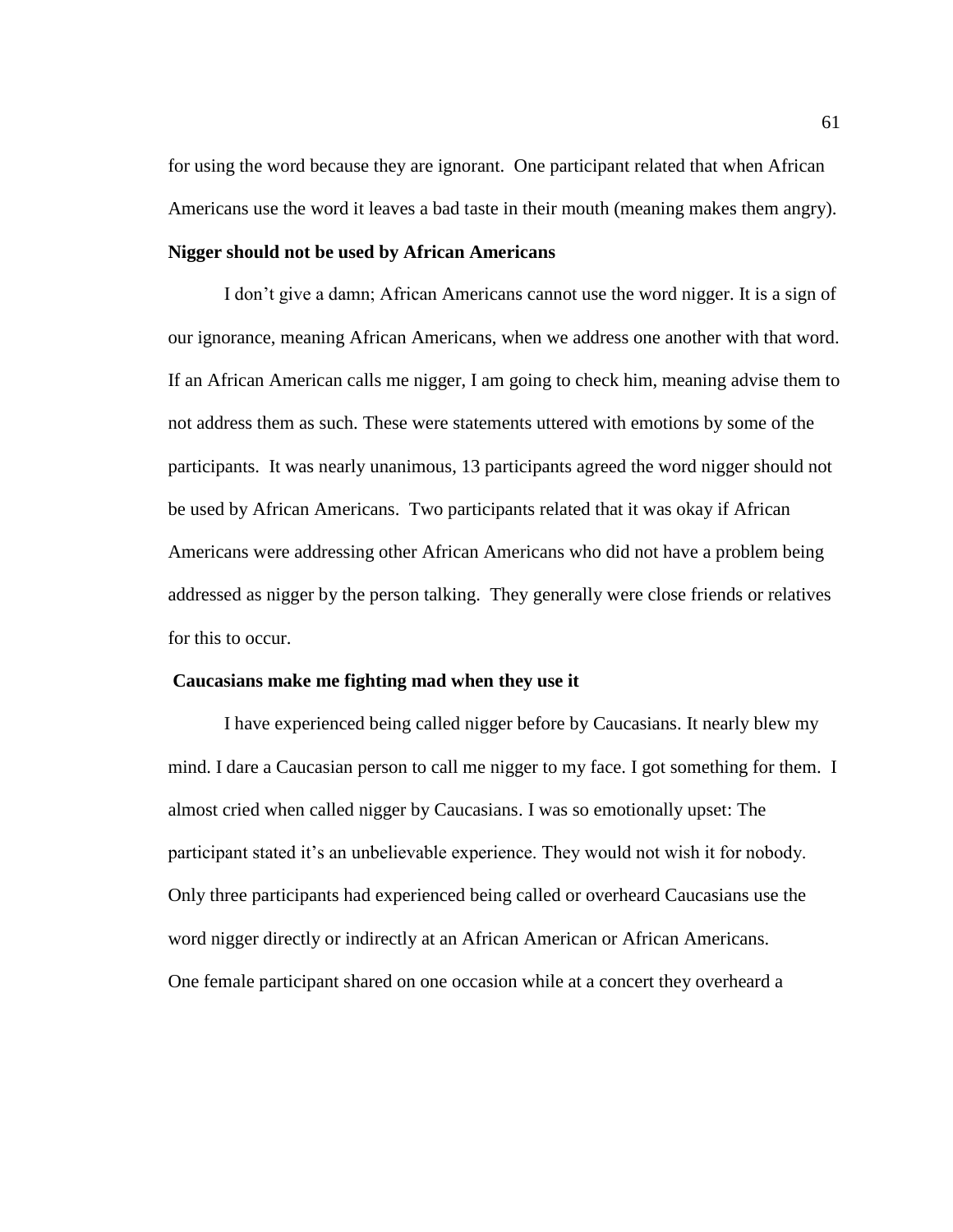couple of Caucasians female's state it was too many niggers here for them. The participant asked her girlfriend did she hear the comment. Her girlfriend replied yes I did. It was perceived the individuals felt very uncomfortable because of the large presence of African Americans attending the concert. The participant admitted to current feeling of anger, hostility, and hatred toward the Caucasian females. The participant also thought it was brash and intentionally disrespectful for the Caucasian female to make a statement such as that in close proximity to African Americans. Another participant, a male college graduate related while at a play mostly attended by Caucasians, he overheard a Caucasian male state you cannot go anywhere these days without niggers showing up. The participant related he experienced feelings of anger, sadness, and ambivalence. The participant stated he thought it may have been an honest statement based on how the Caucasian male may feel but an inappropriate statement on the part of the Caucasian male. The participant related his thoughts ranged from amazement to reality in the  $21<sup>st</sup>$  century. The participant also related they prayed to God on the spot to calm them down because they were ready to get it on. The phrase, get it on, meant they were ready to engage in a physical altercation.

#### **It bothers me when Caucasians use the word**

When I hear the word nigger used in motion pictures by Caucasian for some reason I cringe. I find it hard to understand why some African Americans allow Caucasians to call them my nigga. That seems so much like master to slave talk. I prefer to exit the scene when I think I am around Caucasians who want to use the word nigger loudly in their conversation. I am afraid of what my reactions will be. This question had a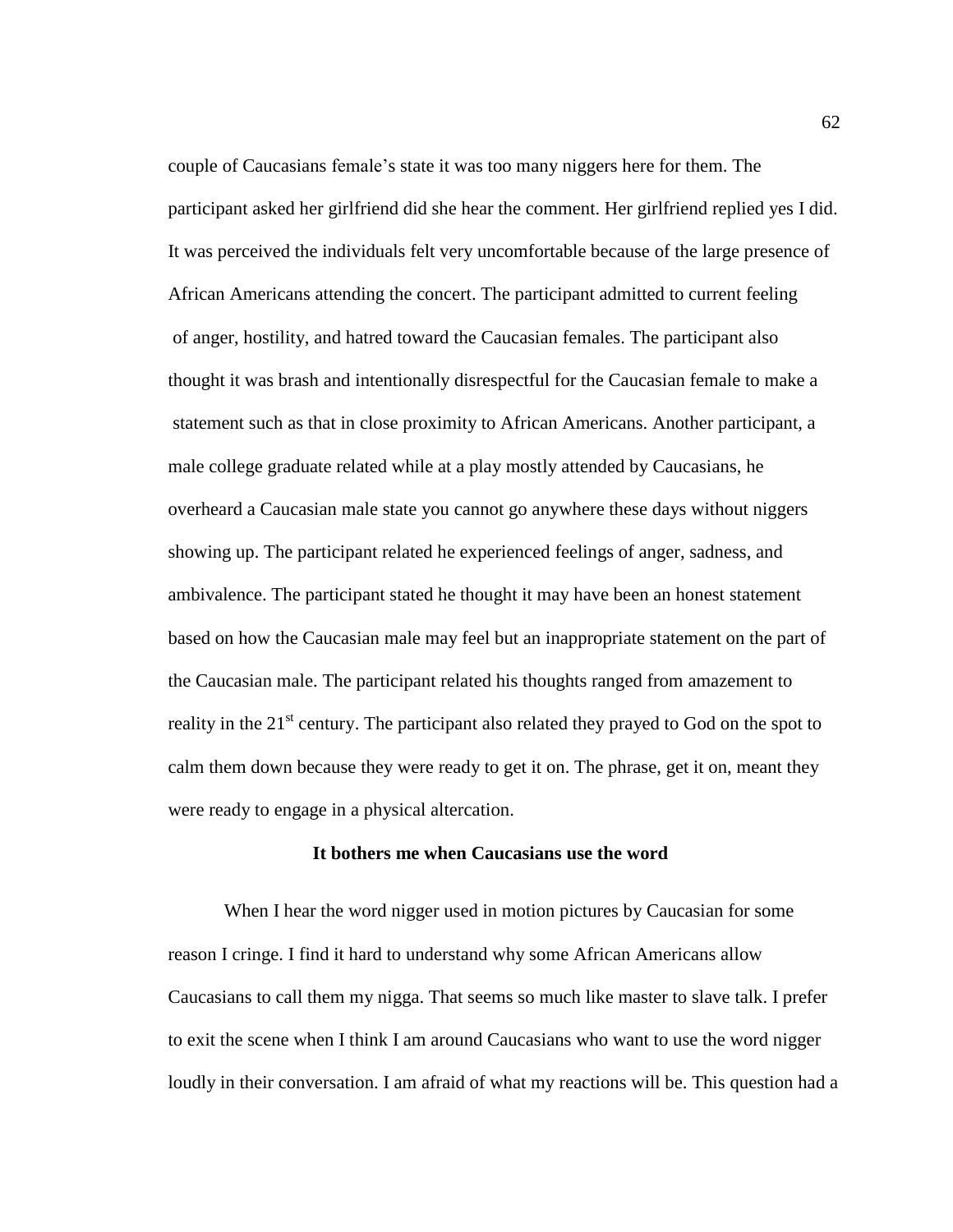unanimous response being all participants related that Caucasians should not use the word under any circumstances. They related that even when the word nigger was used in movies or television feelings of anger are experienced. A female college graduate participant shared the movie Mississippi Burning with its excessive use of the word nigger turns her stomach. The participant related experiencing feelings of hatred, loss of appetite, and anger. Another participant stated he could not watch the entirety of the movies, The Hateful Eight or Django, because their excessive use of the word nigger exceeded his tolerance level. A participant under thirty – five reported while at the mall with friends he had to be held back by his peers because he overheard a group of Caucasians referring to a couple of African American females as sexy niggers.

## **I don't mean anything negative. I use it with my friends sometimes**

Some of the participants commented; within my group of friends, we call one another nigger on the regular, no one is offended. On occasion I may call my girlfriend a nigger. It is clearly understood that I am not bashing her. We use the word nigger for breakfast lunch and dinner. Only three of the participants responded to use of the word nigger with their friends. The vast majority of the participants were against using the word regardless of the level of friendship or relationship that existed. A male participant under Thirty-five related he uses the word often when addressing his peers. He stated he uses the derivative nigga very often with his peers. It is considered a normal greeting. A normal greeting meaning the word nigger was being used as a synonym of the name of the person being addressed or a term of endearment. Another participant, a college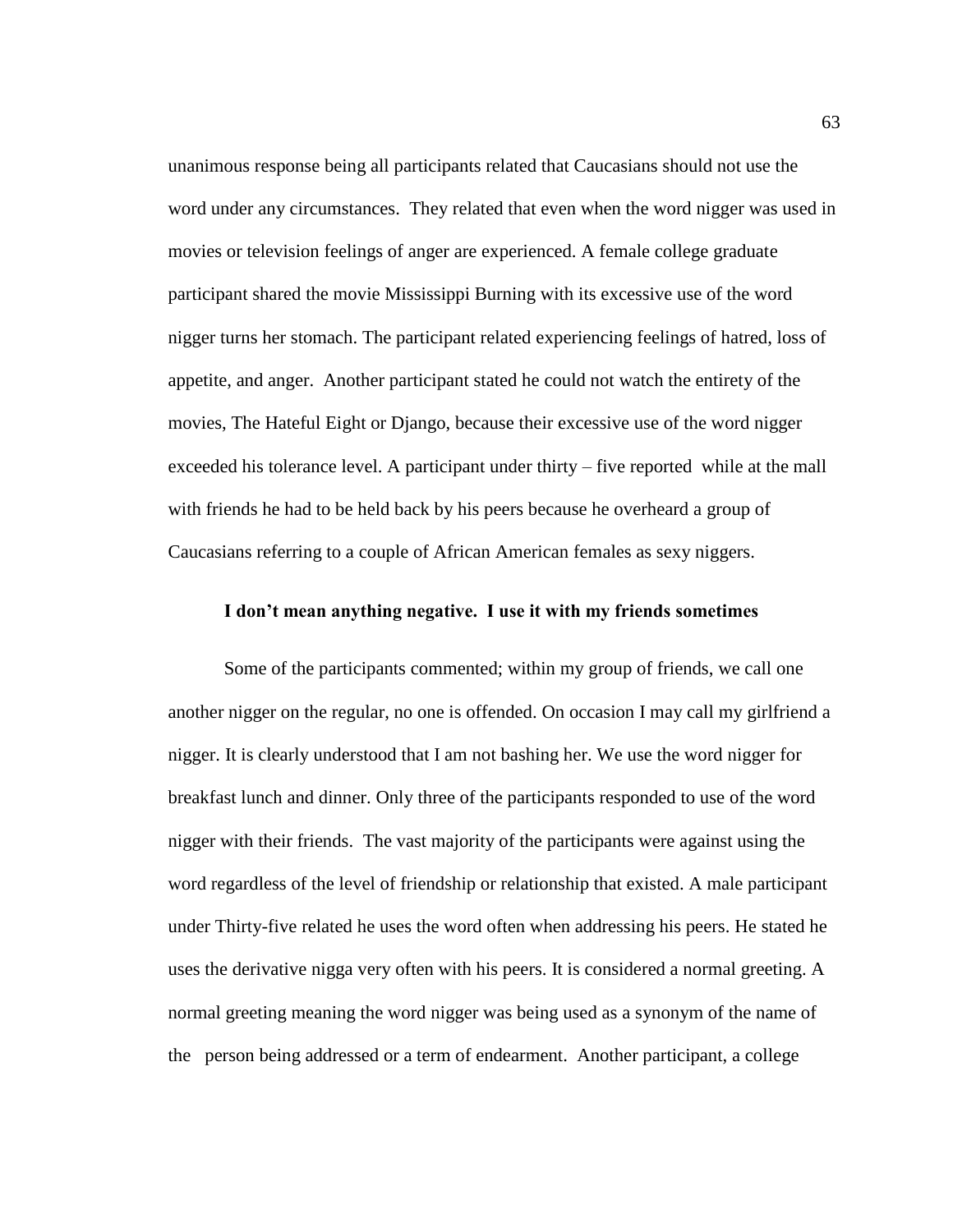graduate, reported he uses it on his peers when engaging in a debate and becoming explosive. In this situation the word nigger is being used to identify the person being addressed as naïve or ignorant. He stated the debates generally covered the topics of politics, religion or sports.

## **I use it when I am angry**

Surely enough some participants shared; if you piss me off, I will call you a nigger. In a moment of anger I cannot control my tongue and I use the word nigger. Charge it to my head, not my heart. I will call you nigger if it's going down at the time. 11 participants reported using the word at another African American. This occurred when engaged in an argument or as a response to an incident that occurred between another African American and them. One participant a college graduate stated she used the word repeatedly while having a serious disagreement with a longtime friend about an unpaid debt. She stated she lost her temper and failed to filter any words that came from her mouth.

## **The context is important**

In a more serious tone some participants related; don't call me a nigger, I don't play that. You need to check yourself before you start calling people nigger. I am going to ignore you calling me nigger because I am certain you don't know better. Six of the participants related that how the word was used played a significant role in how the receiver reacted to its use. Two male Participants stated they had experienced being called nigger by longtime friends and the context was generally a serious conversation or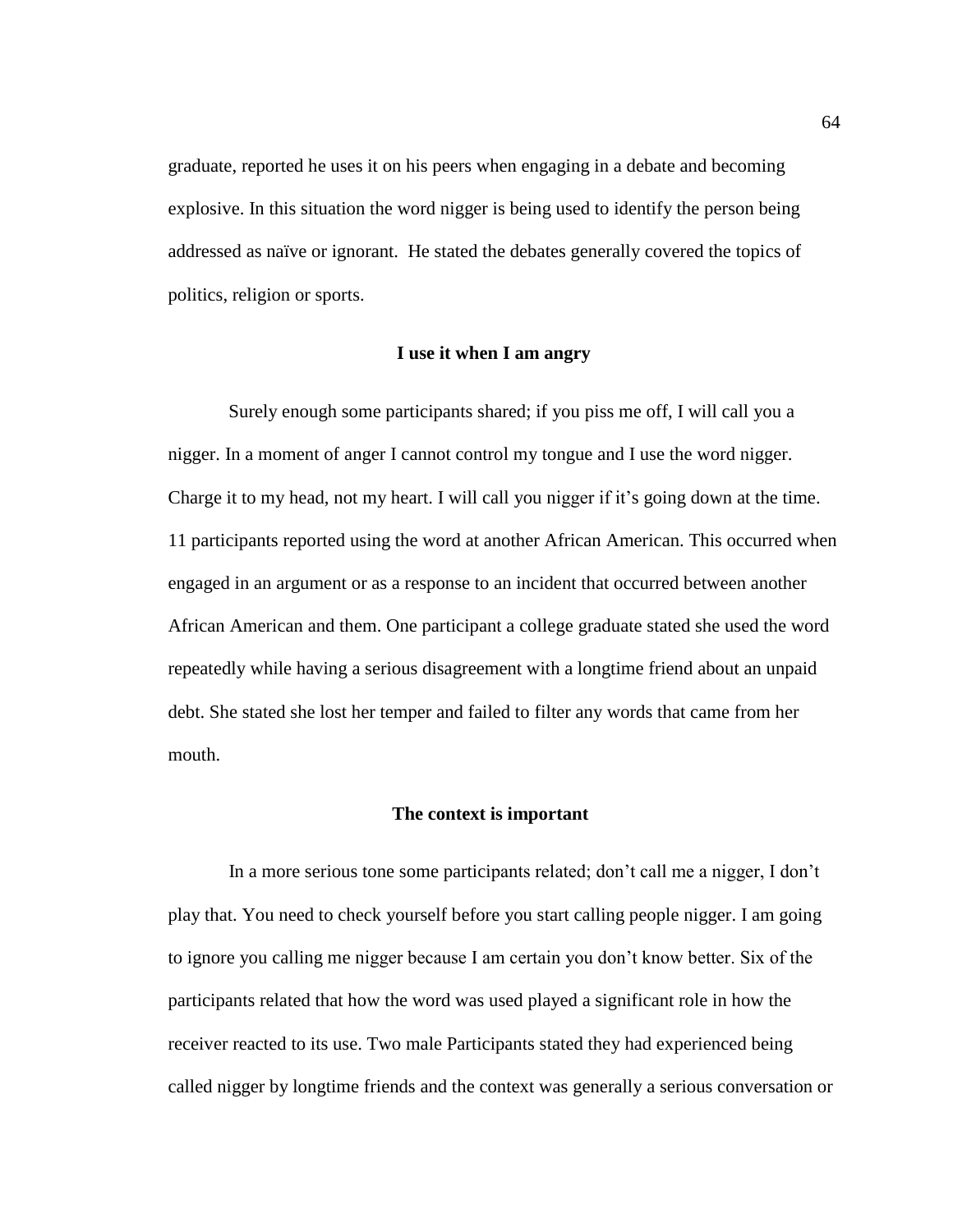debate where they failed to grasp the point or concept that was being shared or expressed to them by their counterparts.

## **African Americans use the word nigger more than Caucasians**

Being very honest some of the participant shared; Man Africans Americas use the word so damn much, what's the problem? African Americans need to stop using the word too. Brothers, meaning African American males, need to start setting an example by refraining from using the word. Three of the participants responded that African Americans use the word way more than Caucasians If the word is so terrible no one should use the word. One female participant over Seventy-five years old related she hates hearing African Americans use the word nigger. She shared her refusal to speak to a longtime friend of twenty years for approximately three years for calling her a nigger.

## **I really have no thoughts**

In a sincere tone participants related; I don't care who uses the word. We have a thing called freedom of speech. People can say whatever they want. It's really doesn't bother me either way. Two participants responded they had not thought about Caucasians using the word nigger. It is just a word to them they stated. One participant very nonchalantly stated, I wonder what the big deal is. African Americans use the word nigger all day long. They have the nerve to trip when Caucasians use it. The word trip refers to becoming upset or angry. It is not a big thing to me. I do not give it a second thought.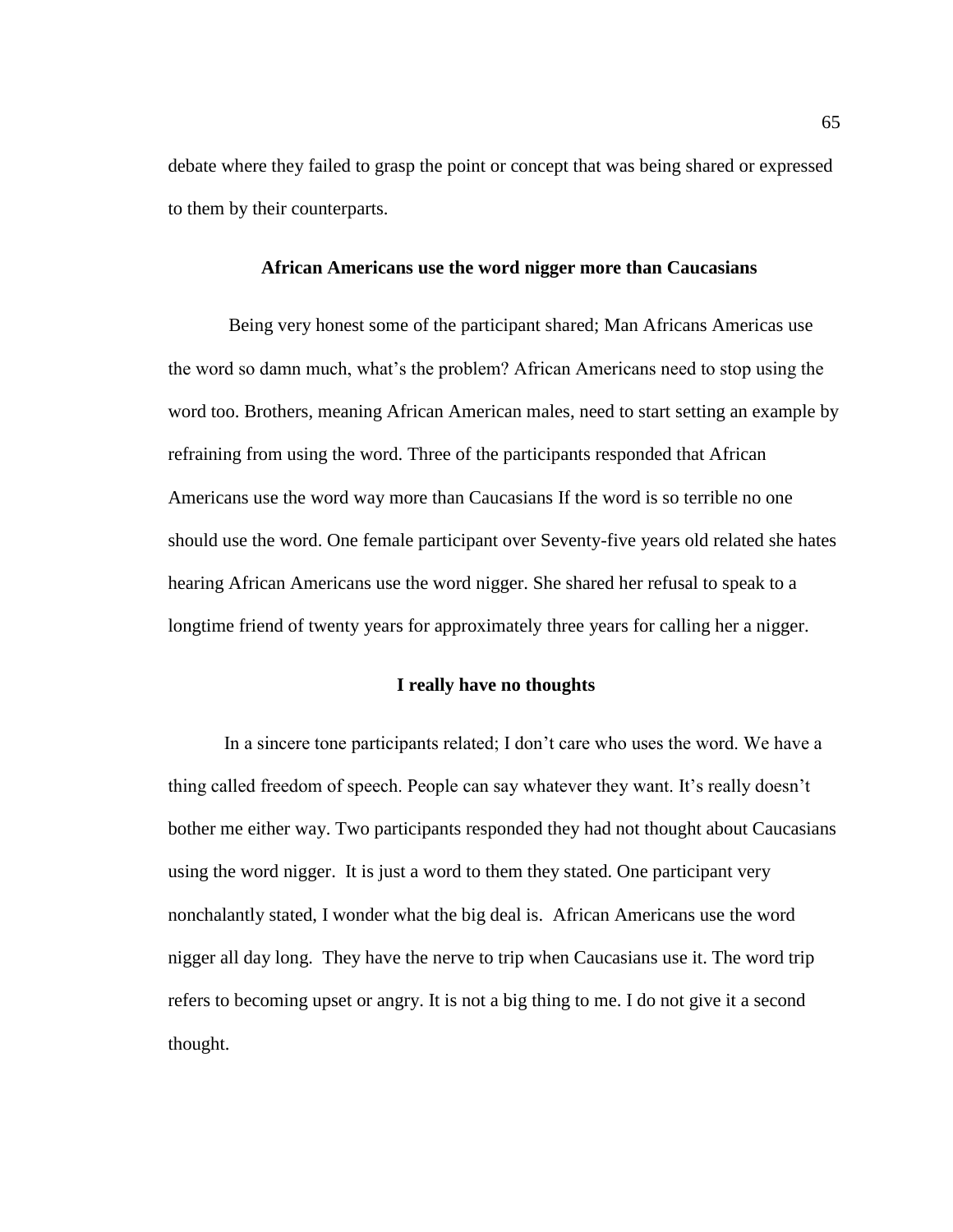In summarizing the interviews, it can be noted that there appeared to exist a level of acceptance of the use of the word nigger by Caucasians. However, it would not be wise for Caucasians to make a practice of using the word nigger. To examine the seven interview questions, I chose the approach to interpret the results by identifying the common descriptors expressed by the participants throughout the interview process. Each question has a summary of common descriptors expressed by the participants. A word cloud illustration was used to make the data reader friendly.

1. How often do you use the word nigger?



2. How do you feel about being addressed as a nigger by Caucasians and African Americans?



3. What are your thoughts about being addressed as nigger by Caucasians and African Americans?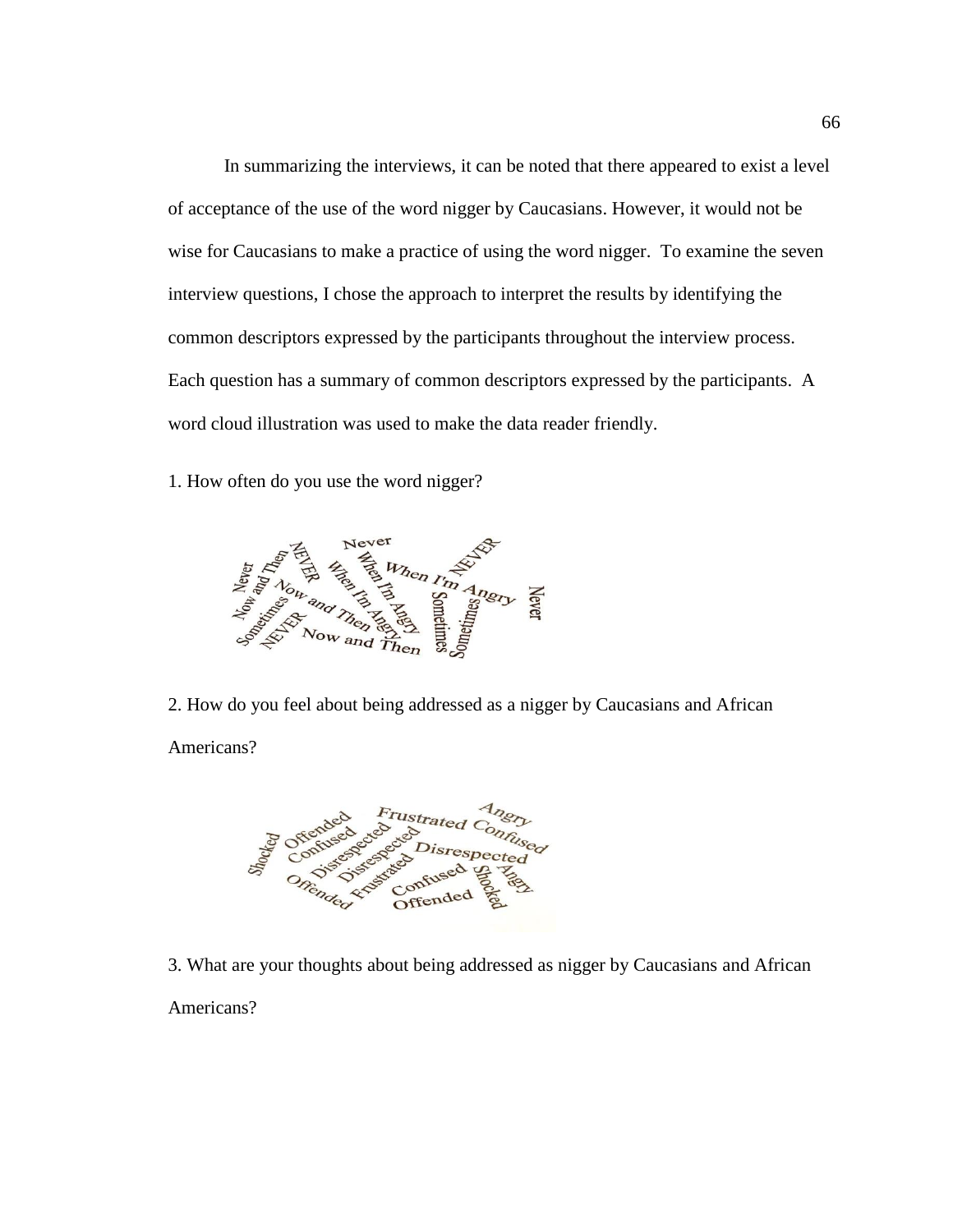

4. How do you feel about African Americans using the word nigger?



5. What are your thoughts about African Americans using the word nigger?



6. How do you feel about Caucasians using the word nigger?

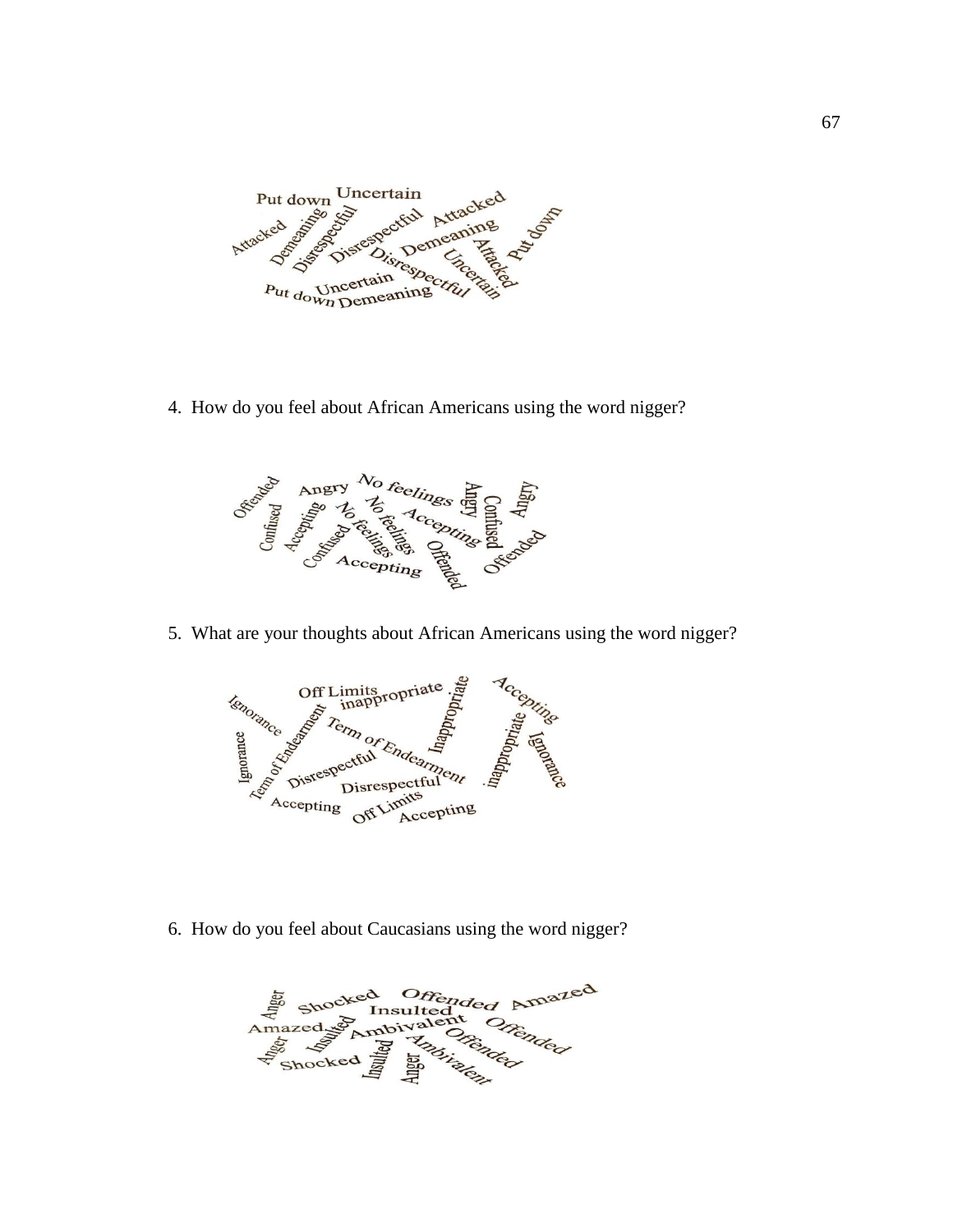7. What are your thoughts about Caucasians using the word nigger?

ve<br>nacceptable Provocative Amazing Puzzling

The interviews were enlightening, thought provoking, and unforgettable. One interview that stood out for me was a male participant, a college graduate, under thirtyfive who appeared to have an excellent grasp of the power the word nigger possesses. The participant stated he recognizes the pain and suffering associated with the word nigger and he understands the higher frequency of the use of the word nigger by the younger generation of African Americans. However, the participant admitted his use of the word nigger on occasion. I did not hold that against him because during the interview process he demonstrated a high level of maturity and appeared committed to making the world a better place.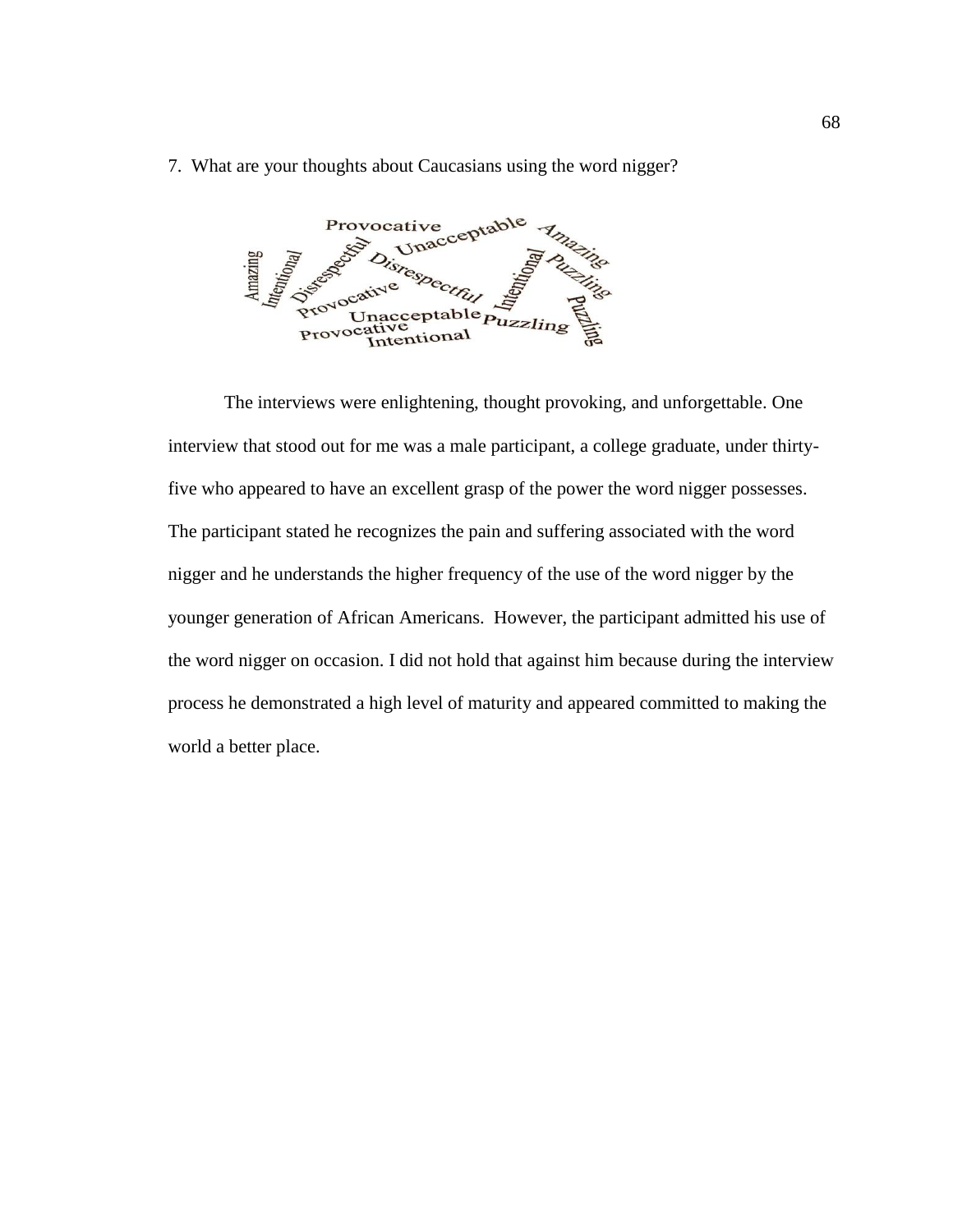Chapter 5: Conclusion, Recommendations, and Summary

The goal of this qualitative phenomenological study was to examine the thoughts and feelings of 15 African American participants as it relates to their reactions to the use of the word nigger by Caucasians and by African Americans. The perspective of these 15 African Americans participants were facilitated through interviews. Their perspectives represent their life experiences associated with the use of the word nigger. An exhaustive examination of the literature review revealed a limited amount of published research examining the thoughts and feelings of African Americans toward the use of the word nigger by Caucasians and by African Americans. The current body of research on this specific topic appeared to be scarce. I found this to be my prime motivator prompting me to pursue this specific phenomenon.

The first research question in this study was:

RQ1: What are the specific feelings and thoughts of African Americans to the general use of the word nigger by Caucasians?

The participants' responses, which consisted mostly of adjectives, fluctuated from both ends of the spectrum. The feeling responses were: anger, shock, sadness, confusion, and curiosity. The participants by far reported anger more than any other responses. These thoughts were shared by the participants. They are racist, meaning Caucasians hate African Americans because of their skin color. Caucasians believe African Americans are inferior to Caucasians. I am appalled; I wonder why Caucasians called them nigger. I also wonder why Caucasians feel this way. I am amazed and very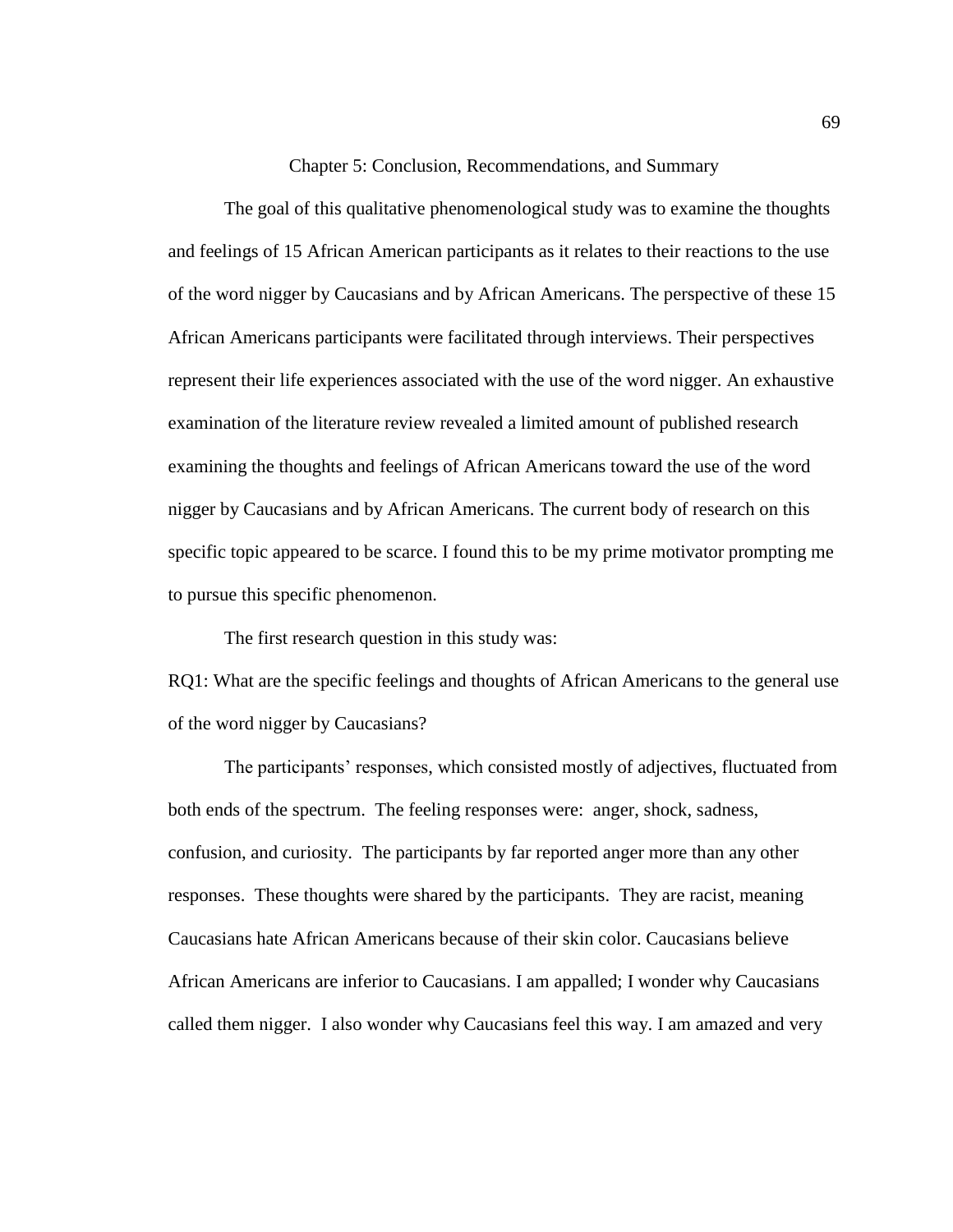much surprised Caucasians react in this fashion. I doubt, did I really hear that? I wonder why did they say it. I want to strike them.

The second research question was:

RQ2: What are the specific feelings and thoughts of African Americans toward the general use of the word nigger by other African Americans?

The thoughts and feelings responses shared by the participants regarding African Americans using the word versus Caucasians using the word was interesting but not surprising. The thoughts were: ignorance, self-hatred, and stupidity, and low selfesteem, term of endearment, neutrality, and acceptance. The feelings responses were: anger, confusion, and resentment.

## **Interpretation of the Findings**

The findings of my study shared insight to the participants' life experiences associated with the use of the word nigger by Caucasians and by African Americans. There was a notable contrast in the thoughts and feelings of the usage between Caucasians and African Americans. The seven female participants related it was disrespectful, intentionally used, upsetting, and unacceptable for Caucasians to use the word nigger. The women stated they thought African Americans should not use the word nigger. However, they were not as disturbed by African Americans using the word nigger as compared to Caucasians using the word. The nine male participants related that Caucasians using the word made them feel angry, shocked, insulted, and inferior and made them want to retaliate aggressively. They related when African Americans use the word nigger, they feel disrespected, puzzled, and angry. The men reported they have a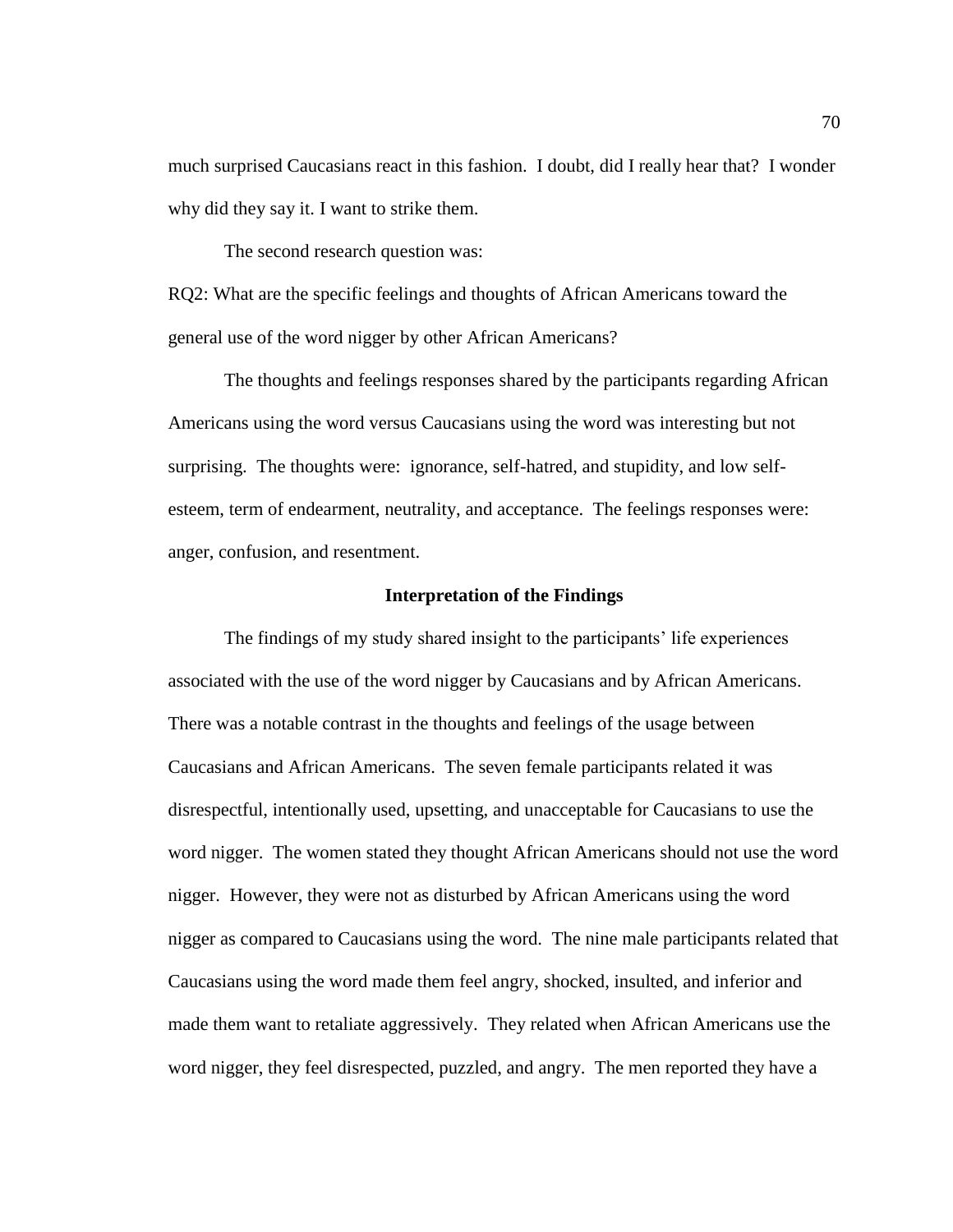higher tolerance level for African Americans using the word nigger as compared to Caucasians using the word nigger. The college graduates participant totaled five. They were a very interesting group. They stated they felt offended, angry, shocked, defenseless, and "pissed off" when Caucasians use the word nigger. The graduates related they felt puzzled when African Americans use the word nigger; they believed the African Americans were naïve, did not know better, had self-hatred issues and failed to realize the notorious history of the word. However, the graduates stated they were more accepting and had a higher tolerance level for African Americans using the word nigger than Caucasians.

The theories which supported the conceptual framework for this research were Bandura's (1977) social learning theory. The social learning theory states that behavior is learned from the environment through the process of observational learning. The findings in this study revealed the African Americans participants during their upbringing observed and overheard other African Americans' excessive use of the word nigger, which may have led them to believe the use of the word nigger was acceptable. It is also probable some African Americans participants were reared in environments where use of the word nigger was forbidden. This experience more than likely incorporated a different perspective into those participants reared in environments where there existed a high frequency of use of the word nigger. On the other hand, Caucasians who have observed and overheard the use of the word nigger by African Americans should not take this behavior as a license for Caucasians to use the word. Caucasians would experience a serious pushback from African Americans regarding their use of the word nigger.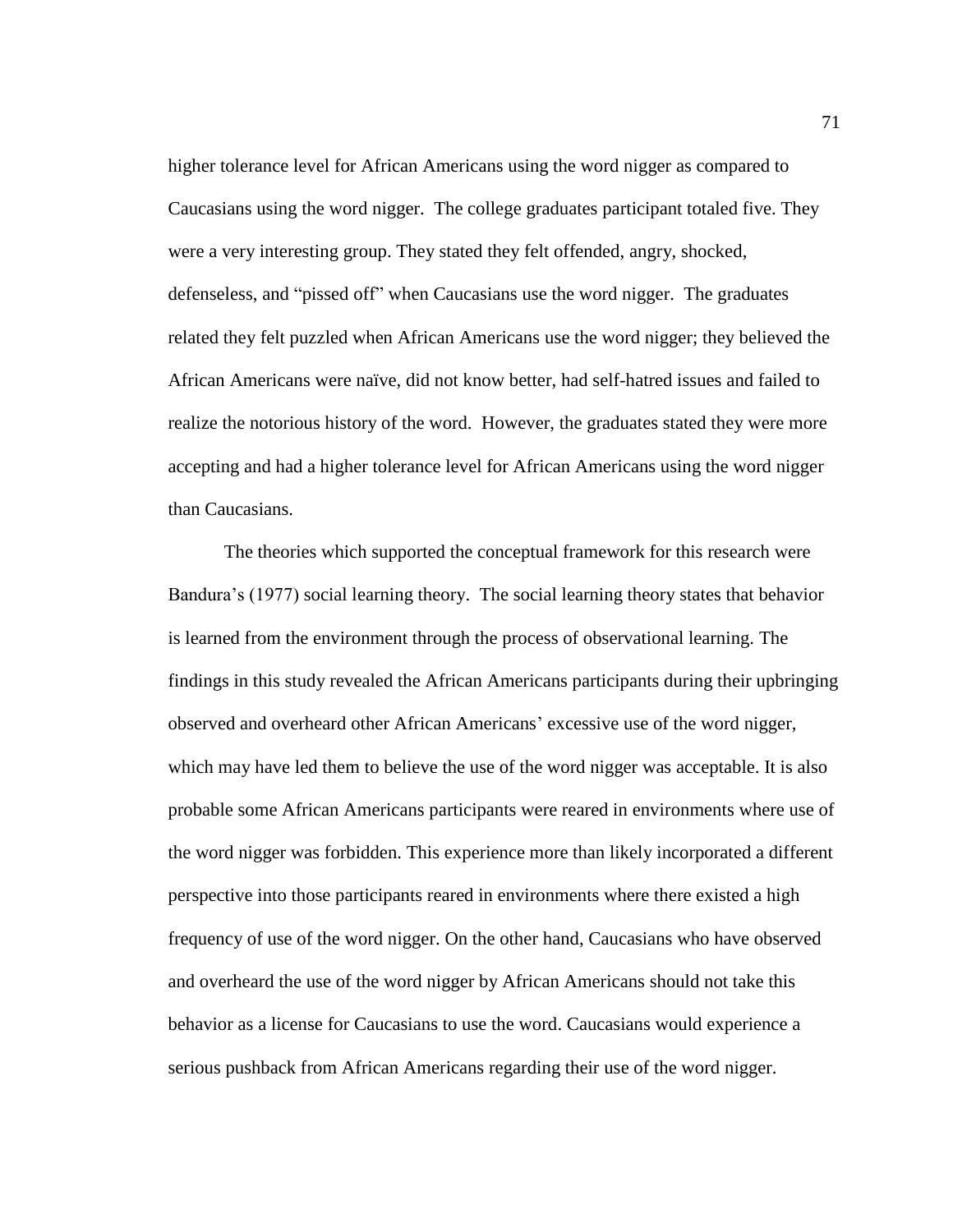The social identity theory by Tajfel (1979) was also applicable. His theory examines how people attempt to predict group behavior and categorize others. The findings clearly revealed many of the participants felt that Caucasians cannot use the word nigger under any circumstances regardless of the behavior pattern of African Americans, referring to the high frequency by African Americans using the word nigger. Caucasians may wonder what the big deal is. Some Caucasians may wonder if it is okay after overhearing African Americans use the word nigger excessively. Caucasians cannot identify with that behavior under any circumstances.

Lastly, the social comparison theory by Festinger (1954) was used to examine how people develop stereotypes, explaining how individuals of one culture view individuals of another culture. The findings strongly suggest African Americans can be viewed by Whites as having a serious problem with Caucasians using the word nigger under any circumstances. This position is a direct result of the word's notorious history. However, according to some participants, it is okay or acceptable to some African Americans for other African Americans to use the word nigger. In the study I revealed the notion, surrounding the reactions of African Americans toward Caucasians using the word nigger. I predicted Caucasians generally possess a good working knowledge concerning usage of the word nigger and are aware concerning this words volatility when uttered by Caucasians.

Caucasian and African American individuals may think and feel African Americans are monolithic on the question of Caucasians using the word nigger. However, the data suggested there was a strong position against Caucasians uttering the word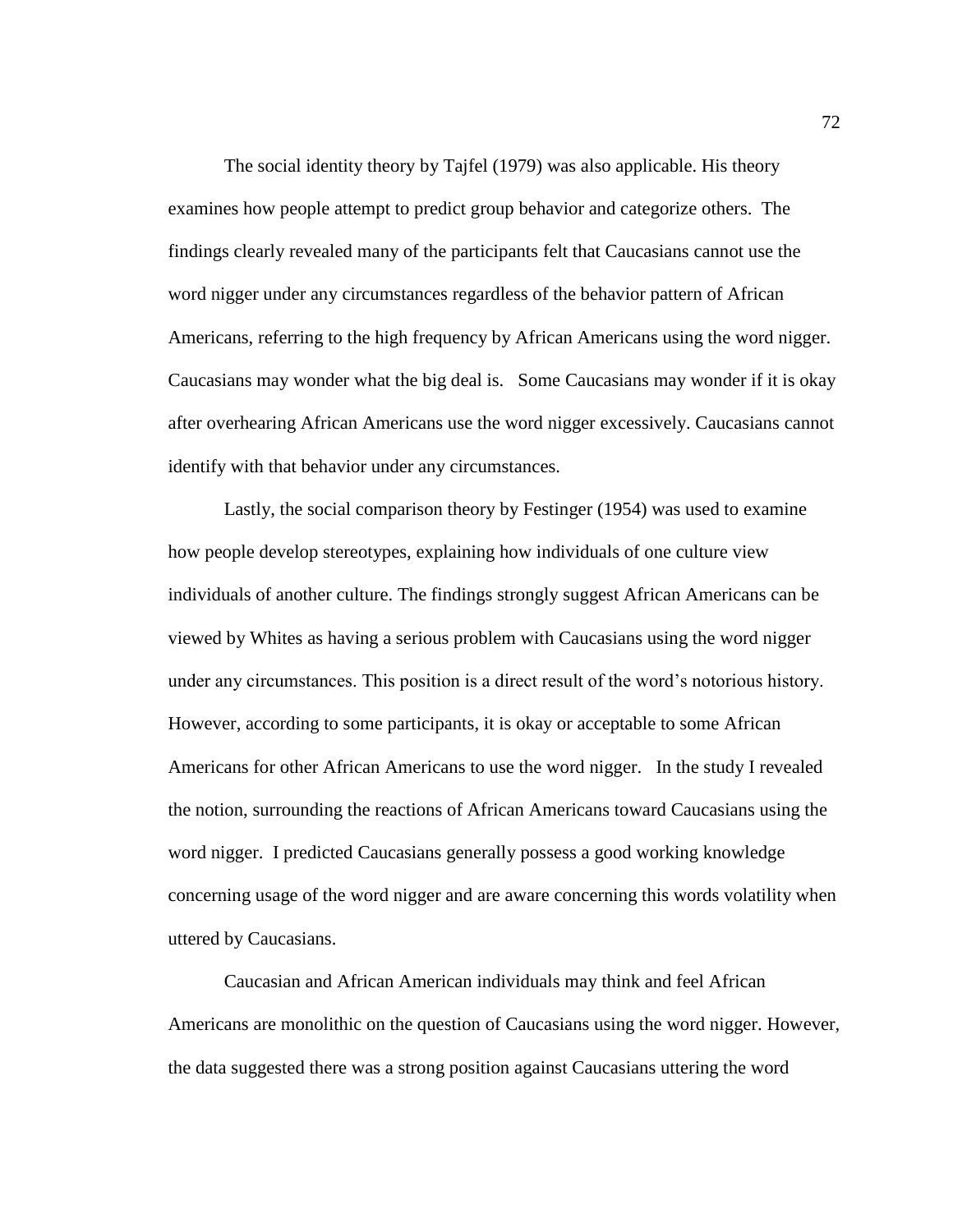nigger. However, the participants in this study were not absolute. A few of the participants had different perspectives possibly because of age, positive interactions with Caucasians, or for other reasons. These participants were able to partially cope with Caucasians using the word nigger.

It was worthwhile to note and insert several recent studies and articles in my findings that were relevant to the research questions being examined. I included only a brief synopsis of those studies for the reader to incorporate. The first article titled "*Perceptions of Racial Slurs Used by Black Individuals Toward White Individuals: Derogation or Affiliation"?*

This article examined two studies by (O'Dea, D. A., Saucier, C. J., 2020) focusing on slur appropriation. One study utilized Caucasian participants and one study utilized African American participants. In the Caucasian study, 324 Caucasian participants were instructed to read a short story concerning an African American using a slur to refer to a Caucasian at a basketball game. There were two versions of the story. One version alluded to them as stranger; another version alluded to them as friends. The slurs ranged from nigger to nigga from cracker to asshole to buddy. The words nigger and nigga were perceived as less derogatory than cracker and asshole. The Caucasian participants also viewed the African American racial slurs altered by African American's toward Caucasians as more friends and affiliation. An example being if an African American addressed a Caucasian as nigga it was perceived in a more positive way than an African American calling a Caucasian a "cracker and asshole".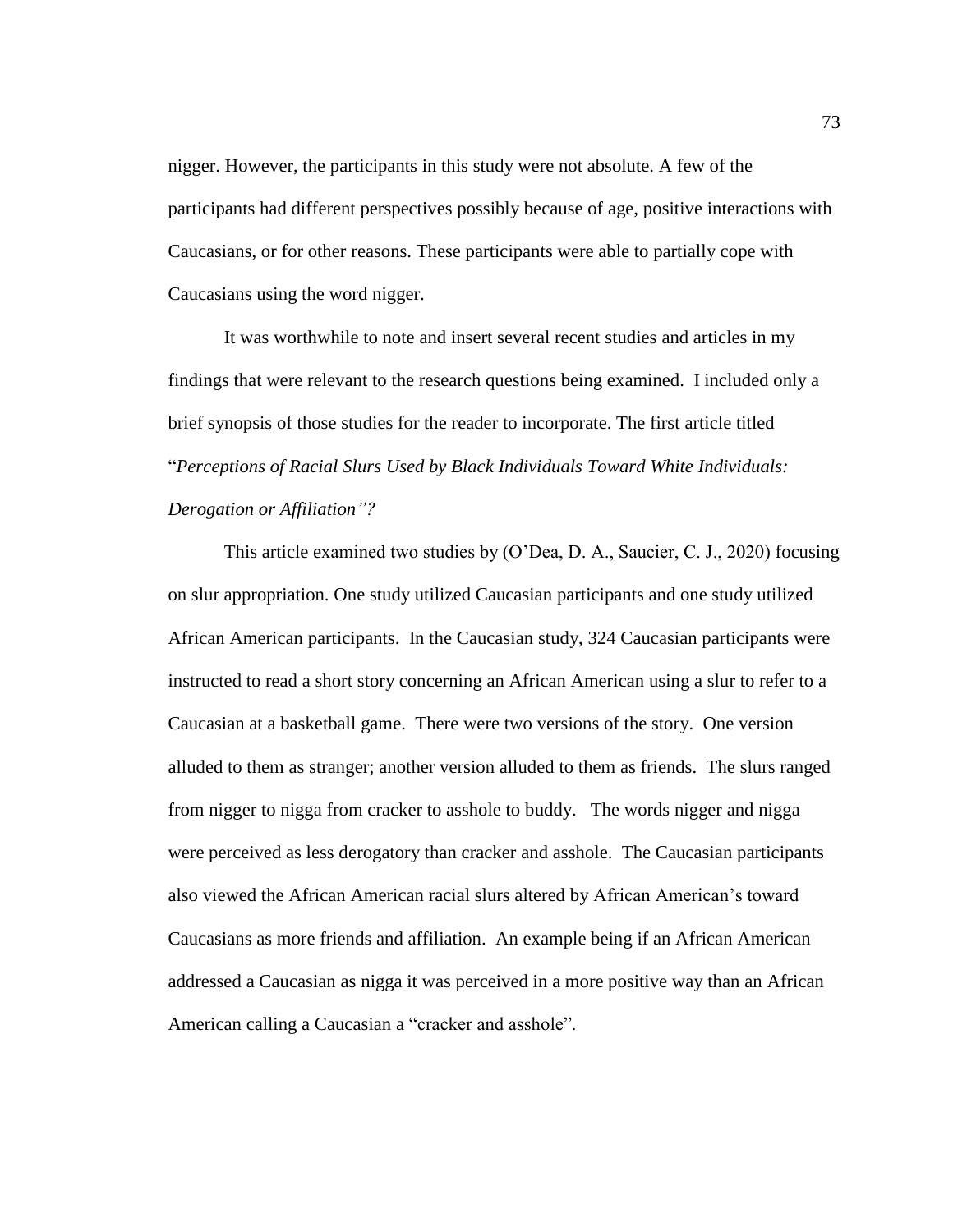In the Black study, 211 African American participants were used. This examination involved African Americans using African American racial slurs directed at Caucasians. As in the Caucasian study, it was found that African Americans addressing Caucasians as nigga was perceived as less disrespectful and more affiliative than using asshole and cracker. There is some available information that using reappropriated slurs were perceived positively. The Caucasian participants still perceived using the word nigga as more disrespect and less affiliative than using the word buddy.

In another interesting article a mixed study by (De Malshe, F. 2019) entitled A Mixed- Method Study of Flemish Millennial' Use of and Attitudes towards Nigga. I included this study which was an excellent examination of the use of the word nigga, a derivative of the word nigger. I collected useful data from this study which consisted of two phases. The data were collected from online surveys and interviews thus being a mixed – method mythology study, qualitative and quantitative. The first stage of the study was the online survey it was composed of eight dimensions. The interpretation of these dimensions resulted in 421 responses with 154 being excluded due to incomplete surveys. In the second phase, consisting of semi structured interviews, the examiners utilized participants from the survey who expressed interest in being interviewed. Their answers on the survey questions played a key role in their selection as a participant. The study results pointed to strong opposition surrounding the use of the word by Caucasians in formal settings. With a negative tone in written context however, using the word in a positive tone by African Americans among African Americans was found to be more acceptable. The study also revealed a bit of indecision and dividedness amongst the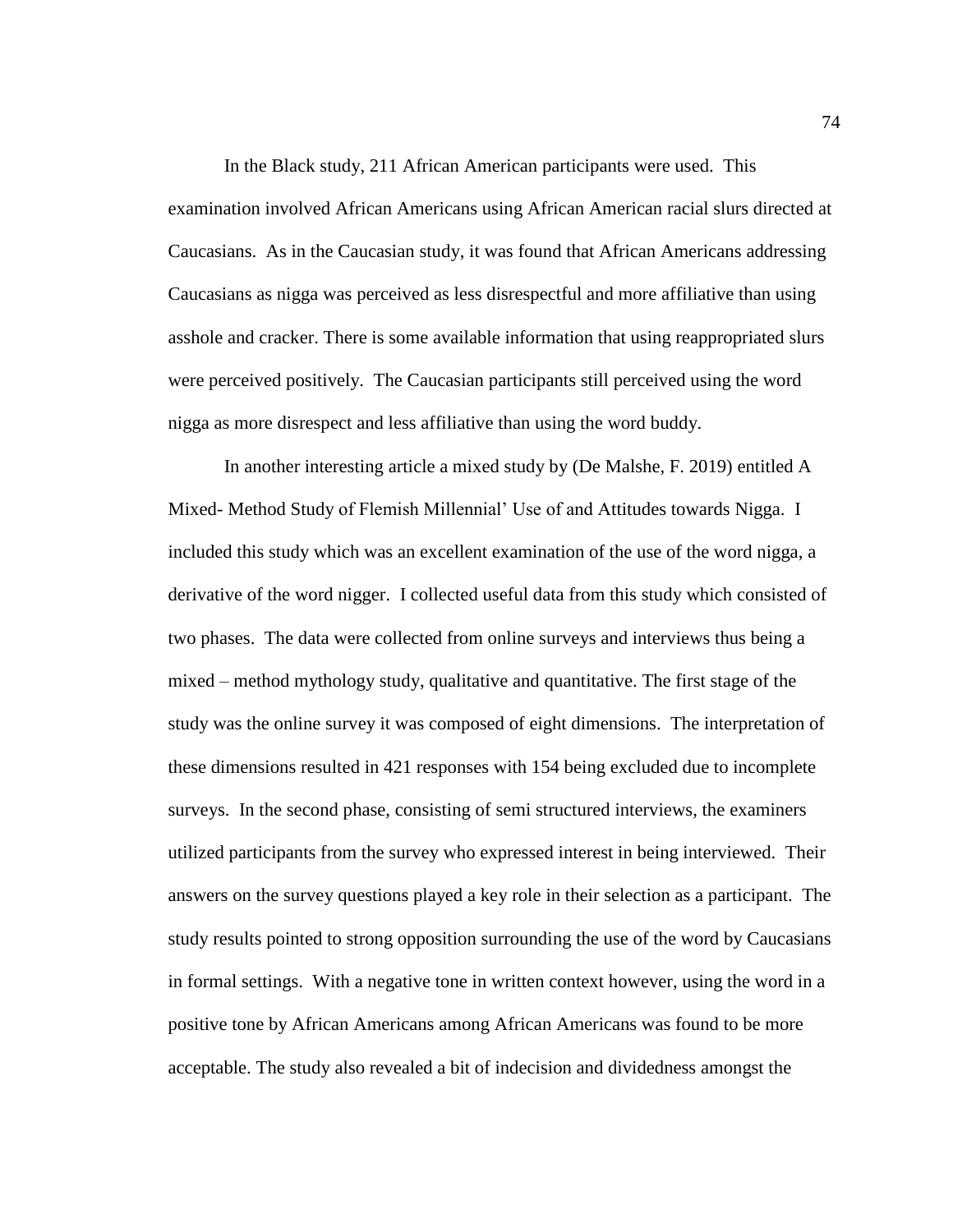participants, towards using the term. Some found its use acceptable in certain situations other chose to refrain from using the word.

A group of serious scholars conducted a survey study. The study article was entitled "Who has the right to use the N-word" King et al., (2018). A group of 347 undergraduate students at a Historically Black College University located in the southern part of The United States participated in this fact-finding examination of the word nigger. The African American participants totaled 88%. The female participants totaled 62%. I utilized a five-point semantic differential scale. The scale categories ranged from always to never. Participants were asked their perspective concerning the degree of acceptability of the use of the word nigger and its derivatives.

The participants agree to the selection of never totaled 70% for African Americans to use the word nigger. Fifty-six percent of the participants were in agreement. These participants agreed it is never acceptable for anyone to use derivatives of the word nigger in any social setting.

A study of African American comedians examined their role in the development of variants of the word nigger Rahman, (2013). There were four African American participants in this study. The four were versed in the vernacular and extremely familiar with the work of the nine comedians utilized in the study. The study was divided into three categories of performers. They were all considered socially conscious. Meaning they were all involved to a degree in the social equality movement. The data primarily consisted of 40 minutes of performance by each comedian being examined. There were several uses and meaning of the word nigger. The participants in my study appeared to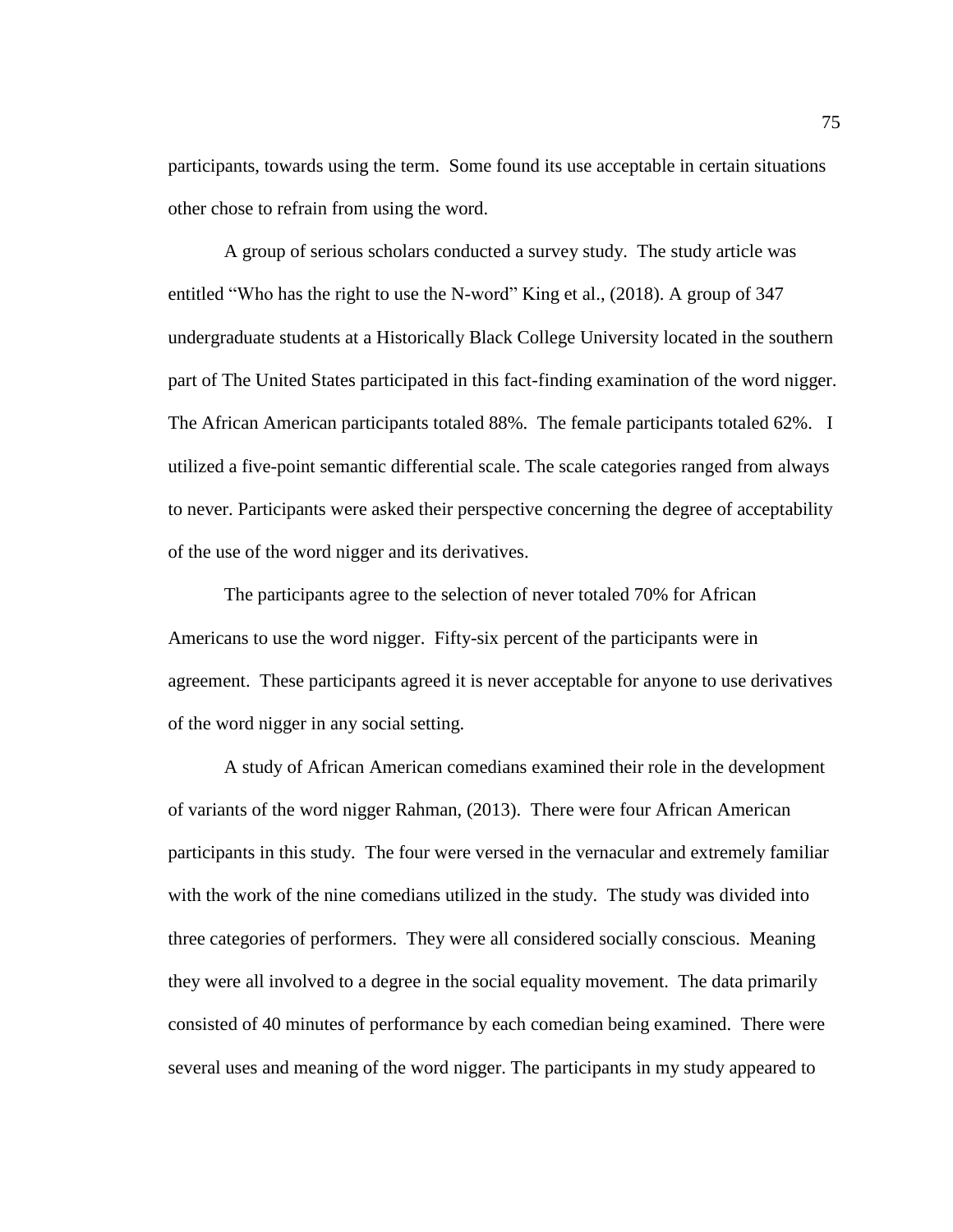have similar associations with the word nigger. The word nigger has an intra cultural meaning. All African Americans can relate to our shared thoughts and feelings when the word nigger is spoken by an African American or a Caucasian. The opprobrious use of the word nigger was a way of displaying disapproval or a form of censorship for a form of behavior that was unacceptable.

The hip-hop meaning represented a developing consciousness of African Americans as persons as opposed to objects or chattel. There also was a movement to erase the negative association of the word; hence a term of endearment evolves. It must be noted the different type/style of comedians had their appeal to particular age groups. There was strong opposition from sectors of African American community. However, hip-hop comedians have used the term prodigiously, utilizing a number of heuristic strategies aimed at elevating the self-esteem of African Americans. Next are a recap of my research mission and an interesting summary of the collected data.

In summary, I examined using my two research questions the specific thoughts and feelings of 15 African Americans participants toward the use of the word nigger by Caucasians and by African Americans. The data revealed African Americans possess the ability tolerate other African Americans using the word nigger without becoming extremely emotional or harboring negative thoughts about that individual. This perhaps relates to the decades and generations of the use of the word nigger being spoken within the African American family and culture. It must be clearly understood context, current relationship, mood, and other variables can impact the reception of the word nigger from one African American to another African American. On the other hand, Caucasians using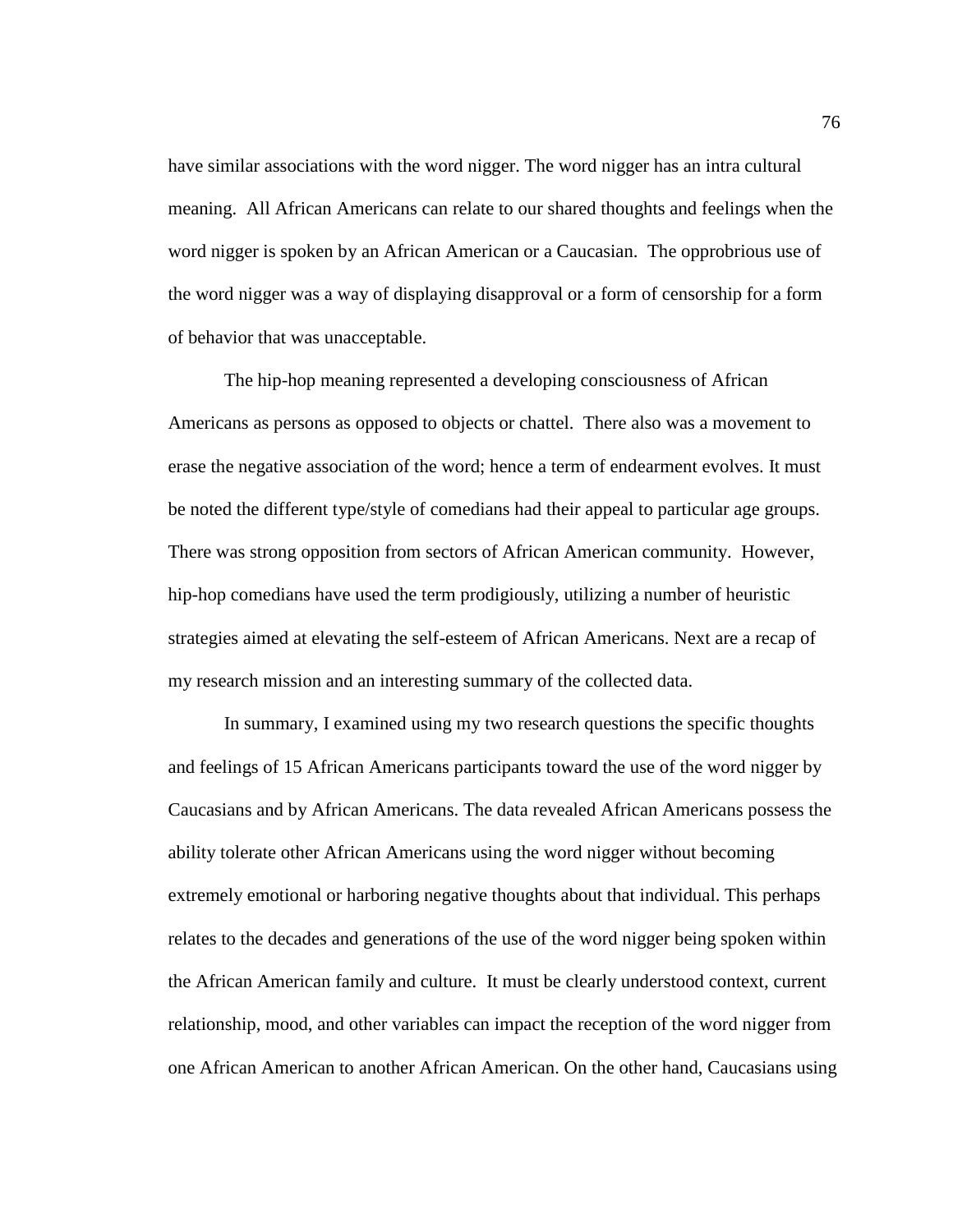the word nigger may be a different experience. A majority of the participants were aware of the history of the word and had become a victim of the negative sometimes uncontrollable visceral and psychological impact it has on African Americans when used by Caucasians in their presence. The participants' collective thoughts and feelings, as revealed earlier were not monolithic. However, the data suggested African Americans prefer Caucasians to avoid using the word nigger.

## **Limitations**

This study was limited by the five–15 minute interviews of 15 African Americans subjects all from diverse socio-economic and educational backgrounds, the groups consisted of men and women. The ability to generalize was slightly impacted due to the small number of participants in the study. The transferability of this study was fair to good. This study's findings are applicable to situations where racial slurs have been used and altercations erupted. The use of more probes would have been effective in generating more data from the participants regarding their life experiences. I trust the data received was credible. The participants appeared truthful and honest. They were motivated to share their experiences. The process of confirming the data was very important. I refused to allow any biases to enter regarding interpreting the data as received. Some of the participants appeared to be out of information to share without being redundant. I did not compel them for data. However, the information gathered from the data collection process was extremely valuable and useful.

.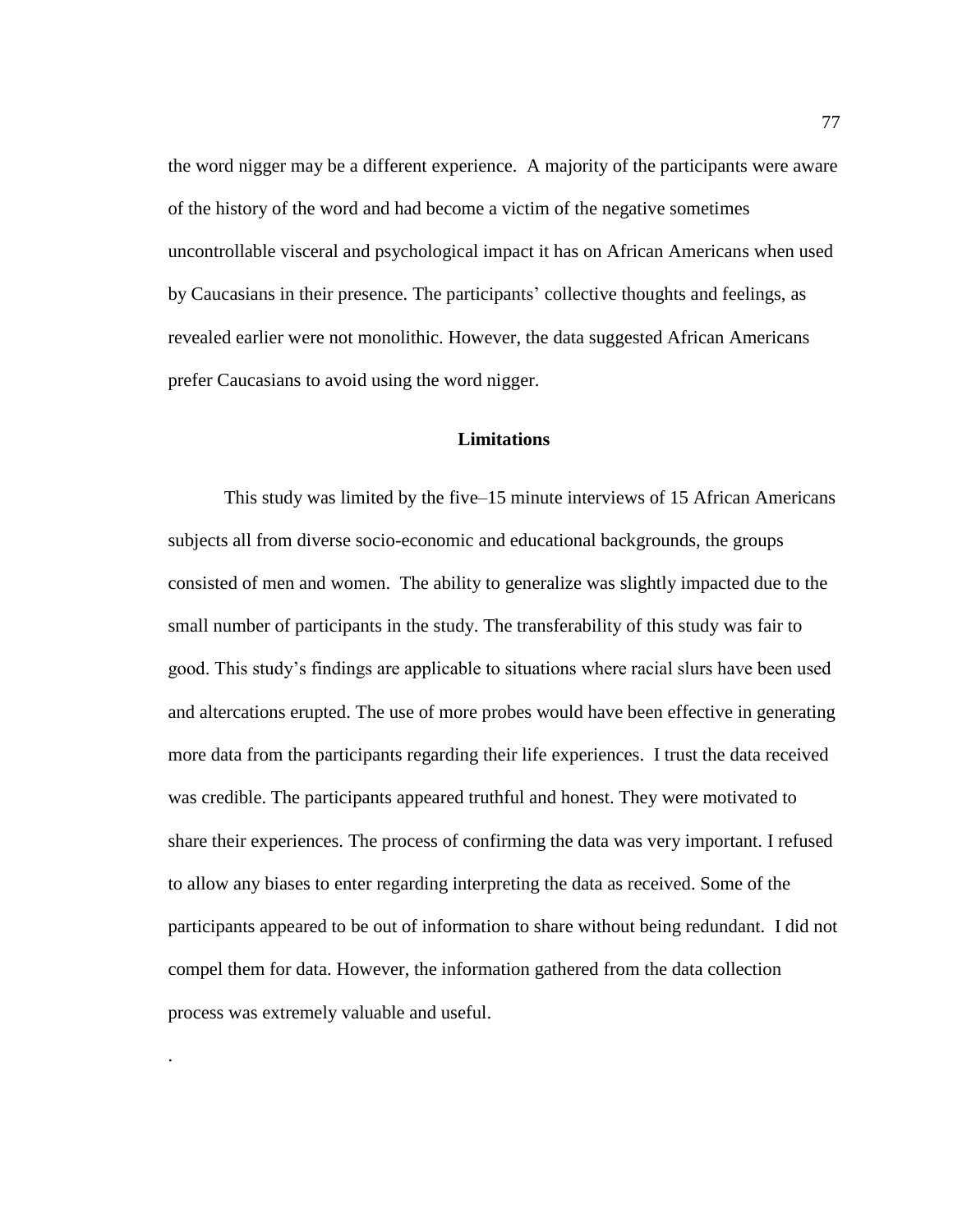## **Recommendations for Action**

As a result of this study's findings, there were several initiatives I highly recommended to help disseminate this information regarding the thoughts and feelings of African Americans toward the use of the word nigger by Caucasians and by African Americans. African Americans cannot be considered a monolithic group in relation to the issue examined in this study. The findings of this study supported a non-monolithic position on the issue being examined.

- Community groups and non for profits groups should host meetings and seminars that are informal. These groups should host friendly debates and discussions for the community allowing the participants to share their perspectives on the use of the word nigger.
- Colleges and universities must commit to working more closely with African Americans student groups to identify and share their thoughts and feelings regarding the use of the word nigger.
- The business community and corporations should sponsor sensitivity training with a focus on racial slurs on the work site when the workforce consist of any number of African Americans employees.
- The government should sponsor public service announcements identifying the sensitivity surrounding racial slurs and the use of the word nigger. The government should allocate funds for longitudinal studies regarding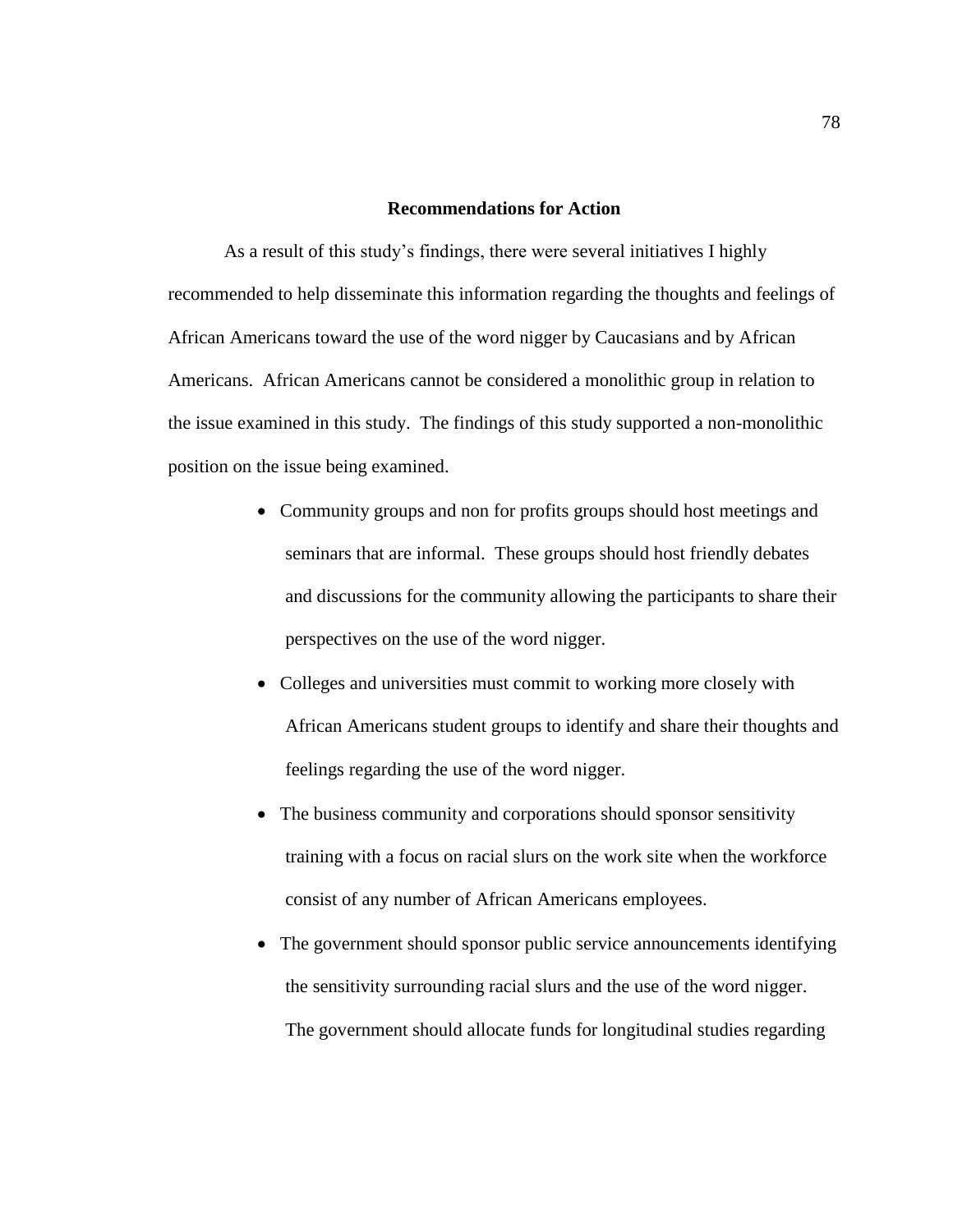the impact on African Americans resulting from the use of the word nigger.

The recommendations communicated above were simple, reasonable, cost effective, and can be easily implemented without unnecessary bureaucracy.

My intentions were to circulate my dissertation findings among the Black Greek Organizations, Masonic groups, social clubs, and community groups that have a history of promoting Black cultural excellence and awareness.

## **Recommendations for further Study**

The findings of this study provided genuine insight into the thoughts and feelings of fifteen African American participants who maintain serious convictions regarding the use of the word nigger by Caucasians and by African Americans. The willingness to share their perspectives is a strong indicator this is an area in need of future research.

> A narrative inquiry could be undertaken to examine the experiences of African Americans who have experienced being called nigger in the work setting and by law enforcement officers. The narrative inquiry's use of multiple data gathering strategies such as field notes, short stories, letters, interviews, photos, and life experiences for analysis is very helpful. This helps tremendously in creating a higher level of trust worthiness in the data.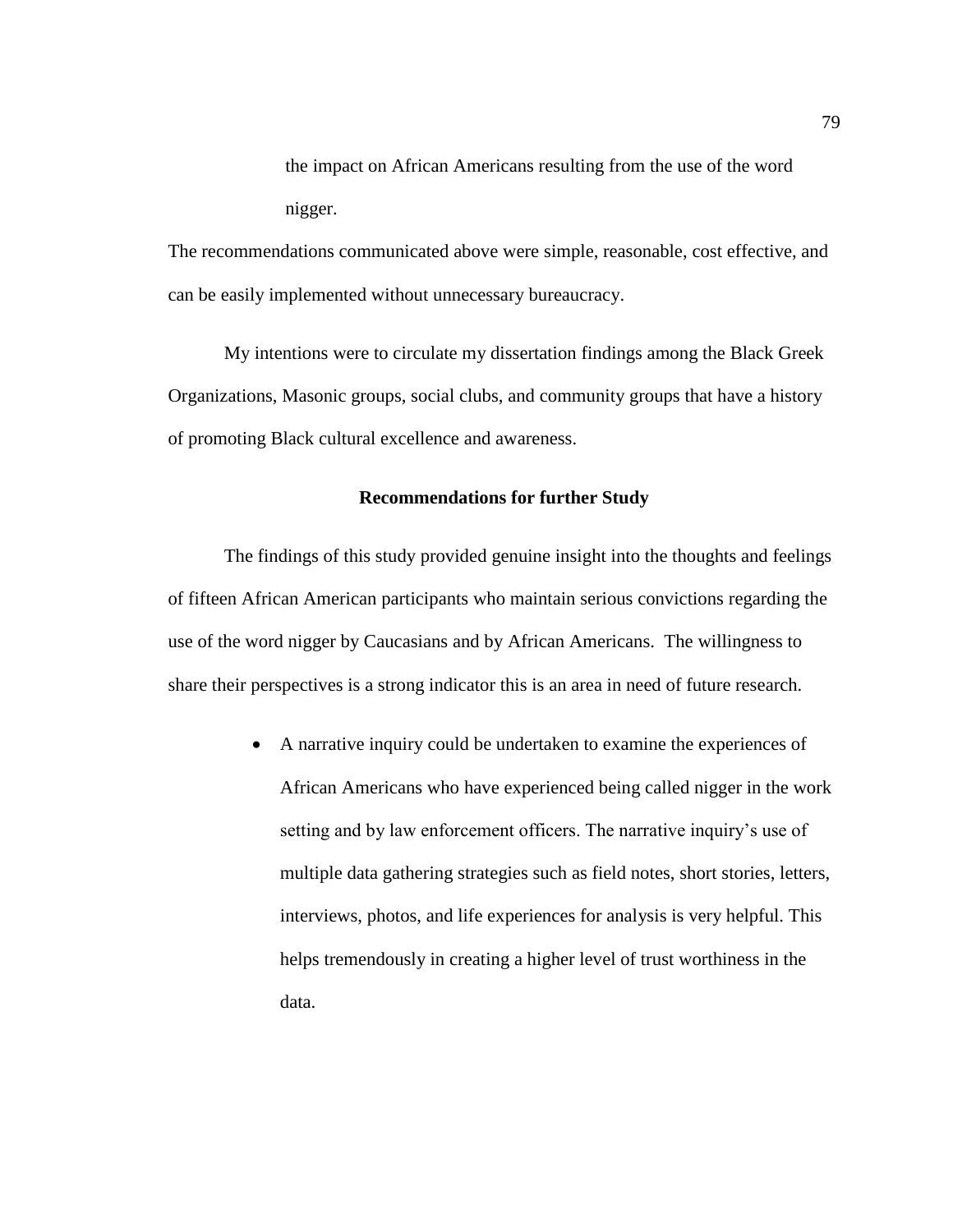A longitudinal study should be conducted to examine the impact of being called the word nigger on career success. A long term study would validate the impact of the experience on African Americans and increase credibility as well as the level of generalizability to the larger population of African Americans.

## **Synopsis**

Following is a short analysis of the participants' response based on the demographics. There were four participants whose salary exceeded \$75,000.00 annually. These participants related they felt insulted, angry, and shocked when Caucasians use the word nigger. They reported they also felt uncomfortable, angry, disgusted, and embarrassed when African Americans use the word nigger. This demographic also related they were more tolerant of African Americans using the word nigger than Caucasians using the word nigger. The demographic under 35 years old differed from the other demographics. There were three participants under 35 years old. This demographic related they were not as angry when Caucasians used the word. If the Caucasian person was a friend, co-worker, they were more accepting. This group related they had no issue with African Americans using the word. They preferred to use the word nigga. Their tolerance for Caucasians using the word nigger was normal except when the intent was to offend or demean an African American individual. They stated it was somewhat acceptable for African Americans to use the word nigger.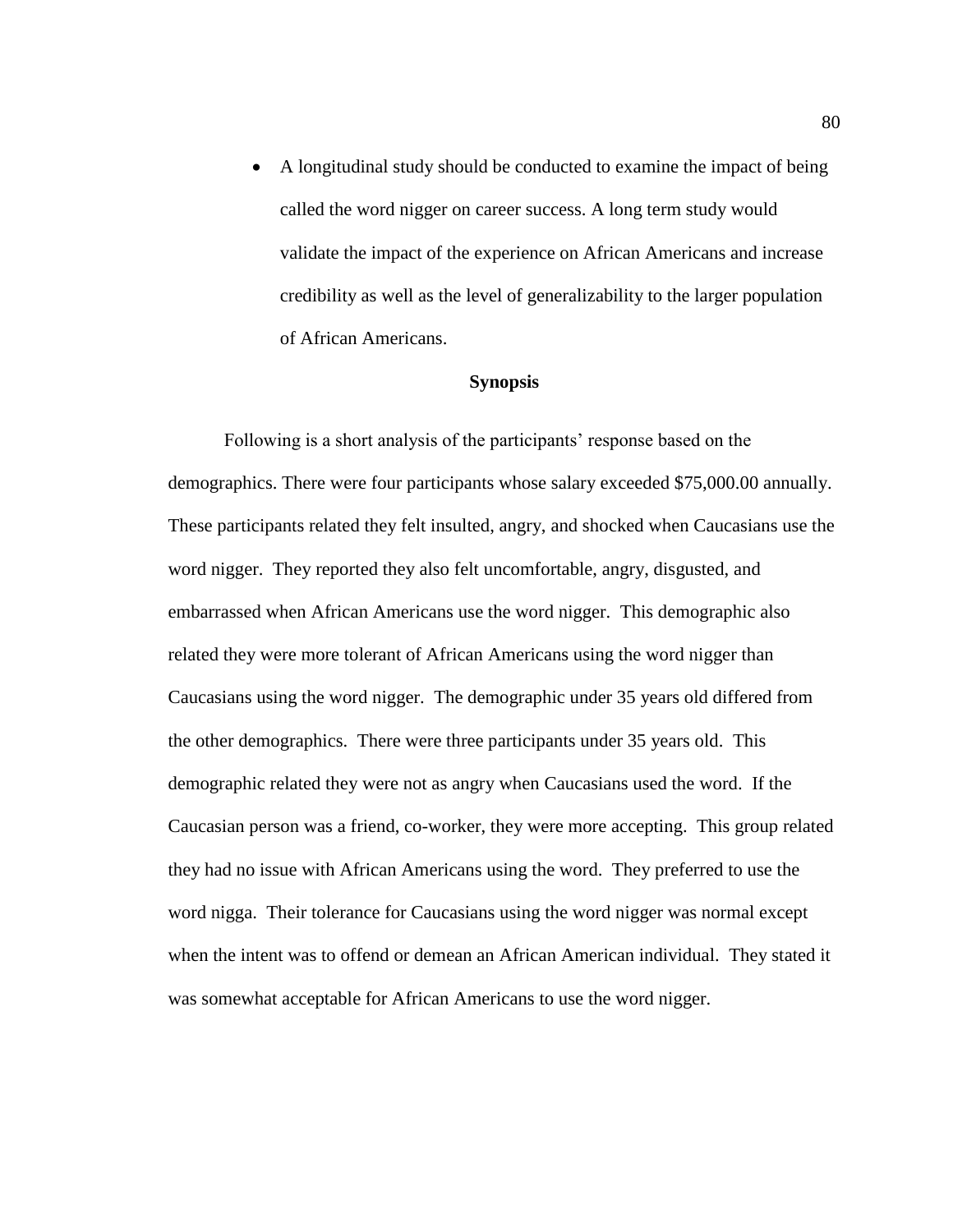The last demographic, the seniors had no acceptance of either African America or Caucasians using the word nigger. The seniors demographic felt offended and angry when Caucasians and African Americans use the word nigger. However, they stated the tolerance level for African Americans using the word was higher than for Caucasians using the word. Anger, shocked, surprise, insulted and provocation were key descriptors shared by the participants. All fifteen participants related their tolerance level for Caucasians using the word was lower than for African Americans. What I found interesting was the under 35 demographic were more tolerant than any other demographic regarding the overall use of the word nigger.

## **Implication for Social Change**

It is imperative for me to follow up with a targeted dissemination of the findings of this study. A few of the targeted groups will be social action groups, community activist, not for profits, and Black Greek organizations with a tract record of consistent community involvement, and whose mission is committed to the improvement of relations and communications between African Americans and other cultures. The primary goal of this study was to elevate the level of awareness for both cultures Caucasians and African Americans. Hopefully, this study has accomplished two missions. The first hope was to assist in igniting mindsets of critical thinking on the powerful impact of the word nigger. The second hope was to initiate a change in social etiquette involving the use of the word nigger. The members of the Caucasian community who observe African Americans using the word and wonder why it is so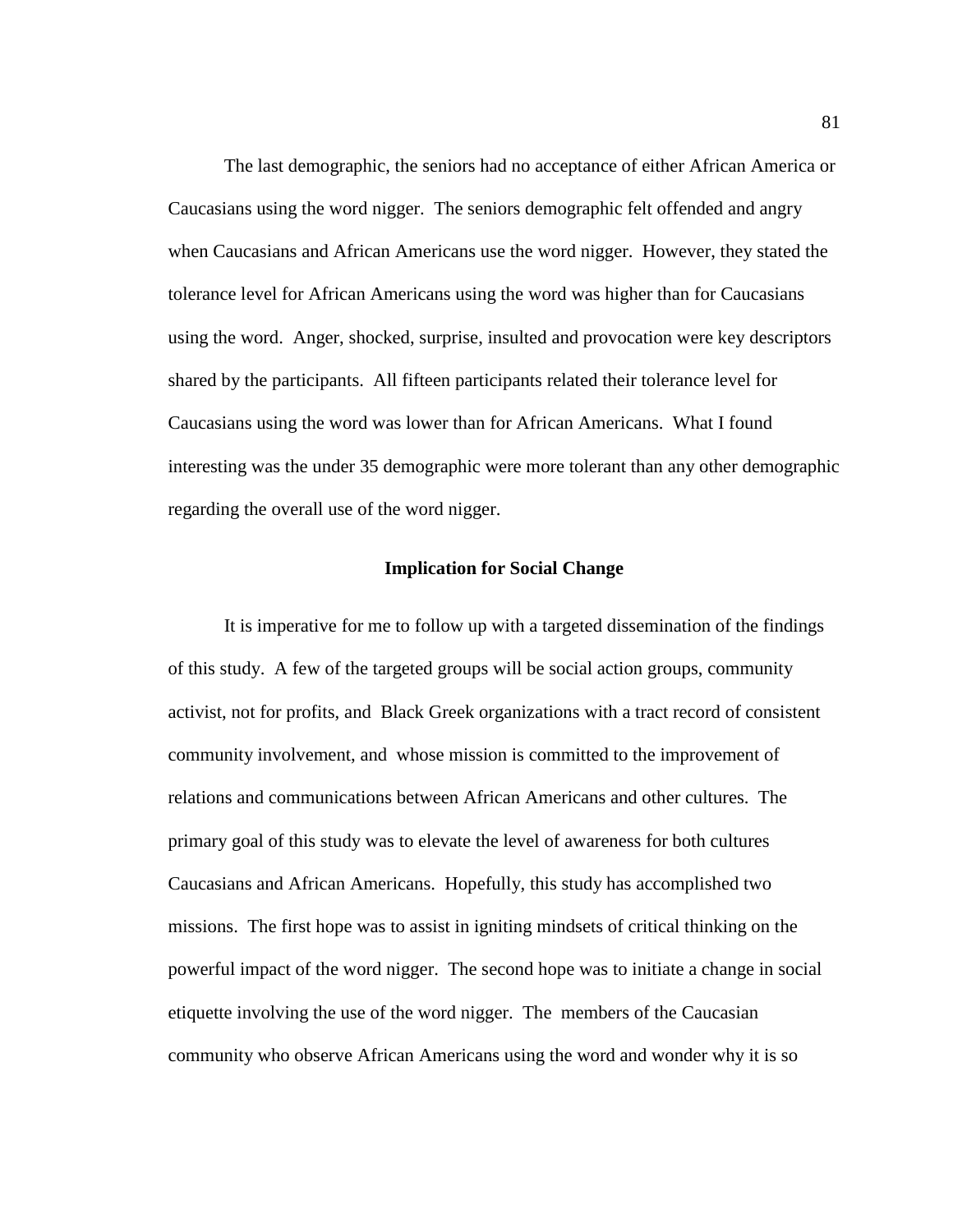offensive when Caucasians use the word will gain useful insight into the phenomenon. African Americans who thought use of the word nigger was acceptable to all African Americans because their peer group use the word on a frequent basis will hopefully understand that all African Americans do not mirror their peer group behavior as it relates to the use of the word nigger.

## **Conclusion**

As an African American male it was personal for me to conduct this research. I overhear the use of the word nigger among African Americans so frequently that I had to prove to myself it was not common place among African Americans What was my take away from my research? The use of the word nigger by Caucasians is like a lightning rod to trigger emotional distress and anger from African Americans. I have discovered African Americans, mostly those 50 years and older, will become totally discombobulated mixed with anger upon hearing the uttering of this word. This can be a dangerous combination. I have noticed many older and educated African Americans do not use the word in their conversations. On the other hand the younger generation is not as angered by the use of the word nigger by Caucasians. They use the word nigga frequently in their dialogue.

The word nigger is extremely powerful. I use the term interesting to explain this phenomenon among African Americans. On a personal note, I strongly wish African Americans would consider the process of becoming desensitized to the use of the word by Caucasians or anyone. I overhear African Americans using the word nigger at a high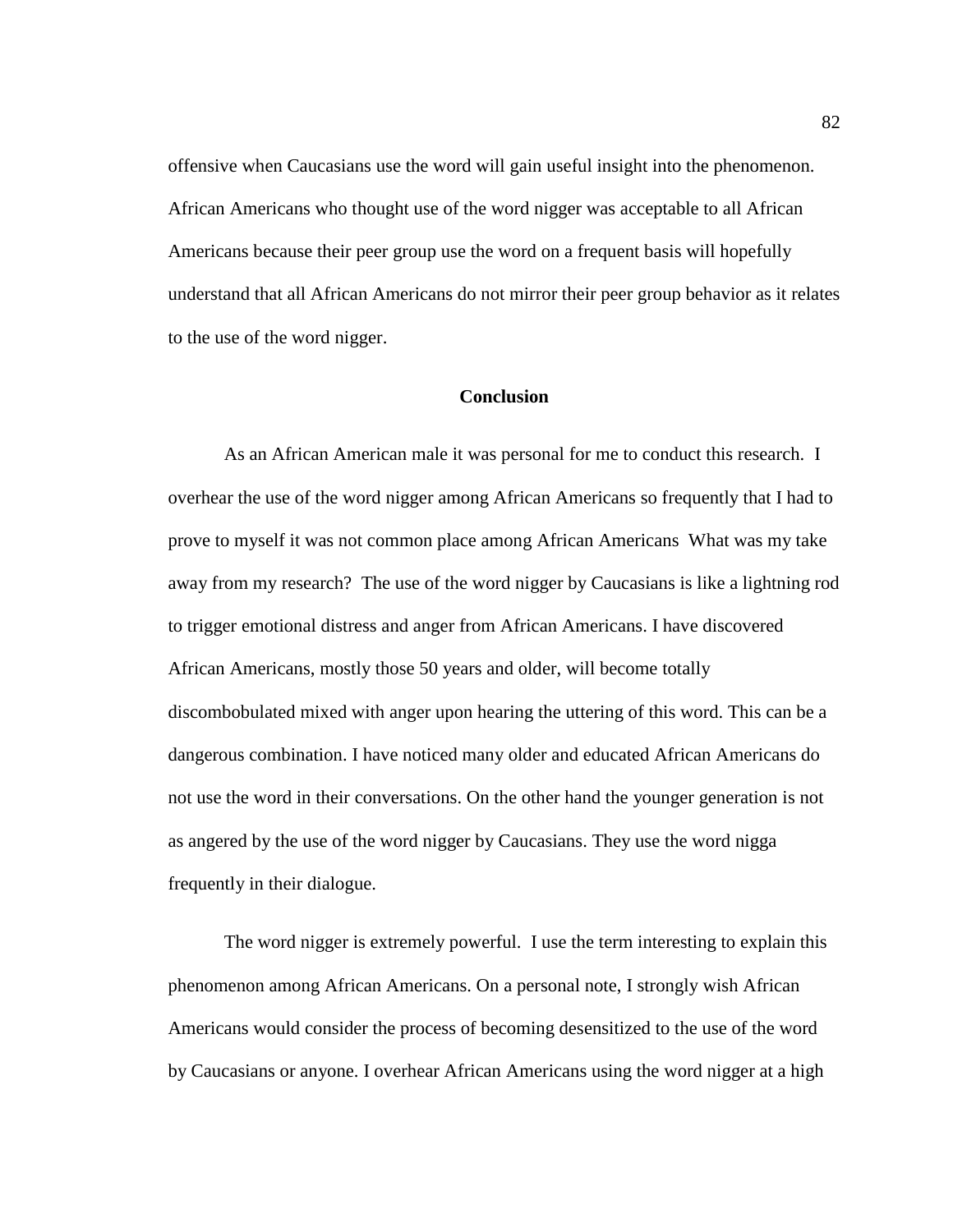frequency. I know this is wishful thinking. Actually, this can be considered close to impossible. If my peers were aware I thought this way, I would probably face some form of being ostracized by the group. Lord knows if I publicly took this position among African Americans, I would be considered off my rocker. Finally, I must add I am truly proud of myself for undertaking this assignment, examining how African Americans think and feel on this particular issue. My energy and effort were rewarded. I strongly believe this research was a job well done.

#### **Summary**

This research study afforded fifteen African American participants the opportunity to openly and honestly share how the use of the word nigger impacts them. The information that was shared by them strengthens the position that African Americans were not a monolithic group. African Americans by far vary significantly as it relates to the use of the word nigger by Caucasians and by African Americans. The data revealed age, gender, income, and level of education have distinct impacts on African American's reactions of the use of the word nigger. I am certain this study will add to the present body of literature on this topic. This study will serve as an eye opener for those persons who believe their position on the use of the word nigger is universal among African Americans. I hope and trust Caucasian readers will be enlightened and share the findings among their peers. This body of research will clearly have a positive impact on race relations and make this world a better place.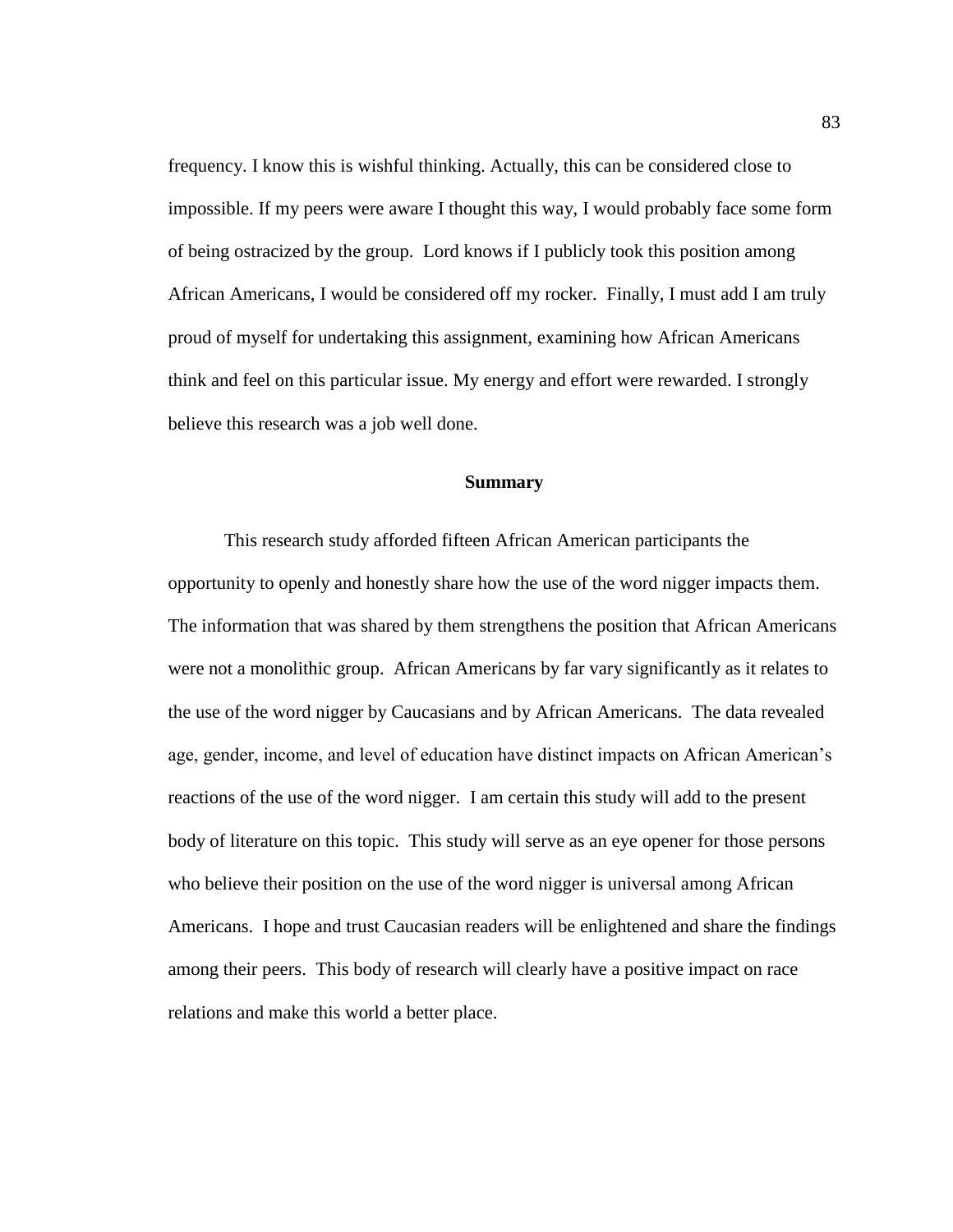## References

- American Psychiatric Association. (2013). *Diagnostic and statistical manual of mental*  disorders (5<sup>th</sup> ed.). American Psychiatric Publishing.
- Azibo, D. A. (1989). African-centered theses on mental health and a nosology of Black African personality disorder. *Journal of Black Psychology, 15,* 173- 214. [https://doi.org/10.1177/00957984890152008](https://psycnet.apa.org/doi/10.1177/00957984890152008)
- Baldwin, J. A. (1984). African self-consciousness and the mental health of African- American. *Journal of Black Studies, 15,* 177-194. https://doi.org/10.1177/002193478401500203
- Bandura, A. (1977). *Social learning theory.* Prentice Hall.
- Bloomberg, L. D. & Volpe, M. (Eds.). (2008). *Completing your qualitative dissertation: A road map from beginning to end.* Sage Publications.
- Bogardus, E.S. (1933). A social distance scale. *Sociology and Social Research, 17,* 265- 271. [https://www.brocku.ca/MeadProject/Bogardus/Bogardus\\_1933.html](https://www.brocku.ca/MeadProject/Bogardus/Bogardus_1933.html)
- Bronman, N., & Jackson, J. S. (1988). Racial group identification among black adults. *Social Forces*, 67, 146-158. [https://doi.org/10.2307/2579104](https://psycnet.apa.org/doi/10.2307/2579104)
- Casas, L. A. Suzuki, & C. M. Alexander \*(Eds.), *Handbook of multicultural counseling*  $(2<sup>nd</sup>$  ed.). Sage Publications.
- Cato, K. (2002, Spring). Nigger: language, history, and modern day discourse. <http://wrt-intertext.syr.edu/XI/Nigger.html>
- Combs, D. R., Penn, D. L., Cassisi, J., Michael C., Wood, T., & Wanner, J. (2006). Perceived Racism as a predictor of paranoia among African Americans.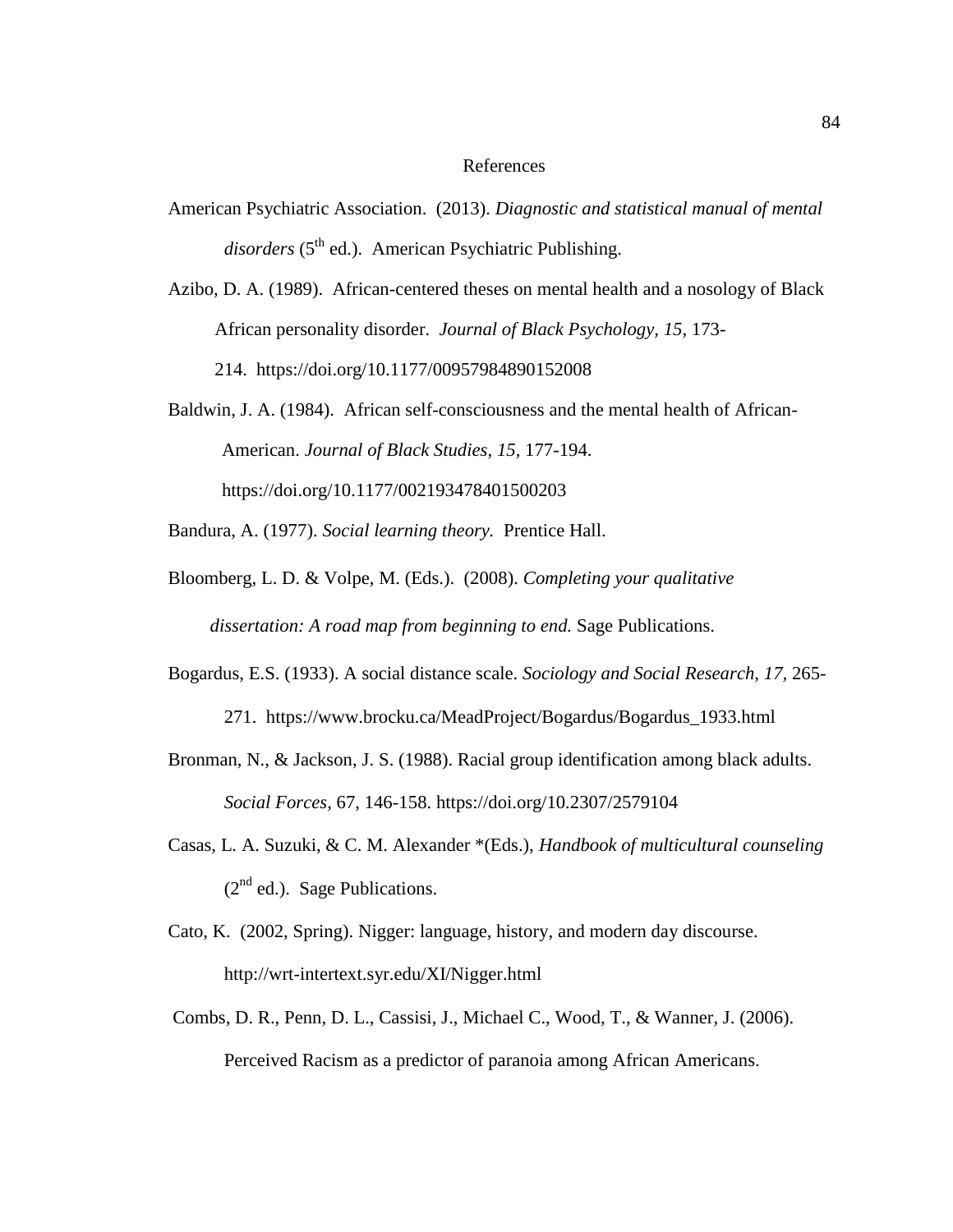*Journal of Psychology,* 32. 87 – 103. http://doi.org/10.1177/0095798405283175

- Creswell, J. W. (2007). *Qualitative inquiry and research design: Choosing among five approaches.*  $(3<sup>rd</sup>$  ed.). Sage Publications.
- Creswell, J. W., & Plano-Clark, V. L. (2007). *Designing and conducting mixed methods research*. Sage Publications.
- Creswell, J. W. (2009). *Research design qualitative, quantitative, and mixed methods approaches.* (3<sup>rd</sup> ed.). Sage Publications.
- Creswell, J. W. (2012). *Qualitative inquiry and research design: Choosing among five traditions.* Sage Publications.
- Cross, W. E. (1971). The Negro-to black conversion experience: Towards psychology of black liberation. *Black World*, 20, 13-27. http://doi.org/10.1177/009579847800500102
- Cross, W. E., & Vandiver, B. J. (2001). *Nigrescence theory and measurement:*  Philadelphia: Temple University Press.
- De Malsche, F. (2019). A Mixed Method Study of Flemish millennials Use of and Attitudes towards Nigga*. Journal of Diversity and Gender Studies, 6 (1),* 71-90. <https://twitter.com/2020Gwoww/status/1046145378184298501>
- Dyson, M. E. (2001). *I may not get there with you: The true martin luther king.* Free Press*.*
- Festinger, L. (1954). A theory of social comparison processes. *Human Relations*, 7 (2), 117-141. http://doi.org/10.1177/001872675400700202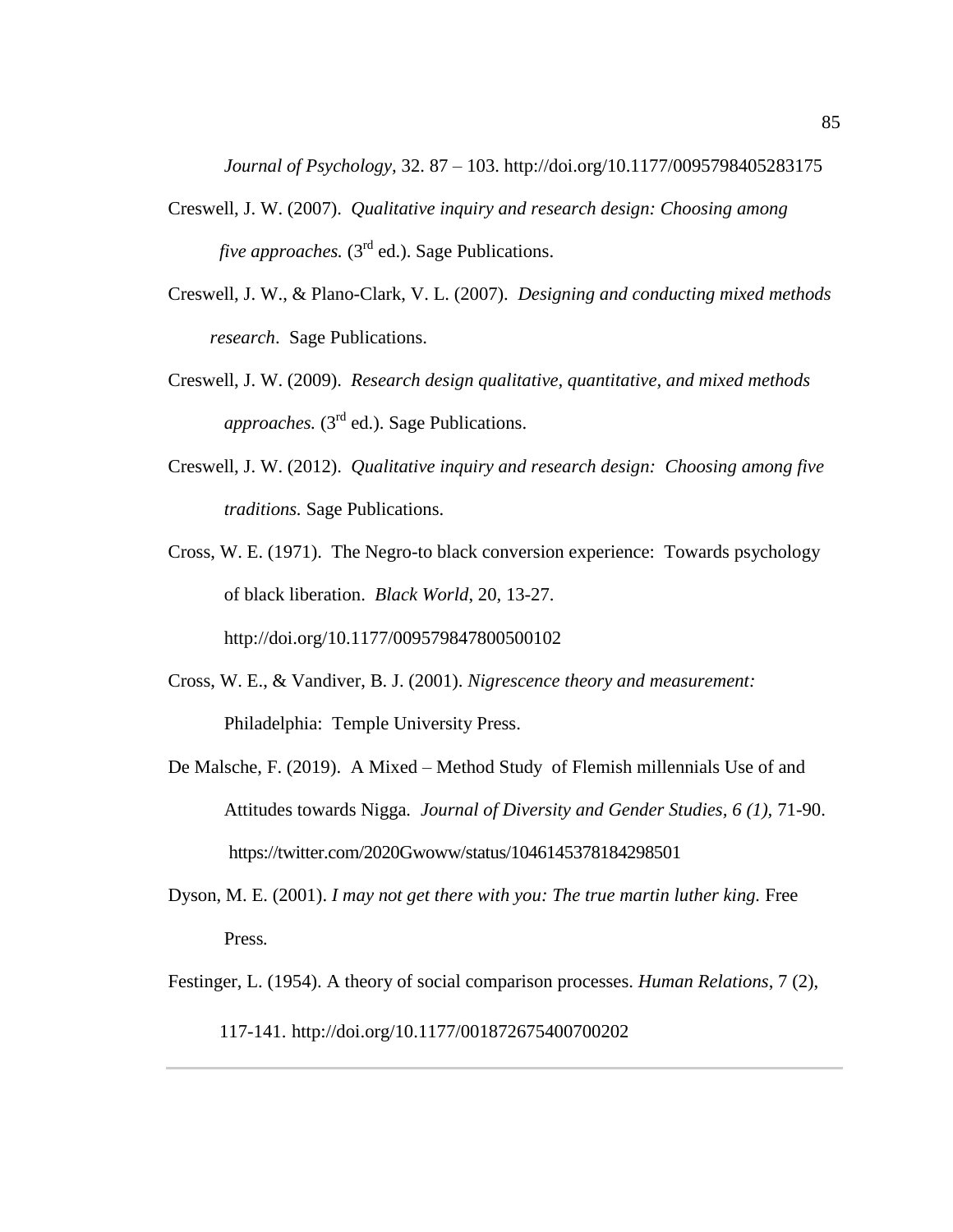Greenberg, J. & Pyszczynski, T. (1985). The effect of an overheard ethnic slur on evaluations of the target: How to spread a social disease. *Journal of Experimental Social Psychology*, *21*, 61-72. [http://doi.org/10.1016/00221031\(85\)90006\)-x](http://doi.org/10.1016/00221031(85)90006)-x)

Harris, P. (2012/0330). Rick Santorum another slip of the tongue but was it the "Nword." *The Guardian*

http://www.theguardian.com/commentisfree/cifamerica2012/mar/30/ricksantorum-slip-n-word

- Helms, J. E. (1990). An overview of Black racial identity theory. In J. E. Helms (Ed.), *Black and White racial identity, theory, research, and practice*. Greenwood Press.
- Horowitz, R. (1939). Racial aspects of self-identification in nursery school children. *Journal of Psychology*, 7, 91-99. http://doi.org/10.1080/00223980.1939.9917623

Husserl, E. (1970). *The crisis of European sciences and transcendental* 

 *Phenomenology .* Northwestern University Press.

Jackson, G. G., & Kirschner, S. (1973). Racial self-designation and preference for a counselor. *Journal of Counseling Psychology,* 20, 560-564.

https://doi.org/10.1037/h0035190

Janesick, V. J. (2000). The choreography of qualitative research design.

In N. K. Denzin & Y. S. Lincoln (Eds.), *Handbook of qualitative research* (pp. 180-189). Sage Publications Inc.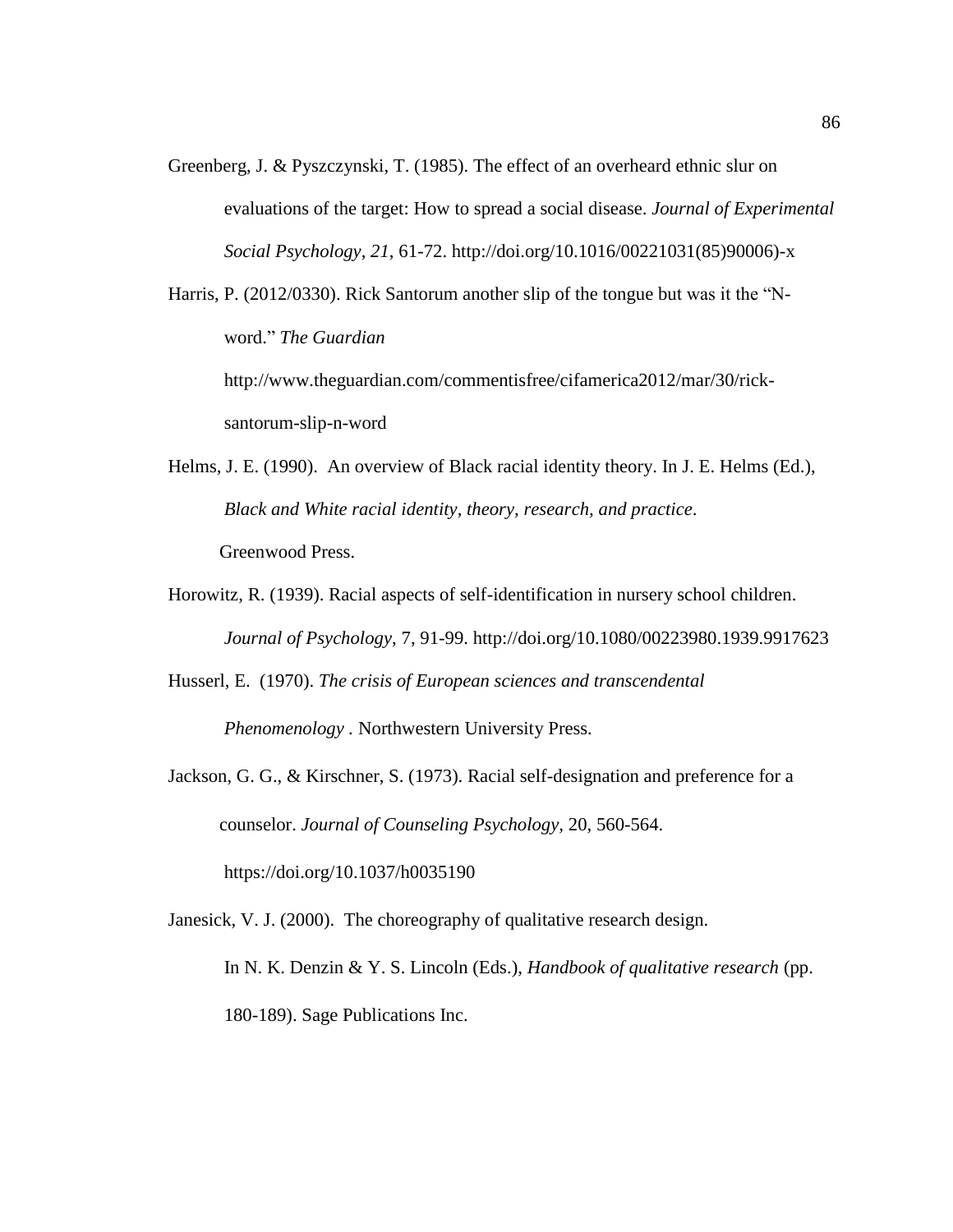John, O. P., Donahue, E. M., & Kentle, R. L. (1991). *The Big Five*

*Inventory: Versions 4a and 54. Berkeley:* University of California, Berkeley: Institute of Personality and Social Research. http://doi.org/10.1037/t07550-000

Kardiner, A., & Ovesey, L. (1951). The mark of oppression. Norton.

Kassin, S., & Wrightsman, L. (1979). On the requirements of proof: The timing of judicial instruction and mock juror verdicts. *Journal of Personality and Social Psychology*, *37,* 1877-1887*.* [https://doi.org/10.1037/0022-3514.37.10.1877](https://psycnet.apa.org/doi/10.1037/0022-3514.37.10.1877)

Kennedy, R. (2002). *Nigger: the strange career of a troublesome word.* Pantheon Press.

- Kincaid, J.P., Fishburne, R.P., Rogers, R.L., & Chissom, B.S. (1975). Derivation of new readability formulas (Automated Readability Index, Fog Count, and Flesch Reading Ease formula) for Navy enlisted personnel. *Research Branch Report 8- 75*. Chief of Naval Technical Training: Naval Air Station Memphis. <http://www.dtic.mil/dtic/tr/fulltext/u2/a006655.pdf>
- King, W. et al, (2018). Who has the right to use the  $N Word$ ? A survey of attitudes about the acceptability of using the N – Word and its derivatives. *International Journal of Society, Culture, and Language, 6 (2*), 48-58. http://www.ijscl.net/article\_32639.html

Kirkland, S., Greenberg, J., & Pyszczynski, T. (1987). Further evidence of the deleterious effects of overheard derogatory ethnic labels: Derogation beyond the target. *Personality and Social Psychology Bulletin, 13,* 216-226*.*  <http://doi.org/10.1177/014616728132007>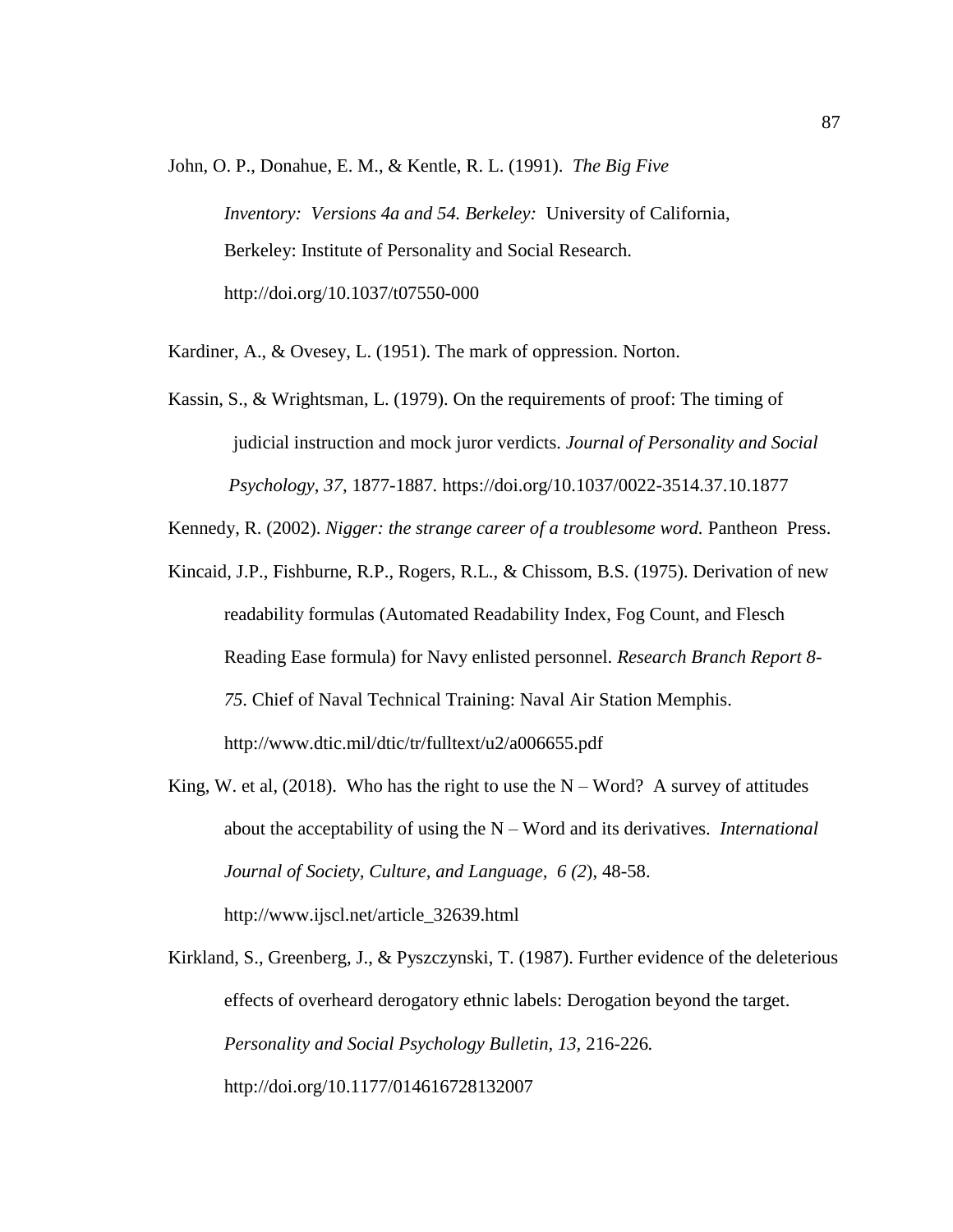Lee, S. (2002/0911). Belafonte won't back down from powell house nigger reference. *Black News Weekly*. http://blacknewsweekly.com/201.html

McKinnon, T. (/2005, July 6) Racial slurs in the work place.

[http://www.marketwatch.com/story/racial-sexual-slurs-in-the-workplace-hold](http://www.marketwatch.com/story/racial-sexual-slurs-in-the-workplace-hold-steady)[steady](http://www.marketwatch.com/story/racial-sexual-slurs-in-the-workplace-hold-steady)

- Merriam, S. B. (2009). *Qualitative research: A guide to design and implementation.*  Jossey – Bass.
- Middleton, P. & Pilgrim, D. (2004). Nigger (the word) a brief history! *The African American Registry, 6,* 13-19*.*

https://www.ferris.edu/HTMLS/news/jimcrow/caricature/homepage.htm

- Mifflin, H. (2016). (5<sup>th</sup> ed.) *American heritage dictionary of the English language.* Harcourt Publishing Company.
- Moore, R. (2001, April). Burning words.

[http://www.ralphrobertmoore.com/lately042101.html.](http://www.ralphrobertmoore.com/lately042101.html)

Morris News Service. (2012/0515). Kansas board of education member defends use of 'N-Word' at Meeting. *Amarillo Globe News*.

http://www.amarillo.com/article/20130501/NEWS/305159712

Morse, J. M. (1994*). Critical issues in qualitative research methods.*  Sage Publications.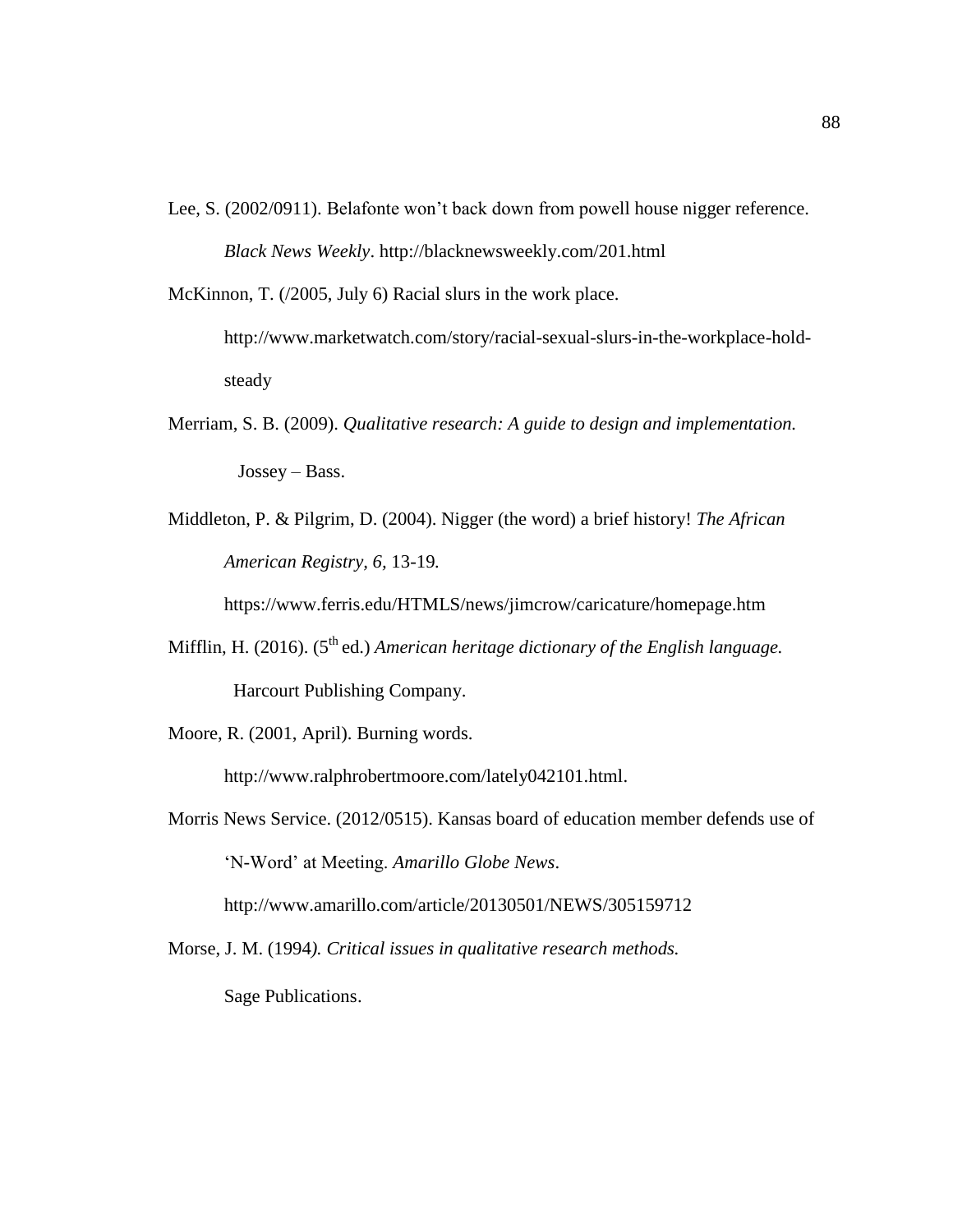Motley, C. & Craig-Henderson, K. (2007). Epithet or endearment? Examining reactions among those of the African diaspora to an ethnic epithet. *Journal of Black Studies, 37, 944-963.* http://doi: 10.1177/0021934705282094

Moustakas, C. (1994*). Phenomenological research methods.* Sage Publications.

- Mullen, B. (2004). Sticks and stones can break my bones, but ethnophaulisms can alter the portrayal of immigrants to children. *Personality and Social Psychology Bulletin*, *30,* 250-260*.* http://doi.org/10.1177/0146167203259937
- Mullen, B. Calogero, R., & Leader, T. (2007). A social psychological study of ethnonyms: Cognitive representation of the in-group and inter group hostility. *Journal of Personality and Social Psychology*, *92 (4),* 612-630. http://doi.org/10.1037/0022-3514.92.4.612
- Mullen, B., & Rice, D. (2003). Ethnophaulisms and exclusion: The behavior consequences of cognitive representation of ethnic immigrant groups. *Personality and Social Psychology Bulletin, 29,* 1056-1067 *.*http://doi.org[/10.1177/0146167203254505](https://doi.org/10.1177/0146167203254505)
- Mulrine, A. ( 2015/0320). Arm probes alleged "Racial Thursdays": What is military's diversity record? *The Christian Science Monitor.* [http://www.csmonitor.com/USA/MILITARY/2015/0320/Army-probes-alleged-](http://www.csmonitor.com/USA/MILITARY/2015/0320/Army-probes-alleged-Racial-Thursday-What-is-military-s-diversity-record)[Racial-Thursday-What-is-military-s-diversity-record](http://www.csmonitor.com/USA/MILITARY/2015/0320/Army-probes-alleged-Racial-Thursday-What-is-military-s-diversity-record)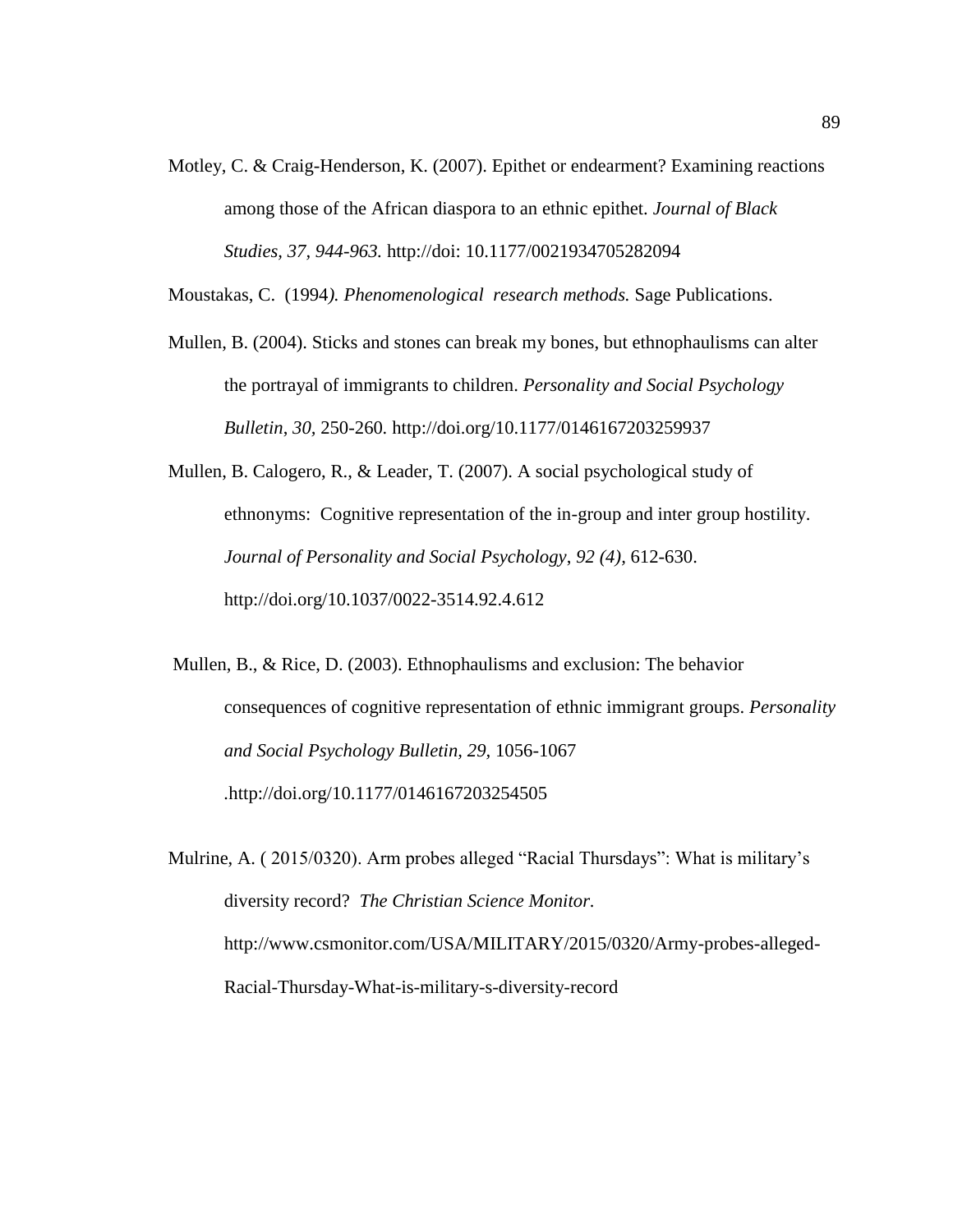- Norris, S. A., Richter, L. M., Fleetwood, S. A., (2007). Panel studies in developing Countries, case analysis of sample attrition over the past 16 years within the Birth to Twenty cohort in Johannesburg, South Africa. *Journal of International Development,* 19, 1-8. <https://doi.org/10.1002/jid.1390>
- O'Dea, C. J., Saucier, D. A., (2020). Perceptions of Racial Slurs used by Black Individuals toward White Individuals: Derogation or Affiliation? *Journal of Language and Social Psychology*, *1, (5-6*), 678 -100.

http://doi.org/10.1177/0261927X20904983

- Palmore, E. B. (1962). Ethnophaulisms and exclusions. *The American Journal of Sociology, 67,* 442-445*.* http://doi.org/10.1177/0146167203254505
- Pankiw, B. & Bienvenue, R. (1990). Parental responses to ethnic name-calling, a sociological inquiry. *Canadian Ethnic Studies*, *22* (2) 78-98. http://doi.org/10.1177/0146167203254505
- Parham, T. (1989). Cycles of psychological nigrescence. *The Counseling Psychologist,* 17, 187-226.http:// doi.org/10.1177/0011000089172001
- Patton, M. Q. (2002). *Qualitative research and evaluation methods.* Sage Publications.
- Patton, M. Q. (2014). *Qualitative research & evaluation methods: Integrating theory and practice.* Sage Publications.

Paulhus, D. L. (1984). Two-component model of socially desirable responding. *Journal*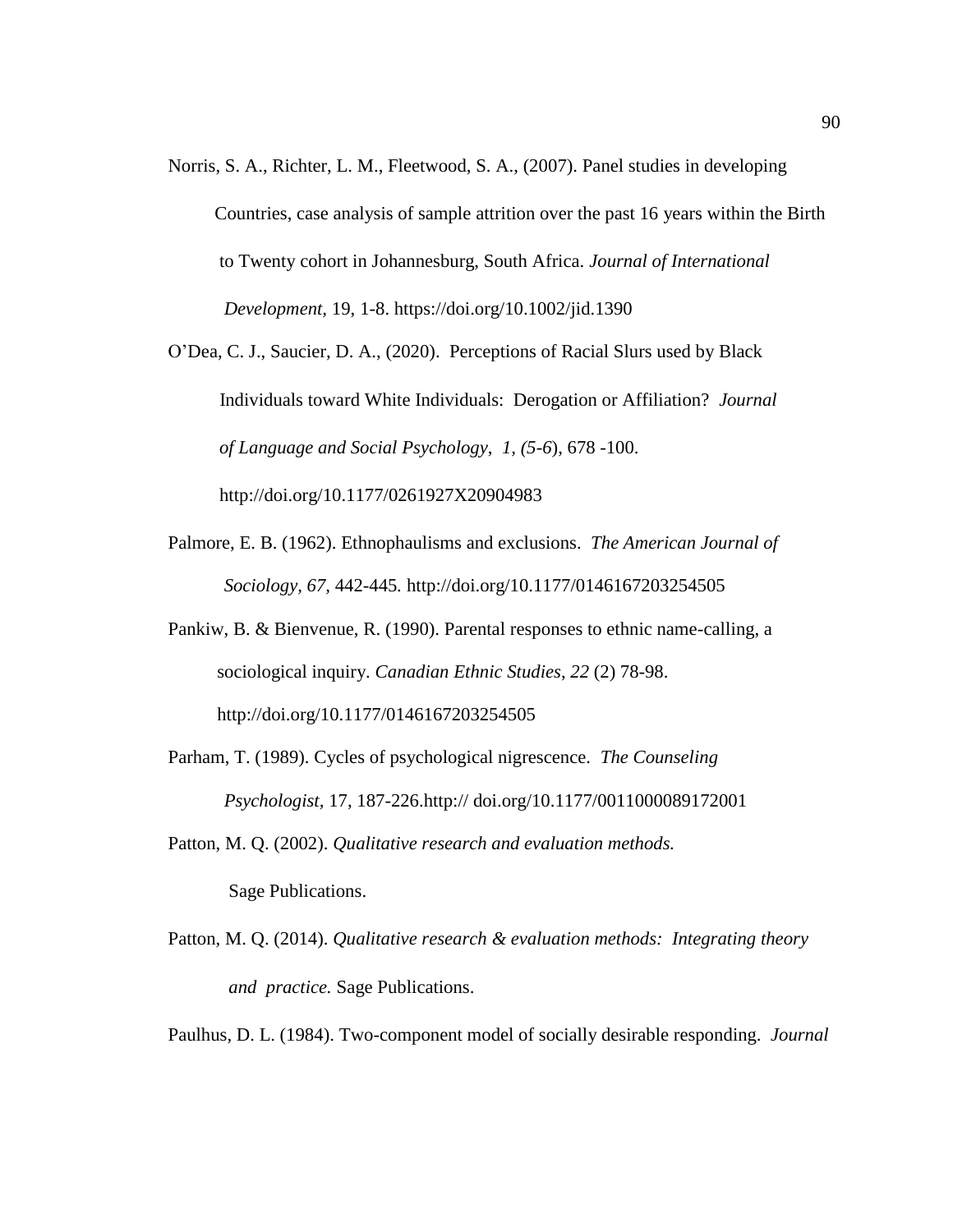*of Personality and Social Psychology,* 46, 598-609. [https://doi.org/10.1037/0022-](https://psycnet.apa.org/doi/10.1037/0022-3514.46.3.598) [3514.46.3.598](https://psycnet.apa.org/doi/10.1037/0022-3514.46.3.598)

Peckham, A. (1999). Urban (Online) Dictionary

Pettigrew, T. E. (1978). Placing Adam's argument in a broader perspective:

Comment on the Adam paper. *Social Psychology*, 41, 58-61.

Phinney, J. S. (1990). Ethnic identity in adolescents and adults: A review of research. *Psychological Bulletin,* 108, 499-515. http:// doi.org/ 10.1037/0033- 2909.108.3.499

Polkinghorne, D. E. (1989). *Phenomenological research methods.*

In R. S. Valle & S. Hollings (eds*.) Existential phenomenological perspectives in psychology* (pp. 41-60). Plenum.

Pollard, M. (2001, Fall). It just isn't cool, students on the "n word."

http://www./alliance.brown.edu/programs/eac/equitynews/fall\_ol/cool.shtml.

Pyszczynski, T. & Greenberg, J., Mack, D., & Wrightsman, L. (1981). Opening statements in a jury trial: The effects of promising more than evidence can show. *The Journal of Applied Social Psychology, 11,* 434-444. https://doi.org/10.1111/j.1559-1816.1981.tb00834.x

Rahman, J. (2011). The N Word: Its History and Use in the African American Community. *Journal of English Linguistic*, 40. 2, 137 -71. https://doi.org/10.1177%2F0075424211414807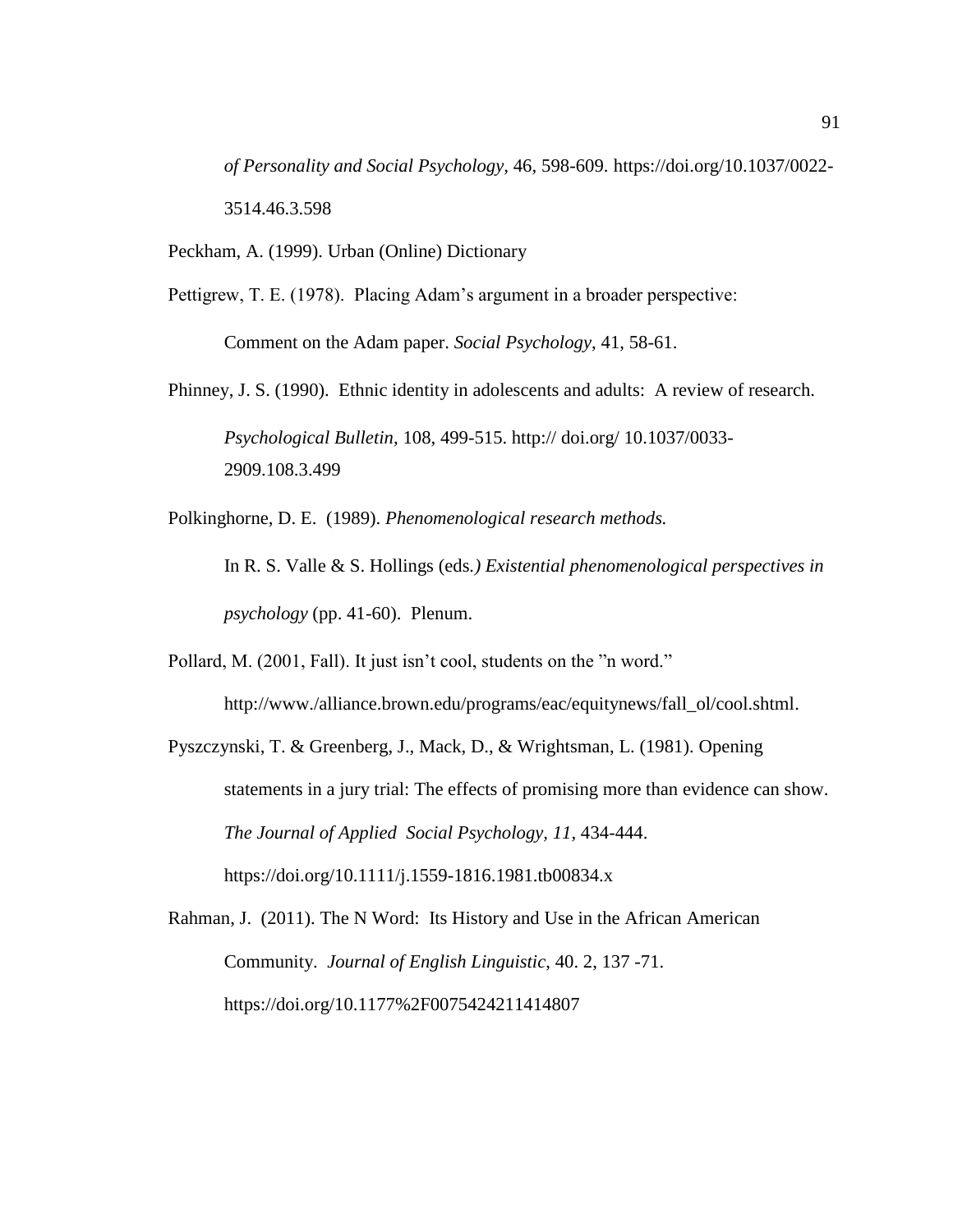- Richter, L. M. Norris, S. A., Pettifor. J. M., & Yach, D., Cameron, N. (2007). Mandela's children. The 1990 Birth to Twenty study in South Africa.  *International Journal of Epidemiology*, *36,* 1-8. http:// doi.org[/10.1093/ije/dym016](https://dx.doi.org/10.1093%2Fije%2Fdym016)
- Rosenberg, M. (1965). *Society and the adolescent self-image.* Princeton University Press.
- Sellers, R. M., Smith, M. A., Shelton, J. N., Rowley, S. A. J., & Chavous, T. M. (1998). Multidimensional model of racial identity: A reconceptualization of African American racial identity*. Personality & Social Psychology Review*, 2, 18-39. http://doi.org/10.1207/s15327957pspr0201\_2
- Simpson, J. and Weiner, E (1989) ( $2<sup>nd</sup>$  ed) The Oxford English Dictionary
- Smitherman, G., (1977). *Talkin and testifyin: The language of Black America* Wayne State University Press.
- Steele, C. M., & Aronson, J. (1995). Stereotype threat and the intellectual performance of African Americans. *Journal of Personality and Social Psychology*, 69, 797- 811. [https://doi.org/10.1037/0022-3514.69.5.797](https://psycnet.apa.org/doi/10.1037/0022-3514.69.5.797)
- Tafjel, H. (1979). Individuals and groups in psychology. *British Journal of Social and Clinical Psychology, 18* 2, 183-190. http://doi.org/10 IIII/j.2049- 8260.1979.+600324.X
- Tate, G. (2002, February). Nigger-tude. *The Village Voice*, *47,* 38–39*.* https://www.villagevoice.com/2002/01/29/nigger-tude/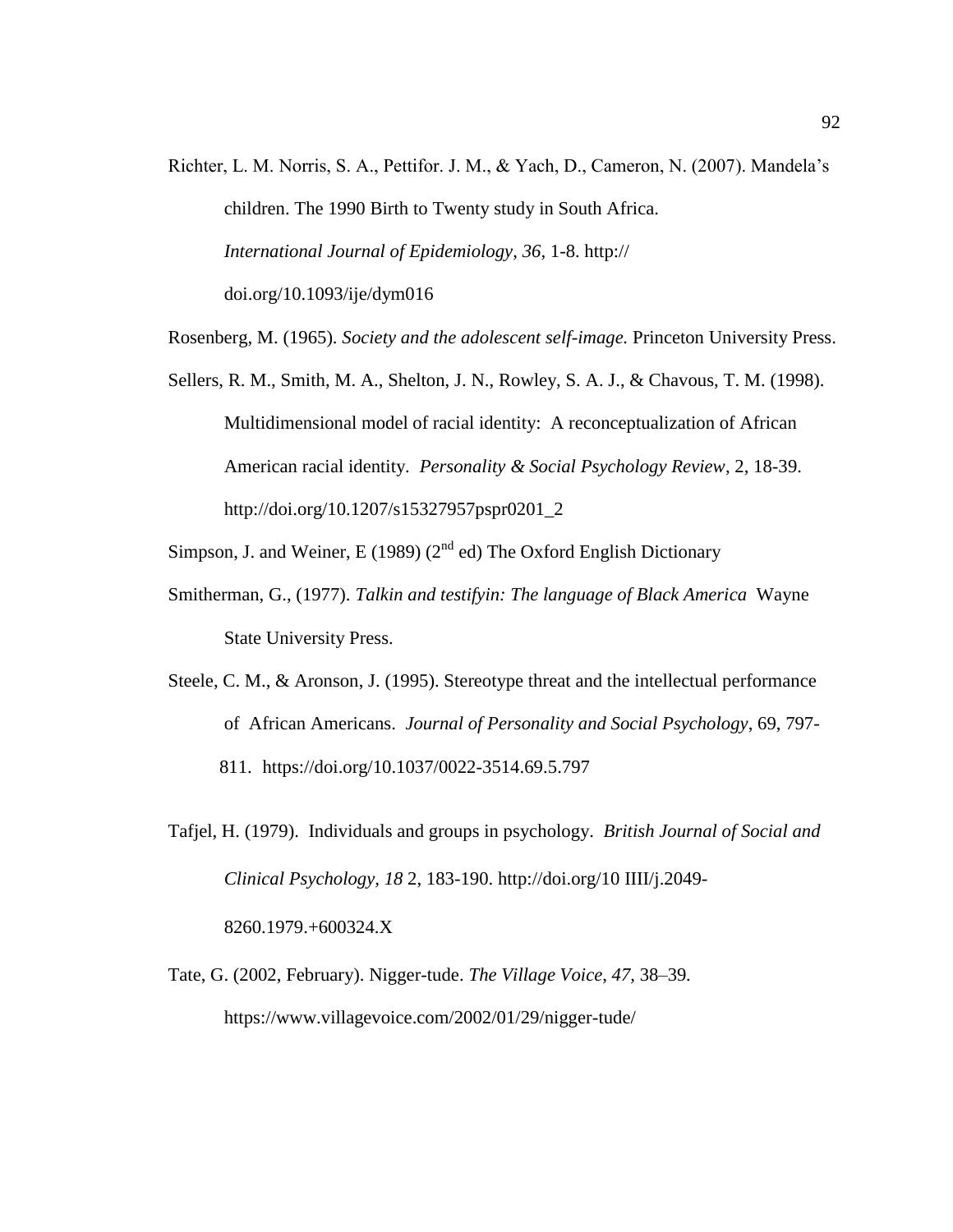- Thompson, G. (2000, August). Remember the history before you speak. *The Daily Cougar, 66,* 3*.* http://thedailycougar.com/tag/sga/
- U.S. Census Bureau. (2010). Washington, D.C.: Government Printing Office.

Vandiver, B., Cross, W., Fhagen – Smith, P., Worrell, F., Swim, J. & Caldwell, L. (2000). *The Cross Racial Identity Scale*. State College PA. http://doi.org/ [10.1080/00223891.2011.608762](https://www.researchgate.net/deref/http%3A%2F%2Fdx.doi.org%2F10.1080%2F00223891.2011.608762)

- Vandiver, B., Cross, W., Worrell, F., & Fhagen Smith, P. (2002). Validating the Cross Racial Identity Scale. *Journal of Counseling Psychology*, 49, 71-85. http://doi.org/10.1037/0022-0167.49.1.71
- Van Manen, M. (1990*). Researching lived experiences: Human science for an action sensitive pedagogy.* State University of New Year Press
- Van Manen, M. (2014). *Phenomenology of practice: Meaning giving methods in phenomenological research and writings.* Walnut Press.
- Vontress, C. E. (1971). Racial differences: Impediments to report. *Journal of Counseling Psychology,* 18, 7 – 13. http://dx.doi.org/10.1037/h0030758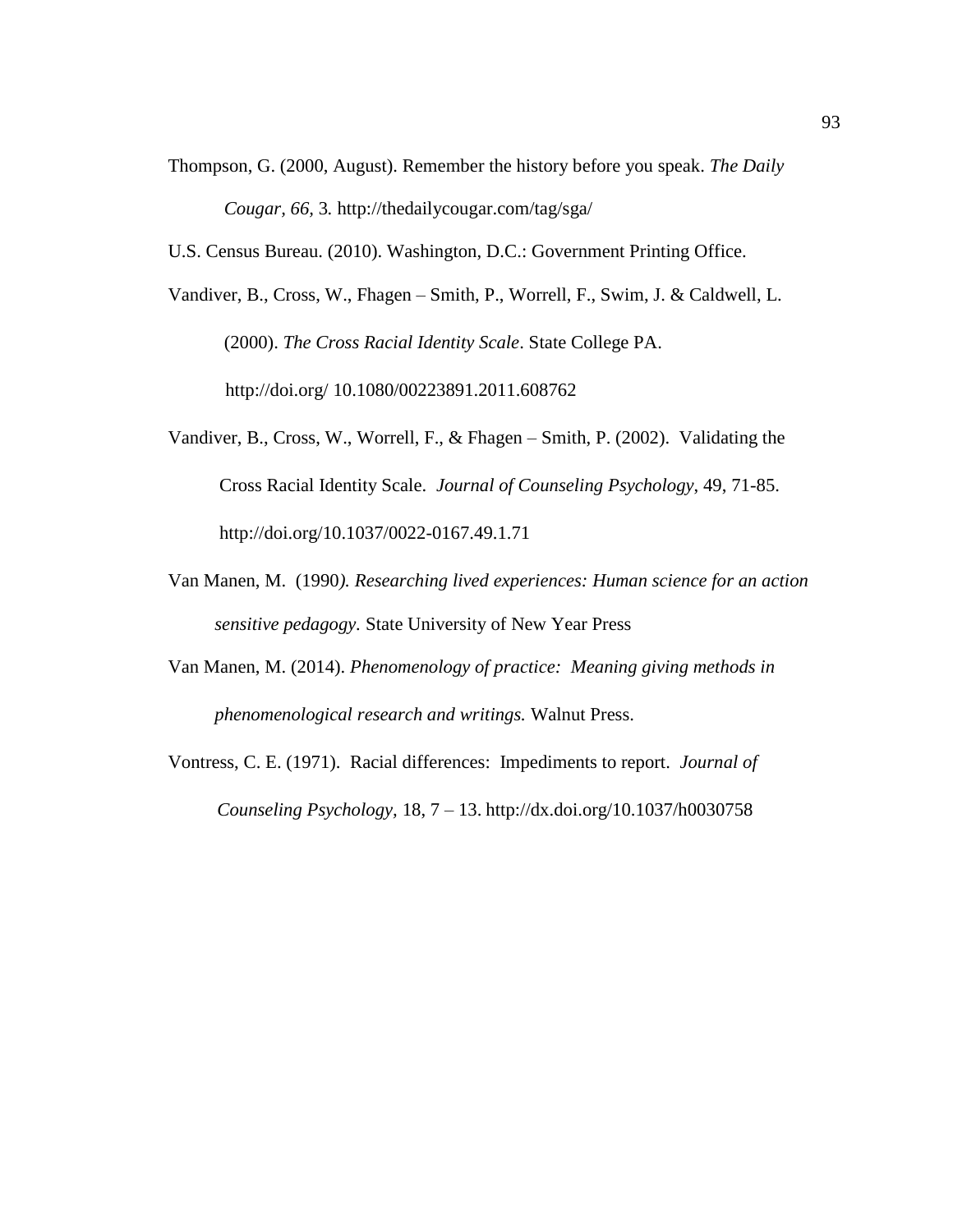Appendix A: Interview Questions and Responses

Question number 1: How often do you use the word Nigger?



Question number 2: How do you feel about being addressed as a Nigger by Whites and African Americans?



Question number 3: What are your thoughts about being addressed as Nigger by Whites and African Americans?

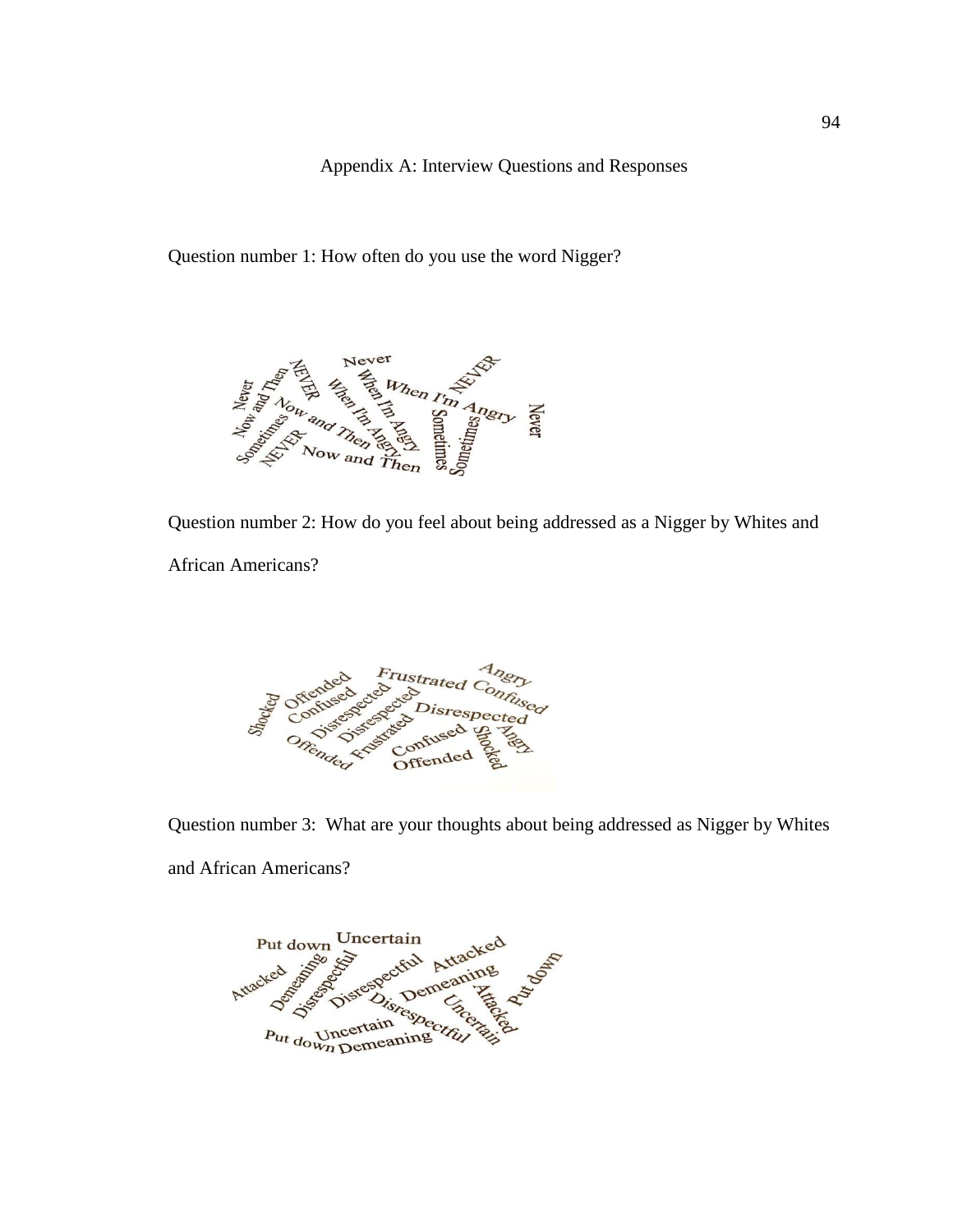Question number 4: How do you feel about African Americans using the word Nigger?



Question number 5: What are your thoughts about African Americans using the word Nigger?



Question number 6: How do you feel about Whites using the word Nigger?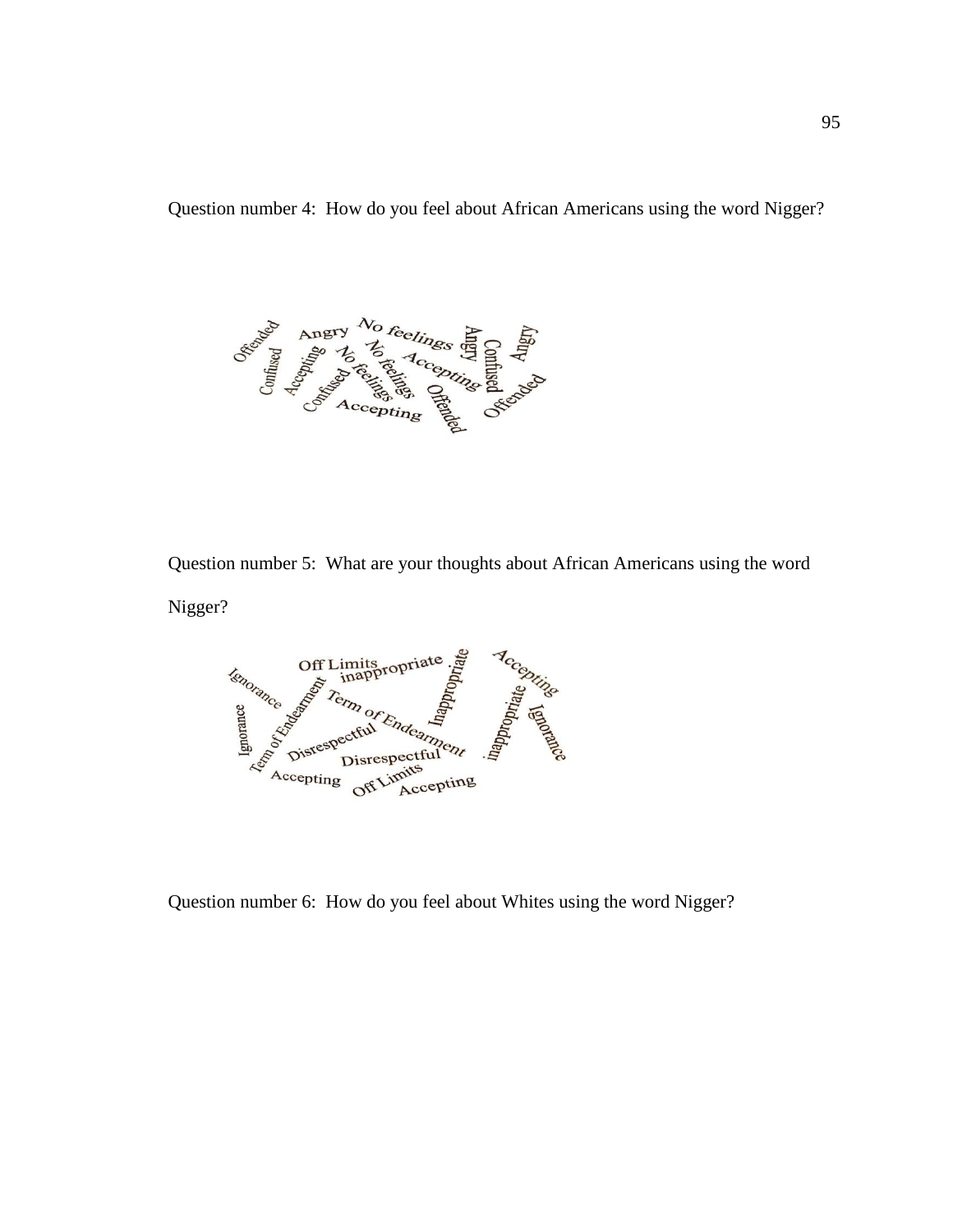Amazed Shocked Offended Amazed<br>Amazed Schmbivalent Offended d Offended Amazed

Question number 7: What are your thoughts about Whites using the word Nigger?

ive<br>nacceptable Provocative **Provocative**<br>Provocative<br>Provocative<br>Provocative<br>Provocative isrespectful nso Provocative<br>Provocative<br>Intentional Puzzling